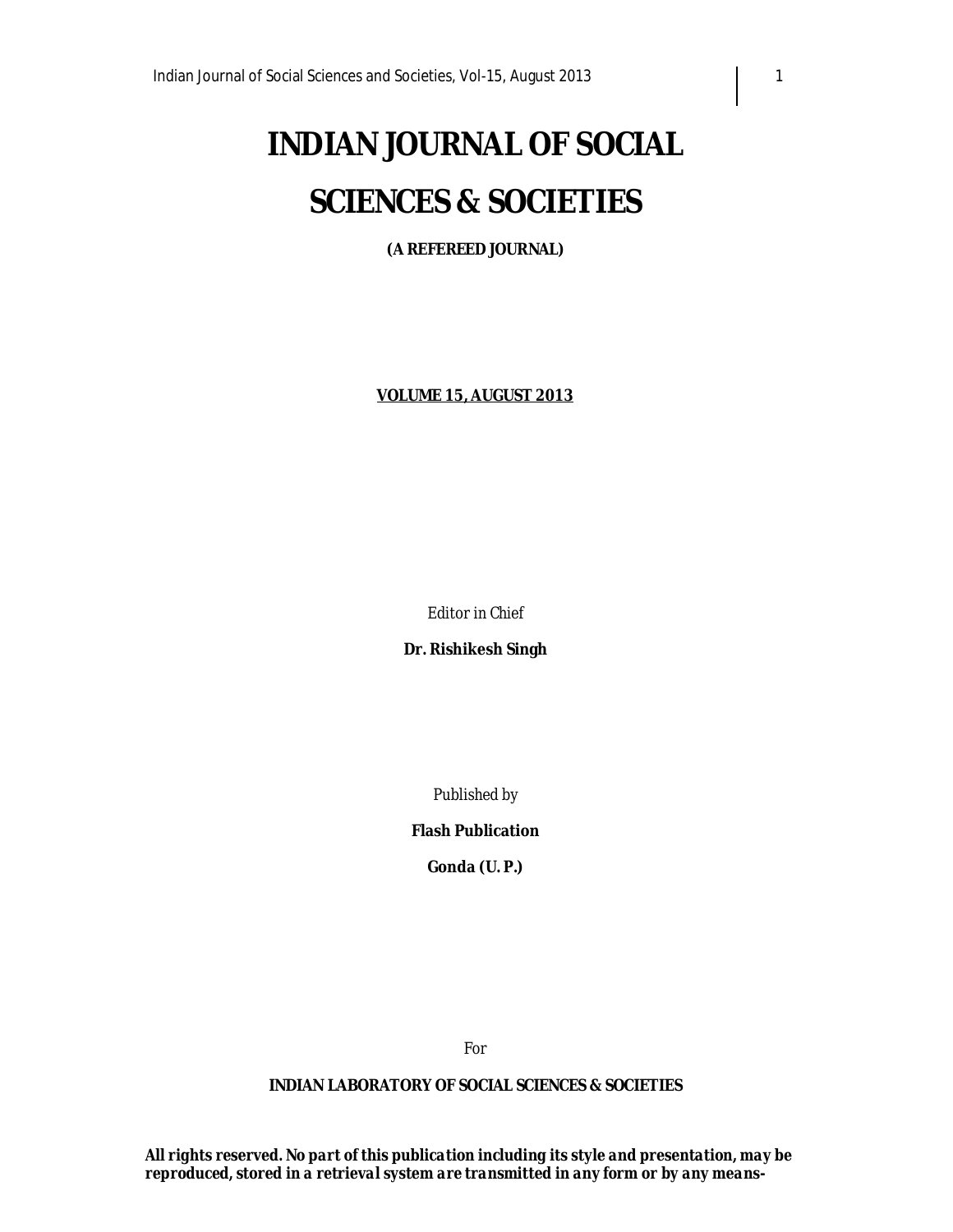#### *electronic, mechanical, photocopying, recording or otherwise without the prior written concern of "Indian Laboratory of Social Sciences and Societies".*

View expressed in research papers are personal opinions of all contributors.

**Volume 15, August 2013**

**Biannual**

**International Standard Serial Number: 0974-7265**

**Prints-1000 copies .**

**Not for sale.** Only for academic use .

- **Edited by: Dr. Rishi Kesh Singh**, Director, **" Indian Laboratory of Social Sciences and Societies. "** Mob. 09415458974
- **DTP By:** Gopi Nath,Gonda,U.P.

**Published By**: Flash Publication Janaki Nagar (Basant Vihar), Baharaich Road, Gonda-271003 (U. P.) Mob.: 09415458974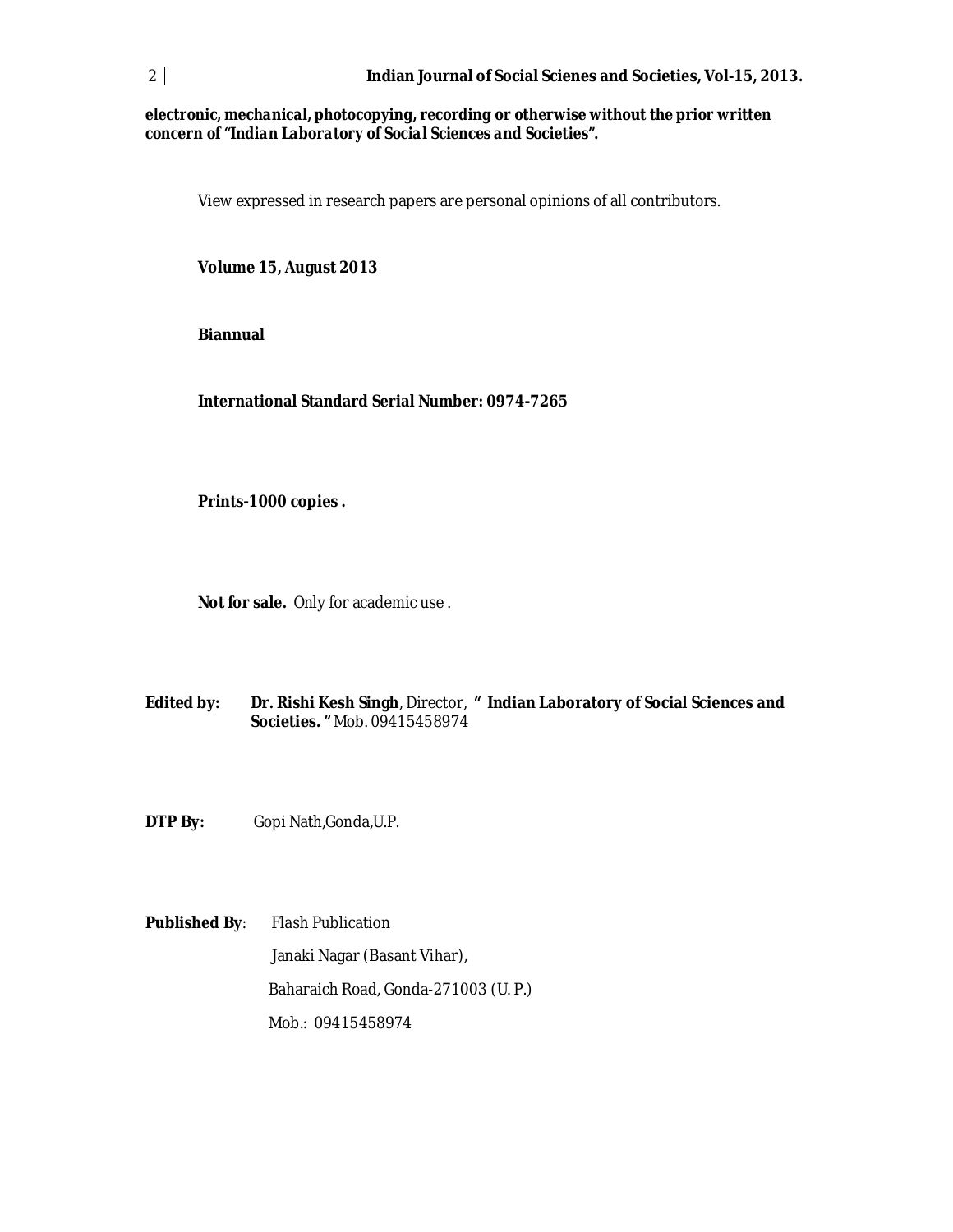#### **Editorial**

I feel a deep sense of pleasure in presenting the 15th volume of "Indian Journal of Social Sciences and Societies" before you. This Journal is published by Flash Publication, Gonda (U. P.) for "Indian Laboratory of Social Sciences and Societies" a research institute. The purpose of the Laboratory is "latest research in social sciences and societies and it shall attempt to achieve this purpose by Organizing Workshops, Seminars, Debates, Exhibitions and Publication of a journal". This journal is an attempt in a achieving the purpose of the Laboratory.

There are so many research journals of various disciplines containing the research papers of only one concerned discipline and not of others. But this type of journals does not satisfy the requirements of Interdisciplinary Approach which is world-wide tendency in the study and researches in recent years. This journal is an attempt to satisfy such said requirements. It is based on Interdisciplinary Approach and it contains the research papers from various disciplines namely Political Science, Sociology, Education, Economics, Psychology, Geography, Military Science, Art Subjects, Commerce, Spiritual Sciences and Natural Sciences etc. with a view to represent perfectness and wholeness of knowledge in the field of research.

I can not part without acknowledging the wholehearted co-operation and steadfast devotion, I received from the members of Governing body, Executive body, Editorial board, Refereed Board, Advisory council of "Indian Laboratory of Social Sciences and Societies" and above all from the honest researchers who sent their papers for publication and got them published here in.

I hope with firm belief that this volume will draw the attention and appreciation of learned scholars of various disciplines and the journal will, considerably, be prompting and promoting the latest researches in the field of study as a whole.

Positive and constructive suggestions are hereby heartedly invited.

**Date:** *August 29, 2013* **(Dr. Rishi Kesh Singh)**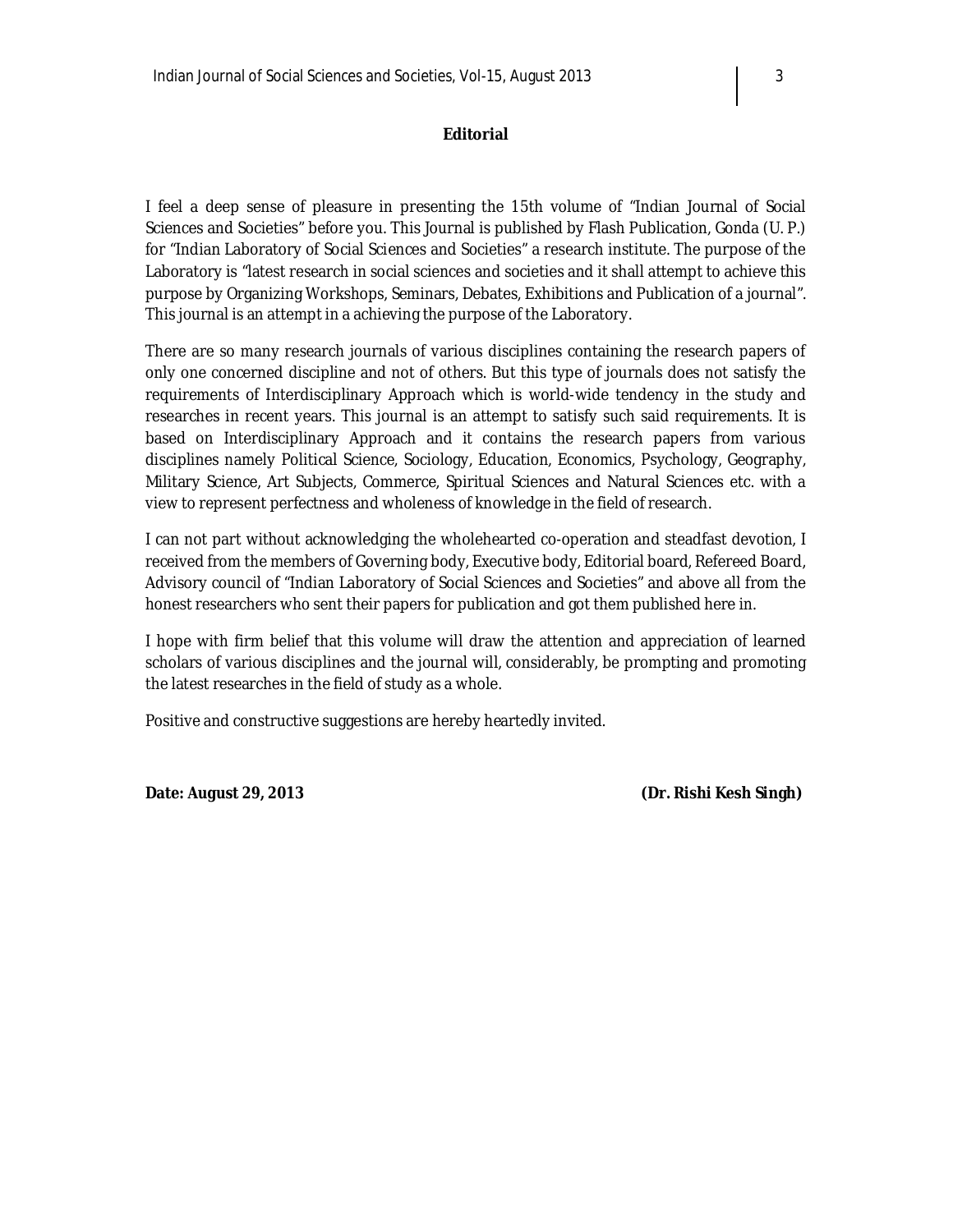**vu qØef.kdk**

**Ø-l a- 'kk s/k i= 'kk s/kkFkh Z i `"B**

# **Peace and Non-violence: A Way to Gandhi**

#### **Dr. Shailesh Kumar Mishra\***

On being asked the way to peace Gandhi return a characteristically simple answer; peace is the way .In a world bereft of Gandhi, we are groping to translate his answer into practice. It is instructive to realize a peculiar predicament we are in, committed, as we are, to his ideals we take, what with Gandhi made the difference .We do not have the steel in us which is what made Gandhi what we was. Gandhi has devoted decades of his life to the culture of the spirit. He realizes quite early that something amiss in him as also between him and the world. He departed from the way, from the run of the Mill attitude people adopted in the similar situation. He did not indulge criticizing in the revelry of the man around him and institution for making him what he was. He went deep to himself and undertook a relentless process of selfintrospection instead .Critical self searching stayed with him to the last days of his life since.

It is writ large in the history of South African experience. Satyagraha in South Africa is a memorable account of his interior journey. Someone has remark, I am not able to recall at this moment precisely who, that Gandhi compressed infinite in a movement. This brilliant remark is just another way of putting forth a cardinal principal of philosophia perinnis (Perinial philosophy). The Here and now must reflect the interplay of eternal principles that Gandhi has been endeavour all through his life. There is, in him, in his ideas and in everything he did, a mix of ideals and realities .He was a visionary with his feet planted firmly on the ground that puts him off from the motley crowd academic pedant's cynical pragmatics. Since he conceived of his life as a continuous process of experimentation with basic principles, the record of his involvement in the battles he fought both South Africa and in India is documentation instantly historical and exquisitely spiritual.

Often think about nonviolence, a way to peace seems unpragmatic while the opponent is heartless, brutal and rouge. Malcolm X, a revolutionary set about in North America racist movement, ired to nonviolent means, asserted "Tactics based solely on morality can only succeed when you are dealing with people who are moral or a system that is moral."<sup>1</sup>

There is a question time and again raised that what should the victims, striving for justice with nonviolent means, do when oppressed viciously. Even the votary of nonviolence too has accepted the action permissible in certain circumstances to abstain greater calamity and to save lives. But Gandhi was at uncompromising position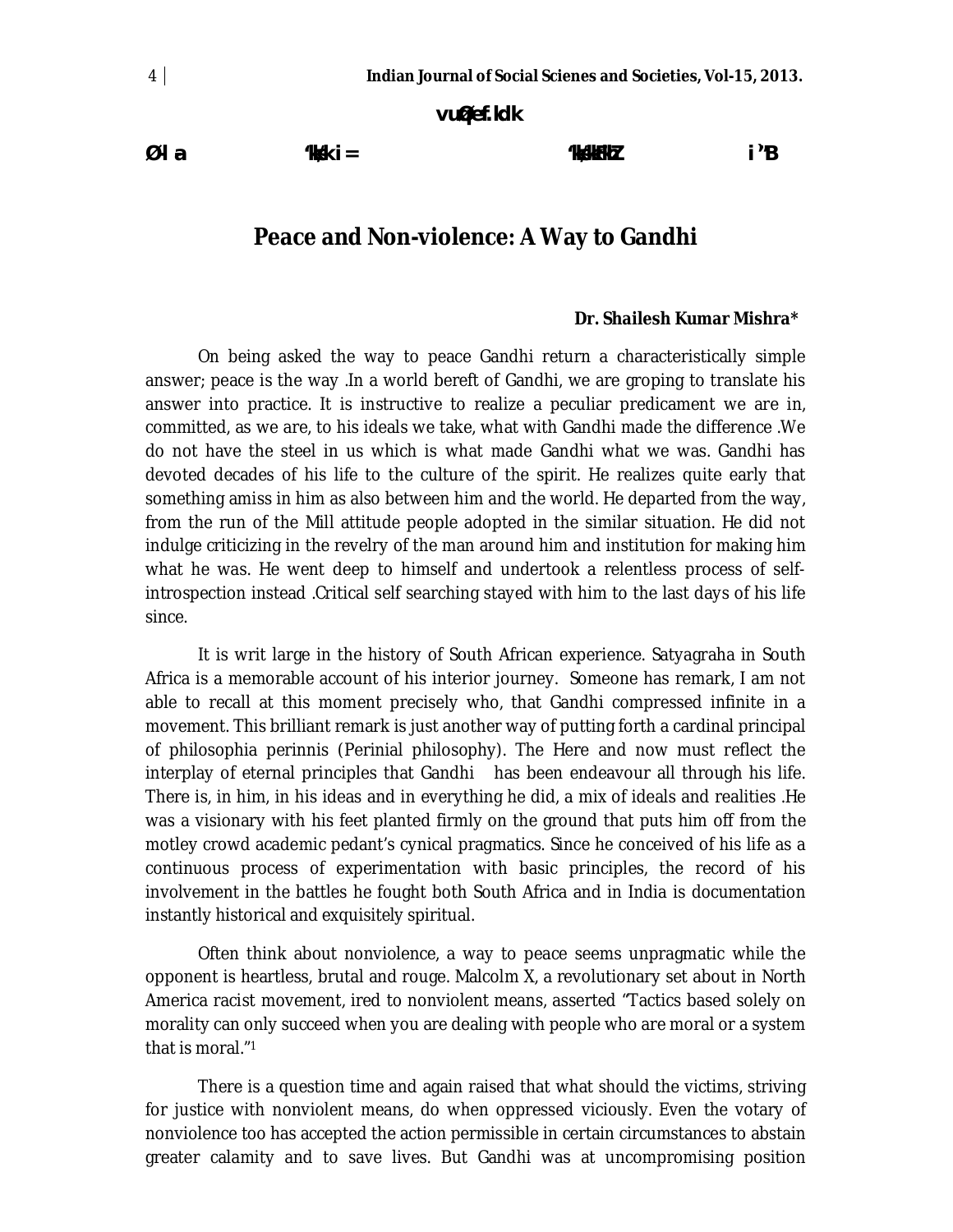whenever faced such questions, however he was not against the self-defence when life get imperiled. For him, nonviolence is the creed of plucky not of cowardice. "I do believe that where there is only a choice between cowardice and violence I would **\*Associate professor, Political Science, Sampurnanand Sanskrit University, Varanasi (U.P.)**

advice violence. Thus when my eldest son asked me what he should have done, had he been present when I was almost fatally assaulted in 1908, whether he should have run away and seen me killed or whether he should have use his physical force which could and wanted to use, and defended me, I told him that it was his duty to defend me even by using violence."<sup>2</sup>

 Why Gandhi was so acquiesce to utterly nonviolence even though the ever perilous situation broke out? This is the riddle often comes out while discussing Gandhi's nonviolence. Gandhi was feverish to his tenet. He conceded himself to be a practical idealist."3He had deep conviction in the benignity of the common man albeit simultaneously acquaintance about the derailing stuff inherited in the intrinsic nature of human being. One may commit violence as much as one chooses and then, deceiving oneself and the world justify one's action with the plea of their being unavoidable".<sup>4</sup> A perverted discourse on a fierce action taken place in a moment, could spawn vacillation as whether it is the outcome of vengeance or of self protection*. Ipso facto* Gandhi's position on nonviolence is as such. One might think that "he could not comprehend the enormity of the evil perpetrated by that, diabolical universal steamroller. He was molded by his experience with the British, who could be brutally repressive in suppressing Indian nationalism but who never matched the ruthlessness and barbarity of the Nazis."<sup>5</sup>

The secret of Gandhi is the meticulous care he took in squaring his practice with his ideals and spelling out ideals in the idioms of love, compassion, solidarity, friendship and divine paternity. These idioms in Gandhi have gone a long way in making of his ideals from the revolutionary rhetoric of Europe. The latter is responsible for the reign of terror in revolutionary France in 1793.The rise of totalitarianism, holocaust, soviet concentration camps and corrective prison, mock trials under Stalin revelry in bloodshed for the pursuit of the ever elusive ideas of freedom and justice and much else besides.

For him, peace can vent through exclusively nonviolent means and latter could be attain only in soil of love even towards the greatest adversary. Nonviolent, the inner voice of man, is indispensable to incite the culture of peace which itself could improbable from bereft of love. "The cry for peace will be a cry in the wilderness, so long as the spirit of nonviolence does not dominate millions of men and women."<sup>6</sup>

It is worth to hark back Barbara Deming, an American revolutionary deeply involved in the civil right movement and disarmament campaigns of 1980s, an admirer of Gandhi committed her self to the struggle for justice and peace, to do so nonviolently. For her it is much more than a means of persuasion and moral appeal. It can be, and in her view must be a form of coercion. Deming argued in her essay 'On Revolution and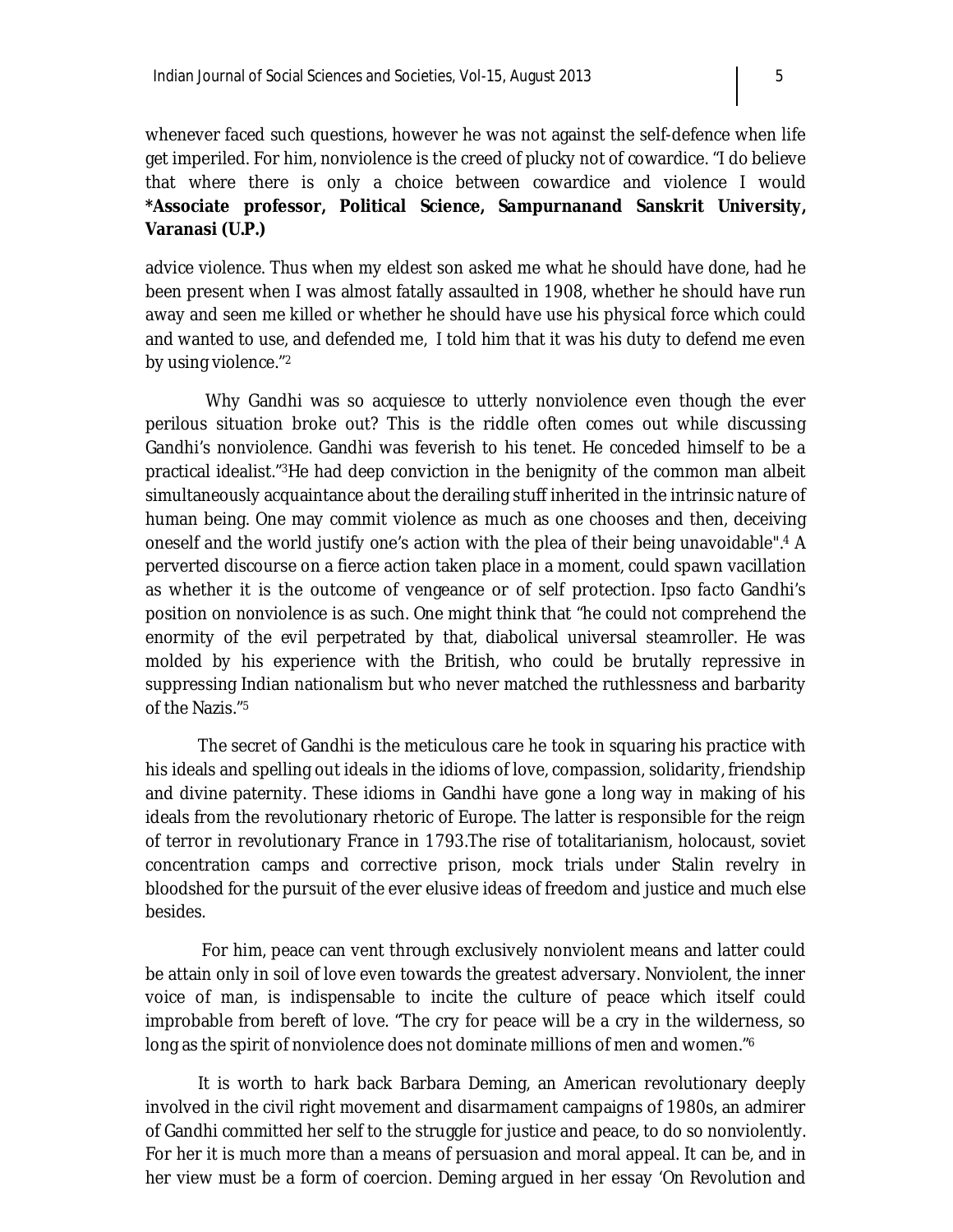Equilibrium,' coercion means forcing another to act against his or her will. Though mass noncooperation and action that disrupt business as usual, nonviolent resister can limit an adversary's freedom of movement. By directly intervening in the social, economic and political functioning of the system, activist can undermine authority and create new realities that must be accommodated.

"The difference between violence and nonviolence, she argued, is not in the use of force but in the prevention of physical harm. Any form of action is permissible, she believed, as long as it doesn't cause physical injury to another person."7 Daming's standard raises moral and political concerns, however, some form of nonviolent action may devoid direct injury to another but nonetheless impose serious harm and suffering. General trade sanctions on Iraq contributed to severe malnutrition and disease, resulting in hundreds of thousands preventable deaths.

The ignorance of modern scholarship precisely consists in this fact that it has failed to underline the logical necessary connection between the inner reconstruction of man and its powerful impact on the course of event. Condescendingly it may point out that Gandhi is the flawless in its argument but then Gandhi is exception not the rule. Gandhi however would look on it in a different way. He believed and rightly so, that the road is open to all and the road is his who takes it.

Constant self introspection is the turning off the search light into ourselves, is a necessary step towards self discipline, inner harmony, equanimity of mind, state of mental detachment, libration from the bondage of passion and flowering of spiritual potentialities of man, that constitute the culture of peace within. To the extent this culture is translated into the inner world of a man to that extant he contributes to the restoration of peace around him. An aphorism in Patanjali Yogashastra bears witness to it; **\*vfgaalk ifr'Bk; ke~rr~ If tu) ko\$ R; kx%** 

Gandhi never admitted that he was epitome of perfection that he fails to convince Jinnah has been admitted by him. But he had brilliant achievements to his credit which however he would, out of natural humility, never admitted but is there for everyone to see. Mountbatten described Gandhi in Novakhali as one man boundary force restoring peace, order and harmony. While 15 divisions in Punjab, Viceroy failed to restore Punjab to a regime of law and order. Then there was the hunting threat to life and property of Muslims in Delhi. It was again Gandhi who dispelled their fears and fill their hearts with hope and confidence. In a brief period of a year and half since direct action day of August 16, 1946 Gandhi worked tirelessly towards peace which in the tragic finale of partition had a slender chance to indefatigable fighter that he was. He would not allow peace to slip through.

That was Gandhi's culture of peace flood from him. It was than all the easier for him to negotiate his ways in the labyrinth of violence. The million dollar question that faces us today is: How are we devoid of the inner culture of peace can translate his principles and methods into tangible concrete. Gandhi is incoherent with an action that is fierce in nature, however, nonviolent in guise, is digress from the road thus deserves give up. Any actions that ignite the flare of hatred, even to the most advarsaries, miffed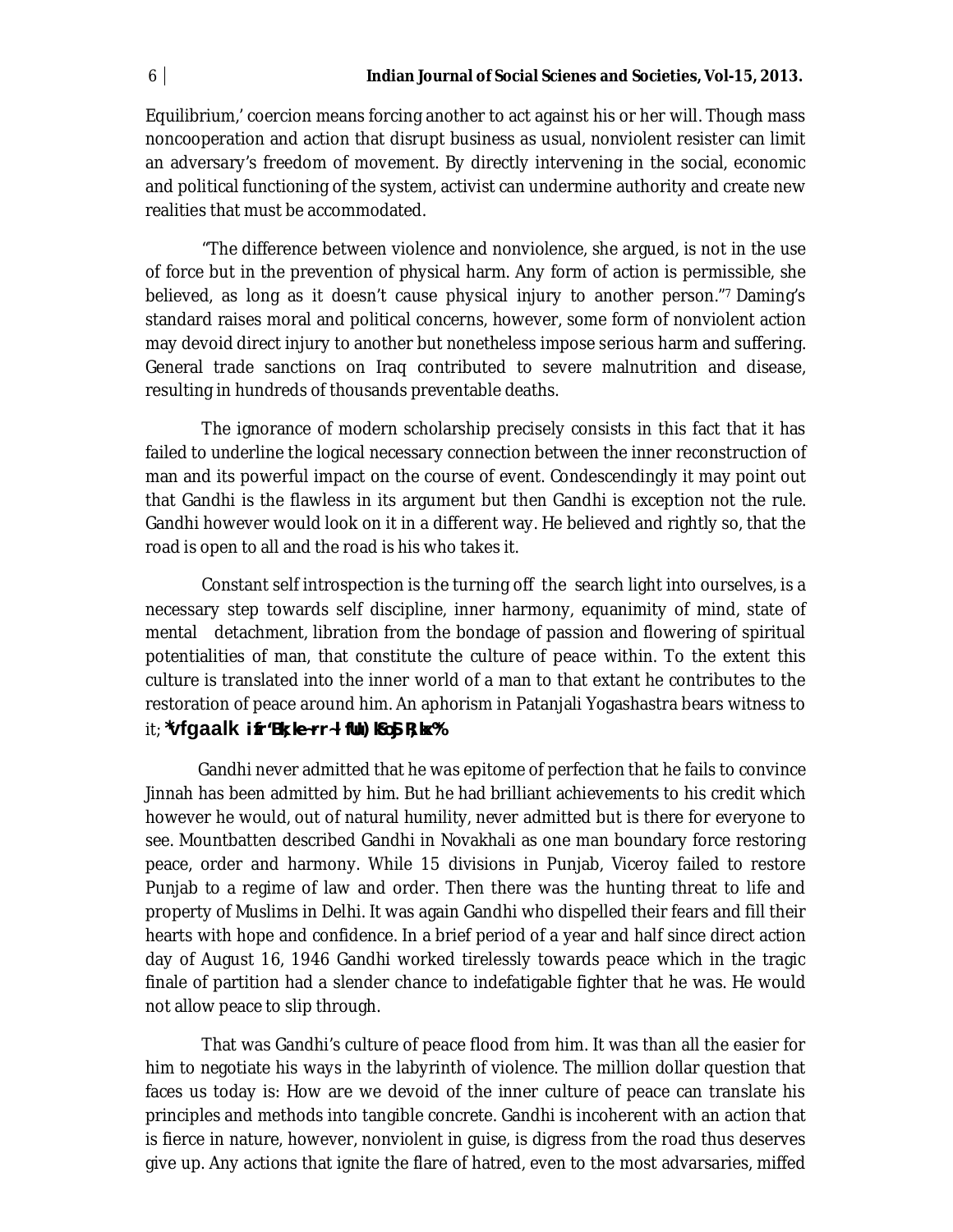Gandhi. "Nonviolence is a quality of the heart. Whether there is violence or nonviolence

So long as the spirit of hate persists in some form or other, it is impossible to establish peace or to gain our goal whatsoever by peaceful efforts. "You can't breed peace out of no-peace. The attempt is like gathering gropes of thorns or figs of thistles."<sup>9</sup>

in our action can be judged only by the reference to the spirit behind them."<sup>8</sup>

 Scholars like Gene Sharp denounce the violent revolution since it cost greater suffering and lives. It makes the room for the brutal authority to unleashed utmost repression that leaves the populance more helpless than before. Moreover it hardly creates a chance for success because "One has chosen the very type of struggle with which the oppressor nearly always have superiority. The dictators are equipped to apply violence overwhelmingly…………The dictators almost always have superiority in military hardware ,ammunition, transportation and the size of military forces."<sup>10</sup> Even the nonviolent may not whack the brutal regimes but there are examples of nonviolent success even in the most extreme conditions. Gene Sharpe and other scholars have documented examples of successful civil resistance to Hitler in Norway and other occupied countries.

The exclusive quality of the nonviolence that it sprouts the sympathy and political support of those who were previously adverse or dormant. 'Deming called it 'the special genius of nonviolence'. Sharpe referred to it as the art of winning over uncommitted third party.<sup>11</sup> Inasmuch pervading the atmosphere, it compels the oppressor to recede. As in the campaign in Birmingham, Alabama, of 1963 Martin King's method got remarkable success. Police commissioner of Birmingham, Eugene Bull Connor unleashed horses and dogs on the marchers that was broadcast on television channel throughout America. "President Kennnedy declared that the sight made him 'sick' and that 'I can well understand why the Negroes of Birmingham are tired of being asked to patient.<sup>12</sup>

 There is no half way in nonviolence. It's a matter of honest, rigorous and continuous persuasion. To skeptics about nonviolence Deming replied "it has not been tried. We have hardly begun to try it."<sup>13</sup>. It is just at the outset of 20<sup>th</sup> century Gandhi tried to dwell with it for socio-political change. Gandhi himself said, at the end of his life, that the technique of unconquerable nonviolence as a weapon of the strong has not seen discovered yet.

'I have already said that the nonviolence that was offered during the last thirty years was that of weak. …….India has no experience of the nonviolence of the strong.14There is hardly any doubt about the superiority of nonviolence. We have to learn that it is the bridge between belief and practice, the glue that holds together our conflicted yearnings for morality and practicality. It enables us to strive simultaneously for peace and justice.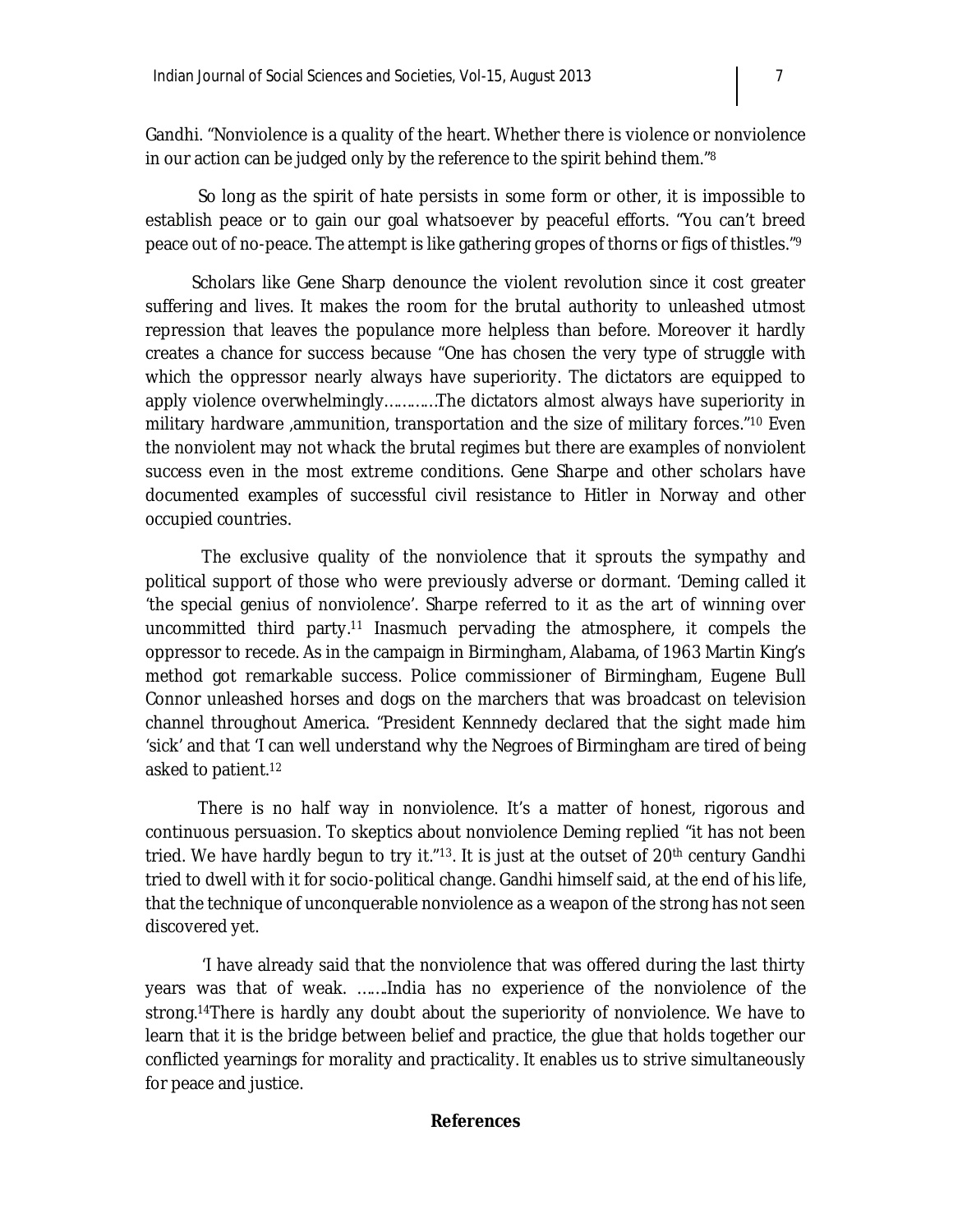- 1- Malcolm X, By Any Means Necessary, ed. George Beeitman (New York:Pathfinder,1970)P.42
- 2- Gandhi, The Doctrine of the Sword, Young India, 11 Aug.1920
- 3- Ibid.
- 4- Gandhi, Navjivan, 6 June 1926, Problem of the Nonviolence
- 5- Cortright David, Gandhi and Beyond: Nonviolence for a New Political Age, Paradigm pub., Boulder, U.S.A., P-113
- 6- Gandhi, The Hindu, 8 Nov. 1926, Nonviolence-The greatest Force
- 7- Cortright David, Gandhi and Beyond: Nonviolence for a New Political Age, Paradigm pub., Boulder, U.S.A., P-122
- 8- Gandhi, Navjivan, 6 June 1926, Problem of the Nonviolence
- 9- Gandhi, Harijan, 4 June 1938
- 10- Gene Sharp, From Dictator to Democracy: A conceptual Framework

For Liberation

- 11- Cortright David, Gandhi and Beyond : Nonviolence for a New Political Age, Paradigm pub., Boulder,U.S.A., P-130
- 12- David Hardiman, Gandhi in his Time and Ours, Permanent Black,

Delhi, 2003, P-264

- 13- Cortright David, Gandhi and Beyond : Nonviolence for a New Political age, Paradigm pub., Boulder, U.S.A., P-120
- 14- Gandhi, Harijan,29 June,1947 Nonviolence

\*\*\*\*\*\*\*\*\*\*\*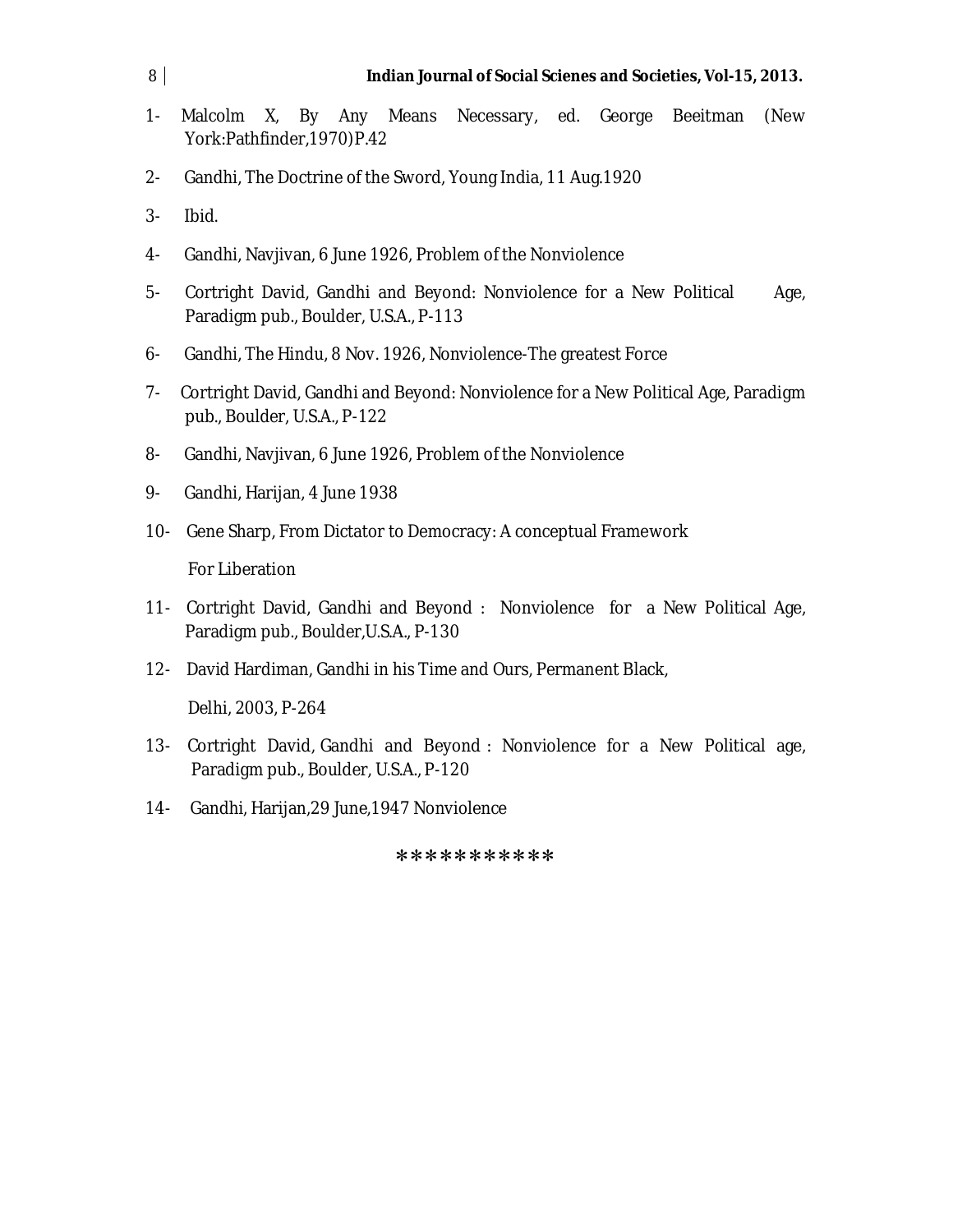## **ROLE OF GENDER-BASED POLICIES IN WOMEN EMPOWERMENT IN INDIA**

#### **Sukriti Mishra\* Smriti Mishra\*\***

 India has 58.65 crore women population (Population Census 2011). It is 48.46 percent of total population. In spite of such a large population, women acquire secondary status in the Indian society. Gender disparity manifests itself in various forms, the most obvious being the trend of continuously declining female ratio in the population in the last few decades. Social stereotyping and violence at the domestic and societal levels are some of the other manifestations. Discrimination against girl children, adolescent girls and women persists in parts of the country (National Policy for the Empowerment of Women, 2001). Several gender-based policies have been initiated to raise the status of women in India. These policies exist at the national, state, and local (Panchayat) levels in a range of sectors, including health, education, economic opportunities, gender-based violence, and political participation. However, there are significant gaps between policy advancements and actual practice at the community level. Present paper is an attempt to enquire into the role of gender- based policies in empowering women. The data used is secondary which has been taken from various journals, reports and other publications.

**Problems Faced by Women in India:** Different studies have pinpointed different problems faced by the women in India. These range from personal security to social security, from social empowerment to economic and political empowerment. As per Centre for Budget and Accountability Report, 2011 named 'Reclaiming Public Provisioning Priorities for the  $12<sup>th</sup>$ Five Year Plan' women face gender-based disadvantages in some sectors such as-

**Education:** Girls face specific problems of safety and security in accessing schools. Even if they get enrolled, they drop out after attaining elementary or primary education due to multiple responsibilities. Also, girls, particularly after puberty, miss school due to lack of proper sanitary facilities for dealing with menstrual hygiene.

Water & Sanitation: Women are the primary collectors of water. Some gender based disadvantages that women confront include:

Time and opportunity cost for work lost due to time spent in water collection.

Exposure to physical and sexual violence while collecting water from tankers.

Absenteeism and dropout rate of girl children from schools.

Lack of toilets leads to severe health problems among women, loss of dignity and threat to security.

**Science & Technology:** Even today, there are far less number of women scientists or in technical fields than men since a majority of them discontinue pursuing higher studies owing to a variety of compulsions.

**Employment:** Women lack access to improved technology and skill training. Also, many women are unable to join employment or continue in the labour market owing to absence of

**\*\* Lecturer (Honorary), T.N.B. College, Bhagalpur (Bihar).**

**<sup>\*</sup> Assistant Professor, Department of Economics, Pt. K.P.T. Government P. G. College, Chandauli (U.P.)**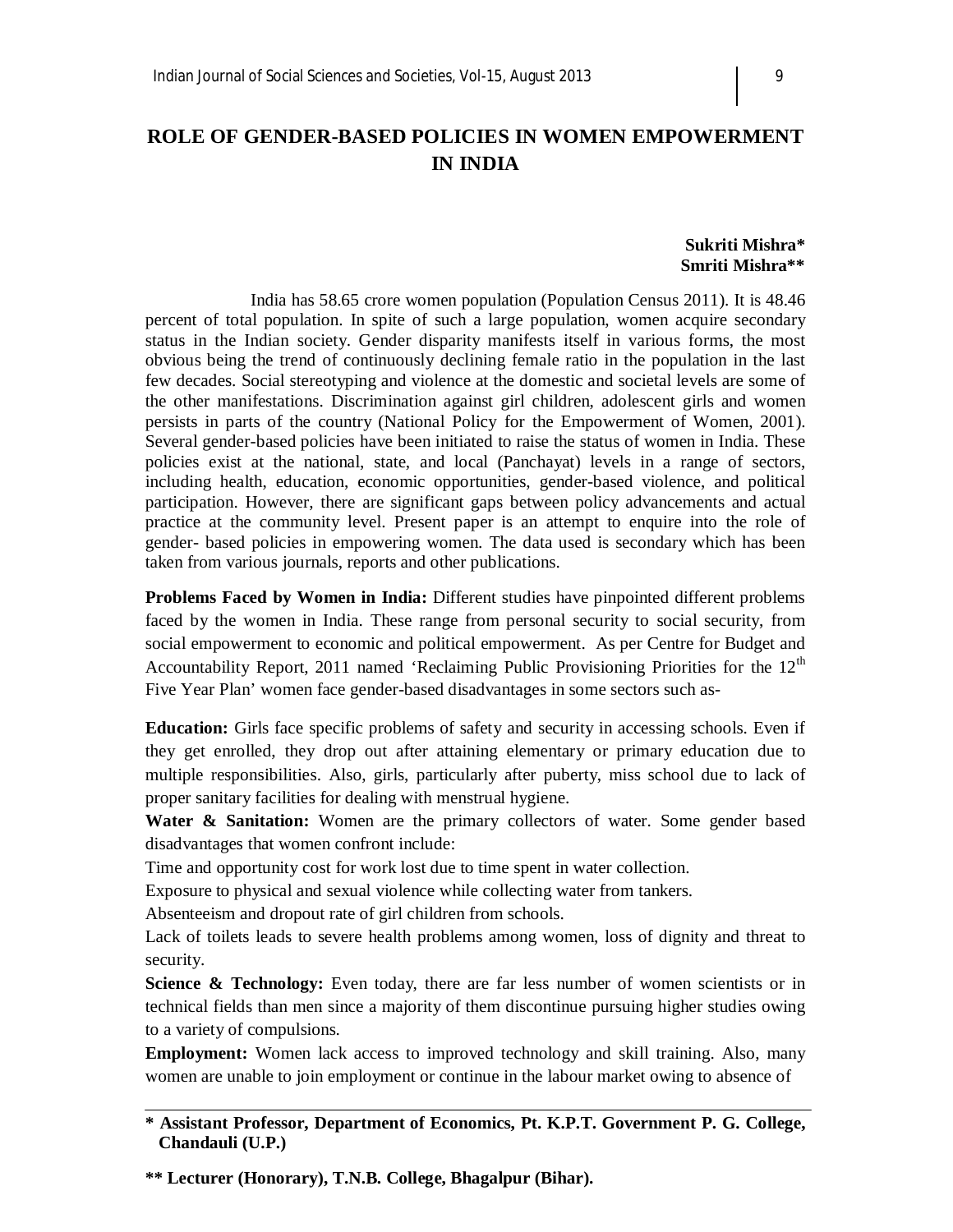poor service conditions such as inconvenient timing of work, lack of transport at odd hours of work etc.

**Disaster Relief & Rehabilitation:** Women are often discriminated and exploited during relief operations. Lack of privacy in temporary shelters often leads to exploitation of women. Further, very less attention is paid to placing gender sensitive personnel or sensitizing the personnel which leads to inaccurate assessment of loss of livelihoods, distribution of relief goods etc. Also, in the event of loss of their husbands, women might be left alone with little or no support forcing women into prostitution.

The aforesaid problems confronted by women in their day-to-day life are very critical and interwoven with the social and economic structure. Women empowerment through various policy interventions is seen as a way to reduce and ultimately eradicate gender discrimination.

**Legislation and Policies against Gender Inequality:** There are a number of constitutional, legal, economic etc. policies and acts to alleviate gender discrimination. These are as follows:

- 1. The Constitution of India ensures gender equality in its preamble as a fundamental right.
- 2. India has also ratified various international conventions and human rights forums to secure equal rights of women, such as ratification of Convention on Elimination of all forms of Discrimination against Women in 1993.
- 3. The passing of Pre-natal Diagnostic Tech Act in 1994 also is a step in removing gender discrimination. This Act seeks to end sex-determination tests and female foeticide and prohibits doctors from conducting such procedures for the specific purpose of determining the sex of the foetus.
- 4. The Government also announced the National Policy for Empowerment of Women in 2001 to bring out advancement, development and empowerment of women. The Government has also drawn up a draft National Policy for the empowerment of women which is a policy statement outlining the state's response to problems of gender discrimination.
- 5. Domestic Violence Act came into force in 2005. Before that Sati Prevention Act (1987) and Dowry Prohibition Act and Rules (1985) stood as milestones in this direction.
- 6. 73rd and 74th Amendments to the Constitution provide reservations for women to enter politics at the Panchayat level and there is a movement to reserve 33% seats for women in all the political parties, and all levels of national and state level political structures.
- 7. Ministry of Human Resource Development has also launched a National Mission for Female Literacy, with focus on minorities, SCs, STs and other marginalized groups. During the year 2010-11, out of 2573 Kasturba Gandhi Balika Vidyalaya (KGBV) sanctioned, 427 KGBVs have been sanctioned in rural and urban areas of Muslim concentration areas.
- 8. The Government of India (GoI) has two main bodies to advance gender equality: the Ministry of Women and Child Development and the National Commission for Women, which is an autonomous organization under the Ministry of Women and Child Development. Both bodies work on national- and state-level legal and social policies to advance gender equality. The Ministry has widely implemented local-level micro-finance schemes to advance economic opportunities for rural women.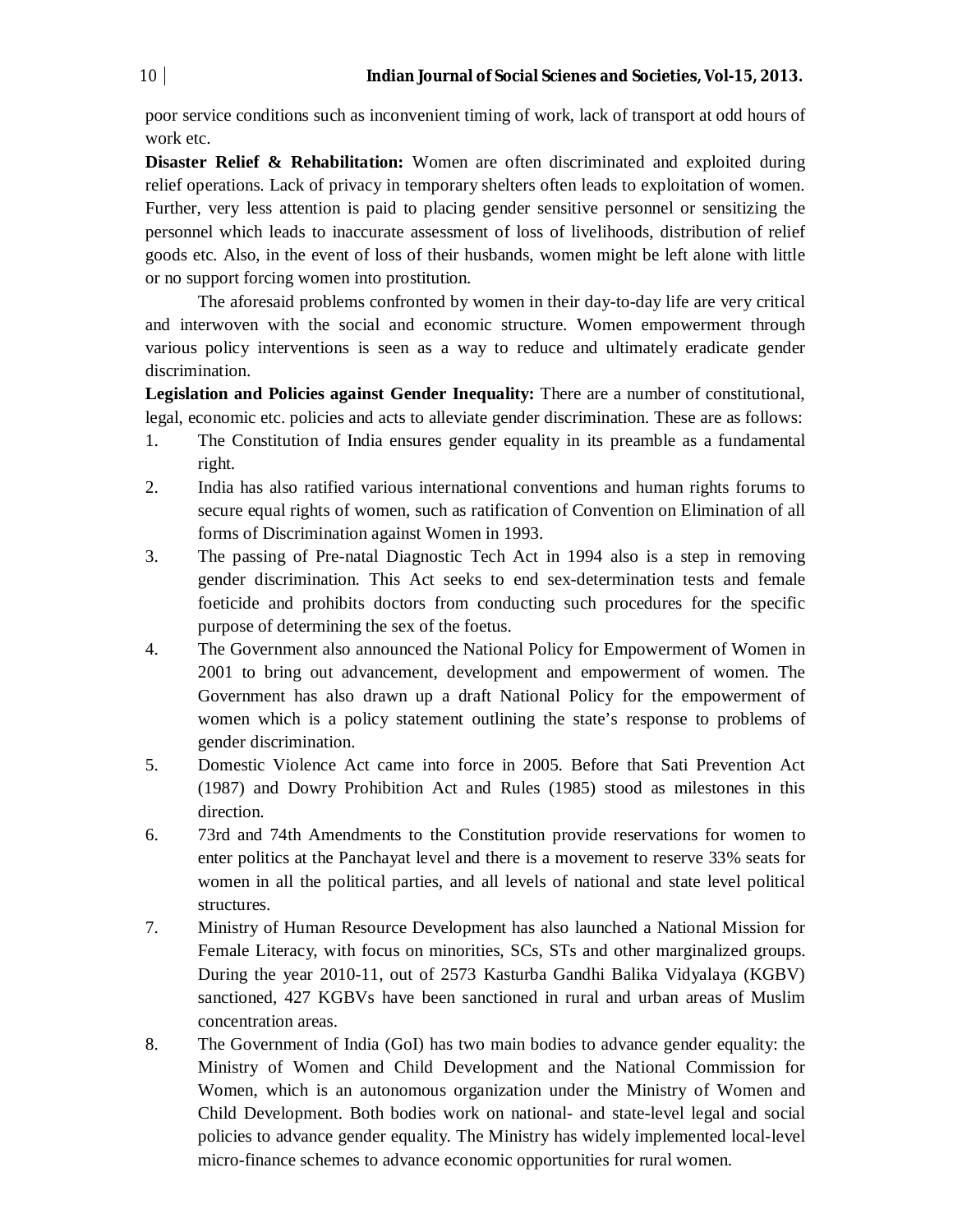- 9. The National Commission for Women has been instrumental in creating legislative changes, and has set up Complaint and Investigate Cells at the state level. The Grievance Cells receive complaints of gender-based violence and are mandated to investigate, provide referrals and counseling, and ultimately report on such cases.
- 10. A Gender Budgeting tool that has been institutionalized across various Ministries/Departments is the Gender Budgeting Statement (GB Statement). Since 2005-06, a separate Statement (Statement 20) is presented every year as part of the Union Budget that tries to capture all those budgetary allocations which, according to the Union Ministries/Departments, are earmarked for women and girls. The schemes with 100 percent funds meant for women and girls are reported in Part A of the GB Statement, while others (i.e. those with at least 30 percent funds, but not the entire amount of funds, earmarked for women and girls) are reported in Part B of the Statement. Many States have also started bringing out a GB Statement.
- 11. Apart from gender-budgeting, several other efforts are being made. For instance, the Department of Science and Technology has devised certain low cost interventions that have far reaching impact on women's lives. Likewise, in 2010-11, Kerala initiated a "Women Friendly Infrastructure" scheme cutting across many sectors such as Ports, Public Works Department, Transport and Police that are otherwise perceived as being gender neutral.
- 12. The 11<sup>th</sup> Five Year Plan emphasized that Gender Budgeting and Gender Outcome Assessment will be encouraged in all Ministries/Departments. Also, Gender Budget Cells will be formed in every Ministry/Department and information about working of the cells will be placed in the public domain. Fifty six Ministries and Departments have set up Gender Budget Cells.

**Lacunas in Policy Implementation:** The Government of India has introduced a plethora of legislations and programmes/schemes to address the gender inequities prevailing in our society. However, there still exists a wide gap between the goals enunciated in the Constitution, legislation, policies, plans, programmes, and related mechanisms on the one hand and the situational reality of the status of women in India, on the other. This has been analyzed extensively in the Report of the Committee on the Status of Women in India, "Towards Equality", 1974 and highlighted in the National Perspective Plan for Women, 1988-2000, the Shramshakti Report, 1988 and the Platform for Action, Five Years After- An assessment" (National Policy for the Empowerment of Women, 2001).

Despite successive years of planning, the policies have failed to translate into better outcomes for women and girls. This is reflected in several indicators such as sex ratio, maternal mortality rate and dropout rates of girls among others. Box 1 (taken from CBGA Report, 2011) shows progress made so far vis-à-vis the targets set in the 12 Five Year Plan.

| <b>Monitorable Targets</b>                                                        | <b>Progress</b>                                                                       |
|-----------------------------------------------------------------------------------|---------------------------------------------------------------------------------------|
| 1. Raise the sex ratio for age group $0-6$ As per provisional 2011 Census report, |                                                                                       |
|                                                                                   | from 927 in 2001 to 935 by 2011-12 and $\vert$ the child sex ratio has dropped to 914 |
| to 950 by 2016-17.                                                                | females per 1,000 males. In fact, this is                                             |
|                                                                                   | the lowest since Independence.                                                        |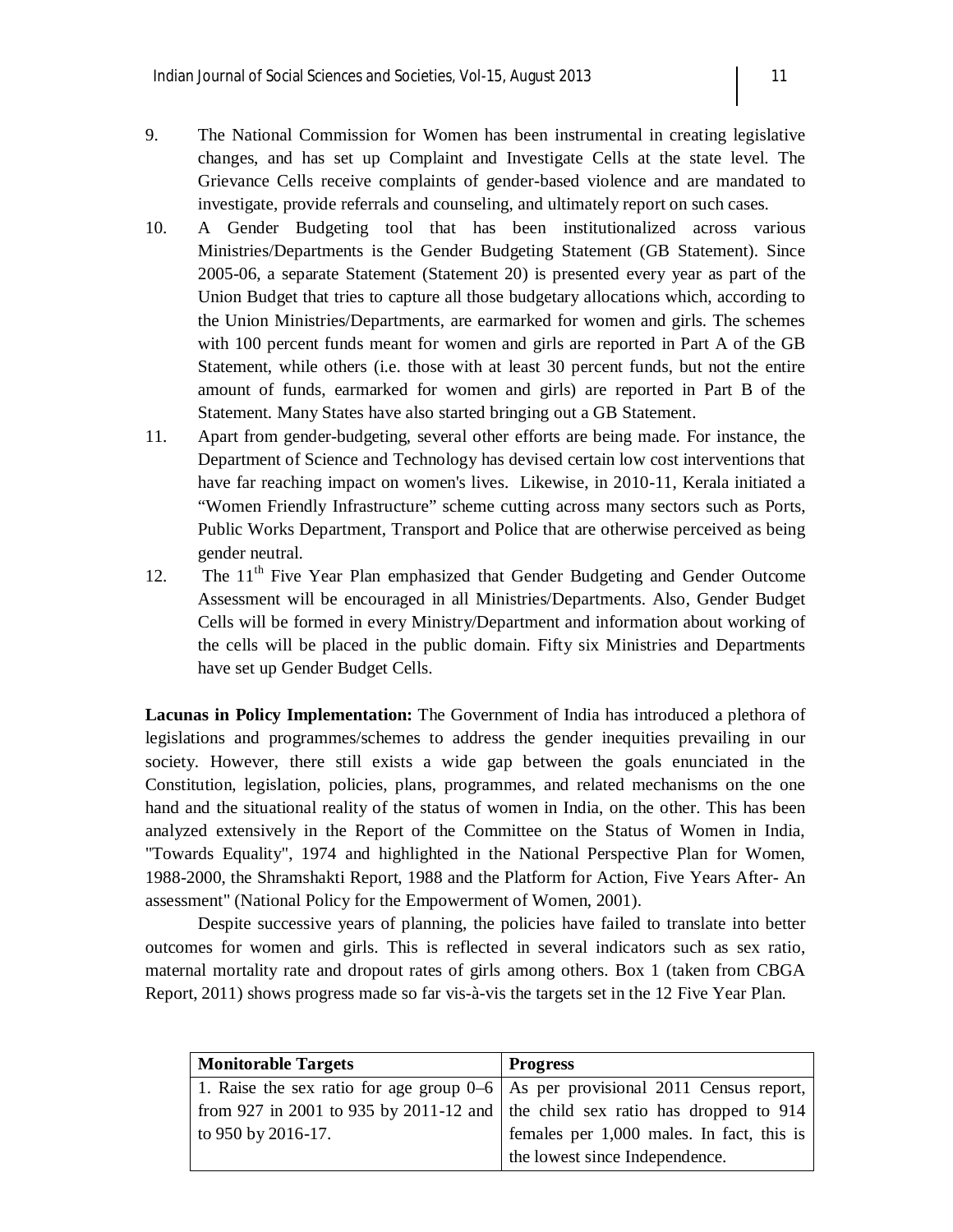| 2. Ensure that at least 33 percent of the Women's Component Pan | was                                      |  |
|-----------------------------------------------------------------|------------------------------------------|--|
| direct and indirect beneficiaries of all                        | discontinued in 2010. Gender Budgeting   |  |
| government schemes are women and girl                           | (GB) Statement continues to be presented |  |
| children.                                                       | by Union Government since 2005-06        |  |
|                                                                 | which captures the quantum of            |  |
|                                                                 | allocations meant for women. However,    |  |
|                                                                 | several issues persist with regard to    |  |
|                                                                 | methodology of preparation of GB         |  |
|                                                                 | Statement.                               |  |
| 3. Reduce IMR from 57 to 28 and MMR                             | <b>IMR</b> : 50                          |  |
| from 3.01 to one per 1000 live births.                          | MMR: 2.12 per 1000 live births           |  |

Note: IMR=Infant Mortality Rate and MMR=Mother Mortality Rate.

Source: For Points 1 and 3: Sample Registration System, 2007-09

For Point 2, progress based on continuous analysis of the Union Govt. Gender Budgeting methodology

As in Box 1, either the indicators relating to women and girls have not changed much or even worsened (as in the case of sex ratio) in the  $11<sup>th</sup>$  Plan period. This reinforces the fact that the slew of measures taken so far had limited impact.

The access of women particularly those belonging to weaker sections including Scheduled Castes/Scheduled Tribes/ Other backward Classes and minorities, majority of whom are in the rural areas and in the informal, unorganized sector – to education, health and productive resources, among others, is inadequate. Therefore, they remain largely marginalized, poor and socially excluded.

Examination of the latest Gender Budgeting Statement brought out by the Union Government reveals that most of the women-specific schemes have small magnitudes of allocations. Out of the 60 women-specific schemes/ interventions reported in the "Gender Budgeting Statement" in 2011-12, only 11 schemes have allocations exceeding Rs. 100 crore of which only three (viz. Reproductive & Child Health (RCH) Flexible Pool, Rural Family Welfare Services and Indira Awas Yojana) have allocations exceeding Rs. 1000 crore. Moreover, even these three schemes do not in any way directly promote women's agency. While RCH programme focuses on interventions that solely promote women's reproductive role, Rural Family Welfare Services also is a programme through which Auxiliary Nurse Midwives (ANMs) appointed under the RCH programme are paid their salaries (CBGA, 2011).

Most commitments made in the  $11<sup>th</sup>$  Five Year Plan with regard to the strengthening of women related legislations, institutional mechanisms and empowering women remained unfulfilled. The  $11<sup>th</sup>$  Five Year Plan period had envisaged Swayamsiddha and Indira Gandhi Matritva Sahayog Yojana (IGMSY) as the main interventions. However, Swayamsiddha which aimed at empowerment of women through Self Help Groups never really took off. As opposed to the approved outlay of Rs. 500 crore for the scheme, only Rs.78 crore was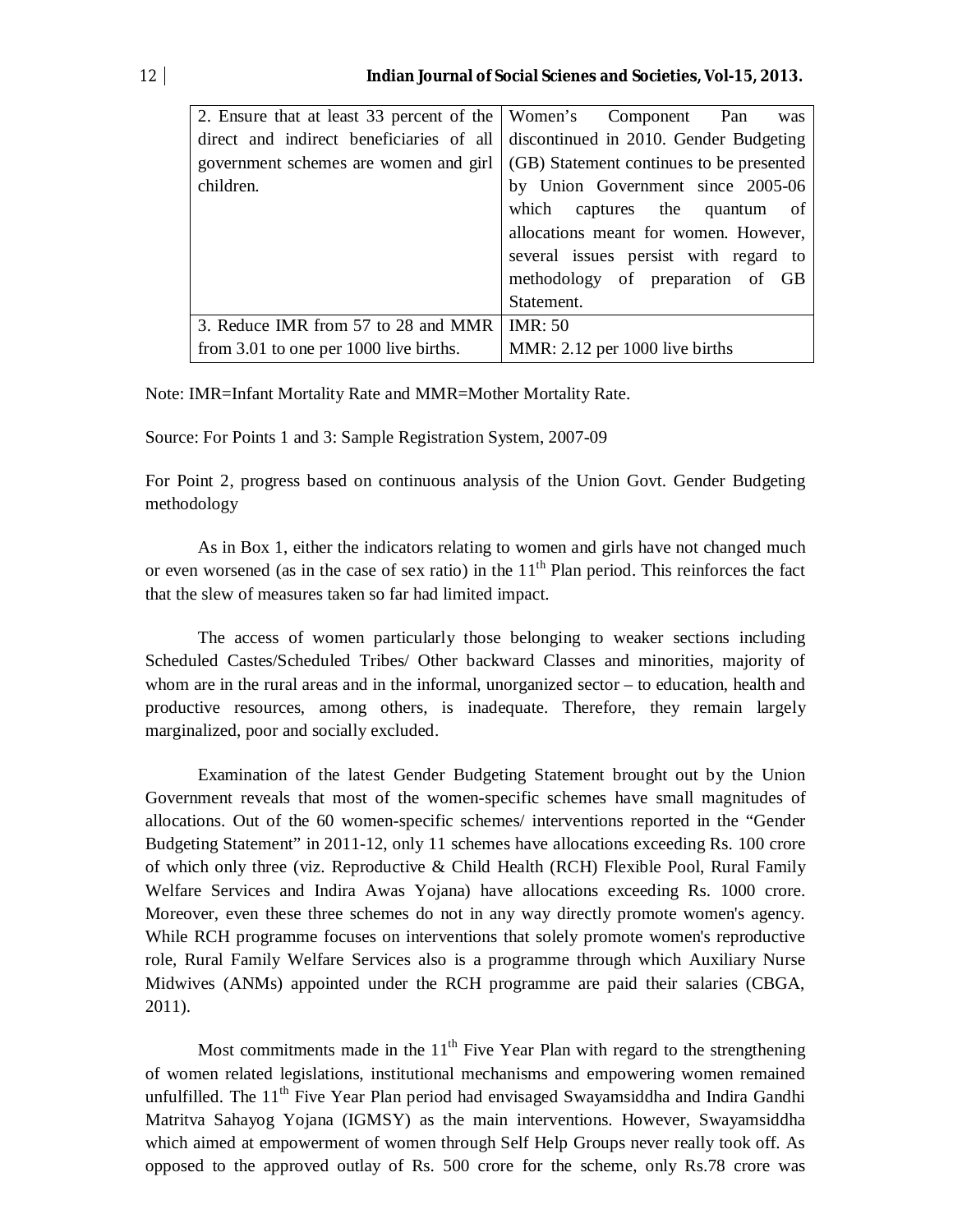allocated. Moreover, in the last two years, no expenditure has been incurred in the scheme. The other major scheme envisaged in the  $11<sup>th</sup>$  Plan, i.e. IGMSY, was also launched only in the latter part of the Plan period. Further, since it is a cash transfer scheme, it will need to be assessed before commenting on its implementation. The  $11<sup>th</sup>$  Five Year Plan had also mentioned some very important measures such as setting up of a High Level Committee to review SHG related policies and programmes, a National Taskforce on violence against women in conflict zones and creating effective mechanisms for implementation of Protection of Women from Domestic Violence Act (PWDVA), 2005. However, no progress has been made in this direction. For instance, the Union government has still not made allocations for implementation of PWDVA since its enactment in 2005 (CBGA, 2011).

Women continue to be unpaid and underpaid in Government's Flagship Programmes. The most telling example perhaps is that of Anganwadi Workers (AWWs) and Helpers (AWHs) under Integrated Child Development Scheme (ICDS) and of Accredited Social Health Activists (ASHAs) under the National Rural Health Mission (NRHM).For the range of activities that they are expected to perform, their 'remuneration' remains extremely low, and work conditions deplorable. What is most disturbing however is the categorization of their work as 'honorary' or 'voluntary'. This categorization further justifies the complete absence of support structures, rendering these women extremely vulnerable to exploitation.

Research conducted by the International Centre for Research on Women (ICRW, 2006) found that, although not universal, particularly in households where there is more than one daughter there are significant differences in nutrition and health levels between male and female children.

At the household level, incest, rape and domestic violence continue to hinder women's development across India. Forty percent of all sexual abuse cases in India are incest, and 94% of the incest cases had a known member of the household as the perpetrator.

The Global Gender Gap Report by the World Economic Forum in 2009 ranked India 114th out of 134 countries for inequality between men and women in the economy, politics, health, and education. On equal economic opportunities and women's participation in the labour force, India ranked 127th and 122nd respectively.

**Conclusion :** There are tremendous records from various fields , apart from those stated above, which reveal that women oriented policies and programmes have not been fully successful to bring in women empowerment. Without socio-economic equality for women in poor sectors of India, the impact of development efforts cannot be fully realized. India must value women as human resource assets and not liabilities. Socio-economic development can both empower women and raise the status of the Indian economy. Women need employment, justice, education, vocational training, and skill improvements. We are continuously making new policies for betterment of women but whole hearted implementation is the key to success.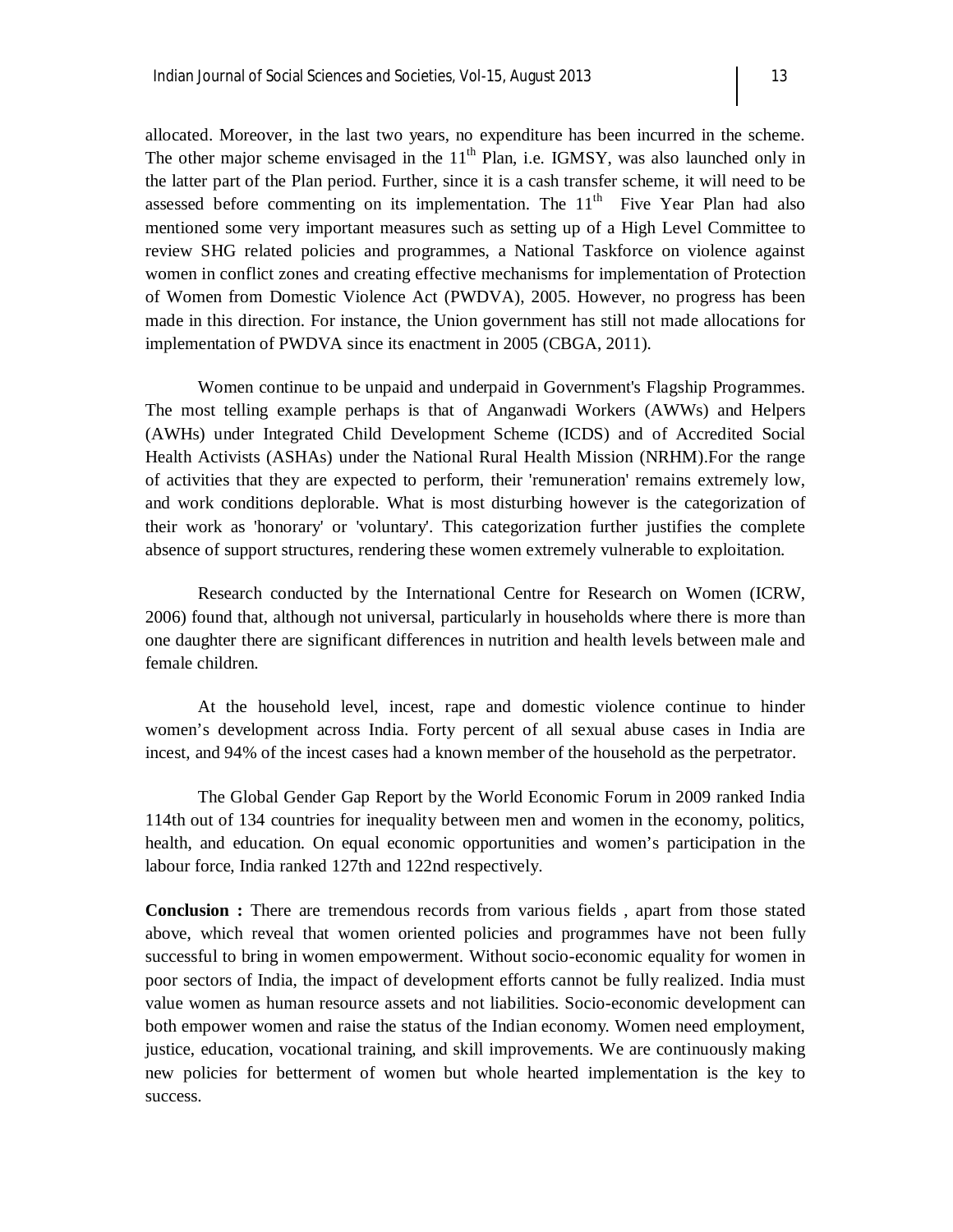#### **References**

- Population Census 2011
- 'Reclaiming Public Provisioning- Priorities for the 12th Five Year Plan', Centre for Budget and Governance Accountability Report, 2011
- http://www.icrw.org/docs/2006\_son--‐preference.pdf
- http://www.unifem.org.in/PDF/Key%20Gender.pdf
- http://www.weforum.org/pdf/gendergap2009/India.pdf
- Asian Journal of Social Sciences and Humanities, November 2012

#### \*\*\*\*\*\*\*\*\*\*\*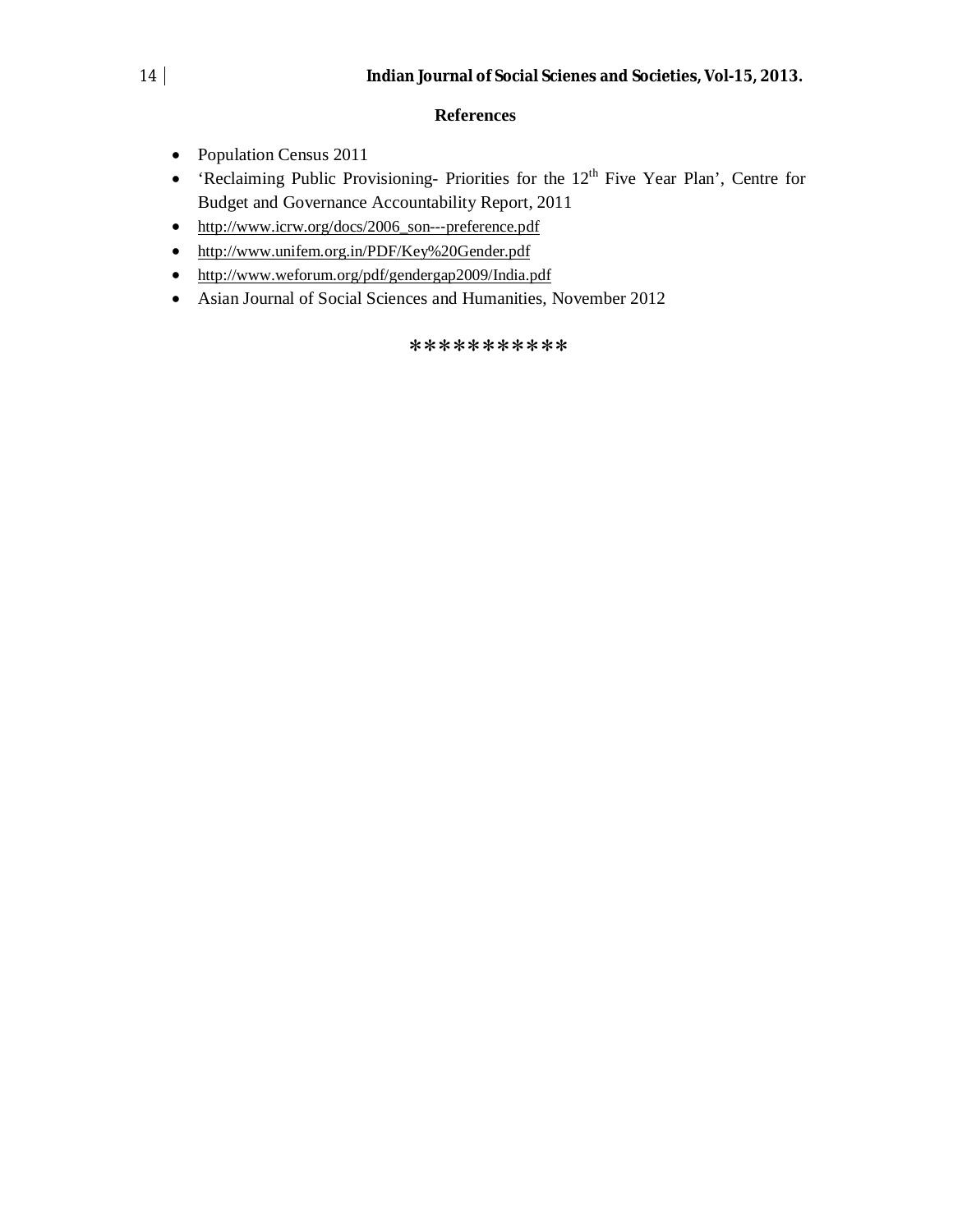# **Infulence of Mahatma Gandhi on Dr. Bhabani Bhattacharya**

Dr. Triloki Nath Shukla\*

 Among the Indian English novelist in showing Gandhian influence, the name of Bhabani Bhattacharya stands supreme. His novels, particularly *Shadow from Ladakh* and *So Many Hungers* evince a deep Gandhian over-tone. Let us take up *Shadow from Ladakh* as example.

 Though Bhabani Bhattacharya keeps the Chinese invasion on 1962 on India in the background, the dominant theme of the novels of Bhabani Bhattacharyal remains a conflict between the Gandhian ways and the modern world of industrialism represented by Gandhigram and steel town respectively. The novel successfully and succinctly reveals the economic theory preached by Ghandhiji to make India a land of self sufficiency, equality and fraternity. Ghanhiji was aware of limitations and background of his motherland after the yoke of the foreign rule for a fairly long period, which extirpated the real civilization and culture of India – a land of brotherhood, love, peace, truth and non-violence.

 In *Shadow from Ladakh,* Bhabani Bhattacharya, has tried to inculcate and cuddle up Gandhian thoughts – his ideas on non-violence, truth, passive, resistance economic self sufficiency, ends and means, love, peace, spirituality, simple living, self help, celibacy and untouchability. Simultaneously he has also maintained an equipoise between the Gandhigram and Steel town by contrasting the spinning wheel with giant machine and Satyajit with Bhasker.

 Satyajit Sen, the protagonist, is undoubtedly a truly Gandhian idealist who remains unrufflied and uncompromising with the modern world of industrial revolution. Throughout the novel, he treads on the path shown to him by the Mahatma. He is the torchbearer of Gahdhian light. He is the Sevagram. He represents the intellectual part of the master, the Mahatma. He tries to find an answer to every Crisis, which he faces in life. In the voice of his master and takes an oath to 'tread' on his footprints. He mummers.

 *He is gone, but the idea, and it must live for all time. Will it not find dramatization in the new crisis facing the country today, fifteen years after freedom was gained? Through another man of that kind? But a Gandhi is not born more then once in century!*

 *I have been blessed by close contact with Gandhiji over the years, said Satayjit to himself, in the crisis I will act as he would have acted, even though I am less than his shadow. I will tread on the footprints* he has left.**<sup>1</sup>**

 Satyajit and his daughter Sunita chant the lines from an ancient Sanskrit verse used by Gandiji as a daily prayer and solace themselves:-

 *"From the unreal, lead me to the real.*

 *From darkness lead mo to light.*

 *From death lead me to immortality!<sup>2</sup>*

 Satyajit also received a spinning wheel as a gift which once belonged to the Mahatma him self. For Satyajit, spinning wheel is the symbol of 'Gandhian inheritance' and is an instrument to go into 'his own deeper self'. Like Gandhiji, Satyajit believes that the heavy machines or industries are detrimental for the whole world and have widened the gap between the rich and the poor. The rapid growth of giant machines and 'small-handed

**\*Assistant Professor, Dept. of English, A.N.D.K. P.G. College, Babhnan, Gonda U.P.**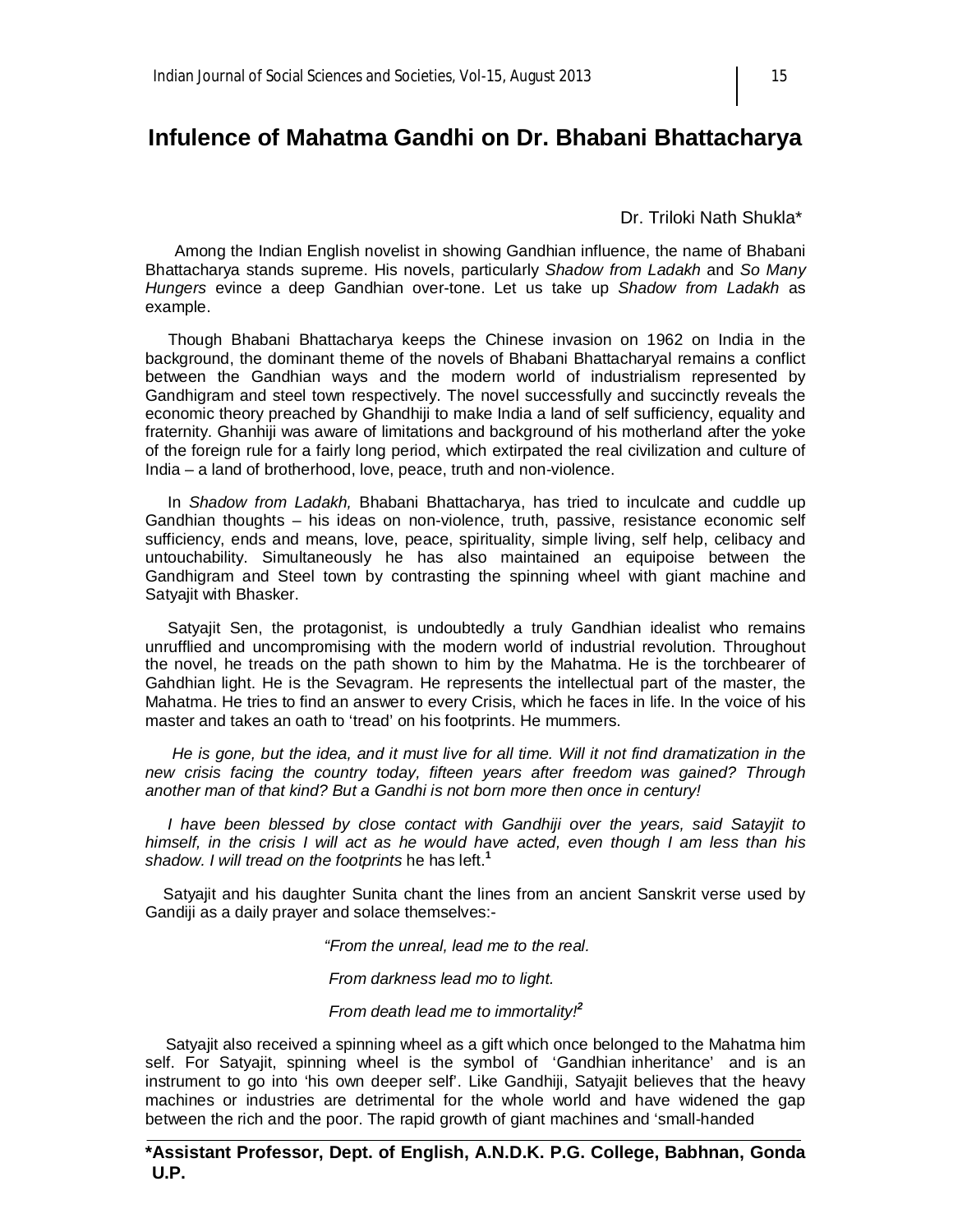machines', like spinning wheel is the only answer to the problem of industrialization. The novelist writes.

 *The Factory or mill was ugly, repressive. It uprooted masses of people from a healthy rural environment. Simplicity had to sophistication. The craze for speed grew, speed for its own sake, and end in itself. And the glamour of endless gadgets.*

 *There was a harder bedrock of reason. India could not afford to wait until large-scale industry absorbed her enormous manpower. Small hand-worked machines, such as the spinning wheel, available to all, had to be the answer.<sup>3</sup>*

 Gandhigram depicted by Bhabani Bhattacharya becomes a model for whole of India and aims at equality and economic self-sufficiency. It symbolizes co-operation, amenity and harmony amongst its inhabitants belonging to different professional and social orders weavers, blacksmiths, artisans etc. All men in Gandhigram are casteless and equal in status:

 *The apparently insignificant village was building up a model for the whole of India. The new community was creating a social order in which all were truly equal. All land belonging to the coopetative. Food from the fields distributed according to the needs. Others needs met by small-scale industries based locally; economic self sufficiency was the set aim.<sup>4</sup>*

 Gandhiji dreamt of an India free from and kind of discrimination, in equality, violence, hatred and caste. To save his motherland from the awful and atrocious aftermath of giant industries and machines, he suggested small-scale industries. He called 'Khadi' the cloth handwoven from homespun yarn, the sum of village solar system. "the planets are the various industries that can support Khadi.

in return for the heat and sustenance they derive from it Without it, the other industries khadi could not make progress. The frail old naked 'fakir' 'devised the frail old-world wheel of wood set against the gaint machines of the modern age'. He wanted an overall be touched at all points'. Gandhiji is the replica of Sevagram which was once left to Satyajit's cares by Handhiji when he came to Shantiniketan as the novelist depicts it :

"*I have been thinking of you in the past months."*

 *"You have been thinking of. me?" Such honour was beyond his reckoning.*

 *"Sevagram has need of you. I have often felt that. And today I can see you have your need of Sevagram."<sup>5</sup>*

 Gandhigram stands for 'values', 'Complete equality', 'unreserved fraternity', 'limitless nonviolence' in thought as well as in action and spirit: Gandhigram was citadel of the spiritual of the world badly needed: values crucial to the destiny of man", says Sumita.**<sup>5</sup>**

 In the contrast to Gandhigram, Bhabani Bhattacharya has also created a steel town 'newly risen beyond the three-mile stretch of meadow' a greatest threat to Gandhigram and its 'meadow' and 'pasture land for cattle'. Chief Engineer Bhaskar, 'the strong man of steel town who wanted Gandhigram destroyed', is contrasted with Satyajit. He is the real advocate to steel and machines and deems them necessary for the economic progress, proper development, freedom and economic self sufficiency of the country:

 *"Steel means economic progress. Machine tools, tractors, big industrial plants, locomotives. Steel to fight poverty and hunger. But steel has gained a second meaning. It stands for our country's freedom. This is an inescapable fact. not to be changed by wishful thinking. Development plus defence-a compulsion of our current history.*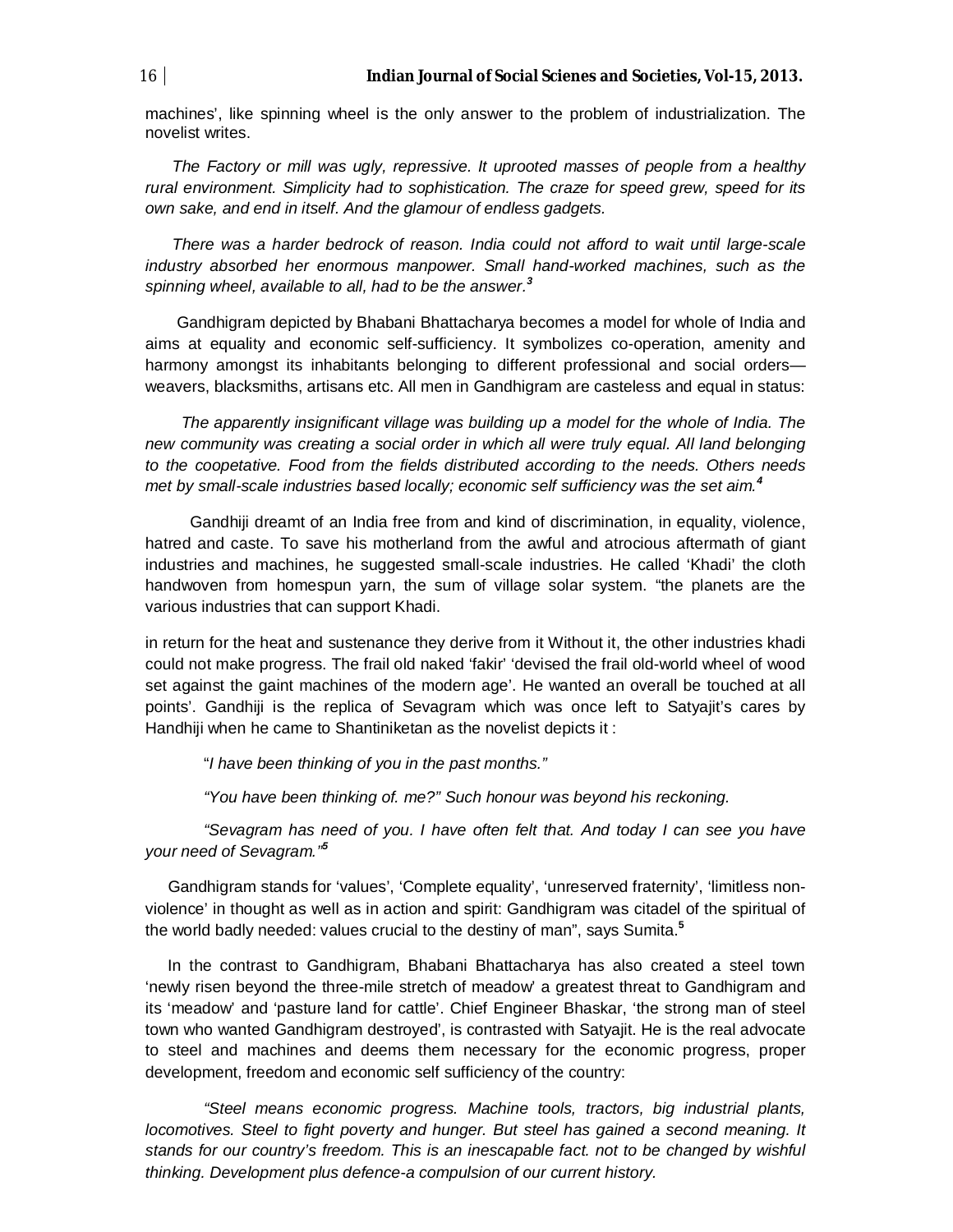In this novel Bhaskar represents a modern outlook of the millions contrasted to the traditional attitude of innumerable others. He believes that "there is no room today for the kind of sentimentality. It's a question of our survival. We have to get steel, more and more, at any pice. The pace of production must quicken". He believe in fast-paced production and does not heed for its adverse effects on the populace of India. He feels that life is a mixture of vice and virtue and does not hesitate in glorifying vice:

 *"Vice is the darkness that gives value to light. No darkness, and light is hurtful. Let there be some virtue, some vice. Let them be juxtaposed, balanced…. 'Virtue and vice together give life its colour, savor. That's what I've experienced personally. One without the other could easily destroy us.<sup>7</sup>*

 While, on the other hand, Satyajit is all for virtue and says, "You can never attain good though evil. That was the essence of all that Gandhiji had to say". Bhaskar still believes that self-relization could' be achieved through vice 'within limits and with restraint. Bhaskar underlines the importance and Significance of the huge machines" The fact is that our machines can produce in a minute the sum total of whatever you make with your hands in a year". He goes on emphasizing the uses of steel and calls it as the back bone of economy:

 *The babies would not eat steel. But steel was the spine of economy. Steel was food and clothing and dwelling. Steel was culture and art and ritual. And steel was soon to be the honour of the people, the shield of their freedom.<sup>8</sup>*

 Bires, a friend of Satyajit also supports he view-point of Bhaskar and feels that Gandhigram 'can do nothng to contain the threat of Chinese expansionism'. Like Bhaskar he feels that it is the steel town alone which can contrive a way out to restrain the Chinese invasion. He also discourages Satyajit to organize the proposed peace march:

 *Even your proposed peace march—you know how it's been received by the press.*  They have blacked it out after the ftist headlines. The government must have taken note of *that, also. On the other hand, steel town, given time and facilities, can supply the armed*  forces with the military hardware so badly needed. And steel town must have its pound of *flesh as payment.<sup>9</sup>*

 Bhaskar isnot able ot see the real values for which Gandhigram stood and is not able to look outside his limited horizon' and takes an aggressive satand to root out Gandhigram all means. Suruchi is shocked to know the materialistic, inconsiderate and incredulous attitude of Bhaskar with no regards to spirtual and human values.

 *She grew pensive with the thought that Bhaskar had taken his aggressive stand*  because of his limited horizon. He could not see values that lay beyond—values that steel *town would do well to gain from the small centre of spiritual life. Productive power needed the balancing force of self-negation. Or else the root of corruption would prevail. Materialism, the gospel of unlimited accumulation, could never be self-sufficient<sup>10</sup> .*

 In *Shadow from Ladakh* Bhabani Bhattacharya appears to be one of the greatest admirers of Gandhiji. By creating a character like Satyajit, he has proved the fact htat he knows all the ins and out about the man. Satyajit's views on non-violence are akin to that of Gandhiji. Through the weapon of love and non-violence, Gandhiji was able to win the hearts of millions world over. In the novel, Satyajit repeats Gandhiji's own words about non-violence and love: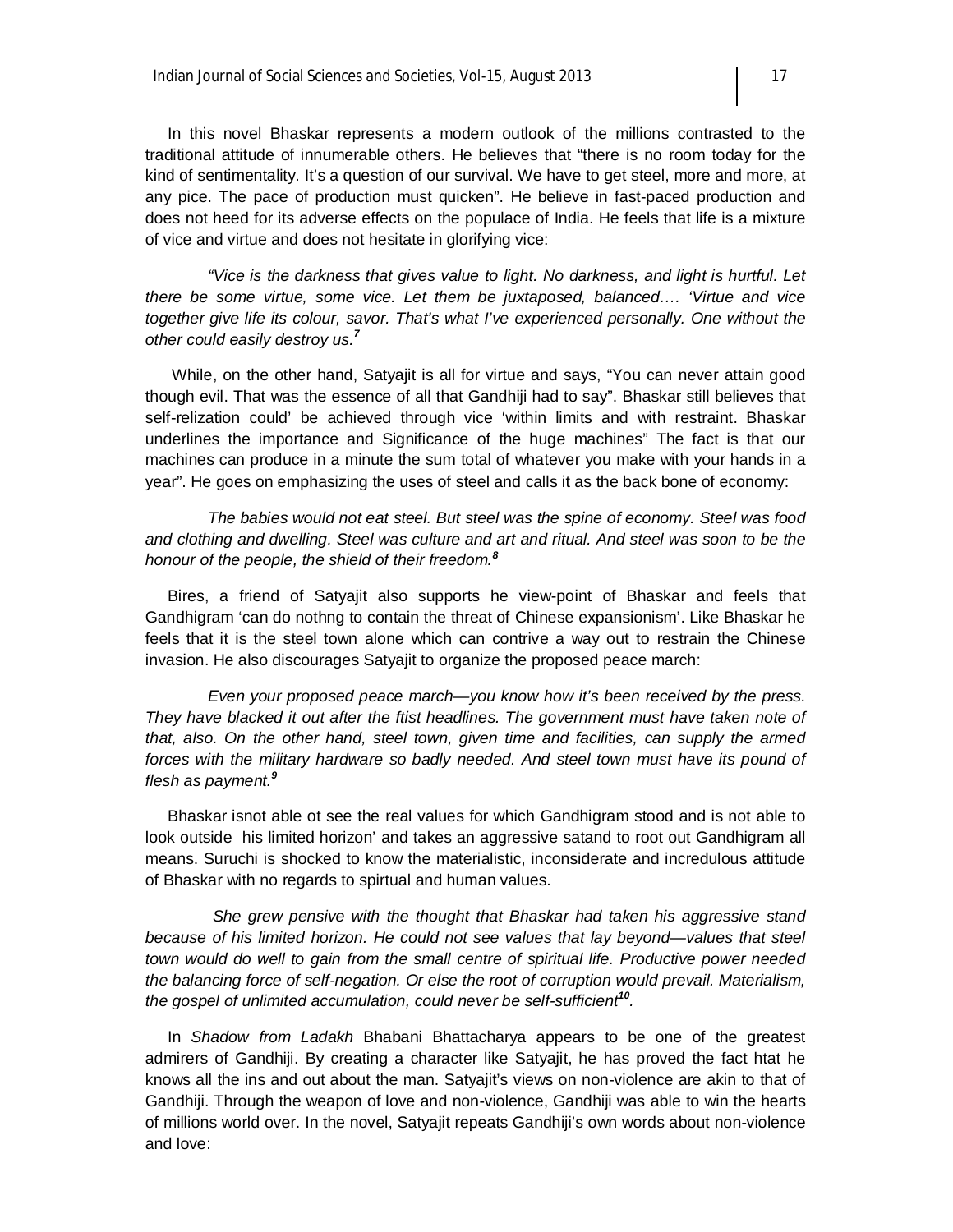*Human nature is in its essence one, and therefore the aggressor unfailing responds (in the end) to the advances of love….*

*Again: 'No power on earth can stand before the march of peaceful, determined and Godfearing people. Non-violence is more powerful than all the armaments in the world. And this: 'If blood be shed, let it be our blood. Cultivate the quiet courage of dying without killing'.<sup>11</sup>*

 Like his master, Satyajit emerges as a true worshipper of non-violence and comments: "You cannot cast out Satan by Satan; you can not end violence by more violence—that is the essence of all his ideas". It was through non-violence that he was able to drive 'the world's greatest empire' out of Indian boundaries. It was through the silent force of notviolence that he won the freedom struggle as the novelist writes: "the freedom stuggle had been won without a single shot fired by its soldiers, no hand lifted in anger. Non-violence, the quite courage—"If blood be shed, let end. What a contrast to scences elsewhere: Vistnam— Algiers—Indonesia"

 Gandhiji was a real saint who can be compared to Christ and Buddha, who were the real models for him. To gain India's freedom was not his sole aim. He wanted to make every Indian, every man on his planet free from sorrows and sobs. He wanted to wipe out tears from every eye: "Freedom in Gandhiji's reckoning was not the ultimate aim; it was only a step towards his ain to wipe out every tear every eye—that alone counted". He wanted to involve the whole nation in the freedom struggle with complete faith in non-violence as Satajit recalls: "Gandhiji wanted the whole people to be involved in a struggle of this kind. A disciplined national force with complete faith in non-violence. Non-violence, much more then non-violence deamds mass action". Gandhiji was not in favour to bear any oppresson or tyranny. He always preached to raise voise against any tyrant or apppressor with the weapon of non-violence was the only answer to any struggle because he believed that no tyrant could face a multitude resdy to eb killed as Satajit remarks:

 "Gandhiji had bidden oppressed people to fight the tyrant with an old-new weapon. Armed with non-violence, they could be more stronger than the tyrant. The tyrant would be lost when faced by a multitude who stood ready to be slaughterd".

 In the struggle of, Satyajit is not alone; he get a moral support from his beloved wife, Suruchi and his charming daughter, Sumita. In the beginning we fined Suruchi devoted to the missions of Gandhiji and Satyajit as Sumita comments: "She was part of Satyajit. The nail on his toe. A strand of hair on his scalp". Satyajit's like Satyajit. But a streak of doubt crept upon her mind in the long journey of his of life about Gandhigram and Satayjit's ideals. Later it the novel neither she accepts Gandhigram in its entirety: nor she rejects it either. By sympathizing Jhanak's revolt against Gandhigram. she reveals her mind to the readers: "Silence again. Then, abruptly, she was recounting Jhanak's stoty. Her revolt against Gandhigram. The dilemma in which Suruchi herself was caught. At heart she was in sympathy with Jhanak". She is engaged in 'three cornered fight'—against Satayjit, Sumita and Bhaskar. Perhaps, Suuruchi, in her heart of hearts, is not happy with the rigidity of her husband regarding for her emotions and love for life. Both Suruchi and Sumita are still in love with life, which, Satyajit is not able to realize as Bires reveals this fact to him:

 *The new Sunita is in love with life. She is as her mother must have been at twenty. About the time she married you. Now, it so happens that Sumita\_*

 *Satyajit interrupted it was Suruchi he wanted to talk about.*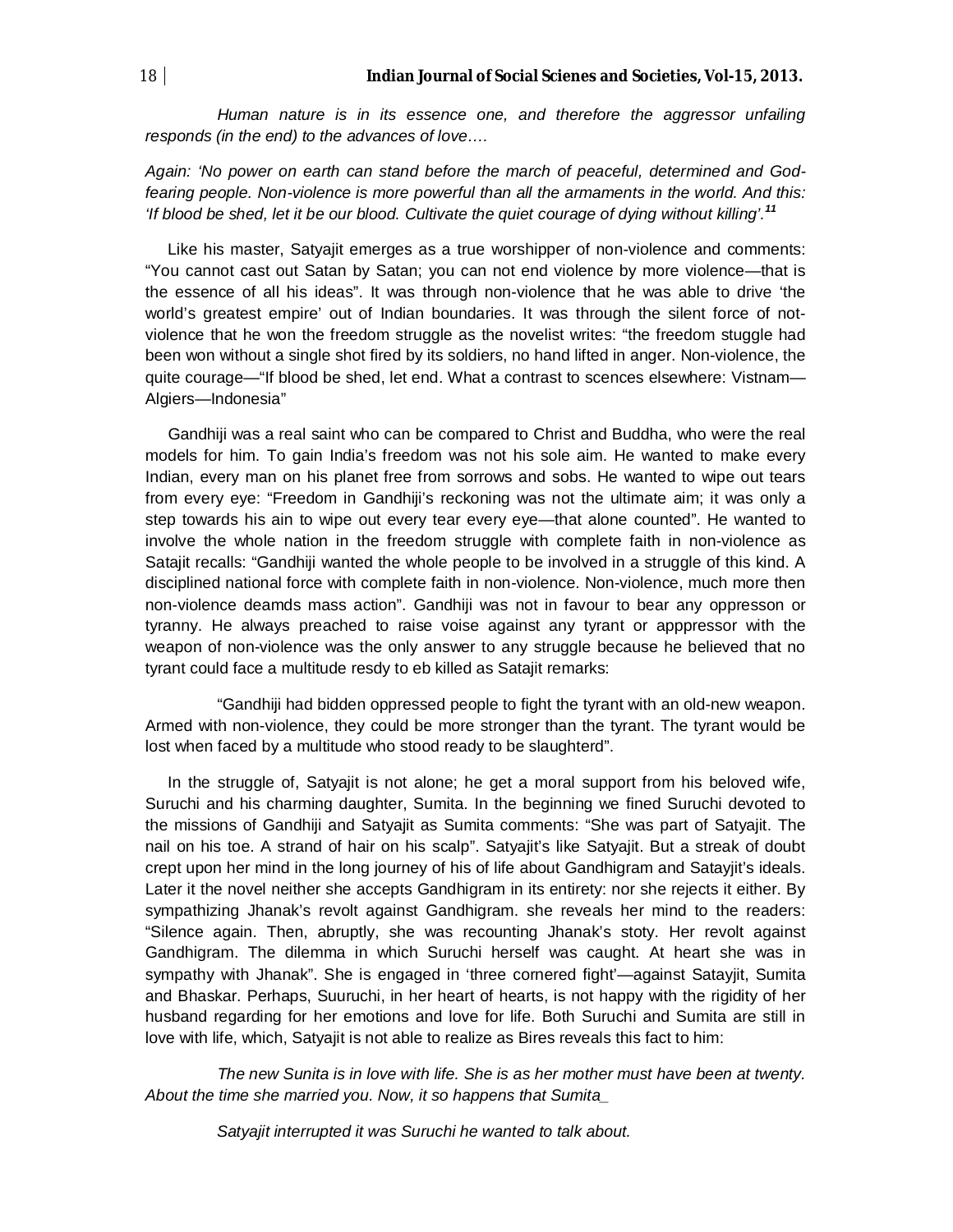*"Do you think…Suruchi……is still what you call in love with life? In the sense you mean"?<sup>12</sup>*

 Satyajit, like the Shadow of Gandhiji, adopts Gandhian way of fast unto death to resit the government's decision against Gandhigran. Like Gandhiji's letter written to the Briitish government, he writes a letter to the Indian government to change its officical verdict against Gandhigram six days after the proclamation of the ceasefire by China. The letter recalls Gandhiji's words:

 *"I have resist your decision with my life"…………. "The only way I can do so is by declaring a fast unto death. The fast will cease if, during the progress, the government of its own nation or under the pressure of public opinion revises its decision and withdraws left scheme. I regret the decision I have taken. I have no other course let open to me. It may be that my judgement is warped and I am wholly in error. If so, I am not likely to be right in reference to other parts of my philosophy of life. In that case, my death by fasting will be a penance for my error."<sup>13</sup>*

He wants to walk on the path on which Gandhiji walked: "He would go all the way that Gandi would have gone". Satayjit, like Sriram of Waiting for the *Mahatma,* is a perfect Gandhian in his words and Actions. He is the lover of the truth, as his name stands for.

 In the *Shadow from Ladakh* Bhabhni Bhattacharya sums up all the Gandhian ideals – his love for truth and non-violence, his philosophy of economic self-sufficiency and rural development, his love for untouchables and berefts etc. By giving the historical details about Gandhiji and his ideals, he reveals his unimpeachable love for the Mahatma and his philosophy. Like his predecessors – Mulk Raj Anand R.K. Narayan and Raja Rao. he has painted a realistic and unalloyed picture of the Mahatma with an unfeigned and unmitigated realism.

 The confrontation between Gandhigram and steel town or Stayajit and Bhaskar reveals the novelist's two-sided vision. On the one hand he exhibits full gaith and reverence to the Gandhian ideals but, on the other hand, he reckons the rapid development and mass production to be the need of the hour. It also espouses to the novelist's wavering faith between Gandhi and Nehru as "Satyajit is Gandhi's shadow (or Gandhian echo), and Bhaskar is almost Nehruestic symbol or shadow". In the end the steel town begins to move towards Gandhigram and the novel ends with a solution to the confrontation – an amalgam, wants to understand the philosophy of Gandhigram and gives a chance to Gandhigram to understand the steel town".

 *"One thing I must ask you. Don't move away from Gandhigram – after the passion of the moment is spent. You will have to be with those people, always. Try to see what they stand for. Give them a chance to understand what we are striving to attain".<sup>14</sup>*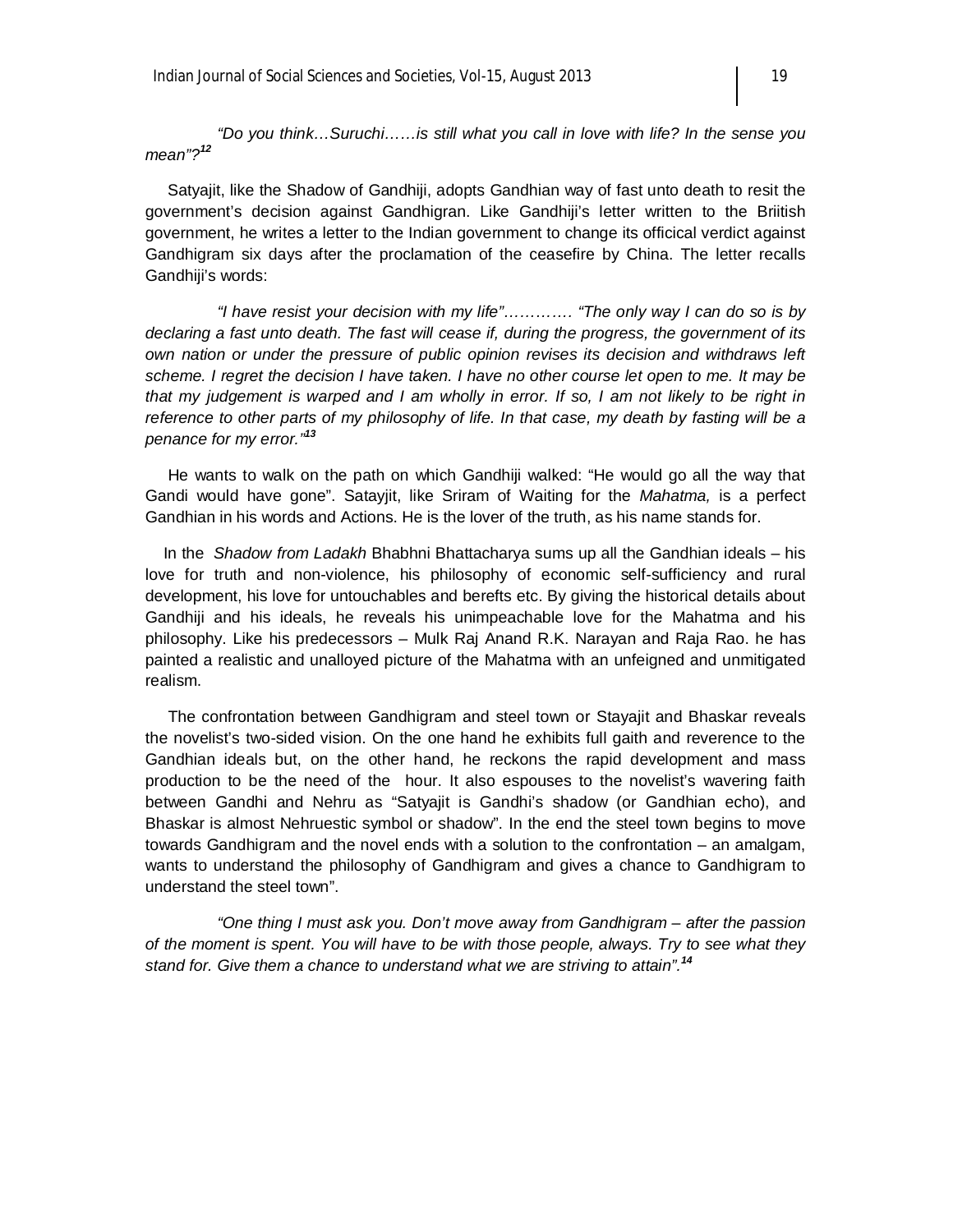#### **References**

- 1. Bhabani Bhattacharya, *Shadow from Ladakh*,Delhi, Hind Pocket Books, 1966, page 70,
- 2. Ibid. Page; 67
- 3. Ibid. Page; 73
- 4. Ibid. Page; 28
- 5. Ibid. Page; 19
- 6. Ibid. Page; 30
- 7. Ibid. Page; 32
- 8. Ibid. Page; 37
- 9. Ibid. Page; 211
- 10.Ibid. Page; 273
- 11.Ibid. Page; 170
- 12.Ibid. Page; 301
- 13.Ibid. Page; 337
- 14.Ibid. Page; 356

\*\*\*\*\*\*\*\*\*\*\*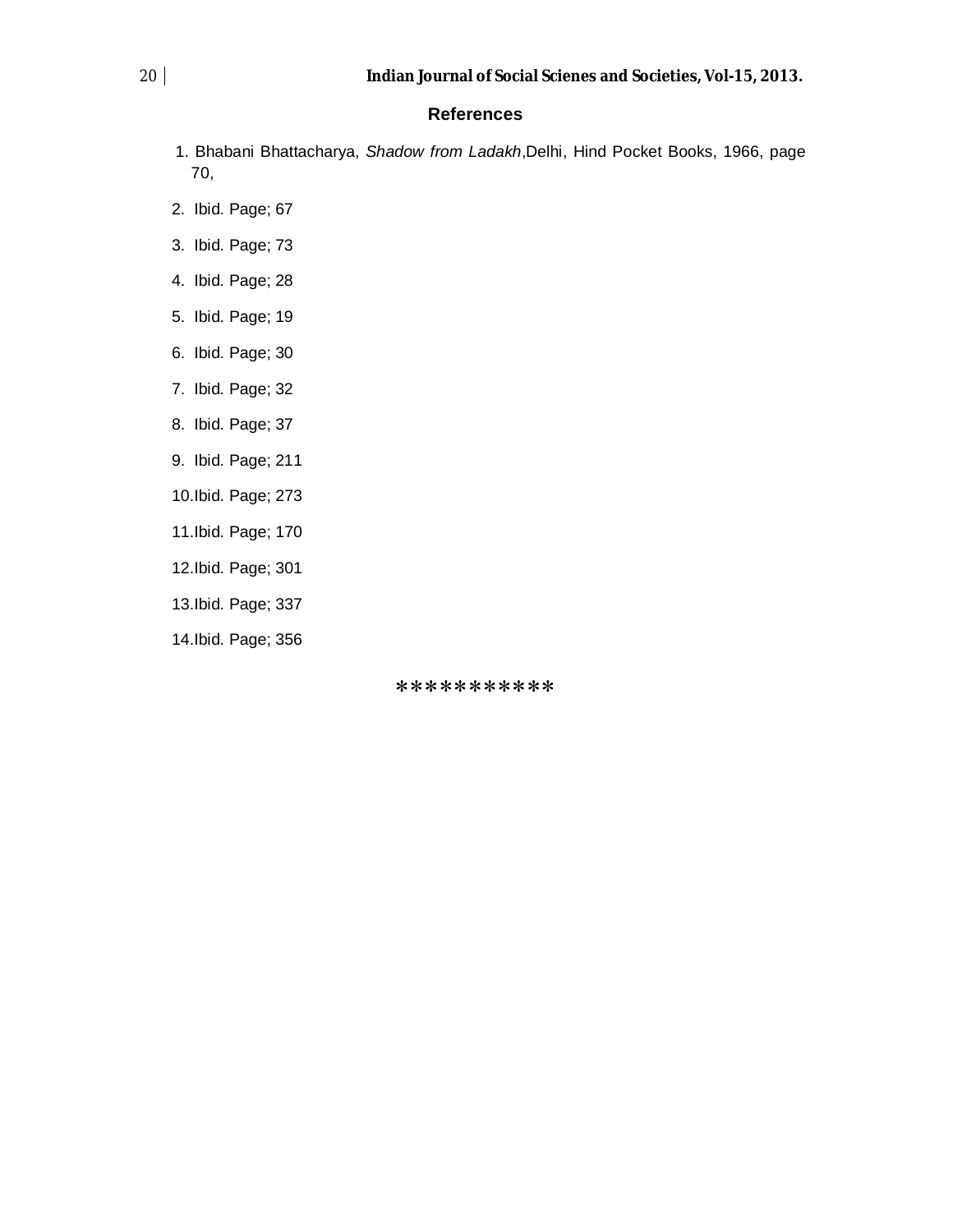# **Feminine sensibility and quest of true love in poetry of Kamla Das**

#### **Dr. Jay Prakash Tiwari\***

Indian English literature of 20<sup>th</sup> century is rich in all the genre of literature. After the destruction of world war II a search for new hope for development, peace and happiness is started in the world. New literary trends started in different genre of literature as Absurdity in Drama, Patriotism and destruction from war and reestablishment in the novel, personal and social aliments in prose and the new poetry and poets such as movement poets in England, Beat Generation in America and the new poets in India.

*In his introduction to Modern Indo-Anglian poetry (1959)<sup>1</sup> , P.Lal writes" the body of poetry appreciating people" in the Aurobindonians who are at home in the poetry of the sprit and the Non- Aurobindonians who are unmoved by such poetry.* The poetry of Kamla Das is the poetry of tortured spirit quest of self and depressed and degraded Feminine Sensibility. She has poetry in her blood as it were, both her grand mother and mother are also poets in Malayalam. She is Bi-lingual poet like Arun Kolatkar and writes in English and Malayalam. she has published three collection of poems, *'Summer in Calcutta (1965)' The descendants (1967) and the old play house and other poems (1973).*

The most prominent features of Kamla Das's poetry are, the best expression of feminine sensibility, its exploration, anguish and suppression in a male dominated world, the uninhibited frankness with which she talks about sex, the quest of self and her confessional mode.

She is the singer of feminine sensibility and rebels against the conventions and restraints of society, which are meat to exploit woman kind in a man made world. K.R.S.Iyengar explains her feminine sensibility as *"There is no doubt Kamla Das is a new phenomenon in Indo-Anglian poetry-a far cry indeed from Toru Dutt or even Sarojini Naidu, Kamla Das's is a fiercely feminine sensibility that dares without inhibitions to articulate the hearts it has received in an insensitive largely man-made world. "<sup>2</sup>*

In her poetry she is intensely conscious about herself as a woman. Her feminine sensibility longs for true love. She is deeply hurt when she is used to satisfy the lust of man. Mere sexual union without love tires and sickens her as-

> *"Who can Help us who have live so long And failed in love? The heart An empty cistern ! waiting Through long hours, fills itself*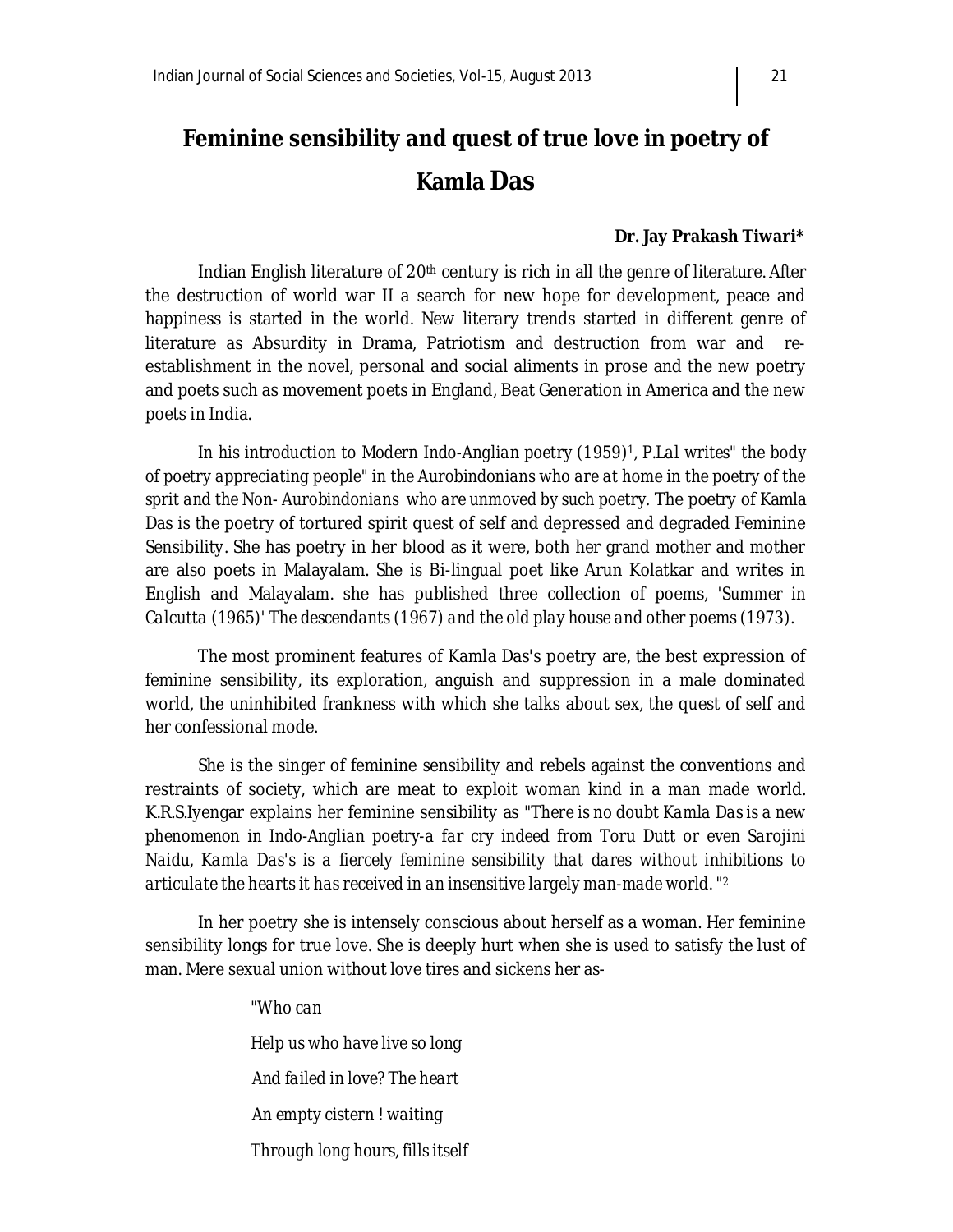**\*M.A, B.Ed**, **Ph.D.**

 *With coiling snakes of silence..............."<sup>3</sup>*

Her poem *'The sunshine cat'* narrates the pathetic story a woman who suffered much sexual humiliation in her life and could never seek emotional fulfillment with any of the men with whom she had physical relation. The woman wanted to relieve herself form the cruel eyes of the world as she says-

> *"I shall build walls with tears, She said , walls to shut me in-- Her husband shut her in every morning, Locked her in a room of books*

 *with a streak of sunshine lying near the door "<sup>4</sup>*

The poem *'An introduction'* is the assertion of feminine identity in a male dominated world. she was married at an early age. she seeks love but got only sexual exploitation and humiliation :

> *"When I asked for love, not knowing what else to ask, For he drew a youth of sixteen into the Bedroom and closed the door. he did not Beat me*

 *But my said woman body felt so beaten "<sup>5</sup>*

She was compelled to accept the traditional feminine role. she was not allowed to wear Clothe like his brother and will have to live like a traditional Malabar girl as she writes-

> *"Then----------------I wore a shirt and my brother 's trousers, cut my hair short and Ignored, my womanliness . Dress in sarees, be girl, be wife , they said be embroider , be cook Be a Quarreler with servants." <sup>6</sup>*

She represents herself in her poetry and thinks herself as all woman's representative. The quest of woman's true love finds beautiful expression in the following lines:-

> *"I met a man, loved him, call Him not by any name, he is every man who wants a woman Just as I am every woman who seeks love"7*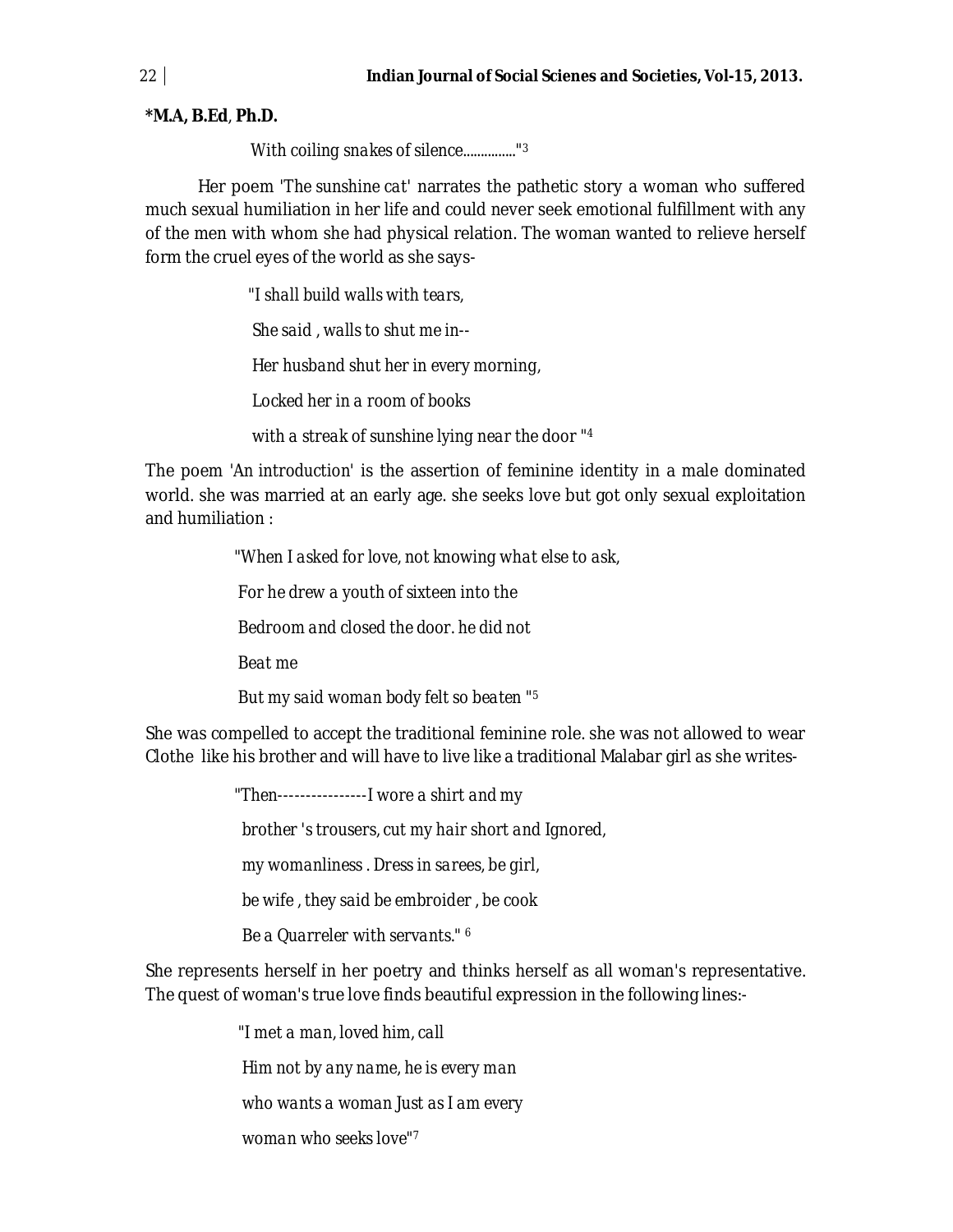In 'An Introduction' she records the claim for autonomy which in the words of I.R.S. Iyengar *"really flows from the felt sovereignty of her own individual existence she is sinner, she is saint, she is the beloved, she is the betrayed, she is always and uniquely herself ! "<sup>8</sup>*

In Invitation she describes the momentary Joys of Physical union, aches of separation, ennui, boredom, monotony of meaningless sexual encounters and quest of true and eternal love. As she writes :-

> *"I have a man's fist in my head today Clenching , Unclenching....... I have got all the Sunday pains."<sup>9</sup>*

This type of frustration of a loveless life , melancholy, nostalgia and death wish pervade in her poems. Her quest for true love reflects in all of her poems. As she writes-

> *"For long I have waited for the right one To Come, the bright one, the right one to live In the blue "<sup>10</sup>*

In the poem' The looking glass' she explains the personal frustration, disillusionment and quest of true love . she explore quest for a personal relationship which gives both love and security, which have been denied to her. The woman in the poem is every woman that seeks love the man is every man that want a woman for sexual pleasure. she explores a real picture of lustful relationship between every man and every woman and the this disillusionment and frustrations that follow such a relationship especially for the woman. As she writes-

> *"Getting a man to love you is easy only be honest about your wants as woman----- Gift him all, Give him what makes you woman, the scent of long hair, the musk of sweat between the breasts the warm shocks of menstrual blood, and all your endless female Hungers"<sup>11</sup>*

The poetess expresses through apt images and instances the frustrations and humiliations the woman has to suffer in this male dominated world. The ironic tone of protest is remarkable in these lines-

> *"You planned to tame a swallow, to hold her in the long summer of your love so that she would forget Not the raw seasons alone and the home left behind.,*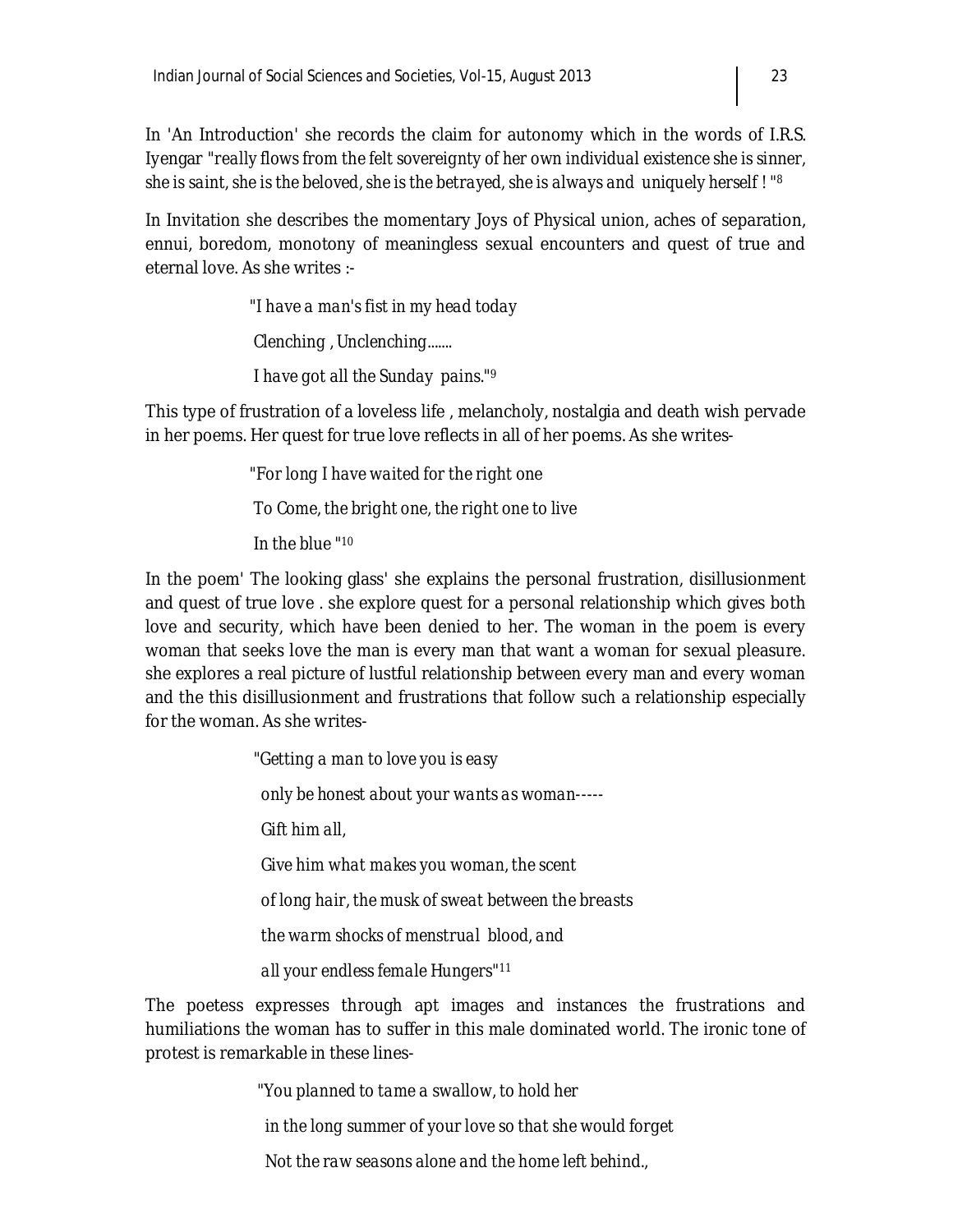#### *But also her nature, the urge to fly and the endless pathways of the sky" <sup>12</sup>*

It is clear that the poems of Kamla Das is representation of her feminine sensibility and quest for true love. Her frustration anxiety and humiliating reelects through her poems . She is always seeking the true love, security and safety form her husband but gets nothing. she is always used by her husband and that reflects in all her poems. Thus her poetry is frank and ironic expressions of feminine sensibility and love.

#### **References**

- 1. Lal, P. and Rao, K. Raghvendra (Eds.) modern Indo-Anglian poetry (1959).
- 2. Iyengar, K.R.S, Indian writing in English.1962,
- 3. The sunshine cat from Summer in Calcutta 1965,
- 4. An Introduction from Summer in Calcutta 1965,
- 5. Ibid
- 6. Ibid
- 7. Ibid
- 8. Iyengar, K.R.S, Indian writing in English.1962,
- 9. The descendants (1967) Kamla Das,
- 10. Ibid
- 11. The looking Glass, The descendants (1967) Kamla Das,
- 12. The old play house and other poems (1973) Kamla Das,

#### \*\*\*\*\*\*\*\*\*\*\*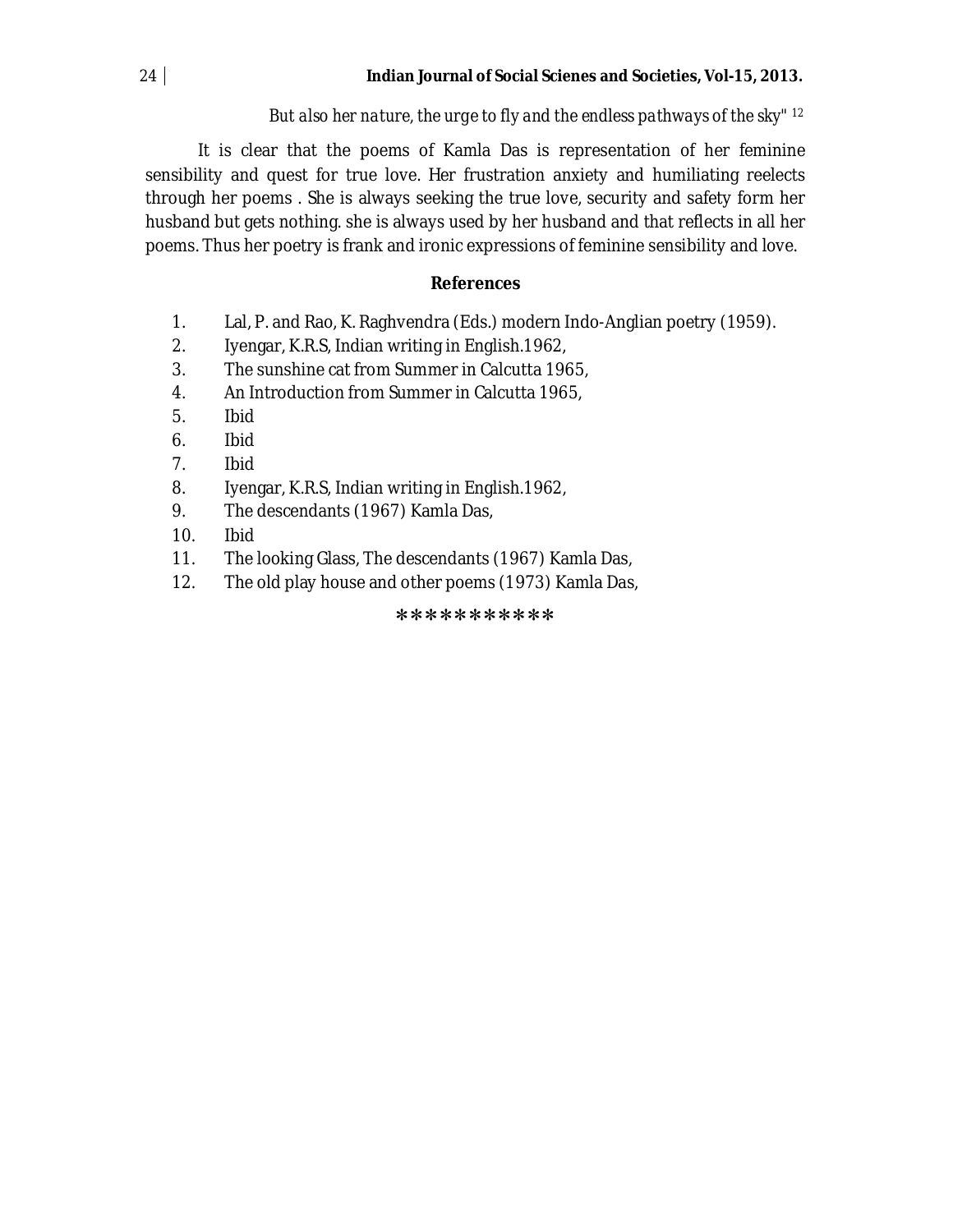# **Financial Administration in Jail Department of Uttar Pradesh : Peeping through the tenure of First Nationalist Government under the Government of India Act -1935.**

#### **Dr Laxmikant Tripathi\***

*This paper is primarily a study in the field of Public Administration as finance is the fuel for the engine of administration. A Jail is world in miniature: there is no activity carried out in free society outside which has no counterpart activity in Jail premises. The imprisoned citizens pass their days, months and years within the high walls of Jail. They present problems of all kinds- lodging, boarding, clothing, health, hygiene, sickness, employment, rehabilitation etc. which demand state to offer financial solutions with administrative skills. The first Nationalist Govt. of congress party was formed in 1937 under the provisions of Govt. of India Act-1935. Pt. Govind Ballabh Pant, the then C.M. presenting his first budget proposed to examine the question of overhauling the entire jail administration. Fortunately he did yeoman service in the field of jail reforms in U.P.*

Financial Administration is the backbone of administration because it is the channel for the supply and flow of finances necessary to keep the prison machinery running. Funds to run the prison machinery are strictly budgeted items which make it essential that there should be a strict control to avoid any waste of funds or over-spending. We all know it only too well that we keep a keen eye on our pocket and take great care to balance personal budget. Hence the secret of individual happiness lies in the fact that a person should never over-spend his income. An unlike principle hold good in public finance. A government has to first consolidate estimates of public expenditure and then find resources to meet it. Sometimes it has to enter foreign market for a loan. Even if loan for reconstruction has become popular, a country needs a sound financial organization. Bharat Bhushan Gupta emphasizes that **"***Public economy is different from private economy on two other points. The individual works for private profit, the state exist to render social service. The second point of difference is that whereas the individual plans his economy during the span of his life, a statesman has to look beyond his life time***."<sup>1</sup>** Democracy, moreover, requires not only expenses but keeping up of proper and adequate accounts of expenditure. Financial Administration consists of those operations the object of which is to make funds available for the efficient use of lawful activities of the government. It is difficult to conceive of an act or policy formation by a government having no financial involvement. Finance is the fuel for the engine of public administration. Lloyd George is reported to have once remarked that "*Government is finance*"<sup>2</sup> This obviously is correct statement. Whatever the Government does, must necessarily mean some expenditure of money. If no Funds are available, say to pay the personnel and purchase the necessary material and equipment, the best of thought out and planned schemes would grind to a halt. Willoughby observes: **"***Of the several factors entering into the problem of efficient government, none is of greater importance than that of financial administration***."<sup>3</sup>** He supports his arguments in the word and what provisions shall be made for **"***A large part , probably half of the time of the legislature is given over to a consideration of financial measures, of what revenues shall be raised, how it will be collected, cared for and disbursed and what provisions shall be made for meeting the expenditure needs of government and the conditions to be observed for making such*  expenditure."<sup>4</sup> In our democratic form of government, Legislature is responsible to consider and vote the taxes to raise funds and authorize expenditure*. "Financial administration has to see that the legislature is not asked to place more tax-burden on the people than is necessary, and that the money voted by it for the expenditure is used according to its wishes with due regard to*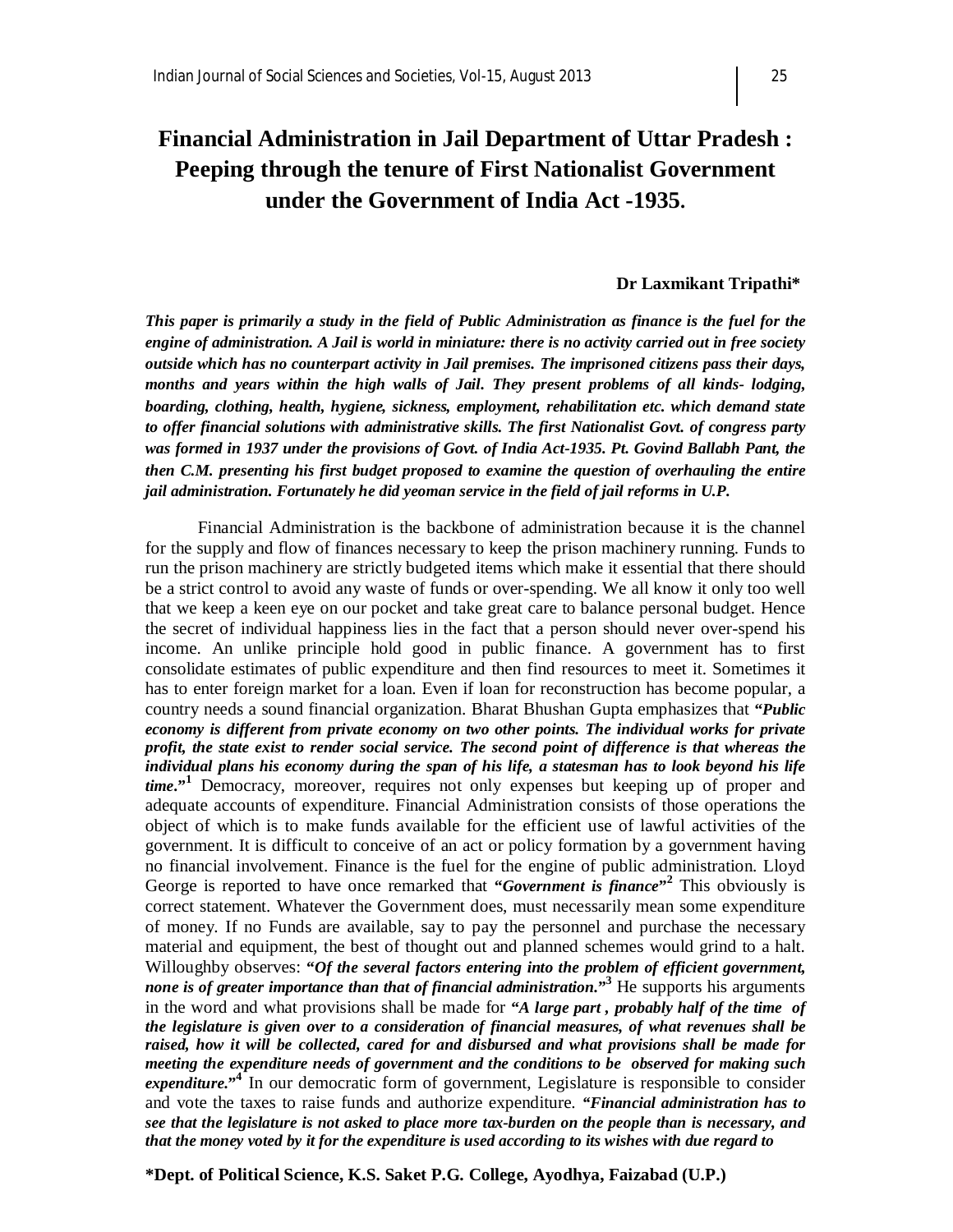*economy and efficiency."* **<sup>5</sup>** These constrains are general and applicable to the general working of financial control by the legislature over all expenditure. At the same time it becomes an important index of the will, importance and priority given to any particular policy, programme, system or organization of the Government, such as prison system. Bharat Bhushan very aptly remarks that **"***The purse-strings of the nation are invariably controlled by the legislature. Peoples' chosen representatives, sitting in the legislature, have been the last word on taxation and expenditure***."<sup>6</sup>** Financial administration must be viewed from two stand points, political and technical. Clarifying the political aspect, Willoughby points out that the struggle for popular government has, historically at least, centered largely on the control of purse. Therefore, in its political aspects the problem of devising and operating proper system for the conduct of the financial affairs of a government at once raises that most fundamental of all political questions, the location of powers and the manner of their exercise. Stated more correctly, it involves such important considerations as : the relative parts that shall be played by the legislative and executive branches in the formulation and adoption of financial policies; where shall rest the primary responsibility for the initiation of revenue and expenditure proposals; the weight that shall be given to such proposals, when formulated by the legislature in reaching the final determination in respect of them, the extent to which the legislature delegate the exercise of its power to subordinate agencies, and the means of control that shall be set up by the former to ensure faithful compliance on the part of the latter with all orders given to it. Willoughby concludes, **"***Viewed from the political stand point, the problem of financial administration comprehends four operations: planning, determining, executing and controlling***."<sup>7</sup>** Now leaving theory aside and concentrating our attention on the problem in hand, we find that in practice the administration of the financial affairs of a government involves a continuous chain of operation. To start with, an estimate is first made of the expenditure that will be required for the due conduct of the Prison Department during the fixed period of a fiscal year under consideration; together with a statement as to the manner in which it is proposed that the money to meet the said expenditure shall be provided for. On the basis of this estimate, revenue and appropriation acts are passed in the legislature giving legal authority for implementing the plan and programmes as decided upon. The financial allotments by the Government are communicated to the Head of the Department, in our case the Director General-U.P. Prison Administration and Reform Services, and the treasury concerned, who are already bound down by the rules and procedures laid down in the various volumes of the Handbook. They have to keep the detailed accounts in the prescribed manner and submit periodical statements of receipt and expenditure. At the end of the year the entire financial transactions, on the receipt and expenditure side, at the various jails an subordinate institutions is compiled and submitted to the Government by the Director General-U.P. Prison Administration and Reform Services, as the Annual Prison Administration Report. This information is utilized when the estimates for the next year are made. This chain of operations goes on and on for every fiscal year. Willoughby points that, **"***In this chain of operations the budget finds its place as the instrument through which these several operations are correlated, compared one with the other and brought under examination at once and the same time. The budget thus, is something much more than a mere estimate of revenues and expenditures. It is (or it should be), at once a report, an estimate and a proposal. It is (or it should be) the document through which the chief executive, as the authority responsible for the actual conduct of governmental affairs, comes before the fund-raising fund granting authority and makes full report regarding the manner in which he and his subordinates have administered the affairs during the preceding year; in which he exhibits the present condition of the treasury; and on the basis of such information, sets forth his programme of work for the year to come, and the in which he proposes that such work shall be financed. The most important feature of a budget is that it should be all-comprehensive. It must bring together with one consolidated statement all the facts regarding the expenditures of the government past and prospective, and the revenues and the financial condition of the treasury, These facts, moreover, must be presented by means of balanced statements so that the relations between past action and proposals for the future, between revenues and expenditures and between resources and obligations may be clearly seen.***" <sup>8</sup>** We shall, therefore, examine the jail budget as presented to the Legislature in 1937 when the first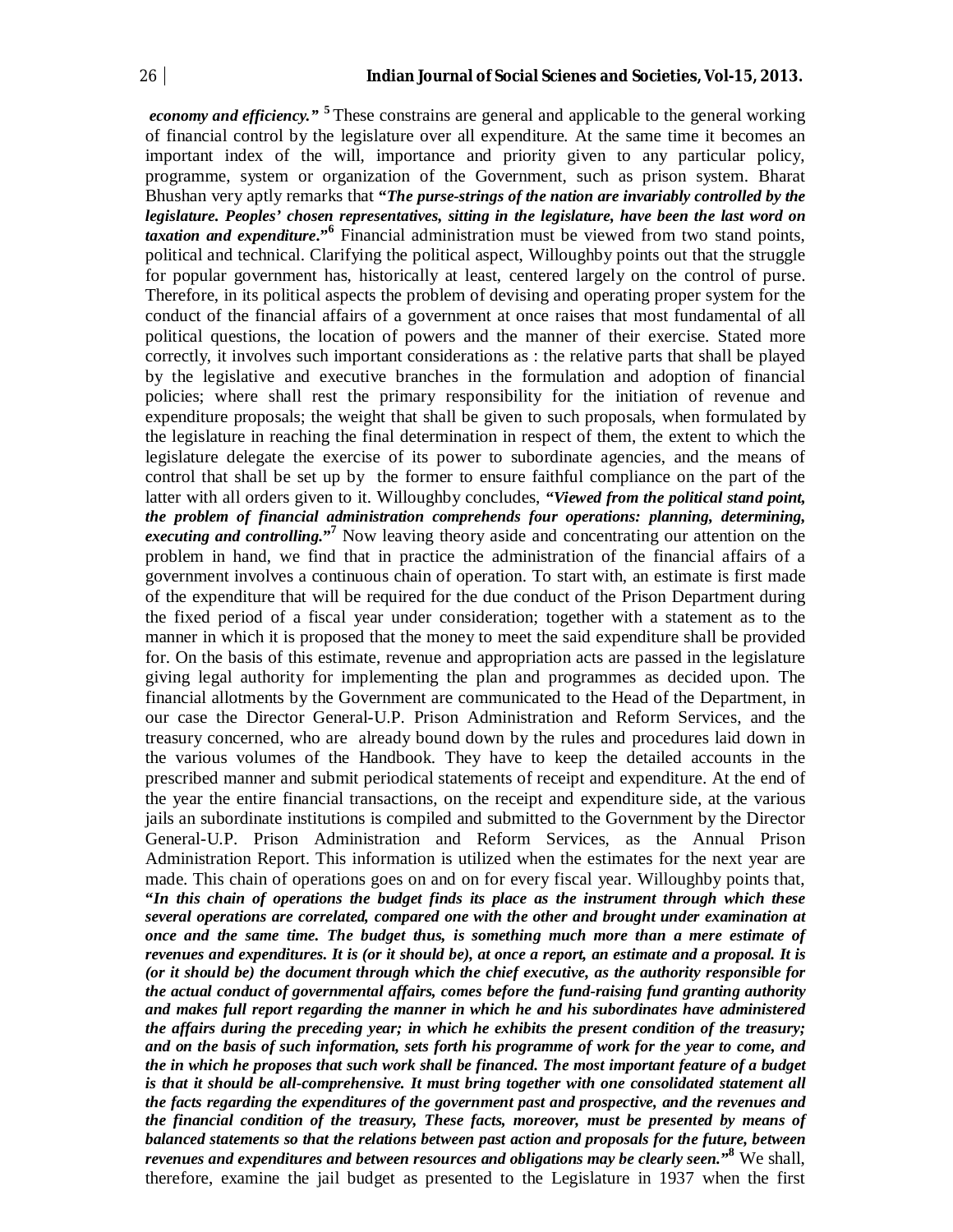congress government was formed in U.P. To be able to appreciate nuances of the Jail Budget, it would be helpful to have some acquaintance with the Budget System of the Government as a whole. Gilbert Campion observes that *Financial Administration hinges around the Budget. It is the central instrument through which the legislature approves the financial policy of the government.*  **<sup>9</sup>** Willoughby defining budget as a document elaborates that, **"***a budget system is one that makes use of budget as the central instrument of financial administration.***"** <sup>1</sup>**<sup>0</sup>** Viewing the problem from this angle, it will be seen that a budget system embraces three distinct phases: (**i**) The formulation of the budget which comprehends two features, (a) the authority by whom the budget should be formulated, and (b) the character of its content; (**ii**) action upon the budget which takes the form of adopting its recommendations in whole or in part through the passage of revenue and appropriation act, and (**iii**) execution of the budget or to be more accurate the putting into effect of the provisions of the revenue and appropriation acts.

Article 202 of the Constitution of India requires the presentation of the Budget, including the items of new expenditure to both Houses of Legislature for a general discussion. After voting of the demands for grants has taken place in the Legislative Assembly for appropriation of funds for expenditure, an appropriation bill providing for such vital demands for grants and expenditure charged on the Consolidated Fund, is introduced in the Legislative Assembly which has to go before both the Houses in accordance with the procedure laid down in the Constitution and as regulated by the Rules of Procedure and Conduct of Business of the Legislative Assembly and Legislative Council. The assent of the Governor to the bill is obtained and the amounts shown in the Act and the Schedule there to for each Grant become the sanctioned grants for expenditure under the various Demands. The Budget Literature, which is supplied to the Legislature, consists of five volumes, *viz*. ;

Volume-**I** The Finance Minister's Budget Speech.

- Volume-**II** The Finance Secretary's Memorandum on the Budget containing a brief review of the finances of the State.
- Volume-**III** List of the new items of Expenditure included in the estimates of the budget year.
- Volume-**IV**Consolidated detailed estimates of expenditure and receipts (both Plan and Nonplan

Volume-**V** Detailed estimates of expenditure of Plan Schemes.

Provisions of funds in the budget by itself convey no sanction to the subordinate authorities to incur expenditure. It has to be sanctioned by a competent authority except where it is covered by standing sanctions or necessary powers have been delegated to expending authorities with the concurrence of Finance Department.

It is the duty of the departmental authorities as are made responsible for the control of the expenditure for any head of account, more commonly known as controlling Officers, to see that all sums due to Government are assessed regularly and promptly, realized and credited into the government account. The Accountant General is supposed to keep a watch and to report immediately to the Finance department in case there is any increase or falling off in these receipts.

The authority administering a grant is also responsible for watching the progress of expenditure under its control and for keeping it within the sanctioned grant or appropriation. It is the responsibility of the Finance Department o watch regularly through the administrative department of the Secretariat and controlling officers the Government's balances and their ways and means operations. The Accountant General helps the Department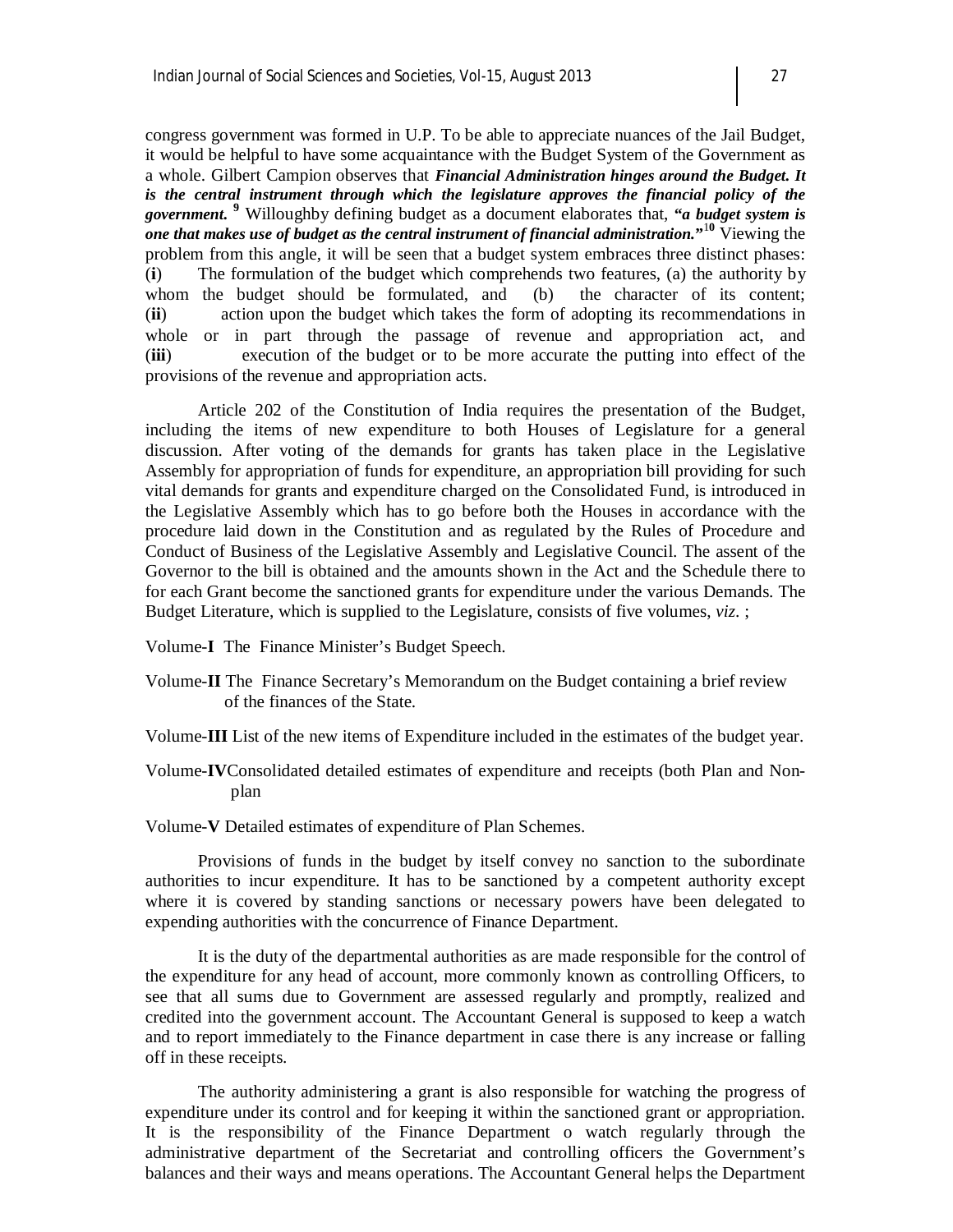in the task by furnishing it with the figures of receipts and outgoings of each month. The progress of expenditure and careful assessment of the commitments and liabilities may indicate savings in appropriations under certain heads within a Grant. These can be reappropriated by Finance Department or other controlling authorities, subject to certain restrictions and limitations, to meet requirement for additional funds under other heads within the same Grant. When the total authorized appropriation for a Grant is found short of the actual requirements, a supplementary grant has to be obtained passing through the same stages of legislative procedure as the original grant or appropriation. The Jail Manual of U.P. in Chapter-LIII (ACCOUNTS), lays down detailed instructions on the procedure, manner and form of maintaining the jail accounts at various levels. The three cardinal rules laid down in this connection are Rules 1344, 1345, and 1346, which are reproduced hereby:

**1344 :** *Rules regarding the preparation and submission of budget estimates and other cognate matters and the responsibilities of the controlling authority and disbursing officers in respect of the expenditure of Government money are contained in U.P Budget Manual and Financial Handbook, Volume V, Part-I and should be carefully followed***.**

**1345:** *The superintendent shall see that all rules are laid down in Financial Handbook and Government Orders in matters of accounts are scrupulously followed.*  **1346:** *The Superintendent shall see that all items of miscellaneous income and receipts are duly remitted to the treasury for credit under jail miscellaneous receipts. The maintenance of any fund from the receipts of sale of Government property is strictly prohibited.* 

Having been thrown a quick and concise review of general settings of Financial Administration of U.P. Government, it would be our effort now to examine the actual working of the Budget System as it relates to the Prison System of U P, and the performance and achievement in the field, as reported by the U.P. government one year after another. Discussing the working of Indian Parliament, Morris Jones observed, that **"***the Budget is a fairly compact document of some 25 pages, but can hardly be understood without simultaneous study of the Finance minister's speech lasting usually for one and half hours and if possible, the 200 pages Explanatory Memorandum on the Budget***." <sup>11</sup>** Such an uncomplimentary view of the Budget presentation is neither new nor peculiar to the Indian scene. Our Budget System has mainly been drawn on the British pattern and commenting on it Willoughby points out that the most important feature of a budget is that it represent the document through which the chief executive comes before the fund raising and granting authority, the legislature makes known how affairs have gone in the past year or *biennium,* and presents his recommendations for future action. **"***The budget paper consists of statistical statements and figures showing appropriations requested. Only in small degree they are self explanatory***."<sup>12</sup>** As remedial measure of this important deficiency of the Budget presentation, he strongly advises, **"***An essential feature of the budget should, therefore, be a letter of transmittal or message by the chief executive having for its purpose to make known the significance of the showings and recommendations.. This message should be exceedingly important document. In it the whole situation should be surveyed, and the necessity or desirability of all the actions recommended clearly set forth."* **<sup>13</sup>** We do have such a presentation in our Budget System, and of the five volumes termed the Budget Literature, the very first volume is "the Finance Minister's Budget Speech" Which answer all the questions an expectations of a Budget Speech outlined by Willoughby above. The following episode of U.P. graphically presented by Dr. Devakar fully illustrates the issue. **"**  *… in 1937 the first Congress Ministry assumed power. The Indian National Congress for several decade past been agitating and revolting against the foreign rule, as a result of which its leaders*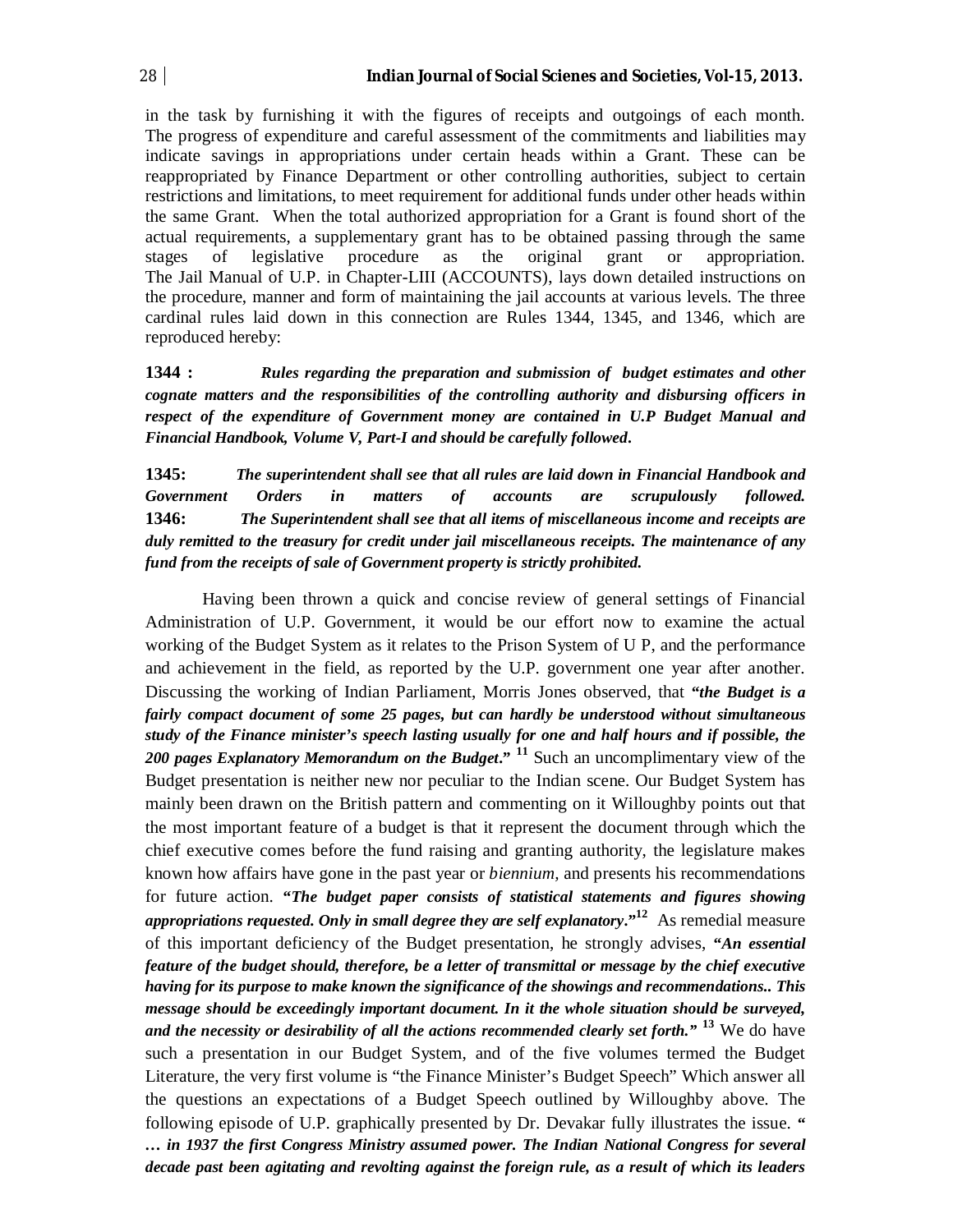*and men in large numbers went to jail….*". The concept of Prison in the minds of those who

had not been imprisoned is represented in *Nehru's words, "But still in 1921 prison was an almost unknown place, and a very knew what happened behind the grim gates that swallowed the new convicts. Vaguely we imagined that its habitants were desperate people and dangerous criminals. In our minds the place was associated with isolation, humiliation and suffering and above all the fear of unknown***.**" **<sup>14</sup>** Discussing the prison scene further in some details, Dr Devakar points out, "Pt. Nehru was alive these changes and improvements, about which he records his opinion as "**there have been some changes in recent years for the better.** *Food was improved a little, so also clothing and other matters. This was largely due to the agitation carried on by political prisoners after their discharge. Non-cooperation also resulted in a substantial increase in the warder's salaries to give them an additional increment to remain loyal to the sarkar. A feeble effort is also made now to teach reading and writing to the boys and younger prisoners. But all these changes, welcome as they are , barely scratch the problem and the old spirit remains much the same.*" **15** The above appraisal of prison policy and its administration during the British -regime, provides the background against which the Congress government worked with a view to give a new penal policy and prison administration in India. Pt. Govind Ballabh Pant, the first Premier under the Congress Ministry in U.P., in his Budget Speech for 1937-38 said, **"***We propose to examine the question of overhauling the entire Jail Administration. If our proposals for reducing the jail population by at least one-third is found feasible and is finally adopted, we hope to be able to make a substantial saving in our existing jail budget which will be sufficient for any reforms which may be considered necessary for the department. Under grant No. 11 'Jail and Convict Settlements', the total budget estimate of Rs 30.89 Lacks showed decline of Rs 31 thousand from the preceding grant for 1936-37***."** 

The above 1937-38 Budget Speech of Pt. Govind Ballabh Pant, as the first Premier and Finance Minister of U.P. is the hallmark in the history of Prison Administration in U P ,however, there is hardly a research scholar or writer on Prison Administration of U.P. who could appreciate the golden truth hidden in the statement (of Pt. Pant), perhaps because their approach to the study was psycho-social or legal or criminological etc. but certainly they did not bother to view the problem through the Science of Public Administration. The geist in the statement of the Premier Pant's maiden Budget Speech automatically comes on the surface when we adopt the tools and techniques of the Public Administration. Let us examine . . (**1**) As already referred about the Budget Speech, Willoughby remarked, **"***the message should be an exceedingly important document. In it the whole situation should be surveyed and the necessity or desirability of all the action recommended clearly set forth***."** Premier Pt. Pant was addressing the elected members of the state legislature, almost all of whom had the bitter experience of horrible conditions prevailing in the jails. Consequently, they did not require any further details to justify the declaration, "We propose to examine the question of overhauling the entire Jail Administration." It means the prevailing prison system could not be improved by piece meal attention which was done time and again earlier but the spirit remained the same due to deterrent policy of British regime, hence came the statement in the Budget Speech: *overhauling the entire Jail Administration.*

(**2**) Another salient feature refers to the strength of the will and motivation behind the proposed reorientation prison administration. It would be interesting to examine whether the declaration of first Congress Ministry was just some catharsis and a political stunt or the Premier actually meant it. Public Administration offers reliable tools to scale scientifically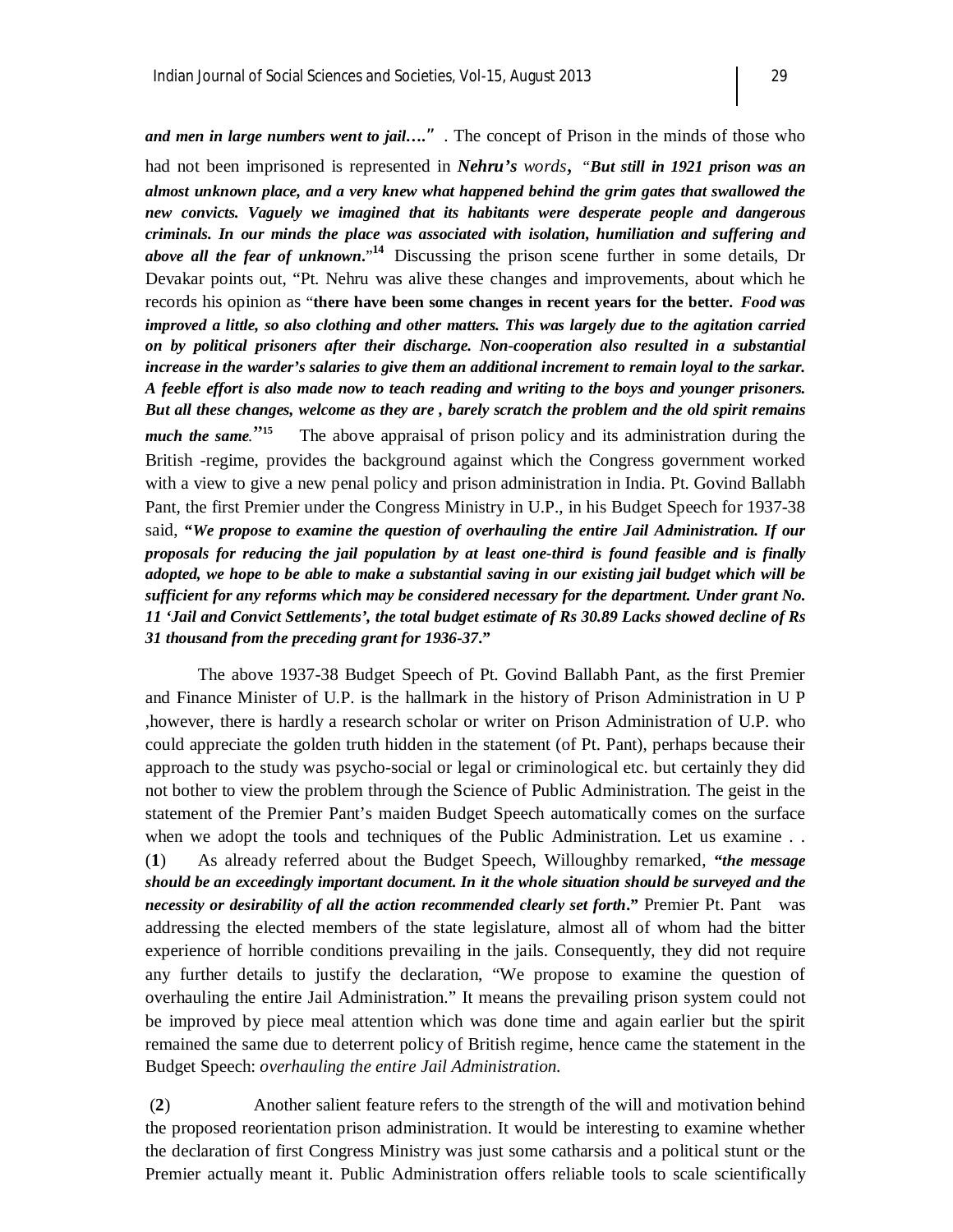the degree of sincerity and solidarity of the proposal. '*Overhauling the entire Jail Administration'* would necessarily be a very costly venture, requiring large sums to be allocated for implementing the plan developed for the purpose. Looked at casually, the Budget presentation did not make any allotment of funds especially for the purpose of jail reforms. A deeper dive into the Budget presentation and its explanation, however, revealed that the Finance Minister was quite alive to the needs of the situation. He had commissioned for his help the well dictum of finance that a penny saved is a penny earned. Utilizing this principle, the Finance Minister's strategy was to cut down jail expenditure and thus provide money for funding the scheme of reorientation of prison policy and programmes. The Finance Minister's strategy was not to cut down upon any existing provisions, supplies and amenities available to the prisoners but to reduce the existing number of prisoners in the jails about 33 percent. Let us examine this effort on the parameter Willoughby set forth, that the chief executive must place his clear scheme of raising funds necessary for the proposals presented to be implemented. Premier Pant, made his strategy for raising funds necessary for jail reforms, in very clear words when he said, **"***If our proposals for reducing the jail population by at least one-third is found feasible and is finally adopted, we hope to be able to make a substantial saving in our existing jail budget which will be sufficient for any reforms which may be considered necessary for the department."* Subsequent events, handling of the Budget as a whole and Jail Budget in particular, proved the wisdom and financial witchery of Premier Pant. He was successful in reducing jail population, as contemplated, save substantial funds and provides the funds so obtained to execute the new items of expenditure in the jail budget.

(**3**) The Budget literature presented to the legislature during the regime of the First Congress Ministry in U.P. exhibits ample evidence of the keenness and sincerity of the Government in pushing through the new policy and programme orientation of the Prison Department. To give their scheme a systematic base the first step undertaken, that very year in 1937, was o appoint a committee to consider and report what reforms were possible in the jails of the United Provinces. The ultimate recommendations of this committee were incorporated by Premier Pant in his Budget proposals for the fiscal year 1938-39. Presenting these proposals to the legislature Pt. Pant said, **"***I will now briefly refer to some of the salient features of the budget involving loss in income or fresh expenditure. The total provisions for the jail remain practically stationary. The question of overhauling the entire jail administration has been under our consideration. We have reduced the population in jails by an appreciable proportion and we thereby expect some saving in the normal expenditure which used to be incurred in the upkeep of the prisoners. This we intend to utilize for measures of jail reforms which are under contemplation and are mentioned page 127 of the memorandum for the current year. The need for humanizing the jail administration is now universally recognized. It is intended to provide a third blanket and one pajama for each prisoner, to abolish certain humiliating type of manual labor such as oil-crushing and water lifting, to provide separate jails for habituals and casuals, to introduce new industries of a modern and really useful type, to supply tobacco in limited quantities to inveterate consumers. Experimental supplies of this to prisoners at Government expenses have resulted in reducing trouble and improving discipline. A small provision is intended to be made for games, magic lantern and literary education. Provision is also to be made to establish a training school for the subordinate jail staff. The principle on which these reforms are based have been accepted by various enquiry committees which were entrusted with this task. The total expenditure, recurring and non-recurring, on these reforms is likely to fall below two lacs and it is expected that this amount will be found out of the existing provisions in the budget."<sup>16</sup> Premier Pant added,* **"***An additional provision of 25, has been made for the reclamation of criminal tribes. The whole*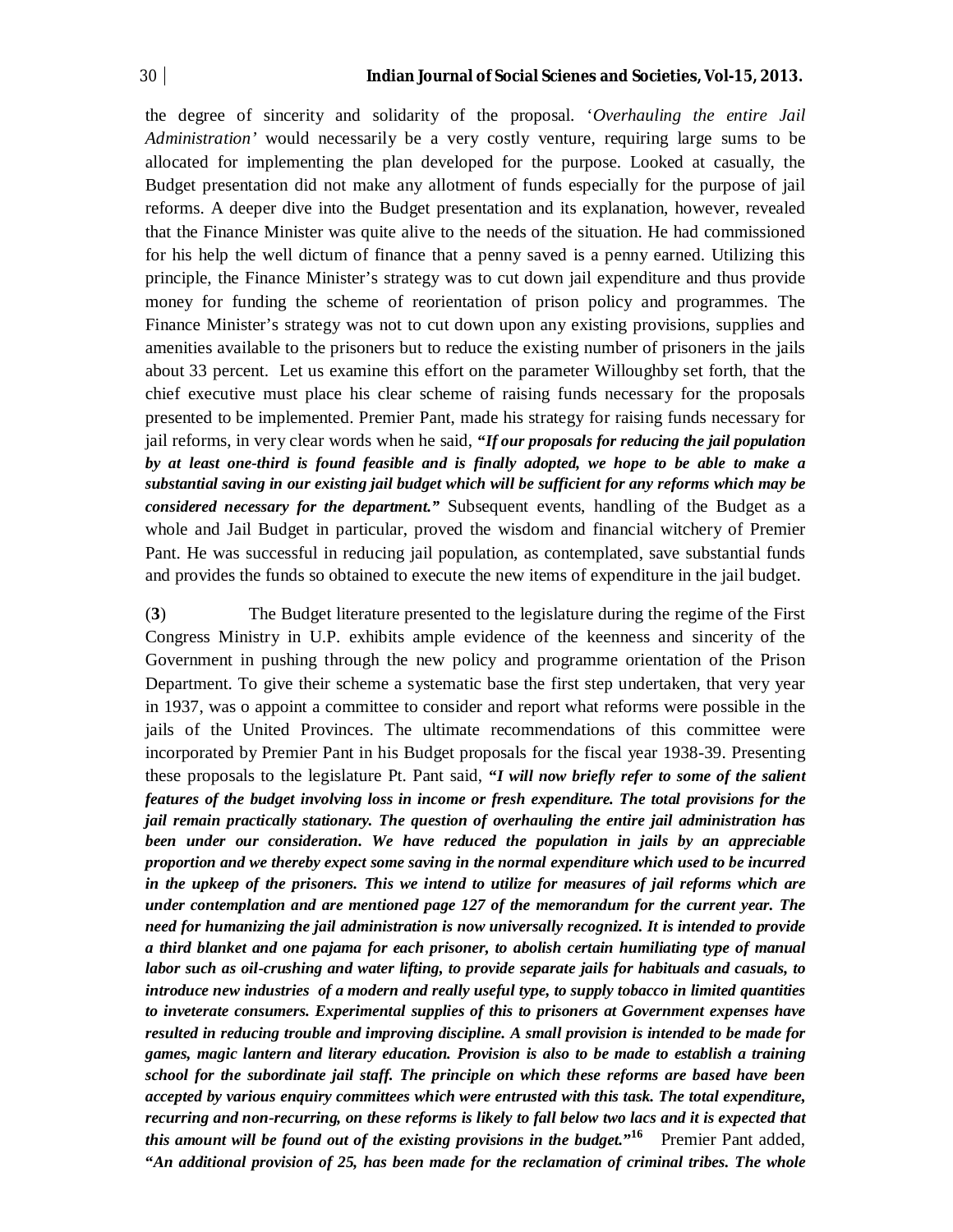*question of reclamation of such tribes is now before a committee. Their recommendations may be of a far reaching character but certain reforms can't wait. At present, good, bad and indifferent members of the tribes are herds together in the same settlements. It is intended to convert one of settlements into a reformatory, and the others into industrial settlements, and a small agricultural colony for the better class of members. It is also desirable to appoint a few panchayat officers, and to form panchayat among criminal tribes, so that the number of those actually registered may be reduced to the minimum, a higher standard may be introduced among them as speedily as possible.***" <sup>17</sup>** Next the Finance Minister outlined the **"***Proposed measures of jail reform to be met from savings in the Jail Budget* **" <sup>18</sup>** which it would be important to examine carefully, as they spell out the basis of overhauling the entire jail administration. There were –

| <b>Non-ITEMS</b>                                               | Recurring  |            |
|----------------------------------------------------------------|------------|------------|
| recurring                                                      | (Rs)       | (Rs)       |
| 1. Elimination of certain forms of labor in jail               | 18,000     | 15,000     |
| 2. Classification of prisoners                                 | <b>NIL</b> | 6,000      |
| 3. Jail Industries                                             | 10,000     | 10,000     |
| 4. Industrial Superintendent                                   | 6,000      | <b>NIL</b> |
| 5. Industrial Show Room                                        | 1,700      | 3,000      |
| 6. Educational Instruction                                     | 5,000      | NIL.       |
| 7. Games                                                       | 2,000      | <b>NIL</b> |
| 8. Magic Lanterns                                              | 1,000      | 1,340      |
| 9. Supply of Tobacco                                           | 24,000     | NIL.       |
| 10. Supply of Third Blanket                                    | NIL.       | 36,000     |
| 11. Supply of one Pajama                                       | 1,000      | <b>NIL</b> |
| 12. Pay of one overseer                                        | 1,000      | NIL.       |
| 13. Contribution to the U.P. Discharged Prisoner's Aid Society | 3,500      | NIL.       |
| 14. Jail Training School                                       | 6,000      | 40,000     |
| <b>TOTAL</b>                                                   | 79,200     | 1,11,340   |

#### .**GRAND TOTAL =Rs 1,90,540 Only.**

Explaining the grant under the 'Training School', Pt Pant elaborated, **"***It is proposed to open a training school for subordinate jail staff. If any reforms are to be effected in jails , it is in first place essential that the case of criminals should be entrusted to men who have received technical training in penological methods and the first conclusion that the Indian Jails Committee and the U.P. Jails Enquiry committee arrived at was that every prison should have a trained staff. In fact the U.P. Jails Enquiry committee-1929 recommended the opening of a training school at Lucknow. It is proposed to have a headmaster, one drill master and three part-time lecturers from other departments and three menial staff. Their pay will work out at something like Rs 500/= a month or Rs 6000/= a year***."<sup>19</sup>** *It is also proposed to construct the building for this school which will also accommodate a discharged prisoner's home, so that the prisoners besides being looked after by the school authorities and students, may also provide human material for study. A sum of 40,000/- is deposited under the head of Discharged Prisoner's aid fund, and it is proposed to contribute Rs 15,000/- out of this fund for the joint building and Rs 25,000/- be provided on behalf of training school.***" 20**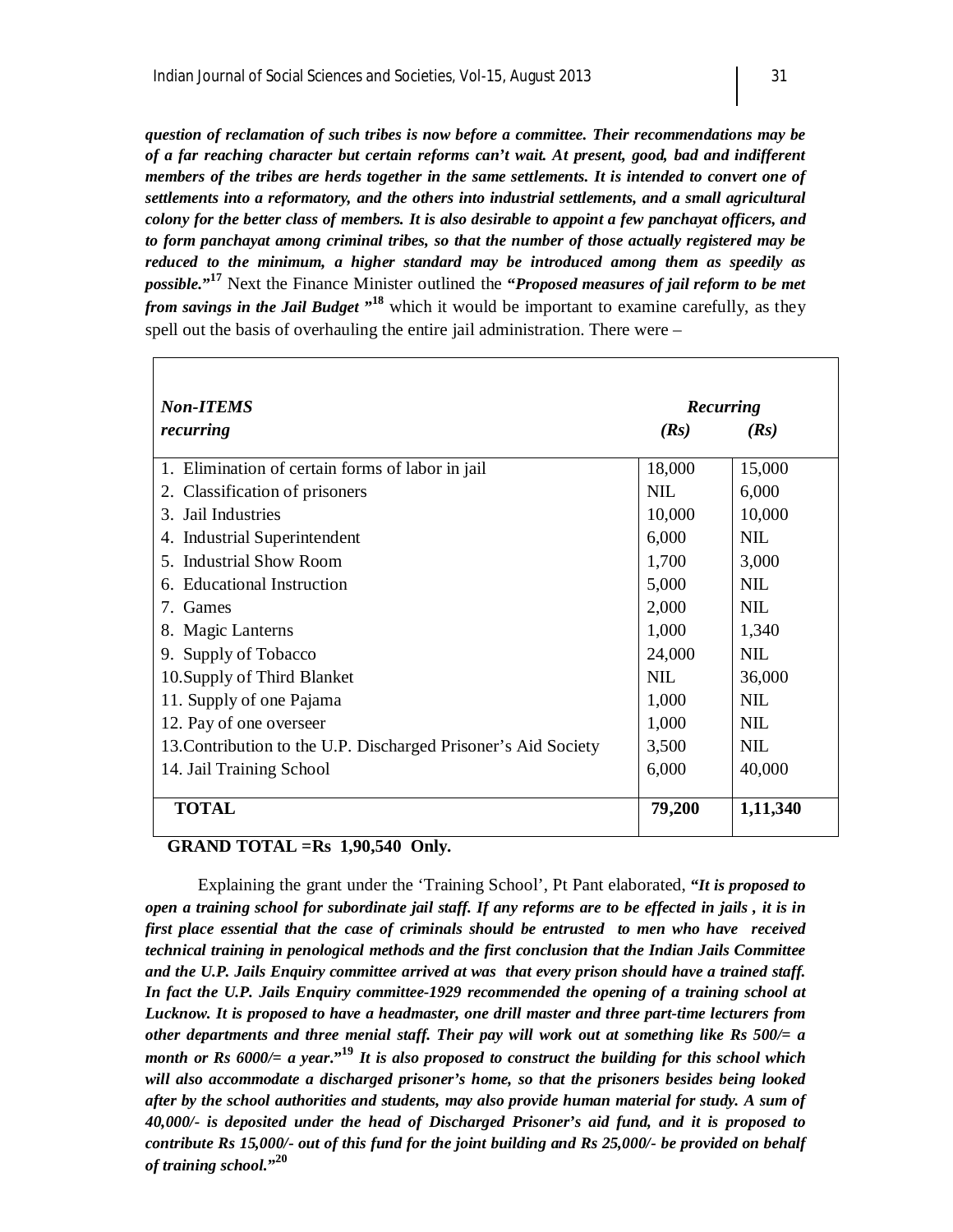The above move of the U.P. Government to lay the foundation of a training school to train the entire subordinate staff of the jails, was a glorious effort and a much needed step in the direction of blowing in fresh and sweet exhilarating breeze to reorient the traditionally dull, dreary and harsh prison personnel. The U.P. Government, thus became the first State Government in India to set a Jail Training School and to begin the training of the entire subordinate staff employed in its jails. It would be interesting to follow the history of development of this pioneer institute, the Jail Training School, Lucknow. This leads us to the third and the last year in the office of the First Congress Ministry. Dr Devakar quotes Premier Pant, when he presented the budget for the fiscal year1939-40, **"***The Government has given special attention to the question of jail reforms and with a view to reduce the jail population certain measures such as United Provinces First Offenders Probation Act and the Prisoners Probation act have been passed by the legislature. The Probation System has already been introduced and Probation Officers are to be appointed in seven principal districts… The recommendations of Expert Committee has been accepted and Rs 1,20,000 have been provided for a Jail Training School to be built in Lucknow…It is also intended to send some youths for training in criminology and penology to appropriate centers in other countries. The methods of classification of the prisoners have been revised. The system of jail industries is being remodeled and a Director of Jail Industries has been appointed and the system of paying wages is going to be tried. Rs 17,000 are being provided for adult education and libraries in jails…Primitive methods of punishment in jail have been done away with.***" 21**

The above story of the three years in office of the Congress Ministry in U.P. is a worthy tale of the worthy sons (of the nation) who with all their patriotic zeal and earnest desire to change the destiny of their fellow citizens, put up a praise-worthy performance. In short, then, it would be indisputably conceded that the first nationalist government in U.P. exhibited a keen sensitivity to the urgent need of '*overhauling the entire jail administration*' to implement its new prison policy with a humane approach for the reformation and rehabilitation of the convicts, who had so far been the victims of a brutal, inhuman, deterrent and punitive penal policy laid down and recklessly executed by the foreign rulers. It would also be conceded that true to its democratic setup the nationalist government led by Pt Pant, adopted a transparent policy for jails and lived up to the democratic and parliamentary norms, procedures and conventions of placing its proposals before the elected members of legislature for their approval and final sanction.

Thus in the democratic form of government, the Budget Speech of the Finance Minister presented to the legislature constitute a very valuable, reliable, precise and concise public document stating the governmental performance in the end of financial year, and a clear picture of what is proposed to be done in the ensuing fiscal year.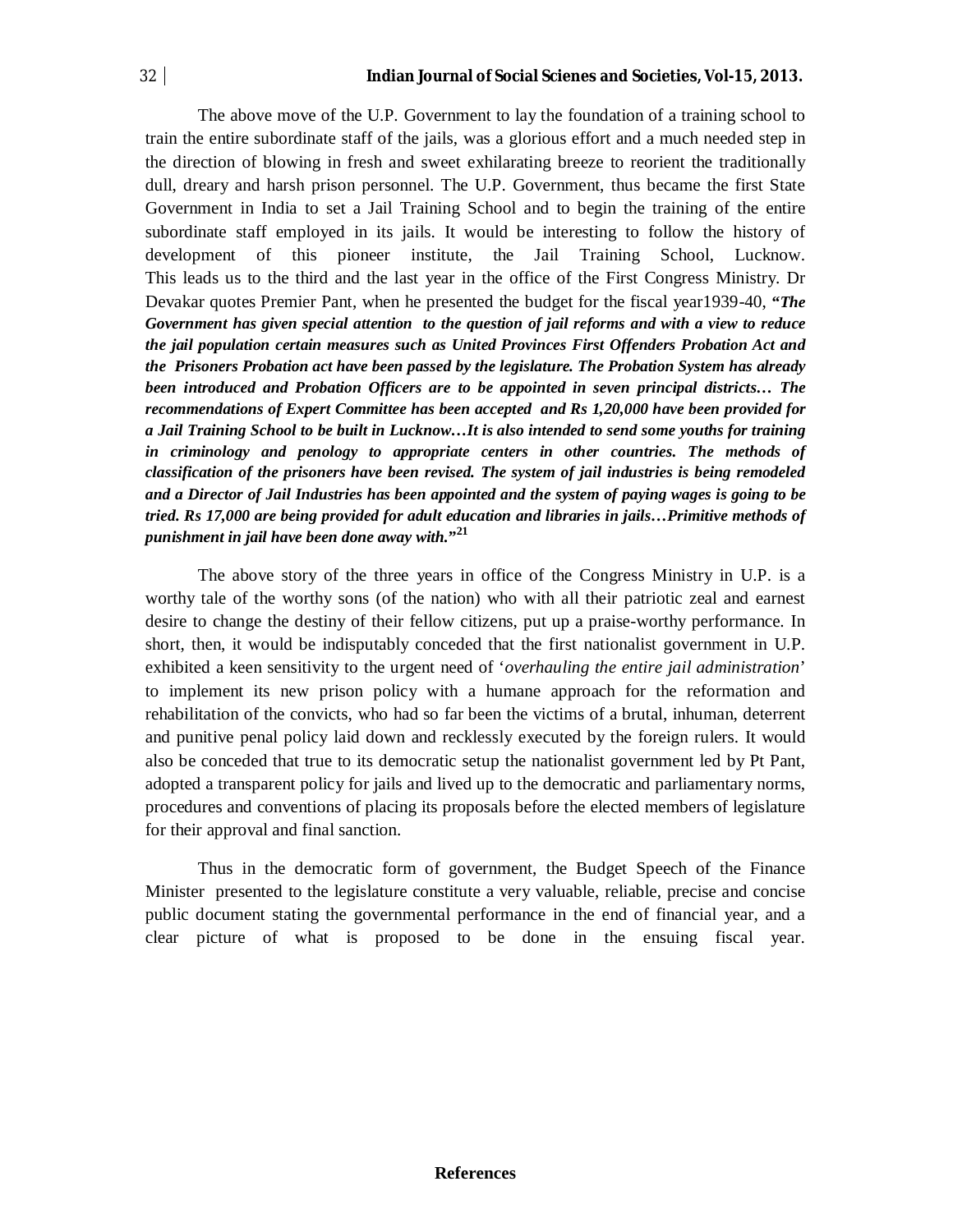- 1. Dickens, Charles : David Copperfield,1952,p.173; Quoted by Bharat Bhushan Gupta in Fundamentals of Public Administration, Central Book Depot, Allahabad,1966,p.133.
- 2. Shrma, M. P. : Public Administration in Theory and Practice, Kitab Mahal, Allahabad, 1965,p.473 –quotation from.
- 3. Willoughby, W.F. : Principles of Public Administration, Central Book Depot, Allahabad, 1962, p.357.
- 4. Ibid : p.357.
- 5. Shrma, M. P. **:** op. cit. pp.473-74.
- 6. Gupta, Bharat Bhushan : Fundamentals of Public Administration, Central Book Depot, Allahabad,1966,p.162.
- 7. Ibid. : p.358.
- 8. Willoughby, W.F. : op. cit. ,pp.364-365.
- 9. Campion, Gilbert: An Introduction ti the Procedure of House of Commons ,1948, p.257; Quoted by Bharat Bhushan Gupta,op. cit., p.142.
- 10. Willoughby, W.F. : op. cit. ,p.366.
- 11. Jones, W.H. Morris : Parliament in India, first published in 1957,pp.237-38.
- 12. Willoughby, W.F. : op. cit. ,p.380.
- 13. Ibid. : pp. 380-81.
- 14. Devakar, Dr. : Mental Health Problems of Lifer convicts in U P; Unpublished Ph.D. Thesis , Lucknow University, 1973, pp.65-66.

15.Ibid. : p.67.

- 16.Ibid. :pp .70-72.
- 17. Ibid.: p.72.
- 18.Ibid. : p.73.
- 19. Ibid. : pp. 73-74.
- 20. Ibid. : p.74.
- 21. Ibid. : p.75.

\*\*\*\*\*\*\*\*\*\*\*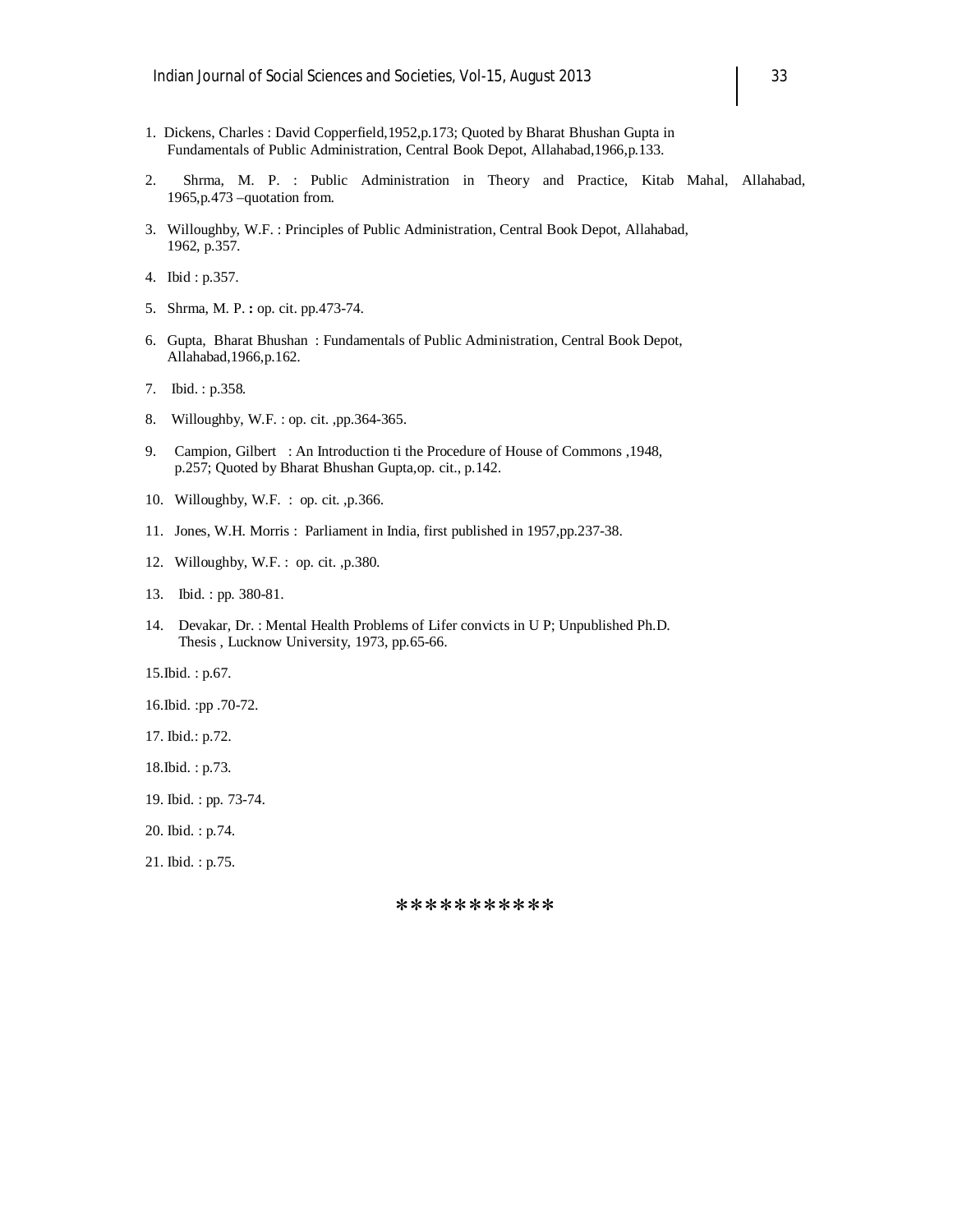### **vk/k qfud laLd`r egkdkO; % :i] oSpkfjdrk vk Sj laosnuk**

#### **MKW** egjktnhu ik.Ms  $*$

egkdkO; I keUr ; qx dh dkO; &fo/kk gksus I s vi {kkd`r vf/kd : f<@knh jgh g\$A : i vk\$j o\$pkfjdrk&nksuka nf'V;kal & ijUrq vk/kfud egkdkO;k sea vk/kfudrk ds i Hkko es i Hkr vkUrj&cká ifjorZu gq g&

^egkdkO; vyndkj "kkL=h; x bFkka ea ,sl s lxZu/k dkO; ds : i ea yf{kr gnµk gSftlea uk;d /khjknkÙk x q k ;  $\mathfrak{d}$ r {kf=; day dk gksuk pkfg, vk\$j mlds ifjokj dks rnuq i gksuk pkfg,A uk;d dks vFk1 /ke] dke vk\$j ek\$k& esi sfdlh, d ds ikir djus ds ifr m|e"khy gkuk pkfg,A ijUr q mudh ikfir ds mik;ksa dh x.kuk dh, d : f<+  $fn$ [krh q $\mathbb{A}^1$ 

egkdkO; dh oLrq i|c)] lxksI esa fuc) vk\$ ohj] "kaki vk\$ "kkUr&esisfdlh, d jl dh izkkurk okyh gkuh pkfg,A bl idkj vyddkj "kkL=h; xuFkka ds ifj"khyu Is yxrk g\$ fd egkdk0; ds ik= vk\$j muds  $f\mathcal{O}$ ; k&dyki : f< $x$ Lr g $\mathbb{S}$  ^^---ik= le; ds foLrkj es $0$ Syrs g $\mathbb{S}$  tgk; dN gfj;kfy;k] dN "kqd misk.hk; Ålj]  $dN$  ekU; egÙoi wk $l$  ?kVuk,  $i$  g $\delta$  id  $x$  g $\delta$  eeLi "khZ volj g $\delta$  vk $\delta$  g $\delta$  egRoi wkZ ?kfM +; k̥ vk $\delta$  LFkyA ik= ,d egÙoi wkZ l s nuljs egÙoi w.kZ rd nkSM +rs gâ "ksk le; vk\$ LFkku rks d p y nujh Hkjus ds fy, gkrs gå vr% ns"k vk\$ dky d s foLrkj eankM  $rs$  gq, ik= Lohdir thou rhFkk adh;k=k djrs g $\delta$  os vius Hkhrj dh rUe;rk ds gj {k.k vk $\delta$  gj LFky dks rhFkl ugh cuk I dr A<sup>\*\*2</sup>

vk/kqfud l aLdir egkdkO; dk fodkl : i] l anuk vk\$ ophtjdrk rhuksLrjksij gyvk g\$A dfo;ksus "oÙk now.fnpfjrk"kafl---<sup>--3</sup> vk**S**, ^bfrgkl dFkkn+kkure~---<sup>~4</sup> dks ekursgq, Hkh nopfjr dk dqN u dqN vius <ax ls; qxkuqdny lt $\overline{\mathbf{u}}$  fd;k g $\overline{\mathbf{s}}$  ftls x.kifr lEHkoe~ %& e0e0 iHkmÙk "kkL=h½ vk $\overline{\mathbf{s}}$  lhrk pfjre~ %&iko jokid kn f}onh½ eafo"k sk : i ls n $\int$ kk tk ldrk gß d $\theta$ l lx CU/k egkdkO; , sl s Hkh iklr g $\delta$ tsl s $\kappa$ t Zuh ½n $\kappa$ khÙk "kkL=h½ vk $\int$ s HkwHkfeuhfoHkee ~ <sup>y</sup>jke lood ekyoh;½] ftUgavk/kqfud egkdkQ; lekykpd]<sup>5</sup> ikQ jglfogkjh f}onh egkdkO; ekursg}i ij pfj= i*t*kku bfroùk ds vHkko es muds dF; es, dkfllofr u gkus I s mllgs egkdkO; ugha ekuk tk I drkA vkxs pydj its f}onh Hkh bl s Lohdkjrs g**&<sup>6</sup>** bfroùk ea bfrgkl vk§ I | Ld bfrgkl ds pfjr fo'k;d bfroùk dh vf/kd Lohdk; *I*rk  $f$ n $\lceil$ krh g& ftleslfyyØhMk] e/kqiku] jrkklo vkfn lkeUrh #fp ds fØ;k&dykikslsik;% cpk x;k g& uk;d ds fo'k; esa ^l nea"k% {kf=; ks okfi /khjksnkÙkx q.kkfUor% dh : f<+ Hkh vk/kqfud egkdkO;ksa esa VWh g\$A ^fØLrq Hkkxore~ ½&ih0lh0npL;½ ysfuuke`re~½&Jhine~ "kkL=h½ rqdkjke&pfjre~½&i@{kek jko½ fo"oHkku\% ¼ih0d\$0ukjk;.k fiYyb½ vkfn egkdkO;kadsuk;d u {kf=; gâvk\$j u chã.kA blh izlkj lhrkpfjre~ ¼&jok id kn f}onh½; "kkskjk ¼&vksfV ijhf{kr "kek½ >kįlh"ojh pfjre~ ¼&l çkkkpUnz iUr½ vkfn uk;d izkku ughà ukf;dk izkku dkO; g&l j?ko,a"k esa uk; dRo dks n{krs gq vyadkj "kkL= ea l a"kksku gyk& ^,d o a"kHkok Hkuik% dytk cgoksfi ok\* ijUrq vk/kqud egkdkO;ka dks yf{kr djus earc Hkh y{k.k vO;kfIr nkskxtr jgkA cksf/klÙo pfjre~ %&ik\$lR;or "kkL=h½ eaiR;sd Lkxl ds uk; d vyx&vyx cks/kl Ùo g§ vk§ 'Hkkjrh; LokrU=  $\frac{1}{7}$ kn; % ¼&Jh fo"oukFk d s'ko N=½ rFkk  $j$ DrkDrfgeky; e~ %&ijes"oj nÙk f=ikBh½ ds i $k$ ; sd lxZ ds uk;d Lok/khurk lax le ds vyx&vyx usrk g\$a fgUnh ds, d dfo&lekykpd MkOO "kEHkwukFk flag us uk; d ds lEcU/k ea, d i t'u mBk; k gS tks, sl s egkdkO; ka ds uk; dRo dh I eL;k dk dFkapr~ I ek/kku yxrk g& "; fn , d oa'k ds vusd 0; fDr;ka dh dFkk I s egkdk0; cu ldrk gS rks, d ns"k d s fofHkUu vorkjka; k rhFk bijka dh dFkk d s vk/kkj ij jfpr dkO; dks egkdkO; D;ka ugha ekuk tk I drkA<sup>\*\*7</sup> "kkL= ds vuq kj&& "uk; da i kxqiU; L; oakoh; *I J* qrkfnfHk%@u rL; o/ka cw; knU; kRd'kkZHkf/kRl;k<sup>\*\*8</sup> & Hkkeg ds bl dFku ds foijhr xka/kh] usg: ] l tkk'kpUnz cksl ] Hkxr fl ag] ysfuu vkfn pfjrka ij fy[ks x; s egkdkO;ka d s uk; dka dh e R; q dks Hkh fn [kk; k x; k g\$A bl ; qx d s egkdkO; ka dh , d cM+h fo "kskrk ; g gS fd vf/kl  $\{$ ; ea xk/kh xk $\mathfrak{g}$ oe~ ea lk/kq'kj.k feJ us tks xk<sub>i</sub>/kh dks vf}rh; lqirk ls lEiUu crkrs g $\mathfrak{g}$  rks og vkykpuk dk f"kdkj gqvk g $\mathbb{S}^9$ egkdkO;kses I x Z vk\$ NUn&fo'k;d : f<+ Hkh VWh g\$A ^lxZ vfHk/kku ds foijhr ^ Hkkjrh; LokrU=  $\frac{1}{2}$ ksn;% ioksZe sh fryd;"kks.kb% %Jh ek/ko Jh gfj v.k½ rjaxkae) jDrkDrfgeky;e~f"k[kjka ea vk\$ xbf/kxkFkk ¼&e/kpdj "kkL=h½ Hkkxks es folkDr g& Hkkeg us egkdk0; ds vkdkj dks y **dj** d sv ^egr<sup>\*10</sup> dgdj jgus fn;k Fkk fdUrq i jorhZ y{k.kdkjksus

#### **\*, lks<sup>r</sup>k 0 ikg I ad`r&foHkx] vkpk;Zujsizne fdlku Lukrdkökj egkfo|ky;] cHkuku ¼xksMk½**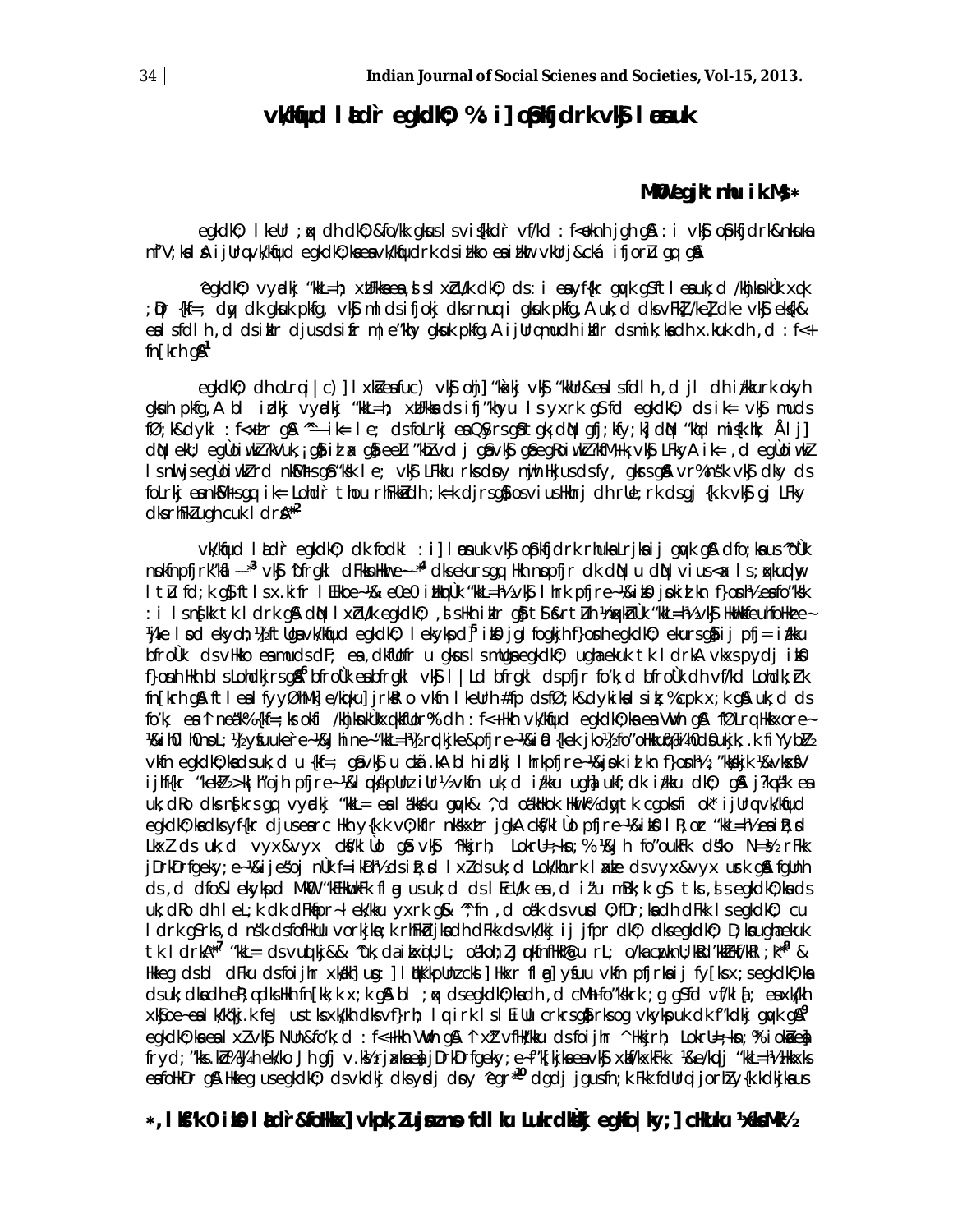lxkiddh Ihek fu/kkZjr dj nhA bZ'kku&l figrk endgk x;k&&^v'VlxkWurtl; wua f=äkr~ lxkWukf/kde<sup>\*11</sup> lkfgR;niZk us fo/kku fd;k&^ukfr LoYik ukfrnh?kk% lxkZ v'Vkf/kdk bg\*A<sup>12</sup> vk/kfud egkdk0;kseslxZ dh ;s e;kZnk, a Hkh VWh g& ^Hkkjrh; LOkkrU=  $\frac{1}{2}$ kn;% vk\$ HkDr fl ag pfjre~ ¼Lo; a izlk"k "kekZ "kkL=h½ ea Øe"k% Ng vk\$ lkr lxZ g\$ogha LojkT; fot;% ¼i a {kekjko½ ea vVBkou lx] f"ko jkT;kn;e~ ¼&Jh/kj HkkLdj o.kidj½ vM+B lx Z vk\$ fryd;"kks.kb% %Jh ek/ko Jh gfj v.k½ esipklh rjax g\$a xk\$/kxkFkk egkdkO; iwoBkkx vk\$j mÙkj Hkkx&nks Hkkxkses foHkDr g&, , sl s esa i kosi jglfogkjh f}onh dk fopkj vf/kd mfpr yxrk gSfd ; fn vkpk;ksidks egkdkO; dh I hek gh fu/kk $\bar{I}$ jr djuh Fkh rks lxZ lhek ds LFkku ij NUn% l $\bar{I}$ ;k fu;r djuh pkfg, FkhA<sup>13</sup> D;kafd vk/kqfud laLd `r egkdkO;kses vusd es fxurh dks rks lxZ i;kIr gksrs g\$ijUrq egkdkO;ks dk dysoj y?k plkO;ks t Slk gksrk g\$A  $m$ kgj.kKFk $l$  'ukjk;.k&LOkkfe pfjre~ ½es/kkor vkpk;  $\nu$  ea ckjg vyadjka ea rhu&lkS "yksd] Hkkjrh; LokrU=  $\frac{1}{2}$ kn; % ds Ng ioka ea pkj&lkS rhu NUn vkSj x axklkxjh;e~ ¼fo'.kopÙk "kbpy½ ds nl lxka ea ik†p&lkS NUn g&A^,d oÙke; S% i Sjolkusu; oÙkd<sup>e</sup>\$<sup>14</sup> vkSj ^ukukoùke; % Dokfi lx % d"pu&n"; r<sup>st5</sup> ds foijhr xkf/kxkFkk egkdk0; dk iwoZ Hkkx nks NUnka dks NkMelj "ksk ^lkj\* uked ,d gh NUn ea fuc) gS vk\$j mÙkj Hkkx nkspk vk\$j vuqVqj~ esaA bl izdkj ,d ek= i|c)rk dks NkMelj vkt dkbZ Hkh egkdkO; dk : i&fo/kk;d y{k.k , slk ugha q\$ tks fdlh u fdlh : i esa ifjofr*r* u gyk gka

vk/kqud egkdk0; miU;kl dh rjg ykdkkleq[k vf/kd g& iztkrU=h; fopkj&foe"kl ea ykd ds lh/ks gLr{k i l s egkdk0; ea fopkjka dk vf/kd ofio/; fn[krk g& vk/kfjudrk ds i ilkko ea vkLFkk ij rdZ dks ojh;rk feyh g\$ blfy, egkdk0; ds ik= bZoj] /ke] tkrh; mPpkoprk] lkeUrh "kksk.k] inthoknh ywV vk\$j lektoknh Ny&lc ij lk pus dh lkeF; Z vk §v f/kdkj&nk uks ls le`) g&a igys ds jtokMka ds lej vfHk;ku dh pkj.krk eamls fo"okl ugha ¼de ls de vPNs dkO; ekA nks&nks fo"o ; q) ka dh foHkhf'kdk > sy p qds euq; dks vc ; q) ls fojkx gks pyk g\$1<sup>6</sup>; «/ke% »&ohjHknz feJ½] ysfuuke`re~ vk\$j HkDr fl ag pfjre~ esa fofHkUu ik=k sads eq[k l s bZ'oj vk\$j /keZ d s ifr for'.kk 0;Dr dh x;h g $\Delta$  ;  $\alpha$ /ke $\Delta$  dk uk;d dgrk g $\Delta$ lekt ea;fn dkb $\Delta$ 0;fDr fdlh v;k $\Delta$ ; 0;fDr ij d by bl fy, dik dirk gS fd og mldh l bk; k pkiywlh dirk gS rks og 0;fDr HkIV dgykrk gS rks fQj, slk djus okyk b<sup>z</sup>oj Hkyk D;k sfull| ugha g &<sup>17</sup> t sy ds phQ+ okM Zu prg fl g us t c ;g tkuk fd vHkh Fkk&M + nsj es Hkxr fl a dk s Qk i h yxk nh tk, xh] rks og muds ikl vk;k vkSj cksyk&c vi esjh d soy ,d foukrh g S fd vfure le; ea ^okgs xq \* dk uke ysyks vk\$x #ok.kh dk ikB dj yk a Hkxr flag us girs gq mlls dgk&ftl bZoj dk eSus thou Hkj uke ugha fy;k; fn mldk vc eSiuke yw;k rks ykx eq>s^dk;j\* dgaxA<sup>18</sup> ^; qx/keZ% dk LIk'V vfHker gS&

 $\lambda$ u int;k ukfi] iqjksgrkf"k'kk @ u rU=eU= S#iokldS o $r$ SSA

HkoR;fu'Vks ijfr% lnSo lk@ leq|eS% deZfHkjkI;rs cq/kS%AA**<sup>19</sup>**

bl vuh"ojokfnrk u seuq; ij euq; dh vkLFkk dks vk**\$** n<+fd;k g\$<sup>20</sup>

; g;  $\kappa$  o.k20; oLFkk ds I ksikuØe dh mPpkoprk ds fo#) I Hkh tkfr; ka dh I ekurk dk i{kikrh g\$ tks vkt ds egkdk0; ka ea vu**sd= fn[krk g&<sup>21</sup> vk/kfud egkdk0; ka ea diN** , is Hkh g& ftuea ei yekuka ea vkradoknh&ipfÙk dh fuUnk dh x;h q\$t\$s f"kojkT;kn;e~ ¼Jh/kj HkkLdj o.kbJj½ vk\$imoZ lkojdjpjfre~ ¼MkO dpjujtInzirki fl ag½ e) ijUrq vusd , sl s Hkh g\$ftueank suka /kek ad s chp dh njkjikVrs gq, nk suka dh lekurk dh ppkZ dh x;hA<sup>22</sup> vkt ^jk'V<sup>a</sup> ije n\$or ds : i esa dfo dks vHkh'V g\$<sup>23</sup> ^x.kifr lEHkoe~\* esfn0; uk;d g\$rFkkfi mlds bfro Ùk dks vR;Ur ; qxhu cuk;k x;k g\$A mlea ins&ins x.krU= "kklu ds vkn"kZ ds : i ea x.ks"k dks it\_r q fd;  $k \times k$ ;  $q\text{A}^{24}$ 

vk/kqfud egkdkO; ka ea Lok/khurk I axte dh i 'BHkqie ij fy[ks x; s vusd egkdkO; g& buea jk'Vh; pruk dk Hkko I o*E* 0;kIr g\$A LorU=rk dks ,d o\$fDrd vk\$I kekftd ewY; ds :i esa js[kknfdr fd;k x;k g\$<sup>25</sup> blh idkj L=h ds vcykRo dk fojksk<sup>26</sup>] [kk| vifeJ.k dh HkRlZuk] vkfFkd HkrVkpkj<sup>27</sup> vkfn ij vkt ds egkdkO;dkj dh n $f'V$  x;h g $\emptyset$  ik $\emptyset$  ghjkyky "k $\emptyset$ y ds nks egkdk $0$ ;k $\emptyset$ nfyrk $n$ ;e~ vk $\emptyset$  dkslykuUnegkdk $0$ ;e~ ea nfyr vk $\emptyset$ tu&tkrh; leL;k ij xEHkhjrk lsfpUrk dh x;h g&

fopkjka vk\$ mll s dh vf/kd bfroùk dks dFkefi vk\$ vf/kd l s vf/kd itrr dj nus dh Rojk us vk/kfud egkdkO; ka dh I ajpuk dks det <del>kaj</del> fd;k g&vu**t**ik fir i p.krk dh gkfu glpZ g&<sup>28</sup>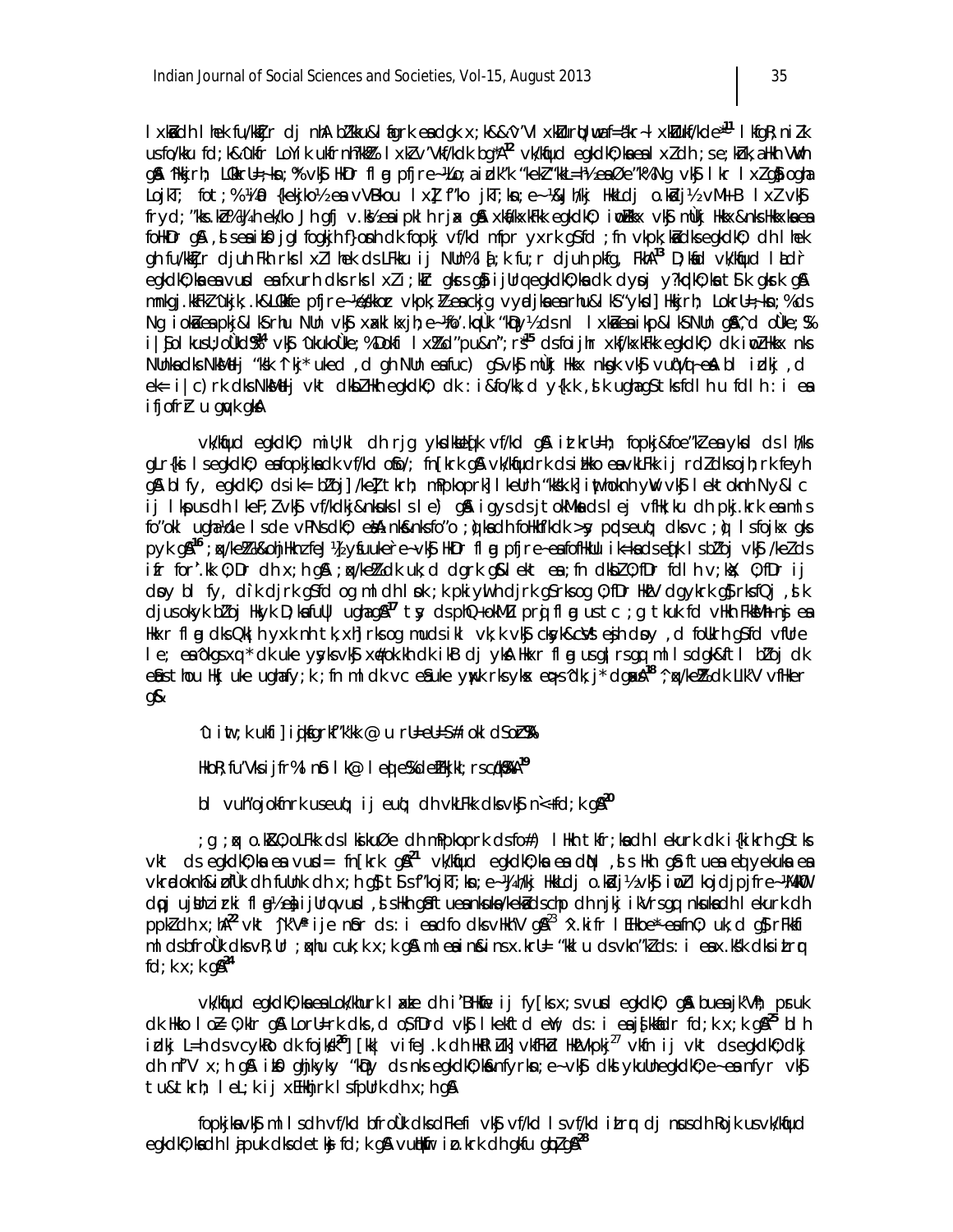loonuk ¼jl&Hkko½ dh nf'V l s vk/kqfud egkdkO;ksesa dnN fxu puus it'kLr g) tSl s&x.kifr lEHkoe} lhrk pfjre~ >ki h"ojhpfjre%; x/ke% tkudhthoue} i wbkkjre} {k=ifr pfjre~ ¼MkO mek"kadj f=ikBh½ vkfnA "kakj l s vf/kd ohjjl ¼iko jglfogkjh f}onh d s vuqlkj jk'VHkfDrjl½ dh vurd egkdkO;ksesi/kkurk g\$A x.kifrlEHkoe~  $\nabla$ k $\mathbf{\hat{s}}$  ;  $\alpha$  /ke% escMk l "kDr 0;  $\mathbf{\hat{s}}$ ; (stire) g&

bl izdkj ge ns[krs g\$l kLd r esmiU;kl vk\$ dFkkvksdh deh cgr vFkkiesbu egkdkO;ksl s i wjh gbZ g\$A bl vk/kqfud ; qx eat tks lkS o'kkails vf/kd ds dky[k.M rd 0;kIr q\$ pkj&lkS ls vf/kd egkdk0; fy[ks x;s gaA : i jpuk] ophfjdrk vk\$j fdf´pr~ l pnuk ds Lrj ij ;s egkdkO; ikphu&e/;; qxhu egkdkO;ka ls viuh vyx igpku cukrs g& ; g fHkUurk ex;k] tyfogkj] jrkklo vkfn lkeUrh ; qx ds o.ku ds vodk"kka (\$pce) dks vk/kqfud yksdfgrdkjh lkekftd vk\$j jktuhfrd gypyks ls Hkjrs gq, dqN LokHkkfod : i esivk\$j dqN i pfÙk dh o"konrk eavft $r$  dh x;h qA

#### **lUnHk Z**

1- ¼d½ vkpk;Z Hkkeg&dkO;kyadkj] 1-18&23

¼[k½ n.Mh&dkO;kn"kZ & 16&17 vkfnA

¼x½ dfojkt fo"oukFk & lkfgR;niZ.k] 6-315&324

- 2. MkO jke nj"k feJ & $^{\prime\prime}$ fgUnh dfork % vk/kqfud vk;ke] i $0$  114
- 3- Hkkeg & dkO;kyadkj] 1-17
- 4- n. Mh&dk0; kn"k1 1-15
- 5- Mkilliglfogkjh f}onh & vokiphu] lildir egkdk0;uqkhyue~i 0 105&106
- 6- ogh] i`0 98] 100
- 7- MkO "kEHkwukFk fl a & "fgUnh egkdkO; &dk Lo: i fodkl" i044
- 8- Hkkeg & dkO;kyadkj 1-22
- 9- MkOD jk/kkcYyHk f=ikBh & chloha "krkCnh&l  $\text{Id}$ r lkfgR;] iO 194
- 10- dkO;kyadkj & 1-19
- 11- Mk $\mathbf{0}$  jakkpk;  $l$  dh dk $0$ ; kn"k $l$  dh Vhdk $l$  i $0$  29
- 12- **I** kfqR; ni Zk 6-320
- 13- vokbhu egkdk0; kuq'khyue] i0 111 vk/kqfudrk us "kksk.k ds vusd dkjdka eabl"oj vk $\mathfrak s$  /keldh cM + xEHkhjrk
- 14- **I** kfgR; niZk %] 6-320
- 15- ogh] 6-21
- $16 \%$ d½;  $\phi$  kf) ra uks fo'k; % iz; kfr& l  $\alpha$ ejkek;. ke~ $\%$ MkOU jes"kpUnz "k $\phi$ y½ i $0$  12-87  $\n 1$   $W_1$  is the surfact of the fundate  $\blacksquare$  for  $\blacksquare$  . The  $W_2$  in  $W_3$  in  $W_4$  is the surfact of  $W_1$  is  $W_2$  if  $W_3$  if  $W_4$  is  $W_5$  if  $W_5$  is the surfact of  $W_5$  is the surfact of  $W_5$  is the surface
- 17- ;  $\alpha$  /ke $\beta$  2-6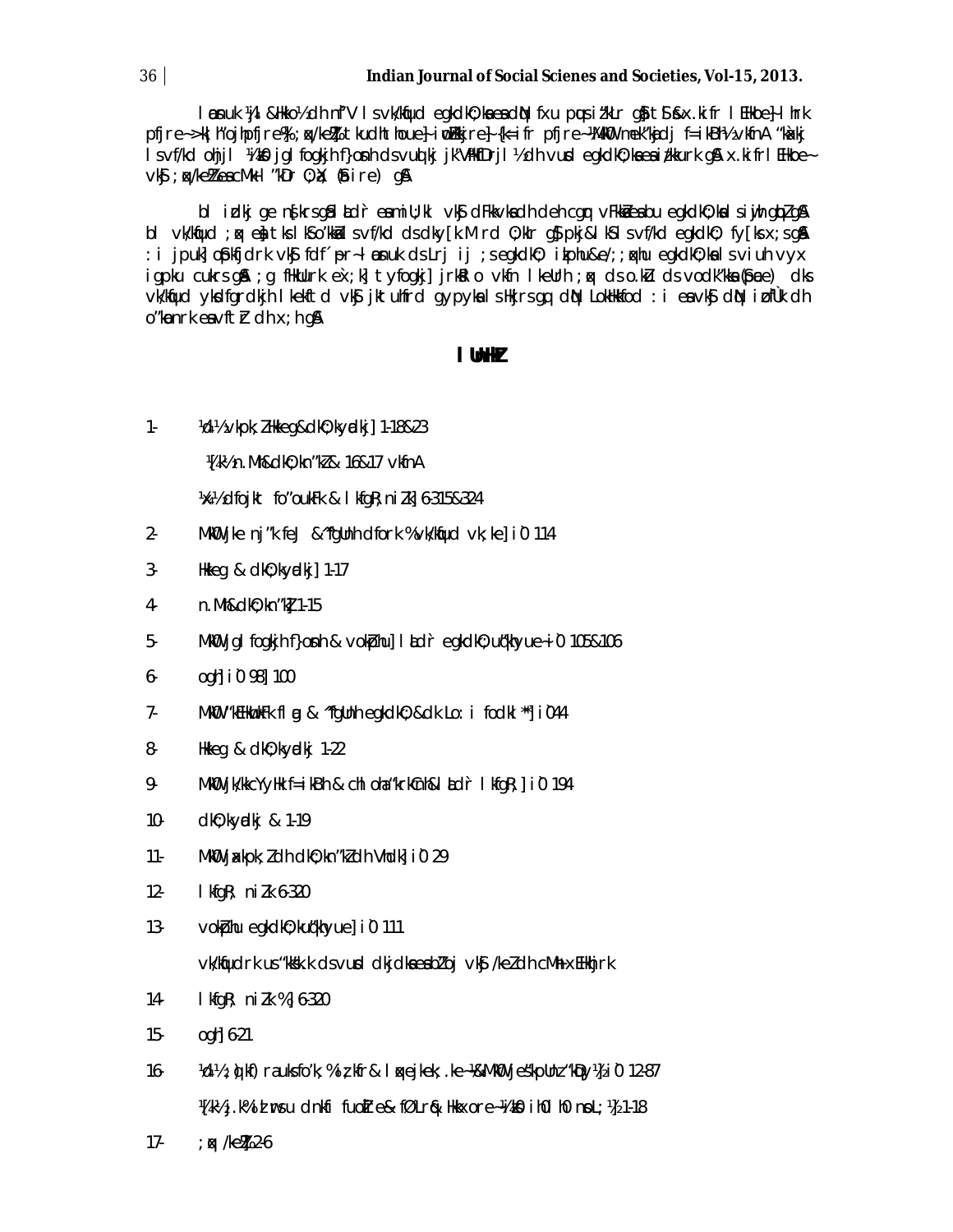- 18- HkDr fl g pfjre~ % 2 Lo; a i x dk "kekZ} 7-59&62
- 19- ; qx /keZ% ¼&ohj Hknz feJ½] 2-22
- 20- ysfuuke`re~ ¼&Jh in~e "kkL=h½ 3-24 1⁄k½ ; g) a u u` .kka J s l s & y fuukere~1⁄&Jh ine "kkL=h!} 1-71
- 21- *Vollia* ekts fg leku% L;kn~ f}tu ey"kk kd%&LojkT; fot; % **Vi 0** {kek jko!} 17-15 ¼[k½ Jh i<code>i</code>kmÙk Lokeh& indZHkkjre}8-9

1⁄k½ vkpk; le/kpdj "kkL=h & egkohj jpfjre} ifjf"k'V@17

- $22 \frac{\text{Volb}}{\text{X}} \times \text{ki}$  fr I EHkoe~ $\frac{\text{Re}}{\text{Re}}$  e0 i Hkmu)  $\frac{\text{lk}}{\text{E}}$   $\frac{\text{lk}}{\text{E}}$  1-33 ¼[k½ Jh x#ukud no pfjre~¼&fo'.kq nÙk "kek½] 9-17] 10-13] 16-23
- 23- ^u fd apnH; fgZ fg jk'Vh brkr\*&i wZ Hkkjre~ 1& i Hkmulk Lokehl4 19-12
- 24- x.kifr I EHkoe~ %e0e0 i Hkmulk "kkL=h % 8-4] 9-14&15
- 25-  $\sqrt{u}$  ikjrU=  $\frac{1}{2}$  igrs fg ns" ks olfUr n sok f/k; rs p /ke  $\frac{w}{2}$ &Jh/kj Hkk'dj o.kdj&^f"kojkT;kn;e~ 49-49
- 26- Jh I çkskpUnz iUr&>kil h"ojh pfjre\*] 9-18 e0e0 iikq nRr "kkL=h&^x.kifr I EHkoe\*] 9-4&5
- $27-$  MkO jeskpunz "k $D\psi\&\Upsilon$  are jkek; .ke $\ddot{}$  8-69
- 28- ik $\Omega$  jk/kkcYyHk f=ikBh&^chloha "krkCnh& l  $\Lambda$ d`r lkfgR; "| i0 199

\*\*\*\*\*\*\*\*\*\*\*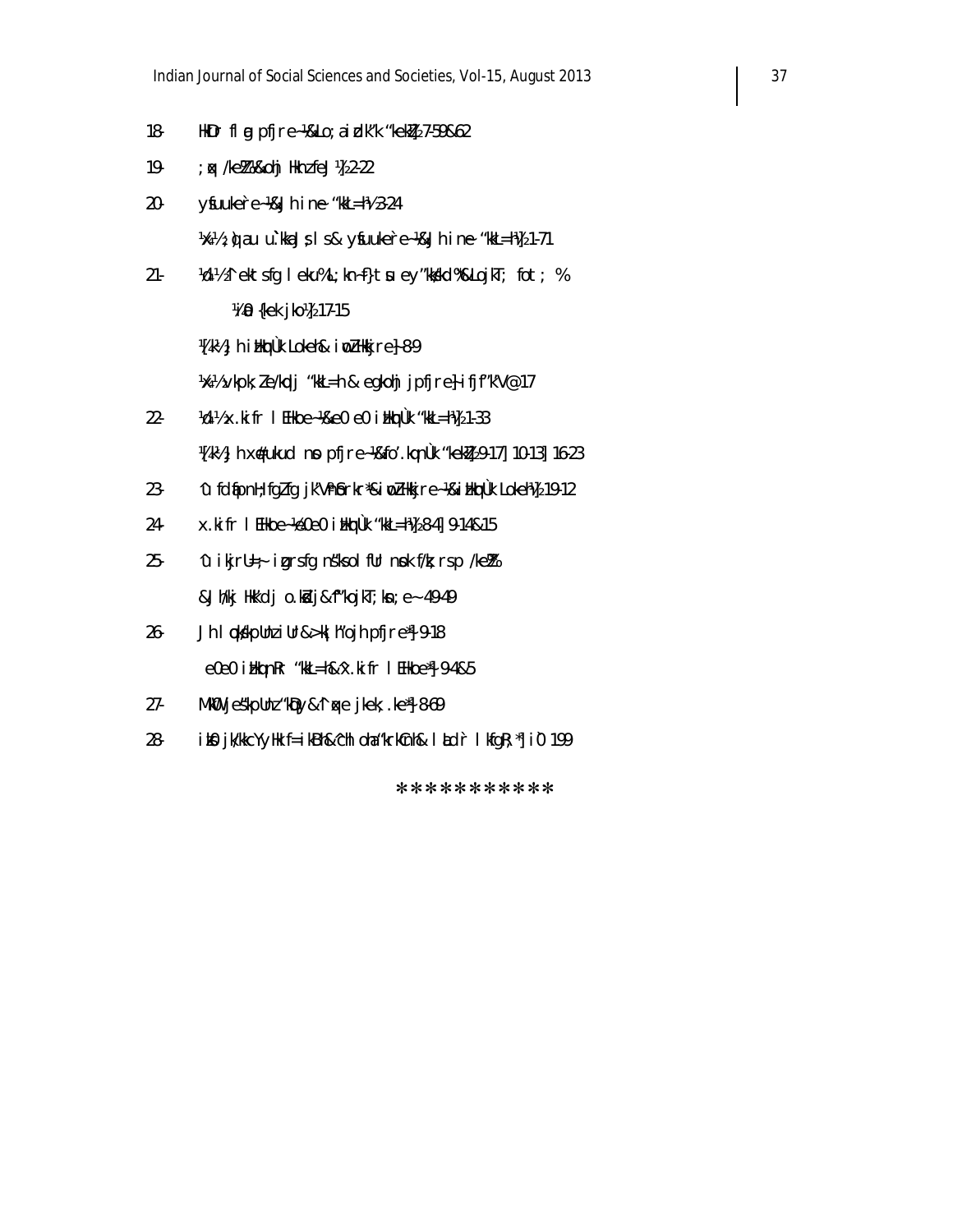## Hikirh; iktulfr eal klinkf; drk %, d vkykpukked eit; kalu

#### vfer dekj ik.Ms \*

I kEinkf; drk dk vFkIg\$^, d I Eink; dk vFkok, d I Eink; dsfy, \*A Hkkjrh; I UnHkI eaml dk rkRi; I q\$,sl{ink; tksvkil eatkrh;]Hkk"kk;hvFkok/kkfeZdvk/kkjij,clnuljsclsfojkskh qknA fo'kskcljHkkjrh;ks dsfy, bldk vFk/q\$fqnyksrFkk ei yekukadschp, d lkekftd rFkk /kkfebd vojksk ftldsdkj.k Hkkjr ea,d v[k.M jk"V" cukus ea ck/kk iMhA I kEinkf; drk I slkEinkf; d jktuhfr iuih vk\$ mllsvk\$ vf/kd I kEinkf; drk dk mn; quyka bi idkj dh jktuhfr isfgünwrFkk enlye i kEinkf; d i aFkk, a vfLrRo ea vk; haftudk mnns; viu&viuslEink; ds/kkfeblrFkk jktuhfrd egRodksc<kok nuk FkkA

Hkkjr t¶scqHkk"kh lekt en,d /keldsvuqkf;;kndslkhdfrd lkekftd]vkfFkblvk§jktuhfrd fgr vU; fdl h Hkh /keldsvugkf; ;kadslka fjd fgrkslsfHkUu g& fQj Hkh Hkkjr ealkEinkf;drk dsmn; dsfy, fdl h, d dkj.k dksmRrjnk; h Bgjkuk mfpr ughagksk cfYd flkUu&flkUu fo}kuks ds dFkuku¢ kj lkkjrh; lekt ch nskolky, oa ifjfLFkfr; kamRrjnk; hijgh gâ Ats} Lora=rk Isin02 vaxt 'kkl olka usfgUnnvks rFkk ed yekuka ols chp vius vki dks ykdj [kMk dj fn; k vk\$ nkuks l enk; ka dks , d nu js ds f[kykQ HkMelkuk 'kq dj fn; k ftl dk I clscMk mnkgj.k 1905 dk cakky follkktu gå ifj.kkeLo#i /kelij vk/kkfjr foflkUu I emk;ka dsfgr  $v$ fuok;  $l : i \, l$  s, d nu is ds fojkkh gkrs  $pvs x$ ;  $A$ ; sogh ykx Fks ftligkus vius dks fl Ql jk"Vh; rkoknh dgus ds ctk; jk"Vih; rkoknih fgüni) jk"Voknih ed yeku , oa jk"Vih; rkoknih fl [k ds : i ea n{kkA l kEinkf; drk ds Qyu&Qmyuseamxpknh fopkj/kkjk Hkh cqm cMk dkj.k jqh q&mxpknh I kEinkf; drk dsemy eaHk; rFkk ?k.kk Fkh] ftldh Hkk"kk]del,oa vkpj.k fgald : [k okyk FkkA blhdslkFk en[Lye ,oa fgllnwl Einkf; drkokfn; ka us ; g fl) kur isk djuk 'kq dj fn; k fd ed yeku vk\$ fquhwnks vyx&vyx jk"V° q\$ rFkk muds chp, s k }un q\$ftl s dikin likn I ekfar ughafd; k tk I drkA 1937 dsckn eflye yhx vk\$ faUnwegki likk rFkk jk"Vh; Loa I nd I ak bl mxpknh lkEinkf; drk dh vkj rsth lsc<usyx&

Hkkjr ealkEinkf; drk fcfV'k lkekT; okn dh nu gSrFkk mlh dh N=Nk; k eaikf"kr o fodflr glplgS ftldh;kstuk tku&c⊯dj ijlij >xMsifik djusdsfy, cukblx;h FkhA bl jktuhfr ea^QW Mkyks∨k\$, 'kklu djkš; ktuk dk vud j.k djrs qq mifuoskh 'kkl dka }kjk Hkkjrh; ka dks Hkkjrh; u ekudj mUqs /kkfebl lemk; ks ds InL; kads: i eaekuk tkus yxk] ftllsjktuhfrd follkktu dksc<kok feykA llkkjr eafcfV'k I kekT; okn llkkjr dks nks i edk I engkads: i eanskrk FkkA i gysleng ealkeUr] jkt} uokc] rehunki] rkyndnki vkfn vk\$ nul js leng ea/kkfebl leng Fkj t\$i & fgUnju ed yeku] fl D[k] b] kb] ikjlh vkfnA 1757 rd vkj 1857 ls 1947 rd fcfV'k 'kkl u ds nk\$ku fcfV'k 'kkl dks us rRdkyhu I keUrh tkxhjkarFkk /kkfebl I emk; ks ds chp erHknkavk\$r rukoks dk iksk.k fd; kA fcfV'k I kekT; okn }kjk, d gh idkj dh jktuhfr dksvuekfinr] ikkl kfgr rFkk I gu fd; k tkrk Fkk vk\$ og Fkh] I kEinkf;d jktuhfr tks i Fk fuji{krk ,oa jk"Vh; jktuhfr ds ifrdny FkhA ernkrkvkadk oxlicij.k fgünwvkij ed yeku ernkrk ds: i eafd; k tkrk FkkA ; gh ckr i R; k'kh rFkk i frfuf/k; ks dsfy, Hkh FkhA bl , frgkfld ifjif; ealkEinkf; drk dk vFkZ guyk jk"Vh; igpku ds ifrdny tkuk] i Fkfujifkrk dk fojksk djuk] I adh.kirkiwkl, oa udkjkRed : i eavius gh /kkfed I enk; I svf/kdkf/kd tMk-jgukA

Hkkjr eamHkjrsgq jk"Vokn ij fcfV'k 'kkl u usnkslokI/kd vk?kkr igpok;å igyk jktuhfr eaiFkDdj.k ch Hkkouk rFkk /kkfebl I emik; kschk jktuhfrdj.k A ; gh og chkj.k Fkk ftl dsifj.kke Lo: i jk"Va [kmfMr guyk rFkk vUrr% nsk dk follktu gyvkA vkt llkkjr eal kEinkf; drk usviusfofo/k : iksea, d cgyr [krjukd , oallk; kog Lo: i /kkj.k dj fy;k g\$tksgekjsnsk dh cgqkehl cU/kqrk eafo|eku Ig&vfLrRo ds ifreku dk fo/oal dj nrk g\$\; g Hkkjr dh jk"Vh; igpku dk vieku g\$rFkk gekjh fodkl 'khy ilik fuji{k l kudfr ij n{kn vojksk g\$\; g

#### gekjh ykdrki=d jktuhfrd fLFkjrk ij \* 'kkk Nk=------A

dBkjk?kkrg& foord 'kwl; IkEinkf;d Iak"kkaIea,dnnljsch gR;k djus IsokLro eage viuh ghgR;k djjgsg \$ Hkkjrh; jk″Vªch gR;k clj jgsg}viusgh ogn ifjokj ch gR;k clj jgag\$rFkk ekuorkokn o viuh feyh&tnyh I Ldfr ds xk\$oi wkZ fojkIr dh gR; k dj jgs g&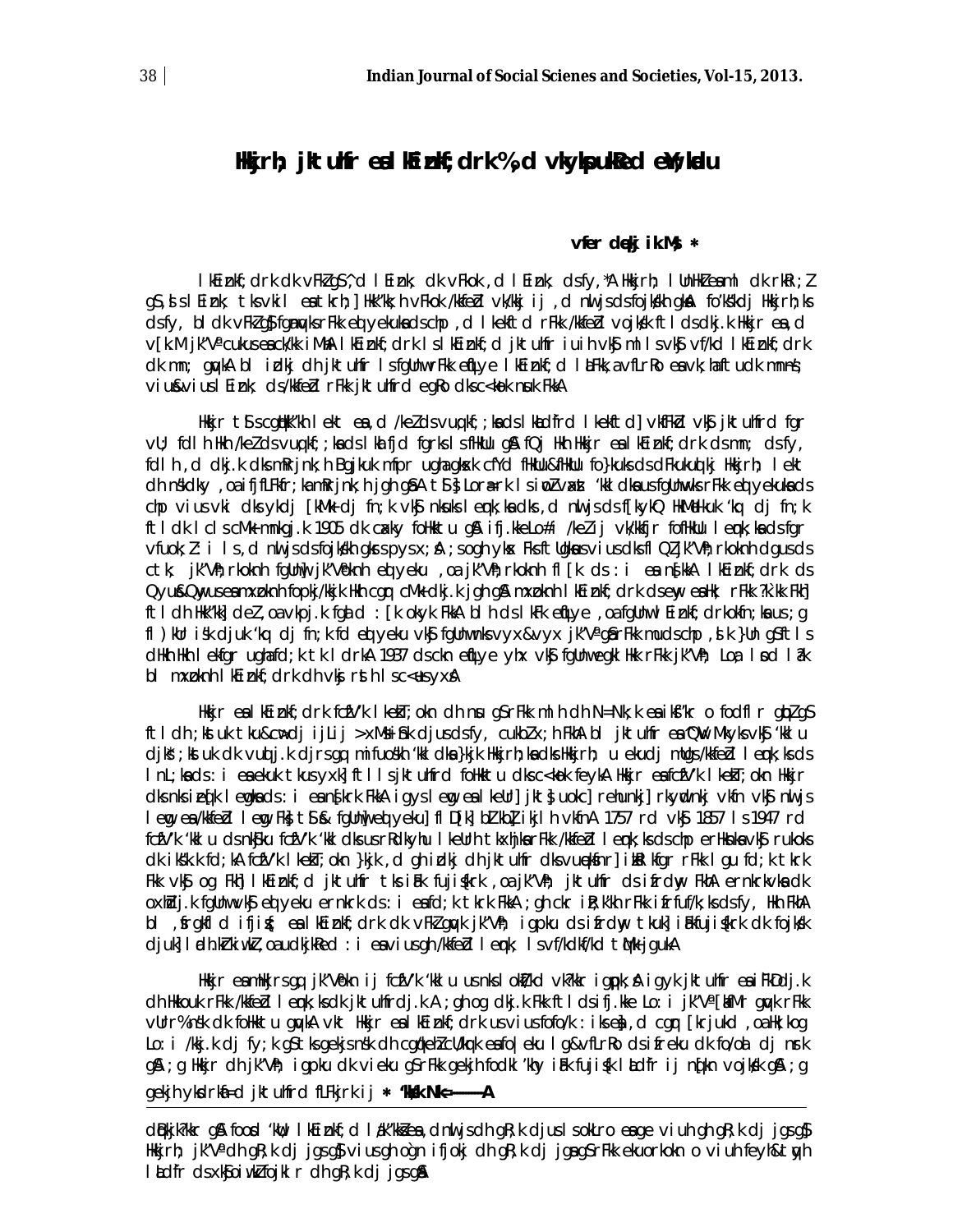lu~1947 en foHkktu dsnk§ku lkEinkf;d naksusfodjky :i /kkj.k dj fy;k Fkk vk§mldsckn ls vkt rd ; s dHkh de rks dHkh vf/kd mxrk ds I kFk fo|eku g& Loraerk i kflr ds i 'pkr i gys n'kd eadN fNV&iW ?kVukvkadsvfrfjDr nsk ealkEinkf;d ?kVuk;acqm vf/kd fqdd uqhaFkhao"k21961 eae/; insk ds tcyig dsnaksrFkk mldsckn vyhx<+rFkk m0 i0 dsvU; uxjkadsnakslsvUrj lkEinkf;drk dk ,d u;k pj.k ikjEHk gwkA IkEinkf;d naksdk ;g pØ 1970 rd Irr-pyrk jgk vk\$ fcgkj dsvfrfjDr ;g vle] d'ehj] egkjk"Vj m0 i 0] i f'pe cakky rFkk xqtjkr rd Q\$y x;k A bl nk\$ku vUrj lkEinkf;d naxs vius fud"Vre Lrj rd igp x; \$ 70 ds n'kd e s bu n x ks e s d N deh vk; h fdUrg bl ds ckn dh fLF kfr bl ds Bhd foijhr qks x;h vk\$ I kEinkf;d fqald ?kVukvka ea dbl o"kka" rd of) qkrh jqhA o"kl 1983&84 ea vUrj IkEinkf; d fqalk usvkWk insk ds q\$njkckn vk\$ eqkjk"V" ds cEcbZvk\$ vk\$akkckn ds uxjka dks injh rjq Ispi¥ eaysfy; kA o"k21983 ds vUr eal cl svf/kd yTtkiwk2, oafoHkRl : i iatkc eafn[kk; h i MusyxkA ; q iatkc ea 1983&84 Isokg; 'kfDr; ksdsib&lkgu] leFkU vk\$ if'k{k.k IsikjEHk quykA /keZdsuke ij Hkkjr Isloc/k foPNsn djusvk\$ iFkd gkusdh eka< dks ydj ; svkradoknh xw fgalk ij mrk: gks x; A

bldsckn o "kl1991&92 en molif) I klinkf; drk : ih vkx en tymBk| ftIdkieq[k dkj.kv; kd; kes jketle Hkfe&ckcjh efLtn fookn q\$ bldsckn iwjk Hkkjr vk\$ [kkl djdsm0 i0 lkEinkf;d iks"kr jktuhfr dh piveavk x; k A bl ?kVuk dsi'pkr ile; d jktuhfrd ny I krk ilfir dsfy, I kEinkf; d , oarq'Vhdj.k dh iktuhfr dks c<kok nus yx} ftlds QyLo: i bl insk dh xxk&teuh rgthc] tgk; fgllnw ed yeku I kFk&I kFk gksyh vk\$ bh eukrsFk}ij xgjk vk?kkr yxk g&

I kEinkf; drk dh pukfrh dk I gh tokc nusdsfy, fopkj/kkjkRed] I kadfrd] I kekftd] jktuhfrd I Hkh Lrjksij I kEinkf; drk dk [kqyk fojksk fd; k tkuk pkfg, A I kEinkf; d fopkj/kkjk dk pfj=] ml dh I kekftd vk\$ opkfjd tMi fqUnyka vkj ed yekuka dh , drk grafujUrj dkfk'kka ds ckotm Hkh I ak"kl of) vkfn dk oKkfud v/; ; u fd; k tkuk pkfg, vk\$ I kEinkf; drk rFkk I kEink; jktuhfr dh rkdrkads f[kykQ xqu jktuhfrd fopkj/kkjkRed I ak"kl pyk; k tkuk pkfg, A

#### I Unlik

- I qkhyk dk\$'kd] Hkkjrh; 'kkl u ,oajktuhfr] fgllnh ek/;e dk;k'lo; funskky;] fnYyh fo0 fo0A
- I qkhyk dkfkd] Hkkjr eamifuoskokn vkfj jk"Vbkn] fgUnh ek/; e dk; klo; u funskky; ] fnYyh fo0 fo0A
- ch0, y0 xkpj vkg; 'kiky] vk/kqud Hkkjr dk bfrgkl], l0 pUn, .M dEiuh fy0A
- $\bullet$  I R; k jk; ] Hkkjr eamifuoskokn vk $\mathfrak{g}$  jk"Vbkn] fqUnh ek/; e dk; klo; u funskky; ] fnYyh fo0 fo0A
- Mk0 fofiu pllni Hkkjr dk Lora-rk vkllnkyuA
- vkj0, u0 'kDyk0] vk/kqud Hkkjr dk bfrqkl A
- MkO I tik "k d'; i] Hkkjr dk I to/kku , oa I pSkkfud fodkl ] fqUnh ek/; e dk; kilo; u funskky; ] fnYyh foO  $f<sub>0</sub>0A$

#### \*\*\*\*\*\*\*\*\*\*\*

## Bnf{k.k, f'k; k, oanf{k.k i wZ, f'k; k dsn\$kadschp I EcU/kP

## Wakjrh;  $\mathbf{ifji}$  $\mathbf{\hat{i}}$ ;  $\mathbf{e}$  $\mathbf{\hat{z}}$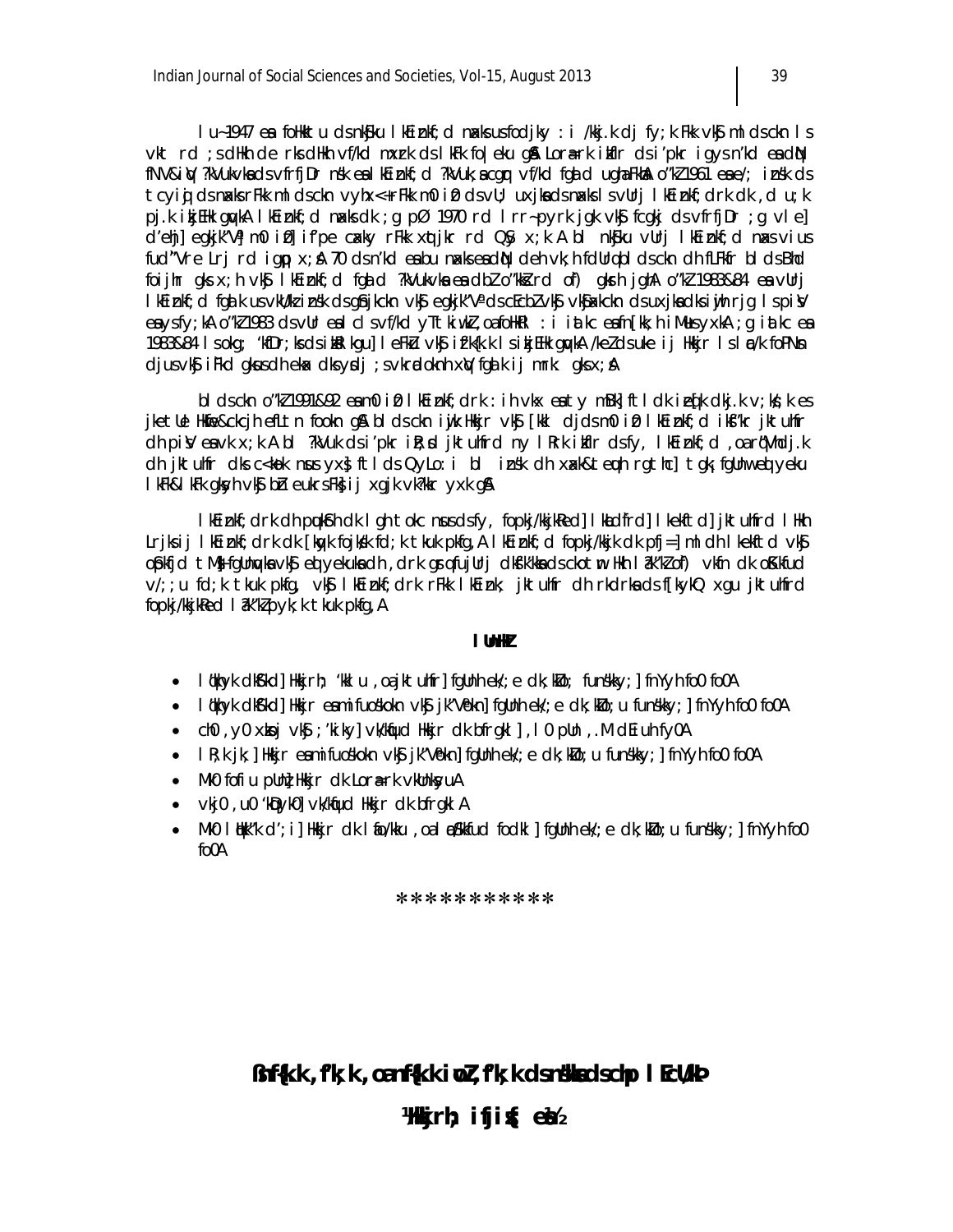#### MKU \_f"kd\$k fl g\*

#### MKO vke idkk jk;  $**$

IkekU; r%, f'k; k dks ge nf{k.kh , f'k; k] i ohū, f'k; k] i f'peh , f'k; k] e/; , f'k; k vk§nf{k.k&ino], f'k; k ea folikkftr djrsg\$l 1ą pr jk″VªlikkSkfyd {k⊊ oxlidj.k dsvuql kj nf[k.k ,f'k;k eavQxkfuLrku] ckXyknsk] likwku] Hkkjr] bjku] ekynho] usikr ikfdLrku vk\$ Jhyndk vkrs g\$rFkk E; kueku ¼oek½, oa frCcr dks Hkh 'kkfey fd; k tkrk gå nf{k.k&imDl, f'k; k enphu] cupb] Fkkb3ySM] flakig] eyf'k; k] b.Mkuf'k; k] fo; ruke] ykvkl vk\$ cl&ck\$M; k rFkk fQyhihUl vkrsgåtcfd E; kuekj Yoekl2, oafrCcr dksHkh blea'kkfey dj fy; k tkrk gå

vc ; fn ge Hkkjrh; ifjit(; eabu I Hkh nskks ij nf"Vikr djsrks ikphudky eaHkkjr dk bu I Hkh nskks Is etcr jktuhfrd] I khdfrd] /khfed vkj vUrr% 0; kikfjd I EcU/k jgk gå i gik.kknj tkrd dFkkvknj jkek; k] egkilikir] ck) /kelds xilfkk) tû /kelds xilfkk) lemxir dhirk izikt ikfliki ukVd 'dikêmh&egkillo\* es mijkiDr i Ecü/kkadh tkudkjh ikir gkrh gå ;wkuh ilrd ^ifjlyl vklid ,fjFkf;u l hi] Vkyeh dh iltrd ^upgiy tkx.Qh\* Isbu nskksdschp tkok] I ęk=k] Hkkjr dsigkj bR; kfn cMs0; kikfjd cUnjxkgkals0; kikj dh tkudkjh feyrh g&

igystc ^ogRrj&Hkkjr\* 'kCn ; Ne dk iz kx fd; k tkrk Fkk rksml eanf{k.k , f'k; k vk\$ nf{k.k&iw], f'k; k ds I Hth nsk vk tkrs FloA ysidu vkos fuos'kd ; q ch I eldir ds ckn ; qh mfpr I e>k x; k fd ^oqRrj&Hkijr\* 'kCn&; Ne dk iz k $x$  ughafd; k tkuk pkfg, A

; | fi bu nskks Ishkkjr ds I Ecl/kkadh I Vhd 0; k[; k bfrgkl dh xgjh Nkuchu Isgh I Ehko g\$yfdu I kekU; r; k; q ekuk tk I drk q\$fd ci) ds le; ealkkijrh; ks us/kkfebl vkokxeu i kijEHk dj fn; k Fkk vk\$j i jorhZ v'kkod ciky ea 0; ki kjh Hkh vkus tkus yxå vkt Hkh HkWku] b.Mkufk; k] Jhyolk E; kuekj] phu] frCcr] FkkbySM ea ck) /kel QSyk quyk qS vk\$ vU; nskks eaHkh blds/kekbyEch ik; s tkrs q& blh rjg E; kuekj] Fkkb3ySM] ykvksl] dEckfM; k eafgUnw/kelfo'kskdj châe.k /keldk i; kir ipkj&id kj gwk Fkk ftlds illkko vkt Hkh nsks tk ldrs g& vkt Hkh b.Mkusfk;k okih jkek;.k vk§ egkHkkjr dks viuh , srgkfld fojklr dk fgLlk ekurs g\$ vk\$ dEckfM; k dk 'vadkjokV efUnj' I a kj dk fo'kkyre-fgUnwnoky; g& bruk gh ughanf{k.k&, f'k; k vk\$ nf{k.k&inoZ , f'k; k dsftu nskks ea iwkir% blyke /kelgs; k vU; lHkh nskks ea vkirkd blyke cjklrk Hkkjr gh igppk g& blh rig bl letr HW&Hkkx eablkb&/kelHkh Hkkjr Isgh gksdj Q\$yk g\$A

bl rjg ds ikphu I EcU/kka ds ckotm oreku fLFkfr ; g g\$fd Hkkjr dk bu I Hkh nskks ds I kFk I EcU/k fujUrj detkj gkrk tk jgk gå bldk dkj.k, d vkj tgk; Hkkjr ealfØ; jktuf; d dh detkjh g\$oghanuljh vkj nf{k.k ,f'k;k rFkk nf{k.k&iw],f'k;k dsfdlh Hkh nsk dhibeTkfedrk lppheaHkkjr dslkFk lgdkj lclsÅij ughag&; fn eSLi"V: i Isdgusdk Ikgl dj Idpurks; g IcLornaerk dsckn ftu unrk∨ksusn sk dh IRrk I blkkyh muds vUrjk"Vh; Lrj ij pedus dh vfr eqRokdkalkk dk nijifj.kke q\$tks dfj'ekblurRo ds vHkko ea qYdju dk f'kdkj gkrk tk jgk gå ßfgUnh&phuh Hkkb&Hkkbþ dk dYiuk'khy ukjk blh dk ifjpk; d g\$ftlds dkj.k Hkkjr 1962 eaphu ds

#### \*vfl LVSV ikQs j] jktuhtr foKku] yky cgknj 'kL=h] Lukrdkerj egko0 xksMk ¼n0 i0½

### \*\*, I KsI, V i KsQsI j] eqkjktk dkWyst] vkjk] fcqkjA

g)kFkksijkftr gyvk vk\$ ^/kEe fot;\* dsle; lspyk vk jgk lkaldfrd lEeku /kfiey gksx;kA Hkkjr vfr ikphu dky Islhadfrd I Eeku dsdkj.k gh fo'o Hkj enetchr dk irhd ekuk tkrk jgk g\$; gh dkj.k g\$fd Hkkjr en fofiklurkvkadh vfr q}fQj Hkh ,d: irk ik;h tkrh q& vkt Hkh mDr n'kksdksqe 0;kikfjd] jktuhfrd] I kefjd bR; kfn dsLFkku ij IkLdfrd rkg rjhdkalsviusT; knk utnhd yk IdrsgA

gk; Kkr0; q\$fd nf{k.kh , f'k; k ds n\$kks ealkdZuked laxBu ds ek/; e ls {ks=h; lgdkj c<kusds; fujUrjizkI fd;sq\$vk\$ 7&8 fnIEcj 1985 dks<kdk eaviuh LFkkiuk dsckn Is;q fujUrj IfØ; q\$ ;fn qe dpy I kdl }kjk fofikuu o"kkidks, oan'kdkadksfofikuu ukeks I s?kki"kr fd; s tkus¼ti s 1991&2000 dsn'kd dks ckfydk n'kd ?kkf"kr fd; k x; k Fkk½ dks gh vk/kkj ekus rks vkokl ¼991½ i; kbj. k ¼992½ fodykaxrk ¼993½ ; pkvks dh I eL; k ¼994½; xjhch mUewyu ¼995½; I k{kjrk ¼996½; fuj{krk mUewyu ½000½; tkx: drk ½004½; vPNk 'kkl u ½2008½ bR; kfn dh l eL; k, i Li "Vr% ifjyf{kr gkusyxrh g&; fn Hkkjr vk\$ HkWku dksNkM+fn; k tk;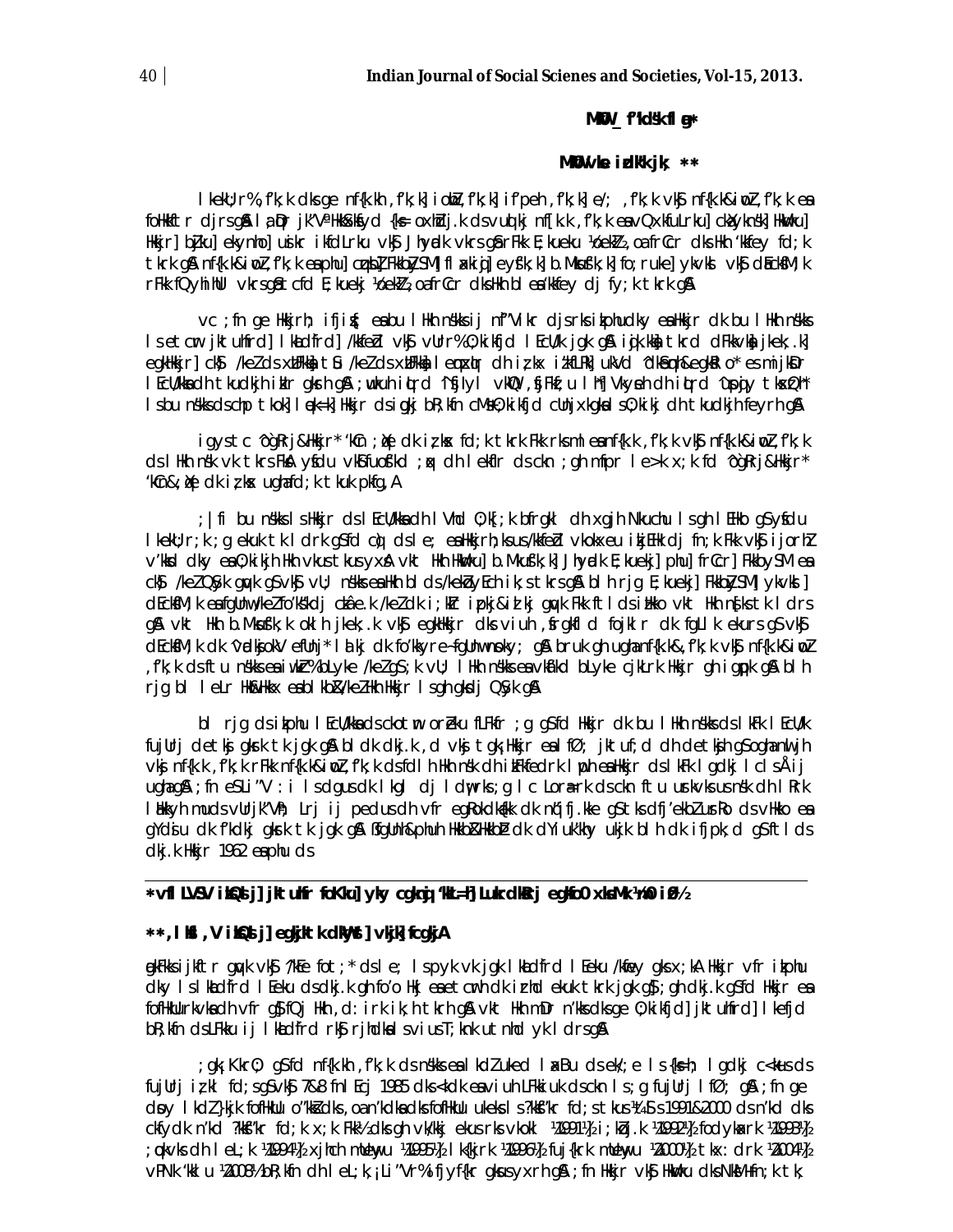rks nf{k.k, f'k; k ds vU; I Hkh nsk vPNk 'kkl u rks Nk\$M+ 'kkl u&rædh fLFkjrk ds vHkko I s xfl r g\$A HkWku vk\$ usiky dk > plko phu dh rjQ c<+jgk g\$i ikfdLrku us d'ehj ds d\$N Hkkxka dks phu dh HkN/ Lo: i inku dj ml IsLFkk;h fe=rk dj yh q\$rFkk Hkkjr fojksk qh ml dk igyk vk\$ vfUre ,tsMk q& ckXyknsk Hkkjr }kjk reke I (io/kk, jikir cijcisilkh id Uu ughajgrk g& ci(N) ?ka/kseal y> tkusokysempas xnfu; k iki ika/Z}kjk ilkkjr vk jgs kj.kkfFkłkadsdkj.k ughalny> jgsg& Jhyndk IsHkkjr dh diN T;knk gh Igkuthkir jgh g\$vk\$ vHkh&vHkh rfeyukMq I jdkj us rfeyka dks d(N T; knk gh id Uu dj yus dh pky pyh tksU; k; ky; ds dkj.k vVd x; hA tks yksk jktuhfrd ykłk yus dsfy, ląe ughaj [k ik jgsgks, syksks dks turk, du, d fnu vo'; lcd fl [kk; xhA vQxkfuLrku ealEcU/k IkekU; hdj.k dk gj izkl /ku cckh djkusokyk ghfl) gkxkA blh rjg E; kueki Yoek½ vk\$ eky}hi viuh qh IeL; kvkalsmci ikus eal{ke qkstk; bles Hkkir dk vif{kr Iq; kx qh i;kir q& dıy feykdi Hkkir dksbu nskks is i Ecli/k i kekli; dius ds fy, usrkvks vk\$ uk\$di′kkqka dks ihNs di vurjk"Vh; jktu; eafl) gLr ykska fo'ofolky; keegkfolky; ka ds fo'ks'kkka dh I gk; rk yuh pkfg, A D; kad jktuhfrK rí Vhdj.k dh uhfr vk\$ uk\$dj'kkq nrfu.k}u dsvykok dN tkursgh ughagSvk\$ bu nkuksuhfr;ksls iMkfl;kslslEcU/k iwkht%dnkfi ughalqkj ldrA

bl h rjg nf{k.k ind, f'k; k ds nskks us vkfl; ku uke l akBu ds ek/; e l s {ks=h; l gdkj c<k-us ds iz kl  $fd$ ; s  $x$ ; s  $q$ \$; q 8  $vx$ Lr 1967 clks c\$dkad ea viuh LFkkiuk cls ckn Is fujUrj IfØ; q \$ bl cls I alFkkicl nsk b. Mkuśk; k] fQyhi hUl ] eyśk; k] fl akig vk\$ FkkbySM qSvk\$ ckn ea bl ea cubl fo; ruke] ykvkd ] E; kuekj , oa dEckSM; k I fEefyr gks x; A 24 tykb2 1996 dks Hkkjr dks vkfl; ku dk i wk2 I okn I gHkkxh cuk fy; k x; k gA vc phu dks Hkh bl dh I nL; rk fey xbl q\$ vk\$ i kfdLrku dks Hkh 2 twkbl 2005 dks 'vkfl; ku {k= ep' dk I nL; cuk fy; k x; k q&; qk; ; q mYy{kuh; q\$fd vkfl; ku dk mnns; dqusdsfy, qh {ksh; l qdkj Fkk vll; Fkk I @ jk0 vefjdk dh ijk ls LFkkfir bl læBu dk vlyh edln fo; ruke vk\$ fqUn&phu eavU; = rkdroj I kE; okn dks jkudus dsfy, etcur nhokj [kMh+ djuk FkkA ; | fi I a kso'k gh vkfI ; ku I gdkj dk I Qy i k; kstd cu x; kA bl dk dkj.k; g Fkk fd I kBkkX; o'k b. Mkufk'; k [kfut rst dsfu; kir I sekykeky gks x; k] cubizdh Hkh gkyr l¢kj x;h] eyf'k;k ea MkO egkno vkj flakig ea yh dqku ;wdh tufgrdkjh rkuk'kkgh IsvkfFkd ixfr rst qubA ; | fi fo; ruke ; u) cls ckn vkfl ; ku us lkE; okn fojksk clln clj fn; kA tok; Hkkjr cls bu nskks cls lkFk I EcU/kks dk itu q\$ rks 1984 rd rks bu vktFkid ixfr dj jqs NkV&NkVs nskks us xjhc Hkkjr dks qkf'k; s ij qh j[kkA vUrr% ujfl Eqk jko ds^iwjc dh rjQ\* n{kks uhfr IsdN Iqdkj 'kq qwykA fQj iFke Hkkjrh; &, f'k; ku f'k[kj cBd 2002 Is^ij[ijkxr IEcU/kkadk rkfdb] letju; u\* ikj[Hk qqvkA fQj nuljh f'k[kj cBd 2003 Isbl rig dh cBdkadh Jąkyk 'kq glpzvk\$ 2012 1 s 15 rd dsfy, Hkkjr&vkfl ; ku ds B82 I \th; lyku vkll2, D'kub IsikjLifjd Ig;kx dh vurd ifj;kstuk,;IEiUu dh tk jgh g& vUrr%fpfdRIk rFkk LokLF; Ink,}df"k ,oa i'kikvu] [kk| I kexh dsid hdj.k] vaxth Hkk"kk dsif'k{k.k vkfn ds{k= eaHkkjr nf{k.k&iwZ,f'k; kbZn\$kksdsl kFk iwklg; kx dj Idrk g&

yfdu nf{k.k, f'k; k rFkk nf{k.k&iwl, f'k; k; k fo'o dsvU; nskksds I kFk Hkkjr ds I EcU/k rHkh Bkd vkdj ys I daxs tc Lo; a Hkijr etcir gkskA; | fi nfu; k ds I cl s cMs I Qy ykdra=] nfu; k eagfFk; kjks dk I cl s cMk [kjhn-nkj] fo'oLrjh; cfi) okys; pk] ihNs u gVus okyh etcm I suk] i jek.kq vkØe.k I s I gif{kr jg I dus dh {kerk bR; kfn Isgekjh fLFkfr etcm q\$ ijUrqxrleatk jgh f'k{kk 0; oLFkk] leLr nq'Vkadk jktuhfr eavkJ; [kkstus dh c<Fh i pfRr] nsk eafu"Bk ds i rhdka dk yxkrkj âkl ] oky dh vko'; drk ds dkj.k vuxiy i yki vkj rt"Vdj.k ea of) ckigks eghus puko vk\$ pukoh ckrphr Isle; dh cckhh| jktuhfr ea vodk'k xg.k ¼vodk'k 65 o"kileLr fØ; kdyki dhvk; kjdh0; oLFkk dkvHkko] xjhckavk\$j fiNMksdksdeB cukusdhtxg epr[kk=j cukus okys dk; l dks c<kok] turk dh Ø; &'kfDr c<kus dh txg mudks I fCl Mh[kkj cukus dk iz kl] jk"Vh; eukcy dk yxkrkj fxjrstkuk] ngeu dsfgalk dk tokc vfgalk I snusdh cpdkuh i pfRr] Hk'Vkpkj i j doy gks qYyk djuk vk\$ mfpr , oa rhoz dk; bkqh dk vHkko] eqk'kfDr; ka dh vux}y pepkfxjh djds Hkh dkbZ Bks ykHk ikir ughadjikus dh fLFkfr] i; kbj.k dsfy, dpy Hkk"k.k u fd dkbl Bkd dk; l; kstuk] nsk dscfu; k oxlea pllnk ndj jktuhfrd nyksdksihkkfor djusdh i bfkr vkfn dsdkj.k gekjh fLFkfr detkj gksjgh g\$

vürr%etar jktuhfrd urko vký turk dh fLFkfr esl (kkj gh nsk dksetar cuk I drk gSvký rc Lo; a gh I likh nsk I EcU/k I gkkj grg ykyf; r gkak A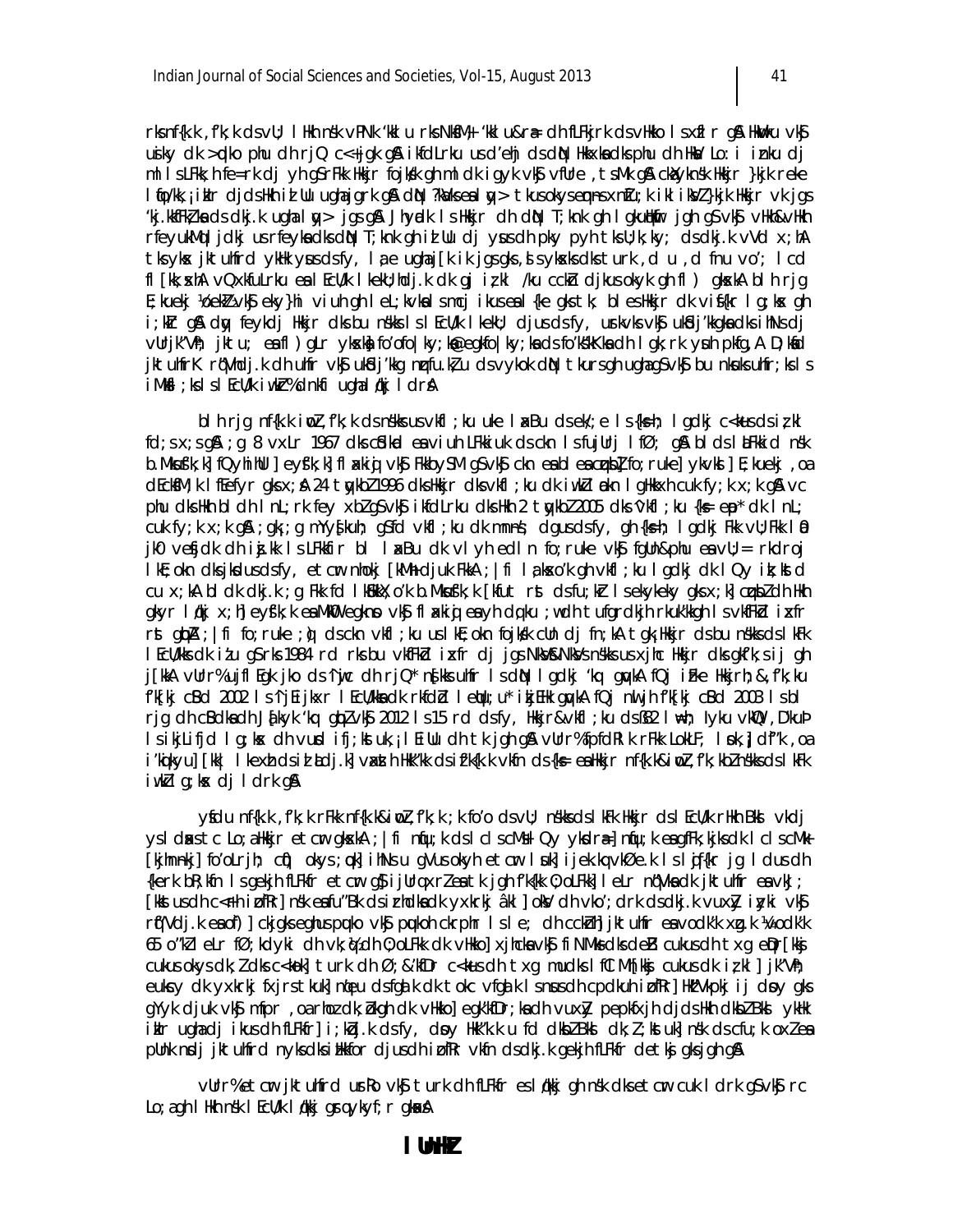#### $42<sub>1</sub>$

- &fgUnwdkykftu bu Qkj bLV · ∨kj0 l h0 etmenkj
- vkj0 l h0 etmenkj &n, t vkip bEifi; y; fuVh
- cho vkjo pVthl &I kmFk bLV, f'k; k bu VkfUl I u
- Lokeh I nkulln &fgUnwdYpj bu xVj bf.M; k
- ch0 l h0 ckxpk &bf.M; k, .M phu
- vkj0 d0 fl a &vUrjk"Vh; I EcU/k
- $-d$ **KSVY**:  $&\vee$ Fk $k$ k $L=$
- okYehdh &jkek; .k
- on 0: kl &egkHkkjr
- $-$  on  $0:$  kl &∨fXu iġk.k
- egtinz diekj &∨Urjk″Vħ; jktuhfr

\*\*\*\*\*\*\*\*\*\*\*

# Hkjrh; jk'Vh; vkhhkyu , oaL=h f'k(k & , d foopuk

### MKW jktthzirki flg\*

### MKW vfEcdsk irki fl a\*\*

 $u$ ; s Hkkjr cls  $v$ H;  $p$ ; eafL=; ka clk mRFkku I ok $t$ /kcl fof'k" $V$  i  $\overline{D}$ fRr; ka ea I s, cl FkkA bl eafL=; ka cls ch $p$ f'k{kk dh ixfr dh fof'k"V Hkifedk FkhA mlluhl oha'krkCnh dsimok) Ird L=h f'k{kk ryukRed : i Ismif{kr jghA bl {k= ea igy ;k rks viuh Hk&l EifRr cls icak clks /;ku ea j[kdj diN vfHktkR; Hkkjrh; ifjokjka bl kbl fe'kufj; ka }kjk tks vius /kel ds ipkj&id kj ds fy, mRI pl Fks vFkok jktk jk/kkdkUr no] oS| ukFk vkfn yksdkickjokfn; ka }kjk ch x; hA bl cls i{k ea icy}tuer mHkj jgk Fkk ; | fi igkruiEkh lenk; ka cls vf/kclkak InL; bl ds fo: ) FkA 1899 en Ohey topukby I kd kbVh us dydRrk en ckfydkvkn dh f'k{kk dh 0; oLFkk dh] ftldslkFk jktk jk/kkdkUr no rFkk MfoM qs j usHkh I q;kx fd;kA diN I e; ckn yMht I klkbVh uked I alFkk usdydRrsIsbykgkckn rd dsfoLrr {k= eadN ckfydk fo|ky; LFkkfir fd; A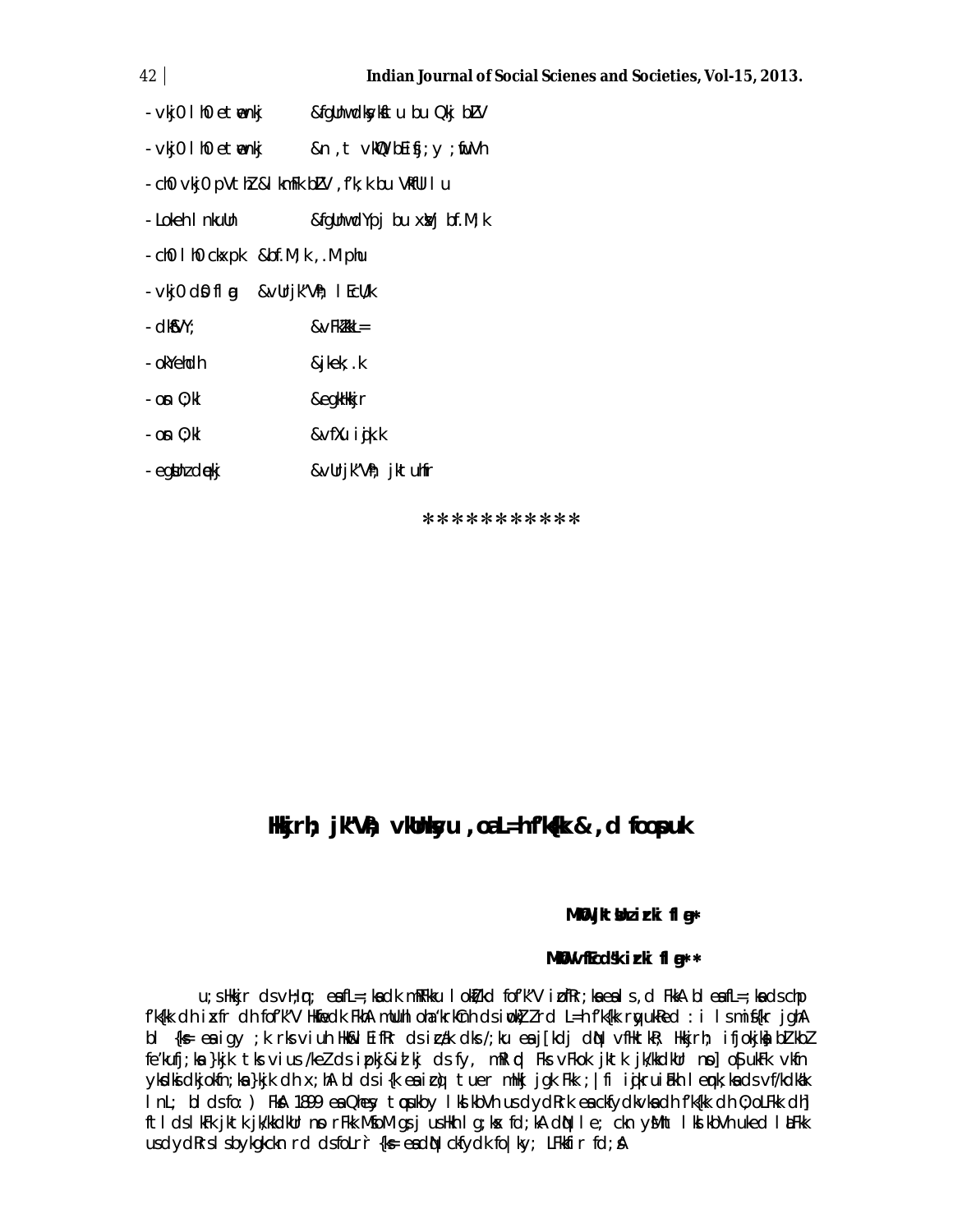mlluhl oha 'krkCnh ds e/; ds yxHkx L=h f'k{kk dks fofHkllu fn'kkvka l s l q; kx, oa ikkl kqu feyus yxk] rnfi bldh ixfr ik;%/kheh jghA vk/khjud lqkkj vkUnksyuka us L=h f'k{kk dks mYys[kuh; ijj.kk inku dhA jktk jkeekgu jk; fL=;kads vf/kdkjkads vxzkh lij{kd FkA câklekt usfL=;kadh lipk eamYy§kuh; dk;lifd;k ftldsvurd in  $[\ell]$ k In $L$ ; ka us mudschp f'k $\{kk, o\}$  I  $k$ dfr dsilkjds/; s I sle; ≤ ij vurd if=dk, i idki'kr dh ti & ckekcks/kuh ¼1863 bZA vcyk ckU/kr ¼1961 bZ }kjdkukFk xkaxgyhA efgyk] vUr%i ¼kf'kink cuthy Hkirh Ki}thnukFk VSkkjYj Hkir efgyk vk\$ liiHkrA vk; lekt u}tkyl/kj dsegkdl; k fo | ky; rFkk diN , d vU; f'k{kk | hFkkvka dsek/; e | } L=h f'k{kk dks vxd j fd; kA 'ku%'ku%'Hkkjr dsfofHkUu Hkkxka ea b| dh 'kk[kkvka dh ngkjgk ea vurd ek/; fed rFkk i tFkfed folky; ka dh LFkkiuk qtpA i tFkLk I ekt rFkk nfD[ku, tudsku IkikbVh usikh L=h fk{kk dsfodkl eamYy∮kuh; ;kxnku fn;kA Hkkirh; jk″Vħ; Ikekftd IEesyu us∨ius okf"kbl vf/koskukaeaL=hf'k{kk l EcU/kh itrko ikfjr fd; A

I jdkj dk : [k b] I UnHklea I Urks'kin ugha FkkA cf. Vd o efdkys us Hkh b] vkj /; ku ugha fn; kA b] mnns; dh ifirl gradkbl dksk Hkh fu/kkljr ughafd;k x;k ; | fi bl usvU; vurd lekt&l fkkj l EcU/kh dne mBk; A 1941 ea tkdj dydRrk eadydRrk Qhey Ldw vFkok fgUnwckfydk folky; dh LFkkiuk glplftleaxt - dh ifj"kn dsfof/k | nL; | tsbl fMidokVj cF;w vk\$ ia= blojpUnu fo | k| kxj dh vxu kh Hkfiedk FkhA cF;w futh: i Is: -800 ifrekg bl fo|ky; clks nrs FkA; | fi bl fo|ky; clh LFkkiuk gkussij ifjokj clsfy, ladV clk 'kkj epk rFkkfi L=h f'k{kk cksfockl easbllsmYy{kuh; cy feykA ykMWZMygk\$th usbl ; kstuk clh ifirleacakly ljdkj dh n<rk lsleFkLu djusdslkFk gh mDr fo|ky; dksfuth : i lsifro"kl: -800] ikp o"kkird inku fd; A 1856 eacF; w dh eR; qdsckn] fo|ky; dk indk I jdkj usviusqkFkkaeaysfy; kA 1 vi y 1850 ds vius dk; bRr ea ykMI Mygksth us Hkkjr ea, d Bks ¼ km. M, . M I kfyM½ vk/kkj ij L=h f'k{kk dh I Qy 'kq vkr ds cf;w dh dk;ldh I jkquk djrs qq I jdkj dh drKrk dk qh uqha Li"V, oa I kâkniwkl e Fku dk vf/kdkjh crk; kA ikjEHk eabl fo|ky; ea11 Nk=k, ; Fkhaftudh I {; k ?kVdj 'kh?kgh 7 jg xbA

1854 en pkYlloM dsii= usl=hfk{kk dseqRodksLohdkjfd;kfdllrgblsfuthm|e ij gh NkM+  $\{n; k\}$ ;  $\|f\|$  i jdkjh vunku dh larfir mlusvo'; dhA vHkh Hkh Hkijr eal=h f'k{kk ds lUnHkleafcfV'k ljdkj dh uhfr I ko/kkuh dh FkhA ykWll d\$uax dh I jdkj us?kk\$"kr fd;k fd I jdkj yMfd;ka dh f'k{kk ea ml h i dkj dh : fp; kiqy uqhaysidrht\$hckydhadhfk{kkenAckfydkfo|ky; ef;: i is

| *oHkxk/;{k jktuhfr foKku]Ir rylhnkl egkfo ky;]clknhij&l (rkuij]m0i0A | $**I$ ak; d |
|----------------------------------------------------------------------|-------------|
| $V$ ; kid iller light follow $\mu$                                   |             |

Lo\$PNd Ig; kx ij vk/kkfjr gkuspkfg,] ljdkj fo|eku fo|ky; kadkslgk; rk vunpku ncdj ib&lkfgr dj ldrh Fkh] rnfi d $\mathbb N$  vumku fn;  $sx$ ;  $\mathbb A$ 

1855 en cakky ds yff|VusV xou] I j ÝMfjd g\$yhMs ds i till kgu i j i a blojpUnz fo | kl kxj us pkj ftyka ea 20 ckfydk folky; LFkkfir fd; sfdUrqykWlZ d\$ux D; kad L=h fk{kk ij ljdkjh /ku 0;; djusdsi{k ea ugha Fkk] bi dkj.k bu fo|ky;ka dk vfLrRo nh?kdkyhu ugha jgkA 1867 ea ykxwf'k{kk uhfr ea L=h f'k{kk ds ifr mnkl hurk Li"V >ydrh q\$; | fi fo | ky; kadks | qk; rk vunku nusij | jdkj | qer FkhA bl h | e; dskopUnz I u bi fn'kk eamyy{kuh; dk; I fd; kA gqxyh] <kdk] Qjhniqj] ckdjxat] e&ufl qj] f=iqik vk\$j flygV vkfn ea LFkkuh; I &Fkkvka us vurd folky; LFkkfir fd; A 1863 eafcfV'k Hkkjr eadly 1640 ckfydk folky; FkA 1881&82 eayxHkx 1 yk[k ckfydk, i fo|ky; eaf'k{kk i klr dj jgh Fkh] fdUrq I kekU; r; k L=h f'k{kk ds i fr vR; Yi mRI kg FKKA 1871 Is1882 bł dschp L=h f'k{kk eaizklr of) glplfdUrglek'; fed ; k mPprj f'k{kk dh rgyuk eaikFkfed f'kfkk dh vkj vf/kd /; ku fn; k x; kA caxky rFkk dN vakka ea enkl dks NkMdj ckfydkvka dh ek/; fed f'kfkk b] kb] fe'kufj; ka rFkk Bnskh i cakclka cls gkFkks ea FkhA

q. Vj cleh'ku }kjk bl  $v$ kj /; ku fn; stkus lsiq ysbl {k = e a clkb  $l$  Bki]; tprlaxr i zkl ughafcl; k x;kA yEcsle; rd ixfr vR;Ur {kh.k jqh ftldk dkj.k v/kojsân; Isfd;sx;si¿kl qh FkA 1881 ea dydRrk efMdy dKWst ea Nk=kvkadks i psk fn; k tkus yxkA 1882 ea xfBr g. Vj deh'ku us fy[kk fd l kjh ixfr dsckotm L=h fk{kk Hkkjr eafiNMh voLFkk eaFkhA vk;kx usL=h fk{kk ij fo'ksk : i ls/;ku fn;k vk\$ fo'ks'k ibelkgu dk løko fn; kA mldk løko Fkk fd ckfydk fo|ky; kadks ljdkj rFkk uxjikfydk t\$ h lå Fkkvka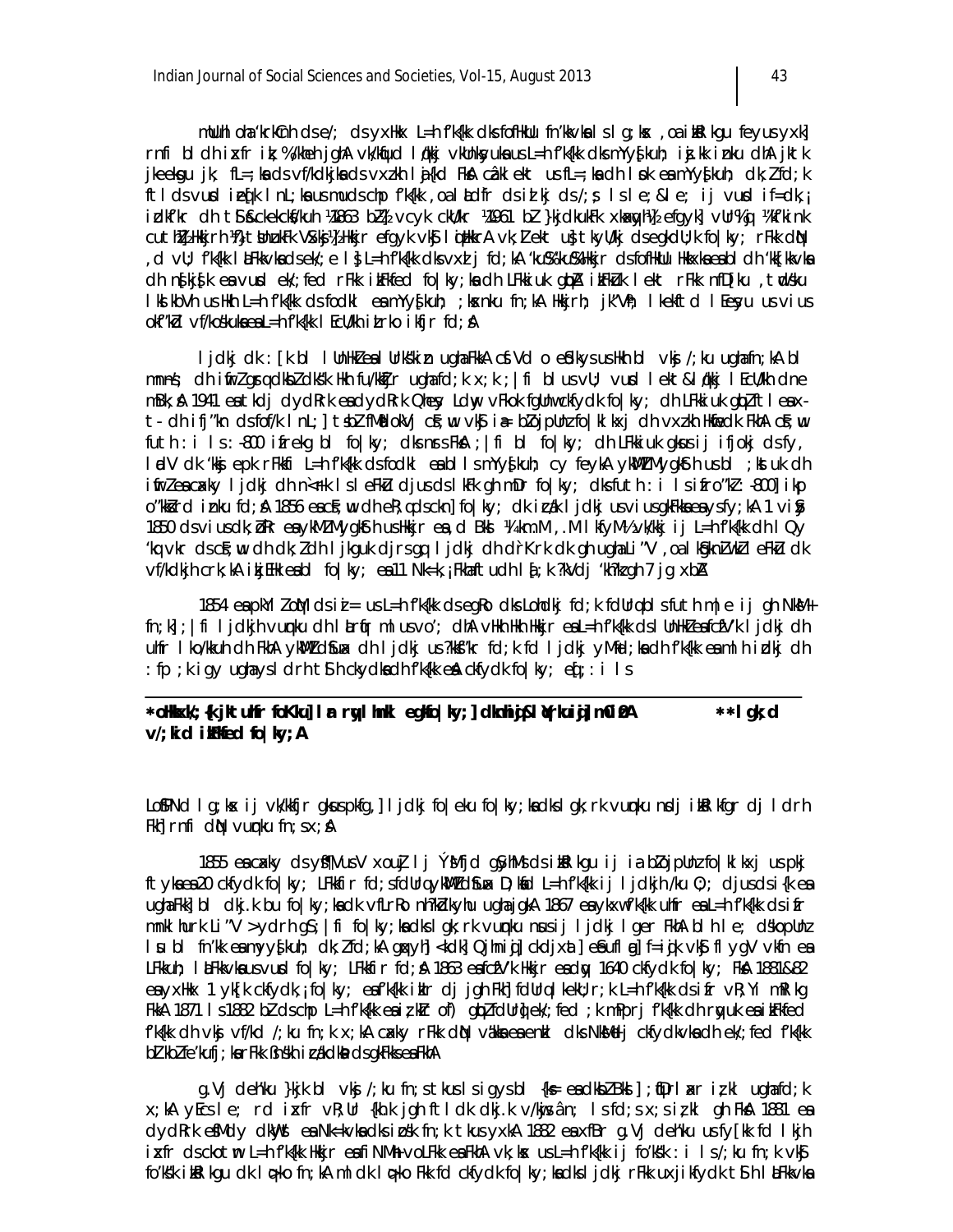ds dkk I svunku fn; k tk; A rc I sckfydkvka dh fk{kk dks I jdkjh vunku mnkjrki md fn; k tkusyxkA fo'ofo | ky; ka ds i jh{kk ds fu; ek&fofu; eka ea | akkku fd; s x; s rkfd Nk=k, ; mPprj f'k{kk dh vkj vkd‴V gks | d**á** 1888 eacf; re Ldny dks dkhlyst dk ntkl ns fn; k x; kA

I u~1882 błenykWl?fjiu dh I jdkj }kjk f′k{kk ds I EcU/k en i Mrky djusdsfy, fu;Dr q.Vj vk;kx }kjk L=h fk{kk dksfo'ks'k : i Isib&lkqu nrusrFkk bldsifr fo'ks'k mnkjrk cjrstkusdh flQkfj'k dh x;hA bl ds tkus ds ckn Islidki /khj&/khjs Vky&eVky dh uhfr dk ifjR; kx djds L=h f'k{kk dh mllufr ds fy, vf/kd mnkjrkiwklvunku nasyxh rFkk bl idkj dh laFkkvka ij igyslsvf/kd fu; a=.k j[kusyxhA blds  $QyLo: i$  ckfydk fo | ky; ka rFkk muea f'k{kk iklr djusokyh ckfydkvka dh l $j$ ; k ea of) qkus yxhA ckfydk, i iq "kka cls fo|ky; ka cls l kFk qh fo'ks'k L=h f'k{kk clh l laFkkvka ea Hkh v/; ; u cljus yxha l u~1894 bZ ea uskuy bf.M; u, lkfl, 'ku dh cBd ea)ftldslikkifr ykWZqkcqkml Fk½ cakky dh ppkZdjrsqq euekqu ?kksk us; q  $\frac{1}{2}$  dgk Fkk fd vHkh nsk ds yxHkx gj xkp eafl=; kads fy, Ldny gårFkk dydRrk 'kgj eafgUnwfl=; kads fy, d dkyst q\$ftldk iksk.k ljdkj djrh q\$vk\$ bleafqUnwefqyk,; ; fiuoflI/h vkWulldh ; kX; rk iklr dj jqh q& fdurg ykwiz dtiu dh I jdkj ds}kjk i dkf'kr f'k{kk I Ecu'kh i Lrko ea Bhd gh dgk x; k Fkk fd L=h f'k{kk dsfy, vikh cgr dN djuk ckdh g&

1854 en t cfd Ldw/kn en dpy 2500 ckfydk, i Fkh rks 1881 en ; q c<elj 1]17]000 vkg 1892 en 1]27]000 gks x; hA 1883 ea i gyh cky cf; w Ldw ea f'kf{kr nks yMfd; ka us dydRrk fo'ofo | ky; Is Lukrd i jh{kk mRrh.kI dhA 1901&02 ea 12 efgyk dkWyst Fk&3 cakly ea 3 enkl ea vk\$ 6 la Dr i kUr ea 1902 ds vUr ea efgyk dkWystka dh Nk=kvka dh I{j; k 177 Fkh] cakky ea 55] enkl ea 34] cEcbZ ea 30] I a Dr ikUr ea 41 vk\$ cekZ ea 5A ckfydkyka ds ek/; fed fo|ky; ka dh 1 {j; k 461 FkhA vf/kdkak i kFkfed fo|ky; ka ds Ldnyka ea v/; ujr ckfydkyka dh dw lif; k 44|654; k 15|000 FkhA buealsfo|ky; 5628 FkA 1901&02 eaifrifo|ky; ckfydkvkadh vklir I {; k 34 FkhA I koltfud I aFkkvka ea Ldny tkus; kx; ckfydkvka dk dpy 2-2 i fr'kr f'kfkk xg.k dj jgk FkkA 1901 en ikbejh Ldnykn en 100 ckydkn ds ihNsckfydkvkn dh I {; k dny 12 FkhA ek/; fed Lrj i j ; q I {; k 100 es i hNs 4 FkhA 0; kol kf; d f'k{kk ea yMid; ka dh 1 $\xi$ ; k 87 FkhA

1902 en L=h fk{kk | EcU/kh vkdMkn | s Kkr gkrk g\$fd Nk=kvkn dh | {; k i kFkfed] ek/; fed rFkk mPp f'k{kk eaØe'k%3]48]410(41]582 vk\$ 263 FkhA<sup>1</sup> 1902 rd fofHkUu | **a**Fkkvka ea2]56]000 ckfydk, <sub>i</sub> Fkhavk\$ 161 ¼mnkj½  $dyk$  Vekufodh's fo | ky; ka ea 87 0; ko | kf; d fo | ky; ks ea

19 oha 'krkinh ds vfilre n'kdka dk , d fof'k" $V \ y\{k.k\ Fkk\}$  fl=; ka dk 0; ol k; ka ea i oskA fl=; ka ds fy, if'k{k.k dsfo|ky; kadh LFkkiuk rFkk 1882 dsf'k{kk vk; kx }kjk Irtyu fo'ks'k Ifo/kkvkadsQyLo: i cMh I{; k  $ea f = k_i v / k_i u dk; l dy$  as  $y x h$  and  $i \} v u d f l = k_i f p f d R l d l a r F k l l k s d s : i ea d k; l dy u s s f y, u; s$ LFkkfir Ldwyka o dkystka ea i oskyws yxha bliotkij 190ha 'krkchh dk vUr qkr&gkrs fL=; k; f'k{kk o fpfdRl k I EcU/kh 0; ol k; ka ds {k = ea i fo"V qlpA

d ∨kj fk{kk xq.k cljusokyh rFkk nwljh ∨kj]fofHkUu 0;olk;kaeaipsk cljupkyh fL=;kach lą̃;k ea, of) 19oha 'krkCnh dsmRrjk) leafL=; karFkk iq "kkadsnf"Vdksk eagkwokysifjorlu dh I mod g& tcfd 'krkCnh ds ikjEHk en vfHktkR; *Vdtyhu½* ifjokjka dks NkMdj] nsk ea lk{kj fL=; ka dh lq̃;k ux.; Fkh] 'krkCnh ds vUr gkr&gkr} yk[kka fL=;k; nskHkj ea uoLFkkfir fo|ky;ka ea ipsk ys jgh Fkha rFkk 'krkCnh ds e/; ea LFkkfir fo'ofo | ky; ka I s Lukrd i jh{kk mRrh.kldjusdksmRI qd FkhA

1904 ea xknikyd‴k xkn[kys}kjk LFkkfir ^lonšV-l ∨kND bf.M;k IknlkbVn\* Hkkjr Inod Iekt us L=h&iq "kka ds ck\$) d&l khdfrd mRFkku ea vR; Ur itka uh; Hkfiedk fuHkk; hA bl dk; lea jked". k fe'ku us Hkh  $mYyfkuh$ ; ; kxnku fn; kA fL=; ka ea f'k{kk, oa l $kdfr$  ds id kj ea MkW johUn $nkFk$  dh fo'ohkkjrh us vf}rh; dk; l fd; k q& bl fn'kk ea cEcbl iwk, oa enkl ds I pkl nu t S h I aFkkvka us jkf = Ldwl o; Ld d{kk] xq&f'k{kk rFkk xg&dyk ds}kjk L=h&tkfr dh cMh I pk, dha I jyk nph pk%kjkuh ds}kjk I u~1910 bł ea LFkkfir Hkkjr L=h e.My L=h&I ok dh, d egRoiwkII LFkk FkhA bldk mnns; L=h&f'k{kk dk id kj djuk FkkA blus vius vf/koskuka eal =h&fk{kk ealdkkj dsvund lopko j[ka\$ 1917 b] eaenkl ealFkkfir ohebl bf.M;u, dikfl, 'ku dk Hkh; gh mnns; FkkA

1915 ds jk"Vh; I kekftd I Eeyu ds cEcbl vf/kosku envius v/; {kh; Hkk"k.k endolu} tkiku ds efgyk fo'ofo | ky; ds vkn'klij] egkjk"V<sup>a</sup> ea efgyk fo'ofo | ky; dh LFkki uk dk fopkj itrr fd; kA, uh cd sV] egkRek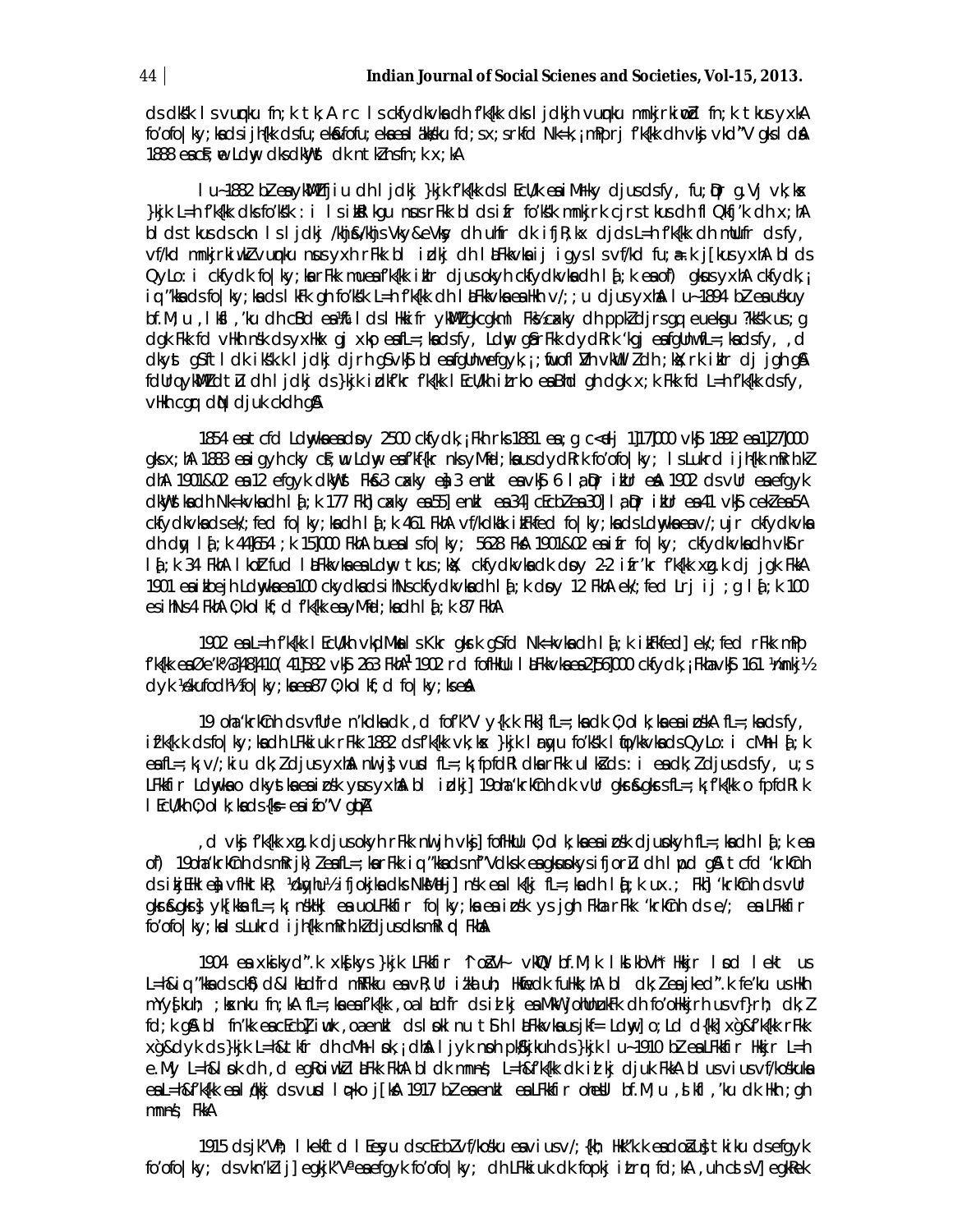xk/kh| pUnkojdj rFkk Mk·llk.Mkjdj usbldk leFku fd;kA llk.Mkdj usitrkfor fo′ofo|ky; dsdwyifr Vpka yj½ ds: i eadk; Zdjuk Lohdkj fd; kA 1916 eabl I aFkk dh LFkkiuk qbA 1919 eacEcbZeale) Bkdjlh m | kxifr ?kjkus ds | j foBBynkl Bkdjlh us bl latkk dks ipoj dksk inku fd; k] vc latkk dk uke Jherh uRFkhckblnkeknj Bkdjlh efgyk foorfolky; ¼l-,u-Mh-Vh-½ gks x;kA 'kh?k gh] do š ds ekxh'ku e); g ifoeh Hkkjr ea efgyk f'k{kk dk egkoiwkZdUnz cu x; kA

I u-1916 bì es doi us, I -, u-Mh-Vh- efgyk fo'ofo | ky; dh LFkki uk dhA bl es ekrHkk"kk dks f'k{kk dk ek/; e cuk; k x; kA 1917 eal Myj fe'ku ea L=h&f'k{kk ij fo'ks'k /ku nus dh lurfir dh vkg bl ds fufekr, d ckMZ ds xBu dh làrfir dhA lu~1919 bZ eadydRrk fo'ofo|ky; vk; kx us, d foLrr fjikMZ isk dh ftlea g fopkj 0; Dr fd; k fd yMelkadh f'k{kk dsfy, tksrjhd} i kB; Øe , oa0; oLFkk fuf'pr dh x; h g} og fdruk; Hkh mRre D;kau gksfdUrqmlsiyik dk iyik yMifd;kaij ykxwdj nuk Bhd ughagkxkA bl vk;kx us;g fl Qkfj'k dh Fkh fd L=h&f'k{kk ij fo'ks'k : i ls/; ku fn; k tk; rFkk bl dsfy, , d ckMZLFkkfir fd; k tk; A bl vk; ks us efgyk&f'k{kdkadsif'k{k.kij cgrtkj fn;k Fkk rFkk; q Hkh dgk Fkk fd fL=;kadksrduhdh fo"k;kaeaHkh f'k{kk nh tk; A

iq "k I k{kjrk dh rnyuk eal=h I k{kjrk dk ifr'kr cgnr de FkkA Hkkjr eal kekftd i Fkkvkausukjh f'k{kk ds ekxl en dfBukb; kn dks car c<k fn; k FkkA fdUru bl i/u ij l Eefr ehkj xfr l sijUru fuf'pr : i l s ifjofr} qksjqh Fkh vk\$e/;oxh}f′kf{kr ;od f′kf{kr ifRu;kadh vkdh{kk djusyxsFkA<sup>2</sup> tc rd f′k{kk iq ″kka rd gh Ihfer jarh] nsk dh I kekftd I ajpuk jktuhfrd i xfr i j i ilkko Mkyrh vk\$ mleack/kd curhA bl  $\alpha$ kj.k f'k{kk ds{ks= exal=hoiq "k dschp fo|eku [kkb]nsk dsle{k lokt/kd xEHkhj lel;k FkhA<sup>3</sup>

1921 rd f'kf{kr Hkkjrh; ka dh eukofRr ea fuf'pr ifjorL vk x; k Fkk tks viuh iq=; ka dks f'k{kk inku djus dks rRij FkA Hkkjrh; L=h o iq "k vulkko djus yxs Fks fd f'k{kk nsk dh Hkh"k.k I kekftd I eL; k Fkh vk\$ tc rd Hkirh; I kelftd i jEi jkvka }kjk vkjkfir fu"kkka ds dkj.k L=h f'k{kk dks igpus okyh {kfr dh ifm?uqha gkrh rc rd Hkijr vk/kfjud jk"Vªds: i eaviuk vfHkyf"kr LFkku iklr ughadj Idrk FkkA<sup>4</sup>

bl ds vfrfj $Dr$  fl=; ka ea cgr vf/kd fuj{krk Fkh rFkk iq "k, oa fl=; ka ds chp l k{kjrk dh fo "kerk c<Fh tk jgh FkhA I u~1921 błeafcfV'k Hkkjr ealk{kj efgykykadh I {; k i pkl I s , d I sHkh de Fkh rFkk L=h&iq "k nkuka gh ea lk{kjrk dh ixfr cMh /kheh FkhA I u~1919 bł Isycj I U~1921 bł ds chp iq "kka dh I k{kjrk dh ixfr c<N| blea1-7 ifr'kr dh of) q\blfdUrqfL=;kaea;q of) dpy 0-7 ifr'kr FkhA 1921 dh tux.kuk dh fjikWllsKkr gkrk gSfd 5 vk\$ bllsvf/kd mezokyh yMfd; ka eaf'kf{krkadk ifr'kr 2 lsvf/kd ughaFkkA lu~ 1927 bì rd L=h&fk{kk fuf'pr : i Isc<h D;kid bl Ie; i<usokyh yMid;kadh I $i$ ;k c<+jqh FkhA Iu~1927 bì ea vf[ky Hkkjrh; efgyk l Eesyu ds volj ij l kklyh dh jkuh us ; g dgk Fkk fd vc rd L=h&f'k{kk iwkl mnklhu]migkl]lekykpuk, oa vLohdfr dh IHkh fLFkfr; kalsxqtj pqdh q\$ vc ; q fuf'pr : i Isdgk tk I drk q\$fd Hkijr eagj txg yMelkadh fk{kk dh rjg yMfd;kadh fk{kk Hkh jk"Vh; ixfr dsfy, vfuok;lekuh tkus yxh g&<sup>5</sup>

d le; Fik tc Hikijr en L=h&f'k{kk ds leFkLirksugha Fksmldsfojk/kh vk\$j 'k=qvo'; FkA vc rd L=h, tkfr dbleftykalsxqtj pqdh g}iwklmnklhu]migkl]vkykpuk vk\$ LohdfrA vc ;g vklkuh Isdgk tk I drk q\$fd Hkijr eal o⊨ fL=;kadh f′k{kk dksHkh mruk qh ∨ko′;d I e>k tk jqk q\$ftruk yMelkadh f′k{kk dkA bisjk"Vh; ixfr dh vko'; d 'kriekuk tk jgk giki<sup>6</sup> fdlirq, d deh FkhA Hkkjr dh cgqi  $\{$ ; d vkcknh dh fu/kūrk L=h&f'k{kk dsrhozfodkl eacgqr cMk vojksk jgh g& dkexkj ox}fdlku vk\$ etnij] L=h&f'k{kk dh I qo/kkvkals vkHkfilor u gks I då fonskh 'kkl u vkfFkid i pofr ds ekxl en ck/kd Fkk ft I dkj.k I koltfud f'k{kk dk i tu jktuhfrd Lora-rk vkj vkfFkd ixfr dsitu IstM+x;k vkj jk"Vh; vkUnksyu dksvxd j djusealqk;d qwkA

 $Q$ jojh 1927 e $a$  cakky ohebil, tudsku dhiqyh c $B$ d qub $\overline{a}$  likk e $a$ r $\overline{s}$ kj fd; sx; s dk;  $\overline{D}$ e dk ykxu djusdsfy, bl yhx us, d LFkk; h l fefr fu; pr dhA enkl eafk{kk foHkkx dsjktif=r efgyk vf/kdkfj; kadk vxLr] 1927 bl ea, d I Eeyu gykA bl I Eeyu eafopkj&foe'kl djusdsckn L=h&f'k{kk dsfodkl dsI EcU/k ea I u~1927 bì ea ljdkj dks, d fjikylisk dh x; hA tuojh] 1927 bì ea iuuk ea f'k{kk&lakkj ds itu ij ifke vf[ky Hkkjrh; efgyk l Eeyu cyk; k x; kA bl l Eeyu est = h&f'k{kk l s l EcU/k j [kusokyscgr l kjs i trko i kl fd; sx; A bleal jdkj ds}kjk yMfd; kadsfy, ikFkfed f'k{kk vfuok; I cukus rFkk mi; Dr 'kkjhfjd if'k{k.k , oa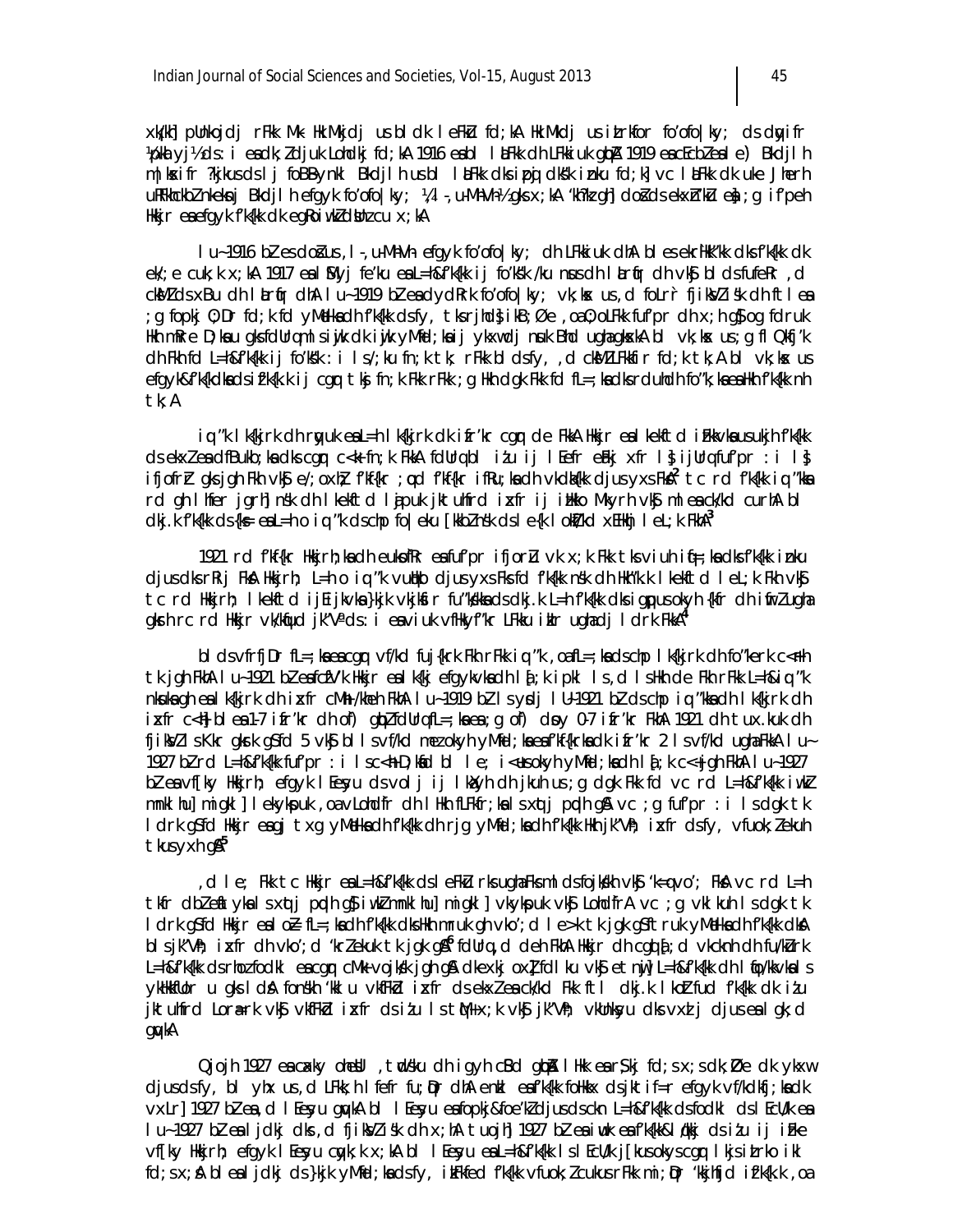MkDVjh tkp dh 0; oLFkk djk; s tkus dh ek $\times$  dh  $\times$ ; h FkhA iatkc I jdkj us Qjojh 1928 bł ea vius, d itrko ea yMfd; ka dh f'k{kk dk eqRo Lohdkj fd; kA e/; ikUr eal jdkjh , oa x\$l jdkjh I nL; ka dh , d I fefr us I jdkj dsle{k cqr lh fl Qkfj'ka isk dharFkk ; q l kekU; er 0; Dr fd; k fd Hkkjr dh ixfr yMfd; kadh f'k{kk dslkFk  $\overline{1}$  Ec)  $\overline{a}$  and  $\overline{b}$  from uch f'k{kk ch i  $\overline{x}$  from  $\overline{c}$  to  $f$  if  $\overline{c}$  : i is dk;  $\overline{c}$  blow changed the tk;  $\overline{x}$  to  $\overline{x}$  blows function ekx mRiUu ughadh tk, xh rks nsk dh I kekU; ixfr vo: ) gks tk; xhA fQj Hkh] L=h&f'k{kk ds I efipr fodkl dh jkg ea vikh cgr&l h dfBukb; k; FkhA budh ppkl djrsgq gkVkik I fefr usf'k{kk dsfy, dkQh I gk; rk fn; s tkus dh vko'; drk ij tkj fn; k FkkA ml I fefr dk ; g fopkj Fkk fd&Hkkjr ea vHkh yMfd; karFkk fL=; kadh f'k{kk dk car eako a ; a I Eiwki fk{kk ds nk; js, oa d¢kyrk ij illkko Mkyrh a % yMelh dh fk{kk ek; dh fk{kk a svk\$ ek; ds }kik cPpkadh f'k{kk q\$ fo'ks'k : i IsmPpri Lrikaij fL=;kadh f'k{kk Isnsk dh ;kk; rk : ih /ku feysk tks fd vc rd vol j ds vHkko eau"V gksjgk gå f'kfkk ds }kjk gh Hkkjrh; efg yk, j vf/kd ek=k eansk dh I kudfr] vkn'kl, oadk; kiea; kxnku nsldxhAbl lfefr us; q Hkh fl Qkfj'k dh Fkh fd l EiwklHkkjrh; f'k{kk dh ixfr ds fy, fodkl dh gj ; kstuk eayMiid; kadh f'k{kk dksvf?kd egRoi wklLFkku vFkok ojh; rk fn; k tkuk vko'; d gA

 $fL =$ ; ka ciks cikyst cih f'k{kk nh tkus cih i EHkkouk Hkh c<+ jgh FkhA i u~1927 i s ysdj 1932 bi rci ea enkl dslur Fkjilk dkyst vkj f=oline dsegkjktk efgyk dkyst dks Lukrd Lrj dk cuk fn; k x; kA cEcblea iq "kka cls clkyst ea i<eupkyh yMfcl;ka clh l{;k l u~1927 bł ea 382 FkhA ;q l u~1932 bł ea c<elj 704 qks x; hA cakiy en pkjknefqyk dkystkn Xitlen <kdk ds, Msu qkbLdny Qkj xYlldk b.VjehfM, V folkkx llkh 'kkfey Fkk½ dh n'kk l¢kkjh x;hA bl le; dydRrk dsfo|klkxj dkyst eafL=;kadk ,d oxl[kksyk x;k ftlea190 yMid; k; Hkrhlgba din vU; iq "k ds dkystka ea Hkh efgyk&Nk=kvka dsfy, fo'ks'k i cU/k fd; s Fka la prikUr ea vkbtkcsyk en efgyk folikkx [kksys x; A i atkc ds ykgk\$ efgyk dkyst RkFkk ykgk\$ ds fdlluMZ dkyst en Nk=kvkndh  $1f$  : k ea dkQh of ) qbA

chioha krkchh ea bi rjq L=h&fk{kk dh li[LFkj i xfr qibA fk{kk ds i R; d Lrj i j Nk=kvka dh li {; k ea Hkkjh of) qubltksdkQhrsthlsqlbl; |fi Nk=kadhrqyuk ea Nk=k∨kadhdqy la[;k cqurihNsFkhA 1941 ea;fn Nk=ka dh 1 {; k 1000 Fkh rks Nk=kvka dh doy 935A 1946&47 ea 1 Hkh f'k{k.k 1 **kFkkvka ea Nk=kvka dqy** 1 {{; k 42]97]785 Fkh vk\$ 91 efgyk fo | ky; kaea 10]315 Nk=k, ; v/; ; u dj jgh FkhA

#### I UnHZ

- 1. irki fl q }kjk m) r vk/kfud Hkir dk I kekftd , o vkfFkd bfrgkl | i "B 26A
- 2. fjikVzvkW chullVhV; nkuy fjQkElzVwkj ekWV QkMzfjikVZA ikV&2]i\$k 184 VijizVYA 1928]i"B 120A
- 3- ekUVQKMZ fjikVI vki- fl V] i "B 120A
- 4- oh fpjkWy] bf.M; k] 1927] i "B 152A
- 5. Vki fyfVy qYl | ikxi VKIQ, tudsku bu bf.M; k| ukbUFk DohuDohuy fiikVl 1922&27| 1929| i"B 120A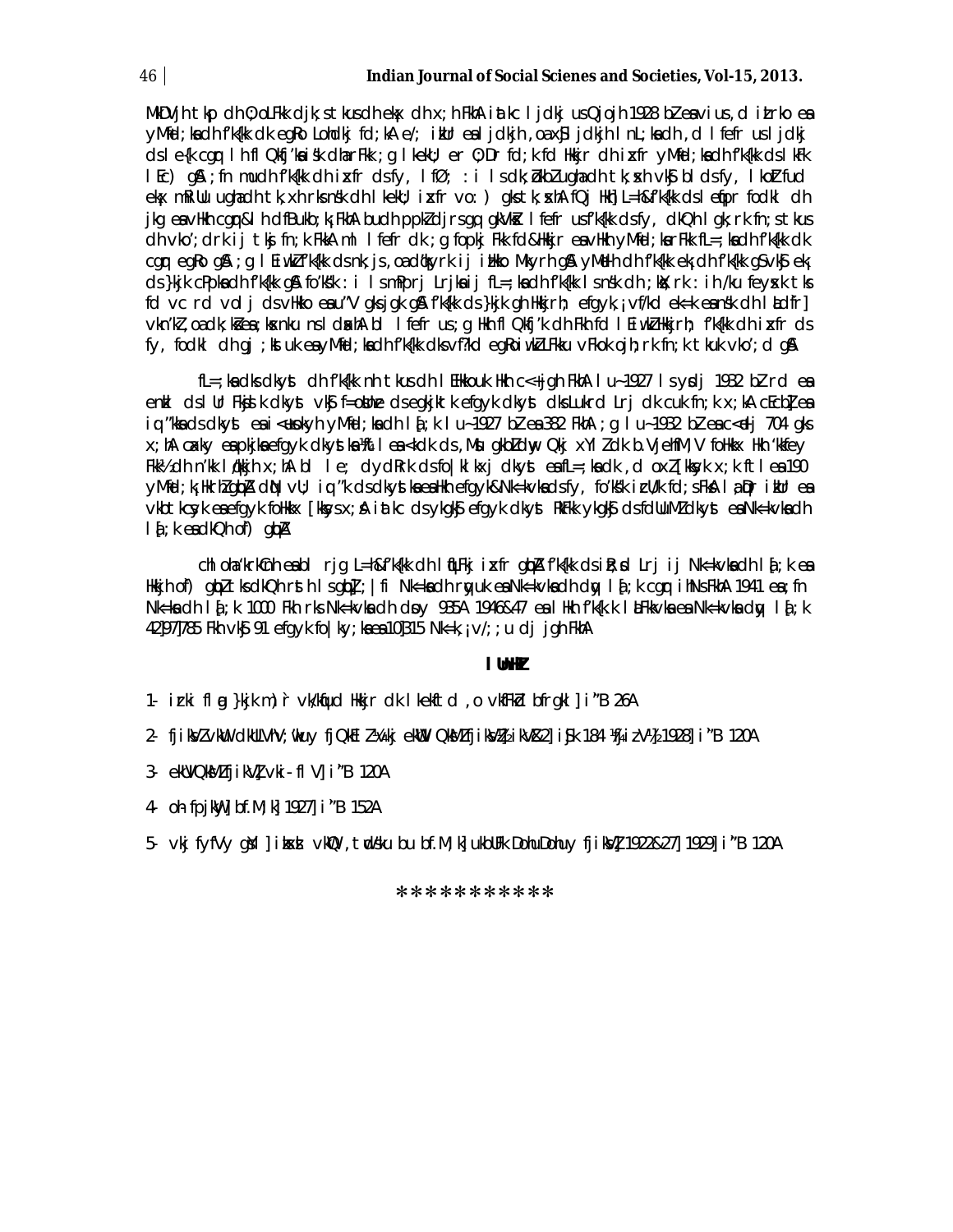# oreku eadk; ktr efgykvladh fLFKfr eaifjoru %, d fo'ysk.k

#### MKO I xhrk\*

; fn vkidls fodkl djuk g\$rksefgykykadk mRFkku djuk gkskA efgykyks dk fodkl gkusij lekt dk fodki Lor%gkstk; skA imMr tokgi yky un: dsbl mnxkj ls; g tkfgj g\$fd efgykykadk fodki lekt dsmRFkku o pjekkark"kadsfy, vfr vko'; d q&

vkt leps fo'o lfgr Hkkjr en Hkh ifjorlu gks jgk g\$vk\$; g ifjorlu dbl fn'kkvkn en gks jgk g\$ i<&fy[kdj fodkl dh nkM+eavk [kMh qblefqyk, vc ?kj dh pkjfnokfj; kalsfudydj dkedkt dh nfu; kj ea kkfey aksjah aSvk\$thou dsil:¤{k}=eac<&p<djfallkysjah aSvk\$lQy Hkhaksjah a& ckrjktuhfr dh dja; k 0; ol k; dh] ckr ehfM; k dh qks; k Hkkjh m | kx dh] bUthfu; fja: | fpfdRl k] vkrfj{k vk\$ oKkfud 'kkkk vkfn I Hkh {k=ka ea efgykvka us viuh ;kx;rk vk\$ n{krk I kfcr dh q& thou dk ,sl k dkbl {k= ugha q\$ tgk; efgykvkadh i likkoh mi fLFkfr u gka

foxr dky rd tks {k = dby iq "kka ds gh {k = ekus o  $l$  e >s tk rs Fks ogk; ij Hkh ukjh pruk Toayr : i IsinhIr qksjqh q\$A fk{kk] [ksy]itkkI u]dyk] foKku]vuqldkku ds{ks=envFkok I eku Illdfr ;k jktuhfr dsqj foll h {k= eaoq ipsk ik pudh q& diN fof'k"V follkkxkaearksefqyk, alcl svkxsfudy pudh q&

fuf'pr : i Is vktkn Hkkjr dschrs67 o"kkieaekWlukbItsku]euh vkj ehfM; k; usefqykvkadh niju; k; gh cny dj j[k nh q& bl dh cnkSyr osiklr vol jkadk iwjk ykłk mBkdj miyfC/k; kadsf'k[kj ij tk fojkteku qbl g& mudk; g I Qj puktshiwkZgkssgg Hkh [kkl k jkekpd jgk g&

ifeyk diw ushkh Li"V fd;k asfd Bf'kf{kr dkedkth ifRu;kao efgykykadh l{;k eaof) dh bl ik;{k ?kVuk dh eqf; inj.kk dseny entmudh c<rh vkfFkd vko';drk q\$ftllsfd mUqn ikfjokfjd vk; en  $I$  g; ke nuk gkrk g& $P$ 

**ifeyk dij** th us vkxs fy [kk q\$fd Bnsk ea ifjor] dh tks ifØ; k py jgh q\$ml dk, d eqRoiwk] ifi.kke ; q fudyk q\$fd Hkkirh; ukjh viuh ijEijkc) LokHkkfod fo'kskrk IseDr qkusyxh q\$ Lor# Hkkir ea efgyk vkt vf/kdkf/kd l{; k eaofrfud , oaykłki wkl0; ol k; kavkf dke&/kdkkaeavkusyxh g& flłklu&flłklu {kerkvka ds I kFk fofikulu 0; ol k; kaea vkus okyh bu efgykvkadh c<Fh I {; k dks Hkkjr ds fd I h Hkh cM\$ uxj ds dk; LFky vFkkr-dk; Ru; Lr {k= eaLi"Vr% nfkk tk | drk q& bl nsk ealekt ds fuEu oxidh vkfrarks geskk lsetnijh dsfy, dke djrh jgh g\$fdUrqmPp oxk}dh efgyk, a vf/kdrj vius?kjkard gh Ihfer jgh g\$yfdu vkt Lor<sub>#</sub> Hkkir eavc osefqyk, a?ki Isfudydi mu dk; kio m|kxka eavk jgh qaftu ij vHkh rd iq "kka dk vkf/kiR; FkkA; g, d viw2?kVuk gSvkG; d Lor= Hkkjr dh fo'ks'krk Hkh g&

ifrf"Br vf/koDrk Ølder ployk dgrh g\$fd B1950 ex li to/kku ykxwgkrsgh dkuwu cjkcjh ds ntil s gekjk I Qj 'kq gyak FkkA Hkkjr I jdkj vk\$ I ao/kku I Hkk }kjk mBk; s x; s bl dne ds ckn rks Hkkjrh; efgykvka usihNseMeljughangkk] I clsvPNh ckr; g jgh fd efgykvkadksdkuwu feyscjkcjh dsntłdk] lekt ds foll h Hkh rcolsolh vkj Isolkblfojkk ughagykA bl Is; g ckr Li"V gkrh g\$fd bl ds tfj; sjk"Va usLi"V I adr nsfn; k Fkk fd thou dsilt; x Lrj ij Hkirh; efgykvka dksig "kkalsloUsB Lrj ij nskuk mudk y{; q& I EHkor%; gh otg Fkh fd 1950 ds ckn Hkkjrh; I an us Hkkjrh; efgykvka dh fLFkfr dks cnyus okys Jarkykc) fo/ks d ikfir fd; AD

bu mi; Dr dFkukals; q Li"V q\$fd vkt efqykvkadsfy, ?kj dh ?kVuHkjh pqkjfnokjh ik; %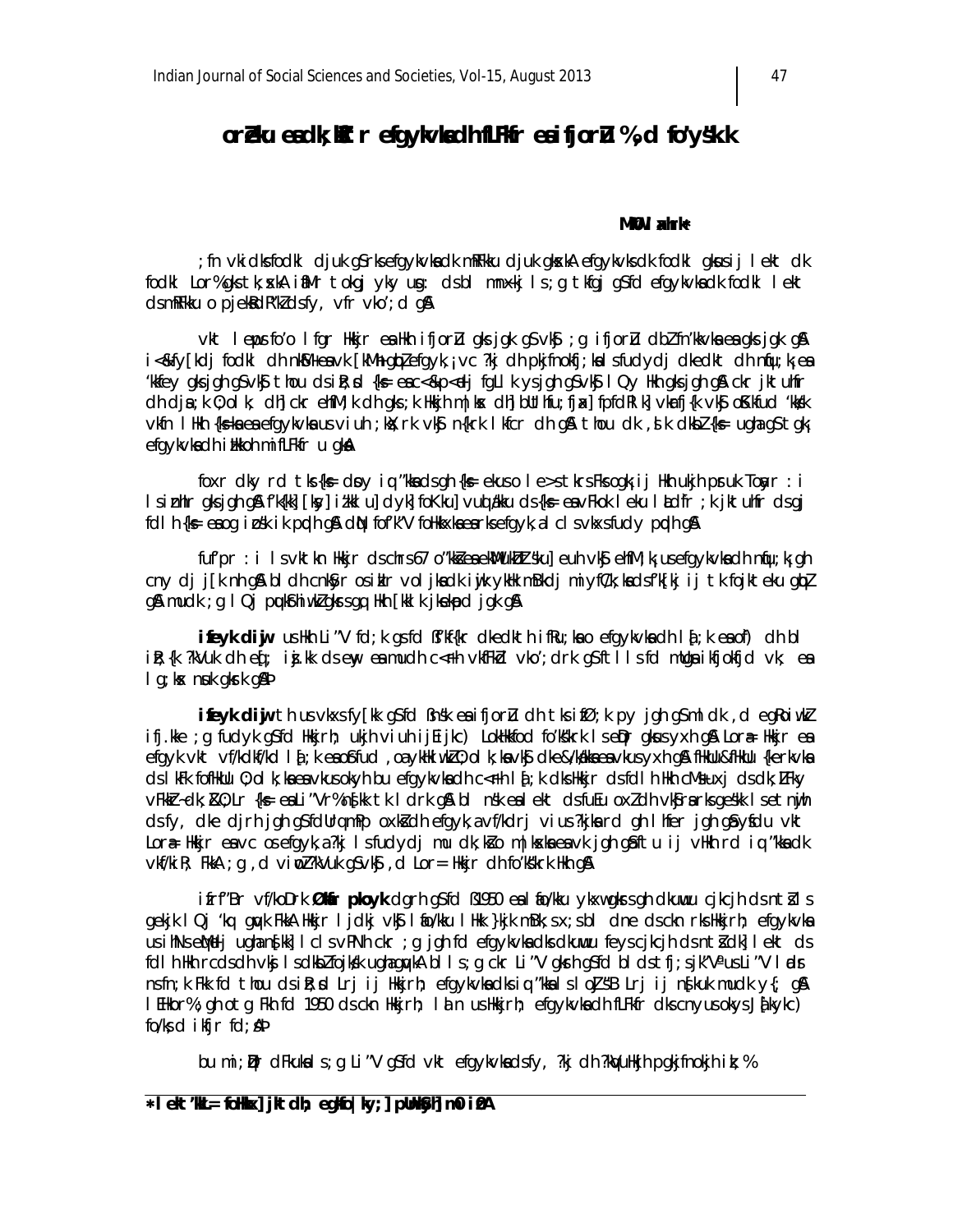VW prdh g\$ dy dh Ik/kkj.k I h xfg.kh vkt d¢ky icákd cudj vius dk;k} nkf; Roka dk fuo qu dj jgh g\$ ml dh bl Hkmedk eauohurk q\$qkykmd ukjh ea;q ifrHkk tUetkr Fkh]ijUrqoq iq "k i/kku lekt eafujrdok ekufl drk eanch iMh xy jgh Fkh vkj tj sgh ; g ifrjkk din de guyk fd ukjh ifrikk i Yyfor gkusyxhA

vkt dsoreku le; eaefgykvkadh 'kfDr eaof) gblg\$ftl dkj.k mllgavfik0; fDr dh vktknh feyh g& lekt ealo; a vfth i fr"Bk i kus ds l k/ku feys gS vk\$ feyh gS thou dks vius rjhds l s thus dh vktknh] ftl dkj.k mudh vkfFkd o lkekftd g\$l;r ealdkjkRed ifjorLu vk;k g\$ bl idkj ifjokj eaiRuh us I fodk ds LFkku ij I g; kfxuh vkf fe= dh fLFkfr iklr dj yh g\$ vkt ukjh ?kj , oa ckgj nkuks gh LFkkuks ij Imestaplan og ?kj dh 0; olfkk Isycij vU; vuci mPplrjh; , oarduhdh {k=ksean{krk ikir dj ppdh q& vkt ds u; s nkj en fopkjks ds I kFk Hkkouk dk I ello; u gh I Qyrk dks I fuf'pr djrk gå efgykvks en ; g leUo; u , oa l keat L; iq "kks dh vigkk dkQh vf/kd ek=k ea qkrk q\$bl fy; s dEl; Wj rFkk 'kkkk&vudjakku t\$s {ks=kseaHkhoq iph.k gksxblg& inzaku earksefgyk,an{k g\$ghAbl rjg u;s;qx clh ukjh,cl uohu Hknfeck ea itrr gksjgh g& oreku thou dksthrsgqsog Hkfo"; dsifr tkx: d utj vkusyxh g& bl rF; dksgky ea gh , d I o{k.k I siekf.kr fd;k x;k g\$\ ^,f**jD'ku**\* uke dh , d I **k**Fkk usHkkjr dspkj egkuxjka ea 0;kid I o{k.k Isiekf.kr fd;k q\$fd ukjh u;sifjosk dsfy, r\$kj qksjqh q& oq vc vk\$ T;knk Ifdt; ,oal tx fn[kkblnus yxh q&

vkt Hkkjr ds dkWkjV IDVj ea T; knk Is T; knk i kQskuYI vkj fLdYM eLust jka dh deh dh Hkjikblds fy, vf/kdkak cMh dEifu; ka vius; gk; efgykvka dh fu; tDr ij tkj nsjgh g& bl dh, d [kkl otg gks l drh g\$ efgykvka dh eYVh VkWd gk\$YMx d\$\$IVhA blfy; svkus okys o"kki ea efgykvks dks T; knk Is T; knk f'kf{kr&if'kf{kr djdsdkWkjVIDVj enefgykvkndsupjy elusteWfLdyvkljvf}rh; {kerk dk bLrekyfd;k tk: xkA

**, i kii , 'ku vkl @e @skteW Move #V baVhV; aki** ch fjip? fjikV? clserkfcd vkt 40 ifr'kr ls T; knk dEifu; ks ds phQ, XthD; fiVCl efgykvka dks dkWkijVIDVj ds Åps inks ij ykus ds i{k eag&ns[kk tk; s rks, d rjQ efgyk, a rsth I sviuh igpku cuk jgh g\$rks nul jh rjQ gdhdr ; g Hkh g\$fd 2 ifr'kr efgyk, a gh mPp inkaij vkl hu q\$ tks Hkh qks yfdu vkus okys fnuks eade qh tklt, js gkss ftueayfixd HknHkko utj vk; skA vkt Hkysgh mPp inkaij efgykvksdk opLo de gksyfdu vkt efgyk, adk; jr~g\$vk\$ mUgaiisfo'o eacgn ilikkoh Lrj ij n∮kk tk ldrk q\$k bu efqykvkseabánjk uloþ4 h0bDvk\$ itlhdk}}u£uk yky fdnobZ¼lh0bDvk\$ , p0, p0ch0l h0] Hkkjrk] pnk dkpj ¼ e0Mh0] vkbDl h0vkbDl h0vkbk vkfn dN , is uke g\$tksfdlh ifjp; dh ekarkt ughag&

vkt efgykvkseamPp in vks jkstxkj dsu; &u; svolj inku djrh vufxur I EHkkoukvksusvkt mllgs vkfFkd rk\$ ij Hkh I {ke cuk fn; k q\$ Hkkjrh; vFkD; oLFkk dsoSohdj.k vk\$ th0Mh0ih0 nj dsnks vadkseajgus I s cktkjhdr dk; kšean{k efgykvks usili; xi Lrj ij viuh ilkkoh fLFkfr ntl djkbl q& bl ds, ot eaos tks oru HkRrs gkflydjjgh g\$mllsmuds ifjokjka dh g\$l;r vk\$lkekftd : rcks ea vdYiuh; cnyko vk;k g& vkfFkd LokyEcu vk\$ mllsi\$hk gkusokysvkRefo'okl usykFkkaefgykvksdh thou 'k\$yh cny dj jFk nh g& bi dh cnk\$yr vc og d¢ky miHkk\$vrk Hkh cu dj i keus vkblg\$vk\$ bi dk iHkko cktkj ij Hkh Li″V ns[kk tk I drk q&

tkfgj g\$fd iq "kkadslkFk&lkFk Hkkjrh; efgyk;aHkh vc ;g eglul djusyxh g\$fd ukjh dsthou dk lokifj y{; doy ine&fogkj dju}ifr dsifr dril; fu"Bk I sjgu}cPpkadkstlle nusvk\$ xgLFkh I EHkkyusrd gh I hfer ugha gSA vc os vudko djus yxh gâfd ukjh ds thou dk mnns; bl I s dgh mPp vk\$ vf/kd xHkhj g& fdlh Hth nf"Vdlsk Isfopkj fd; k tk; s; g fu; e vko'; d g\$fd ukjh dksoreku nojkolfkk eau iMsjgus ngli mlsÅij mBk;k tk;} vkxs c<k;k tk;s A mldh 'kfDr vk\$ lkeF; lc<es ls gkfu fdlh dh ugh g\$cfYd ykłk likh dk q& iq "k ls daks ls dakk feykdj i k; d {k= e a m ls lg; kx nusokyh; g ukjh m l o apr]vf'kf{kr] vudkoghu] v; kk; , oalkkj : i ukjh dh vi (kk mi; kxh fl) gkxhA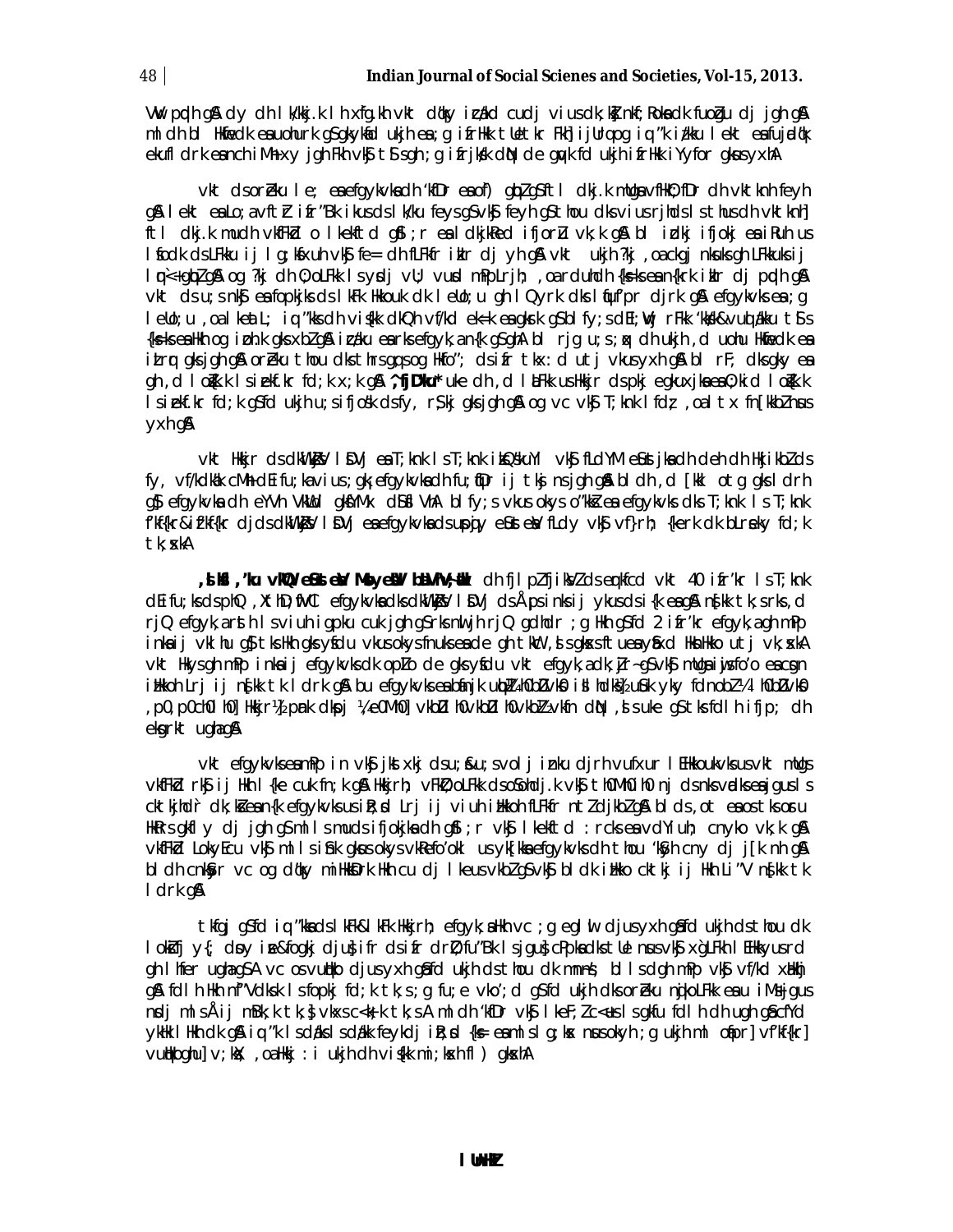- I kj Lor] Lofluy %Befgyk fodkl b ueu i dk'ku] ubl fnYyh] 2005A
- · Bvkjth ekstkfEey gl u % BHkkjrh; efgyk ea vk/kfudhdj.kb dkeuoYFk ifCydsku] 2005A
- MkW jktdękj % Bukjh dscnyrsvk; kel vtų iflydsku] ublfnYyh] 2005A
- vxpky] MkO 'kf'kjkuh %BL=h oreku I mHkZeb fot; i clk'ku efnj] okjk.kl h] 2005A
- · dk\$'kd vk'kk %Bukjh I 'kfDrdj.k foe'kl, oa ; FkkFkb i kbUVj i fCydsku] t ; igj] 2002A
- uVk.kh] idk'k ukjk; .k %Befgyk tkxfr vk\$ dkuwub vfo"dkj ifCy'kl 】 2006A
- $\bullet$  dq {k fnl Ecj 2011A

\*\*\*\*\*\*\*\*\*\*\*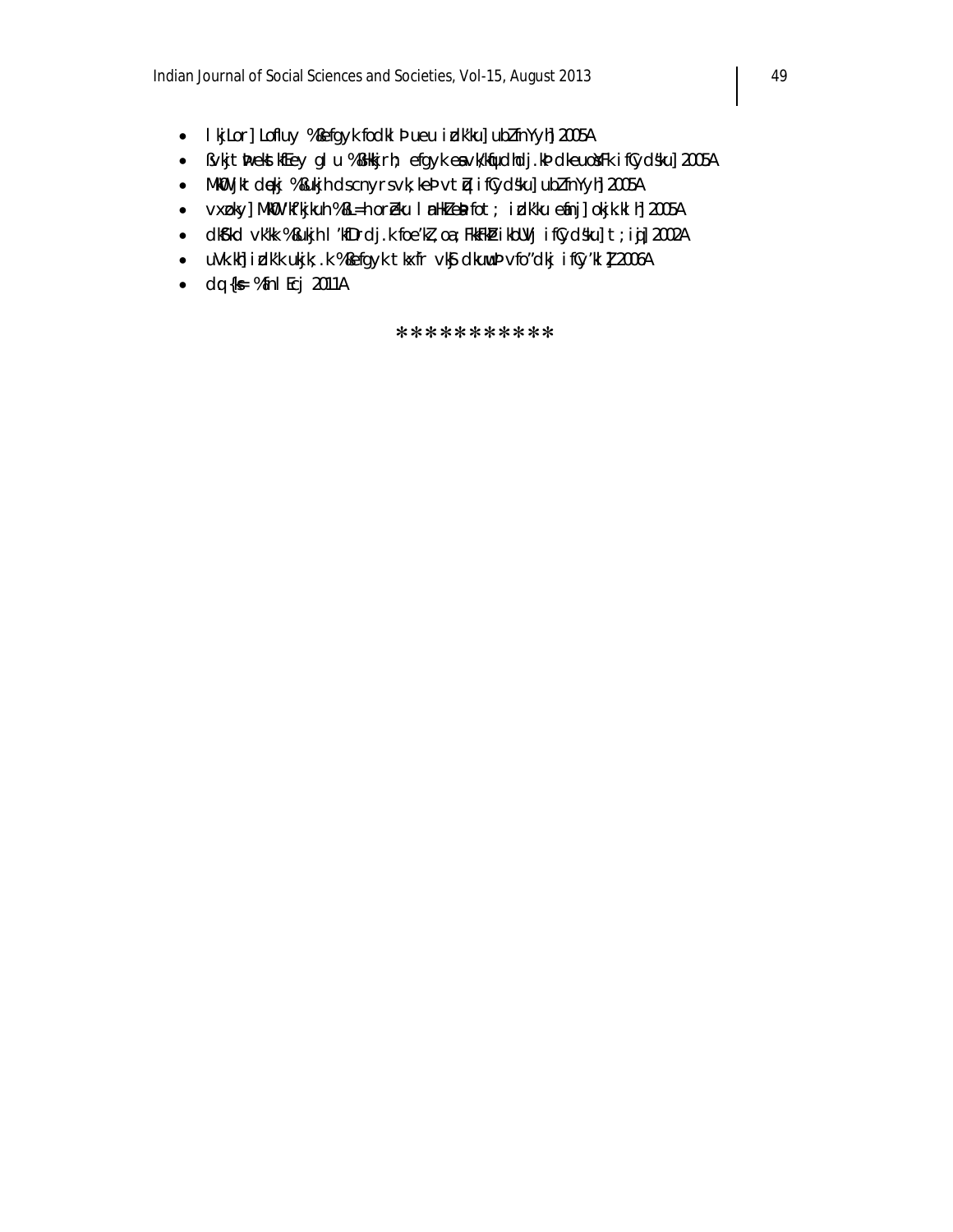## ofod xglork dsmlu; u eamPp f'Kilk dh Hinedk

### MKU fefFkysk feJ\*

#### I dh 'ork feJk\*\*

okkfud, oa rduhd fodkl | nrxkeh ifjoqu] vfr letur lpkj lk/kuka TkS & ystj izkkyh fMl , Whuk] VMiUtLVj] I VsykbV] cIkMIysI Qku] QDI ] ohfM; ks fj cIkMJj] jkckV rFkk tiusVcI bathfu; fj x cIspyrsvkt ge viusdkscgr lettur eku dj py jgsgå dEl; Wjllojj dEl; Wj , oalkbcj ufVd [kkstkalsrksvkt lEiwk] I a kj, d NkVs I s vf/kokl eacny x; k g\$ Qku vk\$ ekckby us I a kj eaykxks dks fny vk\$ fnekx I s Lrjij , d&nu jslsilikkoh < x lstkM+fn; k q& Kku foKku dsbl mRd"klusekuo dksthou dsije mnns; Bl(k o **'Millr<sup>p'</sup>** I s, dne foed k q ks  $x$ ; k q  $\mathbb{A}$ 

vkt ds bl Hikisrd fodkl vks Hikisrd millikisrkokn ds mRrj vk/knjudrkoknis ; qx Yera of trnmodernimtion% em tc ekuoh; cii) okn us viuk, d ofod I UnHklikIr fd; k vkj ftl ds pyrs vkt mPp f'k{kk dk lEiwkZlalkj bUqhaek= HkKsrd miknkukadsljksdkjkslstMedjjqx;k qSvk\$, ,st sqh fopkjdkadksyksd leknr dj fn; k x; kA, d s fpUrdka dks tks thouki; ksh eY; ka l s l EcfU/kr vius fpUru l } eu(); ka ea ekuoh; ljkodkjka dk Ipokj djrsgSrFkk HkkSrd o oKkfud vuot akkuka o v/;; u&v/; kiu Isofipr g) Isfdukjk dl fy; k x; k rFkk vkt ds; q eamllgafoKku o rduhdh Kku ds{k= eafuj{kj ¼ l l i terate½ ekudj frjLdr dj fn; k x; k ; k tkus vUtkus eafd; k tk jgk g} ds n(illko Is vkt mPp fk{k txr vNrk ughajg x; k g& bl h dk ifj.kke g\$fd vkt bruh vikj mllufr dsckn Hkh ekuo ek= dh vkllrfjd grk'kk] dqBk vk\$ u\$k'; iwkl fLFkfr eamRrikRri of) gkrh tk jgh g& bUgha HkGirdrk dh pje ifj.kfr ds pyrsvkt ds; « dksfujk'kkokn ds; « Yperiod of dejection<sup>y</sup> dsuke Is tkuk tkrk g&

kgindj.k| vfr vkS| kxhdj.k| 0; kid | k{kjrk| mRikndrk| ifr0; fDr vk; eaof)| HkKxkfyd& | kekftd o old.ktT; d xfr'khyrk] Kku vk\$ vullko ds{k= eaururk] df=e eW; kao vkn'kk}vk\$ ekU; rkvkadh I rr~LFkkfir gkrh 0; oLFkkvka vk\$ vfr milkkkDrkokn dh i bfRr useuq"; dks vk\$ llkh I hfer o rp?N cuk fn; k g& o\$fDrd Lok; Rrrk] rkfdblrk] bgykfddrk], flln; okfnrk] vKkue; h I Ldfrdj.k] ittkra=hdj.k] en[krkiwk]/kel fuji{krk] fod'r ekuorkokn ¼vius oxlds yksk sdks gh ekuo ekuus dh ofRr½, dkakh I kollkkfedrkokn] 'kksk.kijd of'od I akBuka ds illkkoh vfLrRo usvkt dsmPp fk{kk txr eaviuh bl idkj ?kd iB cuk yh qS fd vkt mldk fujkcij.k vi biko gksx;k g\$ vkt cisbi o Sohcij.k cis; q< e am Pp fk{kk cih xqko Rrk ek= fi ) kurka e a fi e V cij jgh xblg& bruk gh ughamPp f'k{kk dh bl ek= Hkk&rd o opkfjd xqkoRrk usmPp IsmPp f'k{kk iklr tuk okkfudko fprodko vuo akkudrkivko uhfr fuekkdrkivks o dk; dkjn I aFkkvka ds 0; ogkfjd i {k dks, dne, dkach o fonfir dj fn; k gå I kollkkfed rF; g\$fd rdlo cfi) okn dh pej ifj.kfr feF; k I kollkfedrkokn engh gkrh gå food dsu"V gkrsgh 0; fDr o I ekt Hkfer gkdj fodfr dksgh I pdfr ekuus yxrk g&

vkt of od mRd"klus D; ka feF; kRo dks gh xg.k dj] I ki (k] vHkko o vi ukl dks gh vi uk I oLo eku fy; k g\$rFkk tkusvUtkuseaiwklo Xbolutene½ Kku] IR; vFkok fuji{k Isviuk ukrk rkM+fy; k g\$l kEinkf; cl f'k{kk 0; oLFkk ds pyrs vkt Hkkjr fo'o xq ughajq x; k g& mPp f'k{kk ds {k= earks fcYdw, ugh& Hkkjro"kZ ds mPp f'k{k.k | aFkkuka egkfo|ky; ka fo'ofo|ky; ka 'kksk , oa vud akku 'kkykvka ea fcuk pkgs gh i k'pkR; Hkksrd o t Meknh fpurdkadh mfDr; kao Nk; kfp=kadks nhokykaij y Vdrs ng kk tk I drk g & Lej.k j g sfd os I c ds I c , I st Meknh fpUrd o oKkfud qSftudh pje voLFkkiuk, WHkh ekuo thou dsije fgr BI (k o 'kkfUrp dksikIr ughadjk I drhA oslcdslc I ki (k fpUrd gA dgh ?kkj vU/kdkj o vKku eagh gkFk&i j ekj jgsgA

#### \*1 gvkpk; 1 , oav/; {k] Huxky&foHkx] yky cgknj 'kA=h Lukrclkerj egkio | ky; ] xksMkA  $* *$ 'kkk Nk=k] f'k[kk 'kkl= foHkkx] jke euksjj yksq; k vo/k fo'ofo | ky; & QSt kcknA

okLofodrk ; g g\$fd ge I Hkh i chkj dsfujsHkKfrd I (kka dksikdj vUrr% v'kkUr o n\$(kh gkstkrsg\$ vký Hkkárd I dk ges gh vürr% [kk tkrk gśvký vür%dj.k [kkýkyk gks tkrk gśA Li "V gśfd ,d sHkkárd fpüruka Is ge mPp fk{kk }kjk ofod xqkoRrk eafdIh Hkh rjg Is of) ughadj IdrA gkWl, sik djds ge Hke ds fkdkj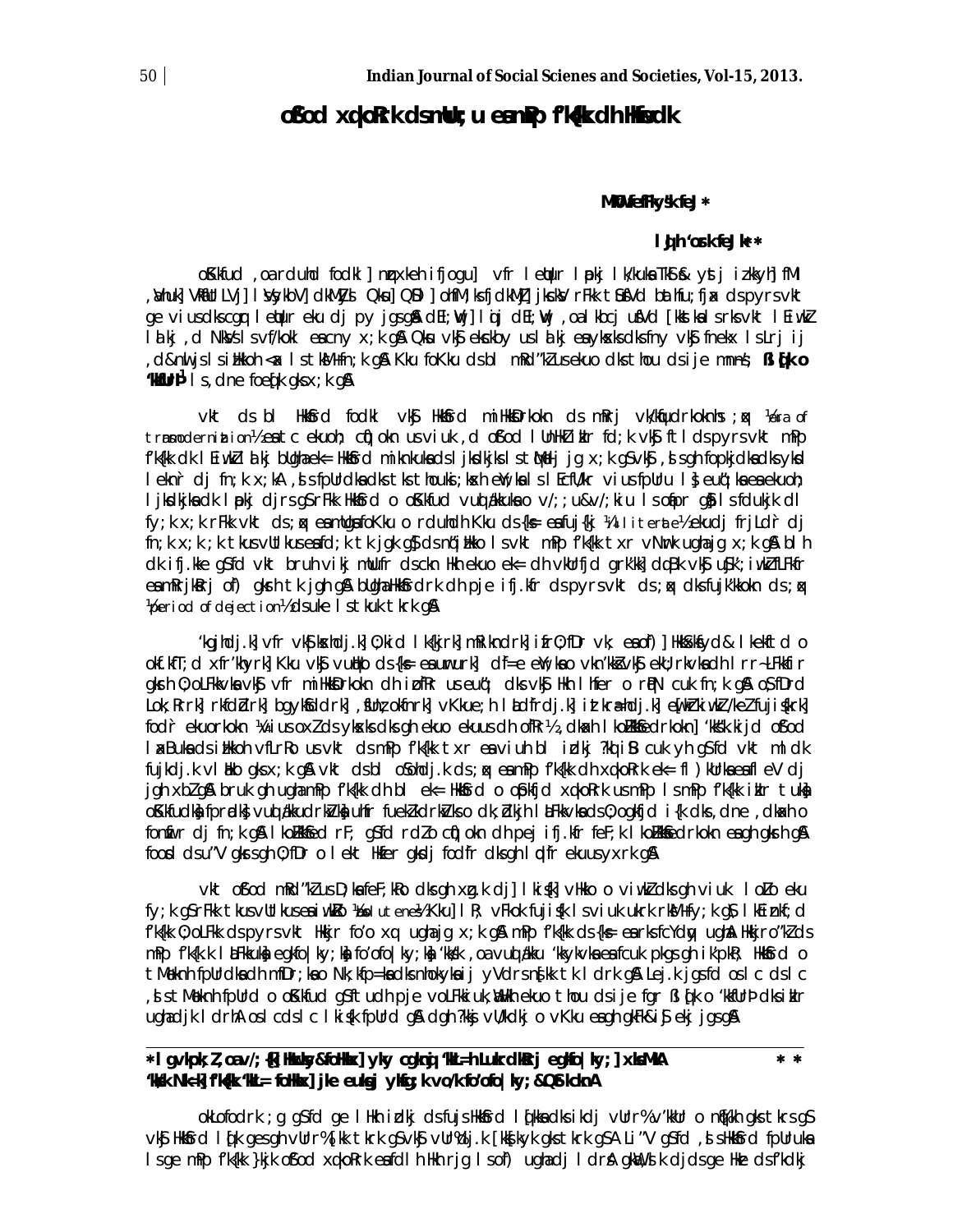vo'; gksldrsg&, svKkuhtu vkReguudrkZghg\$iR;{keairghg&<sup>2</sup> Kku]foKku 0;fDr]lektojk"Va ds I Uniliki eafur uuru 'kkkk vk§ vuoj alku o ek§yd I tiukvka) 0; oLFkkvka) ideka id; kvkao voLFkkvka I s I Unfilkir rF; gh mPp fk{kk dsfofo/k mikxek@vuqkklukadsenyHkurfo"k; oLrqdh ljpuk dksfodflr o LFkkfir djrs g& blighafcling/kalslEcfli/kr 'kkkk| vuddkku o v/;; u&v/; ki u fpllru@Jo.k| euu o vudkhyu gh mPp f'k{kk ds Id kj dks I exrk inku djrs g&mPp f'k{kk txr ds fofo/k fo"k; ka dk fodkl o I dkj.k vkt ek= ik'pkR; fpUrdkadh nu gå ik'pkR; fprd fur viusfprukseaifj"dkj ykrsgq mPp f'k{kk dsek/; e I sof'od xqkoRrk dsmlu; u eaviuh I kFkdrk Hkh fl ) djuk pkgrs q\$viwkl vKkue; h vFkok HkkUr q&

of od xqkoRrk dsmllu; u ds vkdk{kh fprdks o mPp fk{kk txr ls tMs c(i) okfn; ks ds fn kk funikk r Fkk uhfr fu/kkjdks o fofo/k; kstukvks dh dk; blkjh I LiFkkuks dh gh nu g\$fd vkt cjkstxkjh] vf'k{kk] egyxh f'k{kk] tul{;k of)] eW;ghurk] vlekurk] vlfg".krk] lkEinkf;drk] tkfrokn] uLyokn] xjhch] lkekftd ruko] vkrodon] i; kbj.k lodV] ikjLifjd 0; ogkj ea nko&ip] Ny&diV t\$h ofRr; ka dh , d Hka dj fLFkfr dks vki kuh isngkk tki drk q& mPp fk{kk ds0; kogkfjd o ofod i Unlikki usvkt vkj likh lik; kud fLFkfr; k; mRi Uu dj nh q} ftlds pyrs vfLrRods låk"klea NydiV ea i bh.k rFkk Hkkfrd lk/kukals l Eillu oxksids qh Irrfot; dh I EHkkouk I s blidkj ughafd; k tk I drk q\$rFkk of/od xqkorrk dh i j[k bligh 'kks'k.k i jd fpruka Ny&diV ; pr 0; ogkjoknh Isgh fd; k tk; xkA D; k ; gh I ki{; fpru mPp f'k{kk dsek/; e Isgh I gh of/od xqkoRrk dk vfilko/ku dj I dxk\ mPp fk{kk txr dh I aFkkvkaeatk 0; fDr@fopkjkadsek/; e I s of/od xqkoRrk ealetju; u dk vkdki(kh gks rks D; k ml ds fy, , si k dj i kuk likko g\$ vufUre i fj.kke vHkh"V ds i frdny gh qkxkA

vc itu ; q mBrk q\$fd mPp fk{kk txr ex, dk D; k fd; k tk; ftl ds pyrs of od xqkoRrk ex I dkjkked : ikUrj.k o ifjo/ku gka bl fn'kk eage Hkkjrh; fprd gh viuh mikn; rk fl ) dj I drsgâvk; g vkt gekjh ft[enkjh Hkh curh g\$ t\$k fd n{kk tk ldrk g\$fd vkt l[iwk]fo'o eamPp f'k{kk ik;%; fo'ofo | ky; ka egkfo | ky; ka 'kkk | aFkkuka vkfn ea inku dh tkrh ga vkt da epr fo'ofo | ky; o nijLFk f'k{kk I LEKku Hkh bi izlkj dhf'k{kk nsjgsg\$A bi izlkj dhf'k{kk dksmPpf'k{kk rFkk bi izlkj dsf'k{kk I LEKkuks dks mPp f'k{kk dbinz bl hfy, dgk tkrk g} D; kid Åph d{kkvka ¼u.a., m.s., m.com., m.b.a., m.c.a., m. Tec., Ph.D., D.Lite., etc.% dsf'k{k.k@if'k{k.k dh ; gk; 0; oLFkk, ; g& dk\ l LiFkku , sl s Hkh gStgk; Woegree% mikf/k dsctk; iek.k&i= Mertificate or Diplomk fn; stkrsg\$. yfdu mldk Lrj o ekU; rk mikf/k IsHkh vf/kd g\$., slh fof'k"V I &Fkkvka ea vkS| k\$xd| okf.kfT; d| 0; ki kfjd| foRrh; | cktkjhdr o fMtkbfuax vkfn dh , sh vifre| mRd"V Vexcellent½ f'k{kk nh tkrh q\$tksrRor% vius vki ensbruh?kfV;k o fud"V q\$fd bl ifrLi/kkkled ofod vkffkd Kku dsn(fpØ eniMelj 0; fDr bruk LokFkklo rPhN gks tkrk g\$fd mldsvUnj ij Kotherk dh fprk dsfy, dkblLFkku gh ughajg tkrk g&, d h fk{kk iklr dj 0; fDr baku u jgdj ek= ; a= cu tkrk g& vkfFkdh dk ijsVksF; kje gh mUgavfHkir gå mPp fk{kk ds, s gh I aFkkuka ea Nk=ka ea vkRe gR; kvka dh i DfRr Hkh n{kh x; h g& dkj.k Li"V g\$fd I gt ekuoh; pruk ,si vekuoh; I jksdkjkso I UnHkkidks I gtrk ds I kFk xg.k ughadj ikrh] QyLo: i , s syks ftues Hkkjrh; rk dk ell; tlletkr gkrk g} Hkfer gkdj vkRegR; k dh vkj vxd j gks tkrs gå då lå Fkkuks ea, i s Nk=ka ea l E; d fodkl ds fy, ; kx vkfn dh 0; oLFkk Hkh dh tk jgh gå  $\vee$ kf $[k]$ ; k $\times$  D; k $\&$ 

okLro en; fn ng kk tk; rks vkt dh mPp fk fkk fujs HkkGrd mRFkku o I ef) ds }kj dks [kksyrh qS tks vUrr%ekuo thou o I Eiwkl f"V jpuk fo/kku dsfy, v'kkfUr vFkok fouk'k dk grankscu tknk q\$yfdu ekuo thou dsije o pje fgr vFkkr lík o 'kkfur dk gruughacu ikrkA bl idkj ,sh mPp f'kfkk 0; oLFkk viwklo v/kijh I h jg tkrh q\$vk\$, d h fk{kk ek= I sofod dY;k.k vFkok I gh vFkkd ea xqkoRrk ea vfllkof) ugha dh tk I drhA vkt cgr I sykx foKkuokn dks, d /ke/ds: i eaLohdkj djusyxsqSvFkok dN I mHkkij nf"Vikr djrsgq /kelvkg foKku eall; rk dk n'ku djrsg& mllgaleku crkusdk izkl djrsg&, sh ofRr okLro ea ?kkrd g& okLro eafoKku] foKku gSvkg /ke] /keA ; fn foKku dks/keleku fy; k tk; rksfoKku ds{ks= eavkt g I Eilko gks x;k g\$fcl fcll h Hkh 0;fDr clh vkjk|fclMuh vFkok ftxj fcll h nwljsihfMr 0;fDr eajkfir; Vatrmpimt½ fd;k tk ldrk g\$,sih fLFkfr ea;fn bl dR; dks/kelvk\$j foKku lEer eku fy;k tk; rkslalkj ea /kuh oxldsfy, xjhc oxlbl dR; dsfy, f'kdkj xkg cu tk; xa vkj jkst fuBkjh t'is dk.M gkrsjgakah blga dkuw }kjk jkd ikuk Hkh yxHkx vl EHko qks tk; xkA foKku dk I Eiwkirkuk ckuk feF; kokn qh q& ek= fujh{k.k] ijh{k.k vk\$ oxhidj.k dh ofRr tMekn qh q& rdlo cf) dh pje ifj.kfr feF;kokn eaqh qkrh q& doy Kku ds dkj.k fujhoj gkstkusokysvKkuhtu jkjo ujd enghtkrsg& vkfRed d"V o Inklk dsosHkkxh cursg&<sup>3</sup>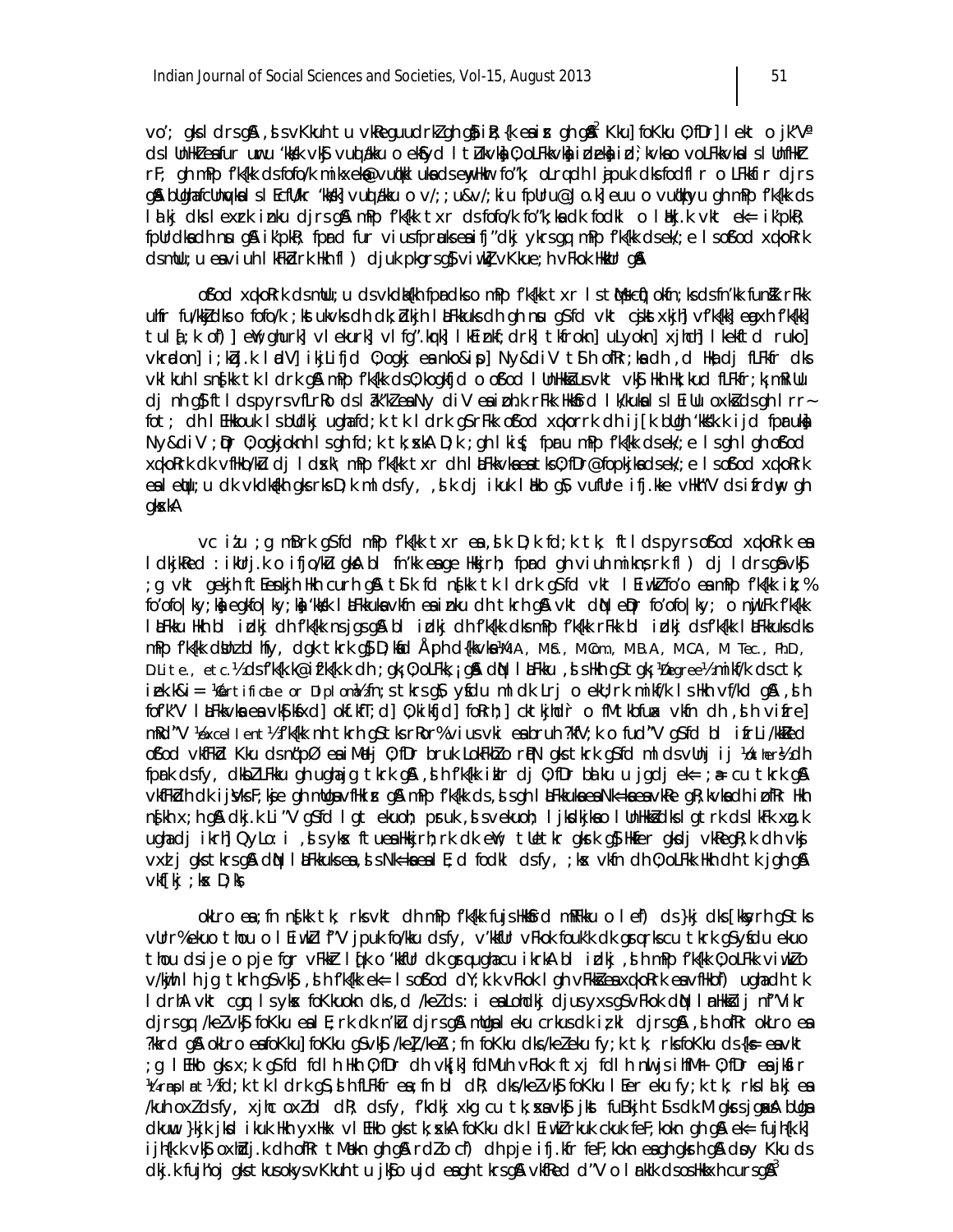olrr%Hkkjrh; okMe; eaftl f'k{kk dh ckr dh x; h q& ml sBfo | kb uke Istkuk tkrk q\$vk\$; qh fo | k ekuo thou dsije mnns; vFkkr Bl(k o 'kkfUrb dh ink=h qSdqk x;k q&**B Ikfo|k;k foeDr;sb<sup>4</sup>vFkkr** fo|k ogh q\$tksefDr inku djA /ke] vFk] dke o ek\$k dh leLr vfHkikflr;k;blh fo|k ij gh vk/kkfjr o vofyEor g& veiRo dh vo/kkj.kk Hkh blh fo |k lsgh id ur g}rFkk **B** fo | ;  $k$  er'urs $\overline{p}^5$   $\overline{y}$  mmortal ity is at tained only by knowledgeh; gh fo | k ch og vko/kkj.kk g\$ftl dsvk/kkj ij gh Hkkjr o"klfo'o xq in ij ifrf"Br jgk q& ; q fo | k i jk vk\$ mi jk nks : ika ea of kkr q& tM+vk\$ pru dk l eLr foe'kl bl fo | k ds bllqh nks oxk& ea follklftr g& viuk folk tM+txr dk foe'k'itrr djrh g& bl oxl¼ emyleagh lalkj dsletr vuolklu viuk leLr 0; kikj itrr djrsg\$bl vu@kklukRed oxZdksvfo|k Hkh dgk tkrk g\$D; kad bldk leLr foe'kZ idfr vFkok tM+txr rd gh I hfer g& ek= budsvudkhyu eagh ; fn 0; fDr jek jg} jr jg} rksmlsthou ds ije y{; dh vfHkibflr ughaqks I drhA blfy, 0;fDr Yeu(; Yb dsfy, ije vko'; d q\$fd og ijk fo|k dk  $v$ kJ; vo'; ys D; kind fo |k ds v/; ; u] euu rFkk vunkhyu kfufn/; kl u½ ls qh 0; fDr thou ds ije y{; Bl [k&'kkfUrÞdksqLrkeydordjldrkg&blidkjdhKku ink;hfo|kdsv/;;u@v/;kiu eajrtu;fn vfo | k ds vkJ; I s i klr gkus okyh miyfC/k; ka dh vkg gh vkd"V gkrk jgs vkg , fUn; Hkkxka rFkk ykfdd vfikilfir; kadksgh thou dk y{; cuk yarksmligalkh thou dk i je y{; ßl dk vk\$ 'kkfllrb dh i lfir ughagksh A oslnk thou&ej.k dsiip eniMelj Irlr gkrsjgrsg<sup>ne</sup>

folk ds vkJ; Is of od pruk ealdkjked : ikUrj.k I bko q\$ftlds pyrs HkKfrd I EiUurk rFkk ikjykfidd fn0; re fLFkfr dks Hkh iklr fd; k tk I drk g& okLro ea Bxq vkf f'k"; b dh fojkV vo/kkj. kk bl h folk v/; ; u vk\$ v/; kiu dsifo= folk IstMh q& Hkkjrh; okMe; eablh folk ¼ jk folk] vijk folk½ nku o ml ds 0; kogkfjd n'kLu dk ckkk djkus okysegkiq "k dks gh Bxq b uke Is vflkgr fd; k x; kA okLrfodrk ; g gS fd vkt dsfk{kd okLro eav/; kid] ik/; kid] dŵl Hkh gksl drsg\$ijUrqlgh vFkka'eaos xq ughag& gk; tks f'k{kd vius fo|kfFk}ka ea Hkk\$rd tkudkfj;ka ds |kFk gh |kFk ½mue¥z vk/;kfRed vfHkiltflr grg vHkhll k dk Hkh tkxj.k ¼vkRe fodkl½ djrsq\$mUqaxq ds: i lgt Hkko IsLohdkj fd;k tk I drk q& fo|k nku ¼v/;kiu½ dks d ^egku dk; i Xublime Deed½ blfy, dgk tkrk g\$ D; kid dgk tkrk g\$ D; kid xq viusf'k"; ka dk tgk; Hkkfird XLFkny½ Inokjrk qSoqh;q viusfk";kaeavkfRed oBko ¼v/;kfRed i{k½ dh Hkh I ef) djrk q&, tsxq izkE; g& xq cākk xq fol'.kq-------xjosue% vFkok Bxq jodoye) dk n'kū, js gh In-xq tukadsfy, g& tc fd vU; I pkvkalstMslpk dehlek= Hknfrd i {k eagh viuh mikns rk fl } dj ikrsg& tks xq tu o lalFkk; a fo | kkfFk¿ ka | s/kuktł rksdjrsqåijUrqmudsthou dks| qk o 'kkfUr ughacukrsmudk vUrr%?kkj iru gkstkrk g&, Jsxq ujd enthrsg&<sup>7</sup> ek= Hkbsrd Kku ngdj f'k"; ds thou dks I (kh o 'kkflure; ughacuk; k tk I drkA d vkn'kl xq dsfy, f'k"; dsdY; k.k l sc<dj dkbl ckr gkuh gh ugha pkfg, A

ik'pkR; f'k{kk 0; oLFkk okLro ea v/kijh q\$ ml ea tku&vutkus ea ek= Hk|\$rd | jk|ck|jka dks qh LFkku fn; k x; k g\$ Hk\$rd ds I kFk&I kFk ekuoh; I kLedfrd i {k Hkh ek= ck\$) d gkus ds dkj.k v/kijk g\$ euq"; dh cii) indfr dk gh vax g\$vk\$l n\$ eu dsvudkj viuk 0; ogkj djrk jgrk g\$ foodsvFkok iKk dk fodkl 0; fDr ea fcuk vk/; kfRed foKku Hkko&Hkfe dsfodfl r ughagks I drk g& vr% vkt vko'; drk bl ckr dh g\$fd mPp f'k{kk txr eaieq{krk dslkFk ik'pkR; f'k{kk 0;oLFkk dslkFk qh lkFk ik\$bkR; f'k{kk vFkkF vk/;kfRed foKku ¼ijk fokku½ dks Hkh i Hkkoh o eqRoiwkl LFkku fn; k tk; A qekjh ekU; rk q\$fd ; fn , d k fd; k x; k rks fuf'pr : i l s ofod pruk eacMk qh I dkjkRed : ikUrj.k qksk QyLo: i ofod xqkoRrk XGI obd Competence% eavk'kkrhr vfHkof) gkshA ipg HkKfrd vfHkilfIr] LFkw, I ki{k] fpru] vKkutfur fo'okl] i{kikr iwkZkkj.kk;aifrc)rk;à ")".kk vk\$}}\$k; Dr ekufl drk| nifipfRr; k) eukidkeuk; } /kkfebl | k)udfrd follkn| vkfFkbl o | kekftd| /kkfebl viekurk; a o fol a fr; k} LokFkijd fØ; k; hi; kbj.k vi?kVu] Nm o fodr vkfFkbl ykkke; hofRr; k} in /ku o olko dh vifjfer pkg dh ipfRr;k] mlleprrk;) LoPNUnrk; aftudh pje ifj.kfr grk'kk] dBk o fujk'kk eagh gkrh g\$ ds pyrs D; k 0; fDr@lekt o jk"V" I (ik o 'kkiir i kflr dh dYi uk dj I drk g\$; fn ugh irks geadkjs cijokn] fo Kkuokn Ismcjuk ghi MskkA ex&r".kkor fodkI vkji lae XI (jk 'kkar dk v/kkjh r Rol b dse/; d I ello; kRed nf"Vdksk vi ukuk ah akskA fo'o cl/kRo ah uaha vkRe£dRo dh vo/kkj.kk qea vi ukuk ah aksk rHkh fuji{k ßol¢kb dWicde) dh vo/kkj.kk viuk lkdkj : i xg.k dj ldxhA fuji{k ekuorkokn fu%LokFklijkidkj] n;k] d: .kk] HkkrRo] vkReorofRr o I ([k 'kkfUr ; Dpr fo'o ifjokj dk fodkl rHkh I blko gks I dxk tc ge ik\$kf.kd fpru dksmPp f'k{kk qh uqhavfirql EiwkZo\$'od f'k{kk 0; oLFkk eal Eekutud LFkku naka Jh vjfoUn ds 'kûnksealkkirh; vk/; kf $R$ ed ipf $R$ ; kadsfodkl}kjk cgr d $\mathbb N$  fd; k tk l drk g $\mathbb R^8$  0; fDr dksdlkh fujk Kkuoknh ughagkuk pkfg, ml silkkxorh i Rrk Kupreme powr½ i j vkLFkkoku likh gkuk pkfg, vU; Fkk vUrr% i ru gks tkrk g\$l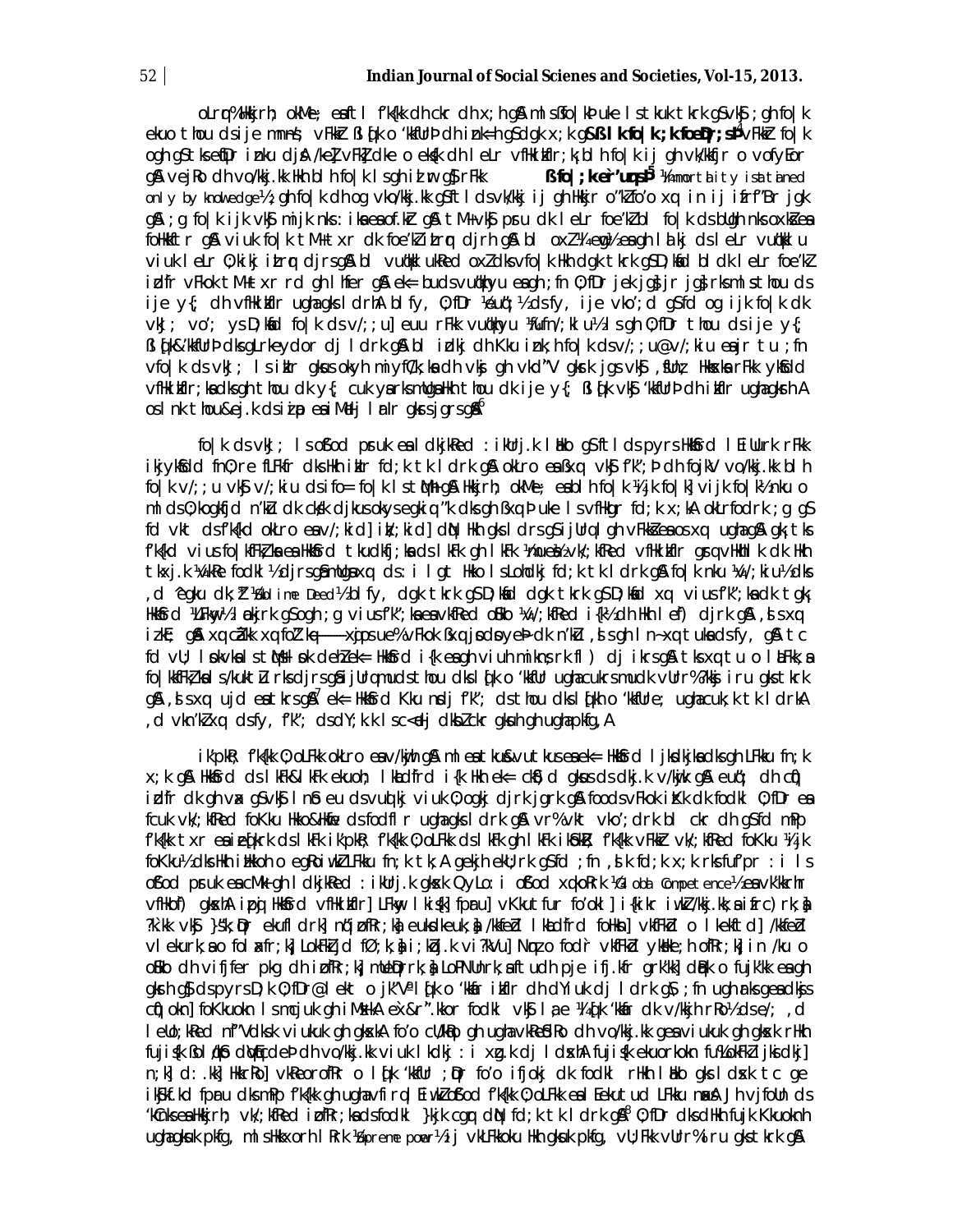ifr 0; fDr vk; eavifjfer of)] cxyk] ckj] Hkkx foykl cksoLrykschipg miyfCk] otunkj cfd c\$ybl] cgeW; tkxhj) Hkk\$rdoknh o Hkkxoknh ofRr dk fodkl t\$slki{; vfHkildfr dksgh fuji{k eku yusdh Hk; adj Hkny] fujh foKkue; h pruk o rnuq kj vkpj.k] ykfdd eku I Eeku] in] oBko] rexk] o I Rrk dh pkg] os fDrd pruk o onii vkpj.k ds i ilkoh gkuls I ef "Vxr pruk ea gkl vks" ek= LFkny o Hkksrdoknh nf "Vdksk vkfn dspyrs/kjrh Wilwe.My½ ij dilith lith BI (k o 'kkfUrb dh LFkki uk ughagks I drhA ,frgkfl d nLrkost I k{kh gS fd fo'o ds vf/kdkak ck $\delta$ ) d fprdks us ekuo dhi xfr ds fy, ;  $\hat{\phi}$  vk $\hat{\mathfrak{g}}$  I  $\hat{\mathfrak{g}}$  k'kl dk i {k i ksk.k fd; kA f}rh; fo'o ; où ds ckn of od of Klfud o rdulidli i xfr us bl rF; dks fl ) dj fn; k yfdu D; k ; g ekuo fodkl ds Lo: ikuq i q\$. Hkyk vfLrRo dsl &l"k"ea; fn In\$ I cy !kujk Hkk\$rd nf"V I sl keF; bku 0; fDr@l ekt@jk"V% gh iilkoh gkrk tk; rks D;k, disfodkl dks ekuoh; fodkl dgk tk; xk\ Hke. Myh; vkfFkdh eavkt, dih gh fol axfr n{kh tk jgh g& ftl eaxjhc vk\$ xjhc rFkk vehj vk\$ Hkh vehj gkrstk jgsg& cMsgh cliViwkZ<ax Is fucky dk gd ekjk tk jgk gå 'kkf'kr nskkadh 10 ;k 20 ifr'kr tul {;k ekst&eLrh dj jgh gå vkf[kj ;g d\$lk taky jkT; g\$lvk\$|k\$xd 0;kikfjd {k∍kadsi¥thifr vkt vFk&fi′kkp cu ;xsg\$lmllgsbl jgL; dk Kku ughafd /ku&oBko IsdHkh Hkh rflr dh ikflr ughagksldrh g\$\dkeuk miHkkx dh ofRr dk 'keu ughadj Idrh vfirqmlsvk\$ Hkh izītofyr cljrh g& Hkkx clk miHkkx ge ughaclj ikr}Hkkx gesgh viuk xkl cuk yrk g& ge Lo; a th.kZgks tkrsgSijUrqr".kk dHkh th.kZughagkshA tksLo; ads [kkusdsfy, miØe djrk qSog iki dk gh Hk{kd g\$ i jekReoBko dk miHkk $x$  R; kxe; h gkuk pkfg, A<sup>9</sup>

ilkkjrh; ekuorkokn foʻocl/killo] cidkib divijicde o vklesdiko dh vo/kkj.kk fujis(k vFkok czáke.Mh; pruk Komic conumer½ ij vk/kkfjr q\$rFkk tksv[k.M e.Mykdkj Lo: i eaijek.kq: i thokRek lsy¤dj oqRrj IRrk vFkkir ijekRek rd dksHkh viusvki ealeVsqq q& ogh vU; Iki{k Il∟dfr;kadh vo/kkj.kk;alki{;] viwk]vKkue;h Hkko Hkfie ij vk/kkfjr g\$ ik'pkR; o e/;orhl nskks ik'pkR; o e/;orhl nskks ea mnHkur] iYyfor] ii("ir o QyhHkur laldfr; ka ea ek= viuh gh laldfr dsyksk dkshkkr&hkko lstkuk tkrk g}osviuh lkaldfrd ekU; rkvka dhifjf/k ea ghilhfer gå muea câk.Mh; pruk dkiloFkk vHkko gå fo'o Qydij vfLrRoeku vurdkurd I adfr; kadse/; , dk dh LFkkiuk mueaik; h tkusokyh I ekurk ds vk/kkj i jughafd; k tk I drk vfirqmuea0; klr fol xfr; k@d( xfr; kadsmllew,u }kjk gh fd; k tk l drk q& vr%ekuo thou dsije o pje eal (kuutkur dkbldYiuk ughacfYd fo'o xq Hkkjr o"kldh gh fo'o dks vuie nu ga vkt of'od ifjfLFkfr; k fcYdy fo"ke g\$, si sea Hkkjrh; mPp f'k{kk txr lstMsgq ykxkadk nkf; Ro vk\$ Hkh c<+ tkrk g\$fd o\$'od fo"ke ifjfLFkfr; ka ea I dkjkRed : ikUrj.k ykuadk I kFkd iz kl dja

fn Hikjrh; euh″kk usviusxk§ovk§xqrk ij /;ku nrsgq bl fn′kk ealdkjkRed igyfd;k rks; fuf'pr : i Iscâkk.Mh; pruk ea ,d I dkjkRed : ikUrj.k vk; xk ftI dspyrs Kku&foKku] dyk] thou eYi; ] ikjLifjd ifjiyjdrk] Hkkbþkjk] fo'ocl/kk]o] thus ds <x l} vkpkj&fopkj] ifrLi/kkljfgr xqkkRed o ek=kRed nf"V Isipoj mRikndrk] inthoknh o IkE; oknh vkfFkdh dsLFkku ij LoLFk Hkkjrh; vkfFkdh dsLo: i ¼vFk/kkL=½ ds LFkkiu] fodkl vius fy, ugha viuka ds fy,] Bxh] Ny&diV o 'kks'k.kijd ofRr;ka] fo}s'k o o\$euL; ds fuelyhdj.kj fojkV ekuoh; pruk ds mlleTtuj vkRe£dRoj fo′ocl/kklo o ol¢k\$o dlykjcde ds 0;kid Qyd ij I tul u\$ fxb idfr ie WEkkoj o txe dsifr Hkh vkRefdRo dsHkko dk fodkl ½ o Lo: i i; kbj.k dh LEkkiuk] Hkkex Isvf/kd R; kx dh egRrk vkfn dspyrsof/od xqkoRrk eaviusvki mllu; u gkekA I kollkkfed ykdeavy dh vo/kkj.kk enyr%Hkkjrh; euh"kk dh gh nu g& vUrr%

#### I oškofur I tifku% I oš I Urgfujke; kA

#### I ošHknití.k i'; Urig ek dik'pr n**a** k HikkHkos AA<sup>10</sup>

#### $\mathsf{I}$  alk

1. câkKku l¢kkdj]io0 t; ukjk; k 'kek]lqn'ku eqnd]okjk.klh]1984]

2- vl q küke rs yksolk vülksu rel korkA

rktrs it; kfHkxPNfUr ; s ds pkRegukst uk%AA blkkokL; ki fu"kn&3A

3. doy KkufeJR; j fujhoj i jk ujk%A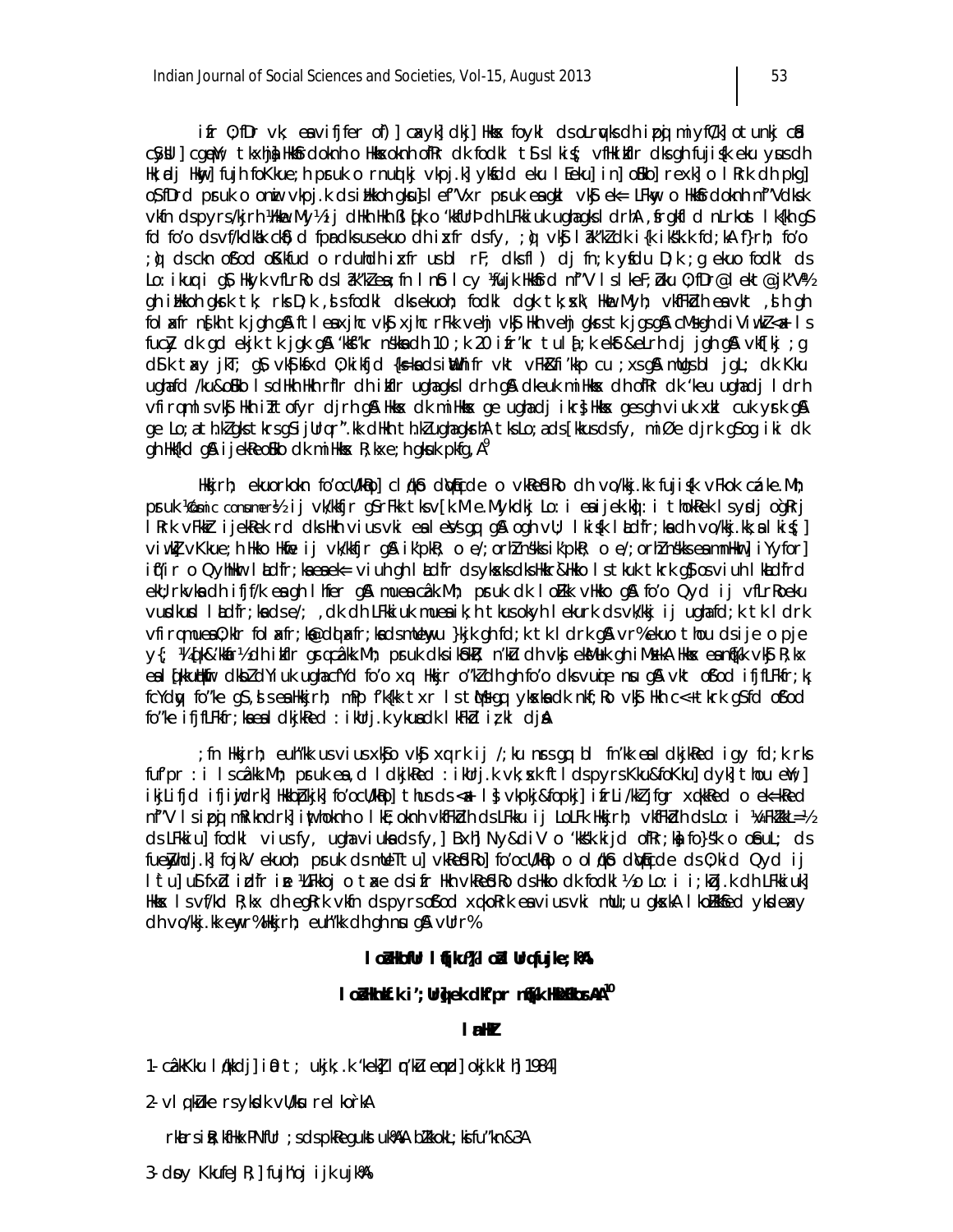fuj; a rs p xPNfUr dYidkfV'krkfu pAA f'ko i qik.k] : n | figrk& 35@31A

4-  $lk$  fo $|k|$ ;  $k$  foe $\theta$ r;  $s$  & Hkkjrh; okMe; dk egkl  $#A$ 

5- fo  $|$ ; k·e`re'uurs} bZkkokL; ksifu"kn & 11A

6-  $VU/k$ a re% ifo'kfUr ; sfo|keqiklr\$A

rrks Hkw; bo rs reks; ma fo  $|k|$ ; ka jrkA d suksifu "kn &9A

 $7-$  gjb f'k"; /ku 'kksd u gjb $A$ 

ls x q: ?kksj ujd eg ijbZA Jh jkepfjr ekul] mRrj dk.M & 98@04A

 $8$ -"Indeed without this opulent vitality and opulent intellectuality I could never have done  $s$  much as she did with her spiritual tendencies." Life and Culture of India; words so Shri Arvindo, A Monthl Magine of firi Arvindo ficiety, Pondichery, 1991, p.33.

9-bZkkokL; fena loZ; fRd ptxR; ka txrA rsu R; Drsu HkathFkk ek x /k% dL; fLon:/kueA bZkkokL; ki fu"kn & 1A

10- l qHkkf"krkfu & yksd izpfyr eaxye;h ea=A

\*\*\*\*\*\*\*\*\*\*\*

**vkr adokn ,oa Hkkjr**

**iou dqekj f=ikBh**

#### **MkW** ekg 'kkfan\*\*

Hkkjrh; miegk}hi ds vf/kdrj nsk vkt fdlh u fdlh rjg ds vkradokn dk lkeuk dj jgs gå vkradokn Is yM kbZ ds uke ij nkos rks can fd; s tk jas g $\delta$  ysfdu ; s nkos veyh : i ugha y sik, g $\delta$ vQxkfuLrku] ikfdLrku] Jhyadk] usiky] ck axykn sk] E;kuekj viuh&viuh leL;k ls t w> jgs g\$A bu lHkh nskka ea dgh u dgh Hkkjr fojk kh ekufldrk dk iks"k.k fd;k tk jgk g& Hkkjr vkt ftl vkradokn ls the jgk g\$mldh tM+ea; s nsk ijk $(k ; k \vee i)$ kk : i l s 'kkfey g $\alpha$  Hkkjr ea QyQny jgs bLykfed vkradokn ds o {k dks ikfdLrku] vQxkfuLrku ,oa ckatyknsk ls tu ,oa /ku leFk Lu fey jgk g\$A ogh uDlyoknh ,oa i wkarrj ds vkrafd;ks dks usiky , oa phu dk ophfjd leFku gkfly g& , is gkykr ds fy, Hkkjrh; fonsk uhfr Hkh ftEenkj gS D;k fd Hkkjr us vius iM kal; ks ds lkFk rc l[r dne mBkus ead krkgh dh tc bldh vko'; drk FkhA vkradokn ls yM kbZ ds uke ij vkt bl {ks= esa Hkkjr vd syk gS vkSj ml s bl vkradokn dh leL;k ls vius cy ij gh fuiVuk gk sxkA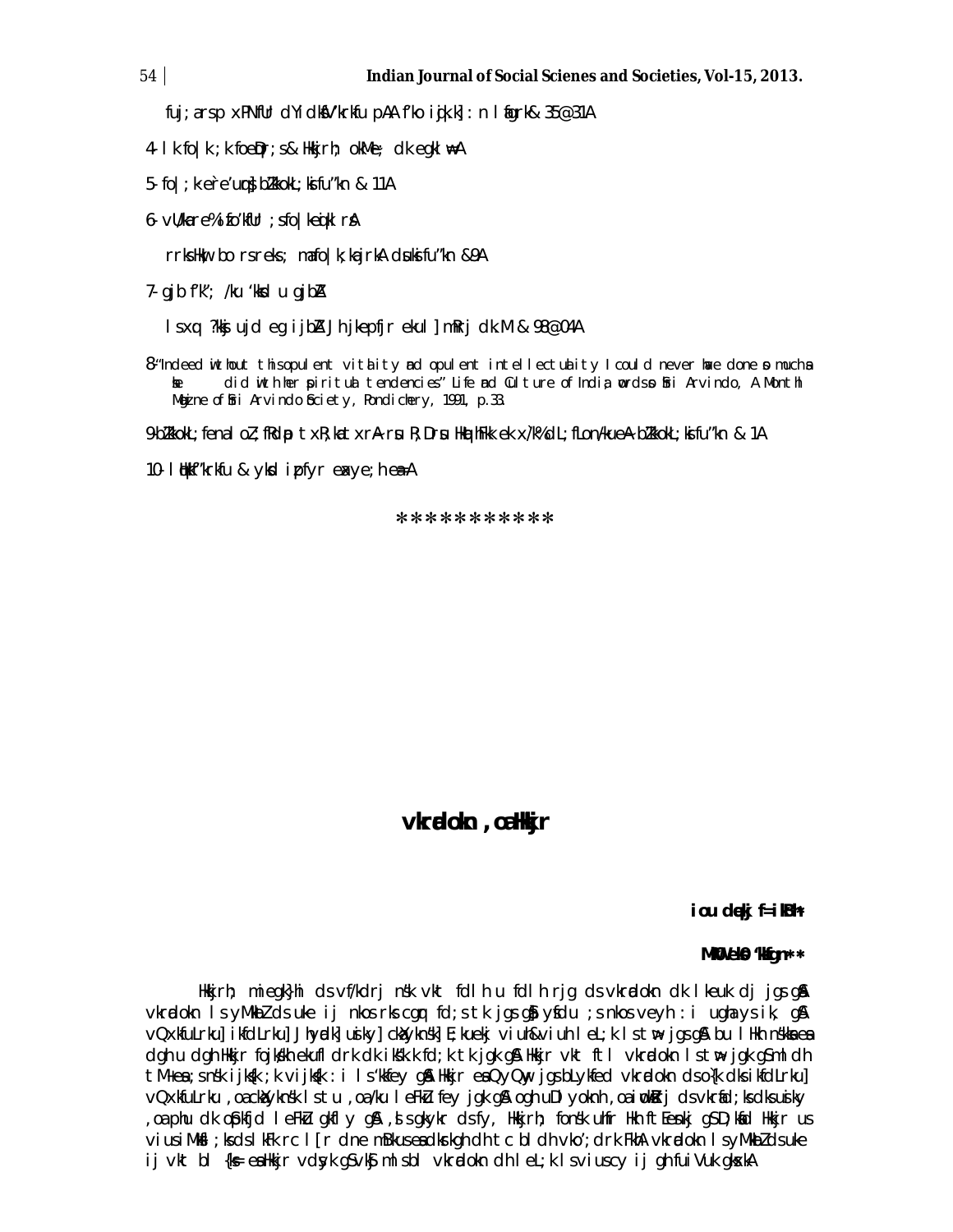vkrælokn dsffkykQ viukblxblkknikkojwkluhfr dsdkj.k gh vkt ikfdLrku flyn vkræl dk fkdkj gks x; k gå dck; yh nskks eaml dk fu; a=. k l ekir gks jgk g\$A fl akq insk ea Hkh gkyr Bhd ugha gå ogk; dh l uk ij Hkh pjeifiFk; ks dk f'kdatk etcır gkırk tk jgk g\$vk\$ bldsfy, ikfdLrku Lo; ankskh g&

ilkkjr us vktknh dsckn i sdbl; i) vkradoknh geysvk\$ llkh"k.k naxs>sysgSyfdu epblea 26 uoEcj dh jkr Is58 ?kWsrd ikfdLrku dsHkkMsdsvkrdokfn; ksusftl rjg Isekj&dkV dh vk\$, u., I. th dekMkst IsftI rjg Isendkcyk fd;k|mlusHkkjrh; ekul dkscgnr vkgr fd;kA injsHkkjr ensvkradokn dsf[kykQ o"kk] Is nck xqlk Irg ij vk x; k vkg yksks us [kqvs vke jktuhfrKks ds f[kykQ vius xqls dk btgkj fd; kA Xykcykbtsku dsbl ; ak eansk dh vkfFkd jkt/kkuh eapbidk nsk dsfy, egRo tx gkftj g\$

vkrælokn dk lclshk; kud igyw; g g\$fd bles vf/kdrj ykx /ke/vk\$ ikk lsifjr g\$\/ke/lsifjr vkrodoknh /ke/dsuke ij dk; jrkiwk/vk\$ ?kf.kr vijk/k dj jqsq\$ ; sykx bl ckr ij raysq\$fd fo'o dks lkEinkf; d vk/kkj ij ckà/fn; k tk, A yśdu dkbłlkh vkradoknh vkUnksyu vlkh rd lalkj ea l Qy ugha qayk g\$ ugh rksekuo tkfr ds I keus vfLrRo dk I adV [kMk gks I drk FkkA

vkrodokn viusokiNr mnns; dh i firl dsfy, i z kx fd; k tkusokyk cy i o dr Fkk x \$ dkuwh r jhdk g\$\ orbeku 'kkfUr0; oLFkk , oa 'kklu clks m [kkM+ Qxdus cls, dek= mnns; Is vkradoknh fqalkked] vkijkf/kd xfrfof/k; ka t\$ sfolQkV] foeku vigj.k] vkØe.k] gR; k, ]UHk; kngkgu vkfn dk I gkjk yrsgå tc rd ; so%k 'kkl u dksgVkuses I Qy u gkstk, a rc rd ; soreku ljdkj dksvihkoh djusdsfy, , d I ekukllrj 'kkl u pykrsg A vkradokn yksdrkf=d rjindks es fo'okl ugha j[krk vk\$ ekuoh; e), ka dh i wkr; k vogsyuk djrk g\$ Hkkjrh; ladfr ds kk'or en'; ks ts skip]l R; rFkk vfgalk] ft Ugkus egkRek conds efk i j Info, d entdku cuk, j[kh] vkrælokn ds fl ) kurks ds i wkr; k fo: ) g\$ orzeku nkg en vkrælokn ds i fr ýkseks dk /; ku i f'pe , f'k; k en<br>fQfyLrhfu; kn dh xfrfof/k; ks l s etMA fQfyLrhuh efDr l axBu ds , d mxinh /kMs ^vy Qrg\* ds l nL; ks us btikbyh foekuks dk vigj.k vkjEHk di fn;k rFkk ce foLQkV vkfn }kjk btikbZy ds 'funk?k i{k/kjks dks vkríidr djuk 'kq dj fn; kA píjid fQyLrhuh Lo; a ukxfjdrk&foghu 'kj. kkFkhZ Fk} bl fy, buds vkpj. k ds fy, fdl h nsk dls dyfidr djuk dfBu FkkA vejhdk vk\$ vU; if'peh jk"Vks us bUgs vI kekftd vijk/kh ekukA if'peh jktu; dhijh pšVk ;g jgh

#### $*$  'kkk  $Nk=$ ] jkt ulfr 'kkl=A

#### \*\*ofj"B ipDrk jktuhr 'kL= foHkx| xuir I qk; ih th dkyt| I (rkuig) m0 inA

fd fQfvLrhuh vkradoknh dk; bkqh dks i jh ekuo tkfr dsfo: ) vijk/k ds: i ea i pkfjr fd; k tk; a bl h chp 1973 en vjc&btjkbZy I fud I ak"k2 ds dkj.k fQfyLrhuh ykx vk\$ T;knk I {;k en cskj qq vk\$ vkradokn en of) glipA bl I liud eliBHkM+dsckn btjkbZy usvjckadk vk§rsth Isneu fd;k rFkk vkradoknh xfrfof/k;ksdh fØ;k&ifrfØ;k ^ifr'kk/kkRed\* cu x;hA ;fn fQfyLrhuh fdlh foeku dk vigj.k djrs rksbtjkbZyh cnysea fQfyLrhuh 'kj.kkFkh2 f'kfojka i j cc] ceckjh dj cnyk yrk bl ds tokc eafQfyLrhuh vkradokfn; ks ds fqjkoy nLrsbtjkbyh Ldnykadsfunkšk cPpksdk vigjk djyrå blidkj; gn (pØrkMuk dfBu gkrk x; kA

Hkkjr eavkradoknhifjn"; vUrjk"Vh; vkradoknhifjn"; Isvyx ughagScfYcl nkukaeaxgjk fj'rk g\$ bi fj′rsch =kin ijkdk″Bk 1984 ea itkkueæh bánjk xkalkh chimucisfi [k i qi{kk cifeł, ks}kjk u`kal qR;k ∨k\$ 1991 en jktho xkakh chls fy VWs ekuo ce }kjk mMk;s tkus Is fn [kkb] nrh q& 1999 en ikclik; kftr vUrjk"Vh; vkradokn I hfer [kayh tax kdkjfxy yMkbl&eacny tkrk q&

 $v$ kradokn dh vfillo; fDr dbl: ika ea fn [kkbl nsh q& vkradokn dk i q vk : i ekuo ce q SA ekuo ce , sik gfFk;kj g\$ftldh dkV ∨c rd fo′o dh fdlh Hkh lgi{kk , tbilh] ljdkj ∨k§i luuk ds ikl ugha gµA eju&ekjusdk ladYify, mPp foLQkVdkslsy\$ pyrk&fQjrk dkbl; od ; k ; orh ekuo ce cu tkrk q\$A oq 0; fDr 6 Is8 fdykste vkj·Mh, DI dks cYV ealkjdj vius dej Isckaksjgrk gStks CykfLVax d\$vk\$cVjh Is tMh jgrh g& cYV ealkijsfolQkVd byDVkfud izkkyh ij vk/kkfjr gkrsgåftlsek=,d NkVsIscVu Is fol QkV fd; k tk I drk q&, d vuneku ds vunt kj bl I e; fo'o ea 75 I slkh vf/kd, s svkradokn h I ax Bu q\$ ftudsikl ekuo ce eksting & vkradokn dk nuljk : i lıx fBr vk şi lefipr : i lsfoRrik s"kr lıx Bu ds: i ea fn[kyk; h nsk q\$tksviuh fqd d vk\$ cydkjh xfrfof/k; ka}kjk I aiwkl tuekul dksvkradr djrsjgrsg&vud ckj vkradoknh dk; bkgh; k?kVuk dhftEenkjh fdlh u fdlh lem; k xw, }kjk yh tkrh g& lelkef; d fo'o ds ieq[k vkradoknh I akBu gå & Mkbji0V , D'ku xaj ¼Ýkal ¼ vy Org ¼OfyLrhuh I akBu¼ varfunky I akBu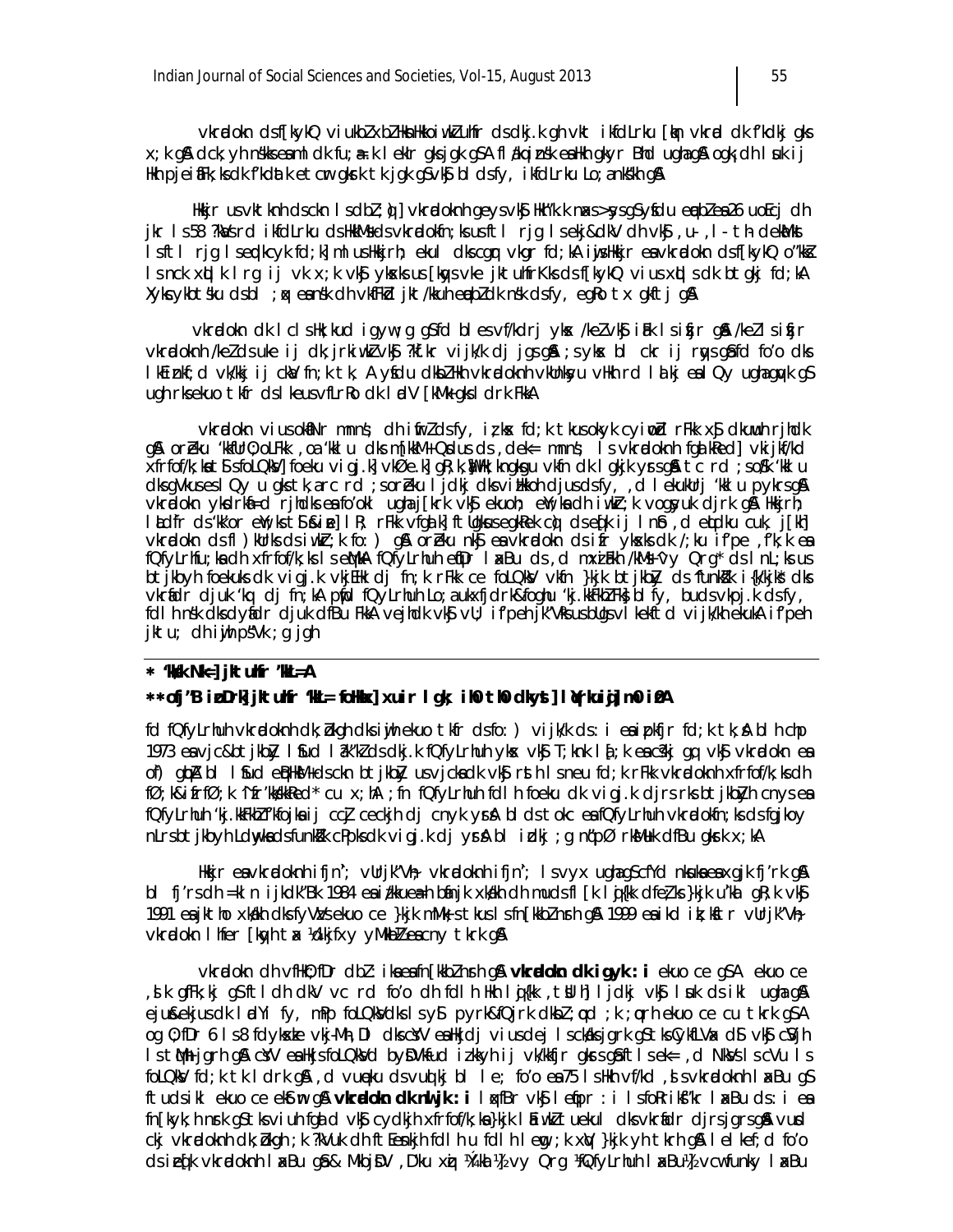WiQfyLrhuh I akBull, 15 ebl vjc I akBu WiQfyLrhuh I akBull, akh fcaM lisk) fcVsull, vkehľu; kbl I hØlv vkehľQkj fn fycjsku vkQ vkehľu;ka oknj ehu gkO xaj ¼teLnM (y£d tw ¼QfyLrhuh IaxBu) biye fjokY;nkujh vkxilkbtsku Kulhyndkk fqjkoy drkj KoVyhk telu D'ku xnj Ktelnkk tkikuh yky I uk Kitkikuk fyVVs Whyrdki) ekkikn i/otjkbyl) turk foei@r is eu Whyrdki) fQfyLrhuh ei@r IxBu i/iQyhLrhuh IxBull vk; fj'k fjiflydu vkehl'Avk; jySM½ vkfnA **vkradokn dk rhljk: i** ik; kftr vkradokn qA fo'o dsnsk ik; {k ; k ijksk : i Isvkradokn dks'kg o i $U$ ; nrsgå BisVUI ZvkKQ Xyksy VsjksjTe]1989Þuked fjiksVZea6 jk″VkaD;nck] bikul bikdl yhfc; kl mRrih dkfi; kl nf{k.kh ; eu vkf l hfi; k dks jkT; ik; kftr vkradokn dk l eFkd ekuk x; k g&, d s nskka clh I uph ea vc ikfclLrku clk uke Hkh t M+x;k g& ;g ckr 'kr&ifr'kr I R; g\$fcl vkrødokn rHkh Onyrk&Qyrk q\$tc ml sleFkU nusokysckgjh nsk qkA Hkkjr eavkradokn dksc<kok nusokyk ikfdLrku qh q\$ vký bisvatke nuscik dk; l vkbl, i vkbl dj jgh gå ikfdLrku dh bi [kqo; k , tul h us Hkir ea yxHkx nks n'kdkslsvkradokn QSyk j[kk q\$ i qysml usiatkc envkradokn QSyk; k vk\$ vc tEen&d'ehj enfonskh o HkkMsds vkrodokfn; ka dh enn Is vkrodokn dks rst dj jgk gå vkrodokn dk pl6kk : i blykfed vkrodokn gå blykfed vkrødokn dk vFW; g yxk; k tkrk g\$fd tksjk"V° blyke dksekurs g\$og vkrødokn dsjklrsij g\$; k nul js vFkZ endqs rks blyke dk dVV joknh urko iujh niju; k enjqus okys blyke ds vun kf;; kn dks vius I kFk ydj pyuk pkgrk g\$vk\$ fo'o dsvud {k=kseabLykeh jkT; LFkkfir djuk pkgrk g& bLyke dsifr fu"Bk mllga d Hkkouk ds I ⊯ea ckakrh g\$tks nsk dh I hek foHkktu I s i Hkkfor ugha gkrhA; gh bLykfed Hkkouk tuuu dh gn, rd igp tkrh qs tks mu yksks ds fo: ) dk; ldjrh qs tks bl fopkj /kkjk dks ugha ekura; q tuu bl lhek rd bu ij I okj gks tkrk g\$fd os vkRe cfynku dsfy, ifjr gks tkrs g& bl I ak"kl dks og ^tgkn\* dgrs g\$ vký tgkn dstuwu eaoYMZ VMIN) tý hekjrkadksdoxkg cukusea QØ dk vutko djrsgå bldk vc rd I clscMk fu'kkuk : I cuk q\$tqkafl rEcj 1999 eavusd bekjrks eafoLQkV qqA bu ?kVukvks dsfy, ppU;k] nkxtrku vk $\mathfrak{g}$  vll; efilye jkT; ksealfØ; xiVkadksftEenkjekuk x; kgiAbl blykeh vkradokn dsf[kykQ: 1] vejhdk vkj Hkkjr dschp, d, ih /kjh mHkj jgh gSftlsphu vkfn nskks dk leFku iklr gå vc vkradokn dh fprk nfu; k earsth IsfljmBk jgsbLykfed dVVjiu IsmHkjh gStkstgknh tuuu vk\$ QkSth Ij{k.k dsdkj.k on Isonri gkrk tk jgk gå ikfdLrku dslkttl; Isvkt bl dVVjokn dsikl I Rrk Hkh gsvkg, Ve ce HkhA t gkn dsuke i j vc rksikfdLrku gh vkrælokn dh of/od jkt/kkuh g\$ mlh dsikysgq vQxkfuLrku eacBdj ng'kr ds ikys gq 'k\$rkuh rædk lpokyu dj jgs g& : lh låk ds jk"Vifr ifiru ds vuolkj vkradoknh 'kfDr; ka vius {kmz LokFkk}dh ifmzdjusdsfy, /kezdk ng i; kx djrh q\$rkfd og /kkfebl turk dh I gkutkhmr ikusds I kFk gh Hkky&Hkkys/kkfeblukStokuks dks viuh QkSt entvkus ds fy, ifjr dj I dnA, slk dgk tkrk g\$fd vurd blykfed nskkseavkradokn, dlwtBr LorU= fopkj/kkjk dk : i yrk tk jgk g& bl le; lkr en[Lye nsk, ds g\$tksif'peh, f'k; k eavejhdk dsgkusdks'k=q nf"V Isn{krsg&vQxkfuLrku]vYthfj; k] b]ku] bjkd]yhfo; k] I Mku vk\$ I hfj;kA bues I svQxkfuLrku] bjkd] yhfo;k vk\$ I Mku ij rksvejhdk ceckjh Hkh dj prdk q& bl I s vürjk"Vh; vkradokn dksc<kok gh feyk gå ; fn efLye nskkseafel zvk\$ I Ånh vjc vejhdk I svyx gks tk, rksif'pe, f'k; k eavejhdk dk dkblikkou jqxkA

Hkkirh; mi eqk}hi eaHkh vkradokn eqRoiwkljktuf; d puksh cu pakk g& [kkfyLrkuh vkradoknh gks; k Jhyndk I svl UrqV rfey] chXyk nsk o Hkkjr dh I hek ij pdek vkfnokl h gka; k usiky eace foLQkV djusokys ykx] Hkkjrh; fonsk uhfr dsfu; kstu vk\$ Ipkyu dsfy, IclscMh IeL; k vkradokn Iseplkcyk gh g&; g izu fl Qlvkradokfn; ks ds mulenyu dk gh ugha cfYd i Mhelh nskks ds I kFk Hkkjr ds I adkha vk\$ ckgjh 'kfDr; ka ds gLr{ki dk Hkh g& bl l s ; gh i ekf.kr gkrk g\$fd vkrødokn dh xQFkh tfVy g\$vk\$ vkt Hkh l eL; k doby fonskh gh ugha cfYd gekjh viuh Hkh g&

d ckr ng kus dh; q Hkh q\$fd vkradokfn; ks dk I cl s cMk qfFk; kj vius dke dk i pkj djuk q\$ vxj, mllgs; g i pkj ek/; e u feysrksmudh fg[er cgr fxj tk, xhA fo'kskr%bu ykxksdksctk; vkradoknh dgusds ; fn qR; kjk dqk tk; rHkh dN ckr cuxhA

20oh 'krkcnh ds vfure n'kd ea fo'o ea vurik"Vh; vkradokn dh xfrfof/k; ks rFkk ?kVukvks ea car  $Hk$ ; kog of) ng kh x; hA fo'o ds dbl Hkkx I axfBr vkradoknh I axBuks@I emgka dh dk; bkgh I s = Lr gks x; A 9 fnl Ecj 1994 dksla Dr jk"V" egkl Hkk }kjk vkrødokn dh lekfir dsfy, InL; nskka dks vius iz kl ks ea vkil h Ig; kx rFkk rkyey ykusdk vkokgu fd; k x; kA bldsi'pkr rksik; % ik; d o"kIla pr jk"V" egkl Hkk uslnL; nskks dks vulrik"Vh; vkradokn dk endkcyk djus ds fy, vkil h I g; kx djus ds I ask endbl, d i Lrko i kl fd, A fni Ecj 1998 dksegki Hkk us i nL; jkT; ks dks; g dgk fd vljk"Vh; vkradokn dh i ekfir ds i azk engks ppds I e>kfrks dks ykxwdjus ds fy, og viu&vius dkunu ikl djus dh vko'; drk dks ikFkfedrk ns rkfd bl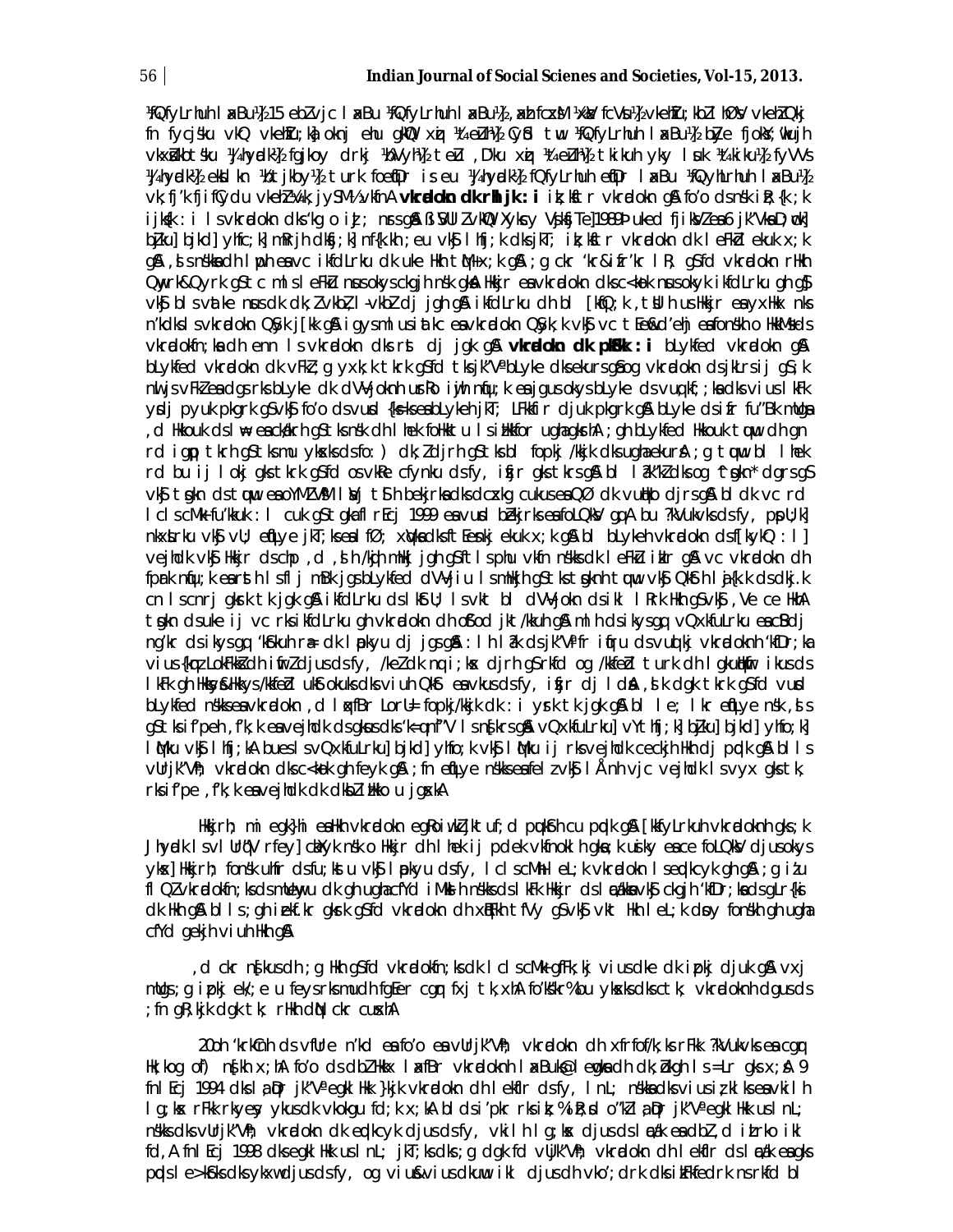cikbidk mfpr: i Isepkcyk fd; k tk I då 1999 en vUrjk"Vh; vijk/k jkdusdsfy, fo; uk en vkradokn fujkkkRed ckp dh LFkkiuk dh x; hA bl dk mnns; vUrjk"Vh; vkradokn ds fo: ) vUrjk"Vh; lenk; dh ;kKr;rk dksc<kuk FkkA 19 fnlEcj 1999 dkslą®r jk″Vªlqj{kk&ifj″kn usHkh ,d iŁrko ikl fd;k rFkk lą®r  $i^{\prime\prime}$ V<sup>a</sup> ds InL; nskks dks vUrjk "Vh; vkradokn dh c<+jqh eq hcr ds fo: ) vkil h Iq; kx djus dks dqkA fQj 9 fnl Ecj 1999 dkslaßer jk"V" egkl Hkk us, d it rko 54@109 ikl fd; k] ft leavkradokn dks/ku fn, tkus dh lekfir dslæak ea vUrjk"Vh; le>k\$rs dselk\$ns dks tkjh fd;k x;kA blitrko ea;q dqk x;k fd la Drik"Va låk ds lilkh InL; nsk ; g Lohdkj djrs g\$fd vUrjk"Vh; vkrælokn dks /ku næs dh cijkb? dks jkedk tkuk vko'; d gå bl l e>kôrs ea 28 vul?Nn Fkå bl ea vkradokn ds vijk/k ds {k = dks Hkh ifjHkkf"kr fd; k x; k rFkk bl lækk e $\frac{1}{2}$  fn; s tkus okys /ku dks Hkh ifjHkkf"kr fd; k x; kA ik; sd lnL; nsk dks; g dgk x; k fd og viu&vius?kjsywdkuw ikl djdsvUrjk"Vh; vkradokn dh lekflr dsfy, vkradoknh lengka dksviusHk&{ks= ea/ku dekus; k pünk bDVBk djusisjkdå viusHk&{k= eavkrdoknh lengk@l axBuks dh LFkkiuk vk\$ dk; bkgh dks jkdå; q Hkh mRrj&nkf; Ro cuk; k x; k fd dkbl Hkh jkT; iR; {k ; k viR; {k : i eafdlh Hkh vkradoknh lemq@laxBu dksu rks/ku nsk vk\$u gh/ku , df=r djusealgk; rk djskA bl mnns; dh ifirldsfy, jkT; vkil ealg; kx djxs rFkk lHkh mfpr dne mBk; xxA os vkradoknh xfrfof/k; ks ds lazk ealpukvks dk vknku&inku Hkh djasrkfd bl cikbldksjkdusdsfy, vko'; d dk; bkgh dh tk I dA vkndoknh dk; bkfg; ksea kkfey vijk/kh 0; fDr; ks ds iR; i.k/ dks I EHko cukus ds fy, mfpr, oa n<+ dne mBk, tkus dh vko'drk dks Lohdkj  $fd$ ;  $k \times j$ :  $kA$ 

orblu nkj es vkradokn ds i fr yksks dk /; ku i f'pe , f'k; k es fQfyLrhfu; ks dh xfrfof/k; ks I s et/lkA fQfyLrhuh efDr I xBu ds, d mxiFth /kMs 'vy Qrg \* ds I nL; ks us bt jkbyh foekuks dk vigj.k vkjEthk dj fn; k rFkk ce foLQkV vkfn }kjk btjkbly ds'funkl'k i{k/kjk's dksvkrfidr djuk 'kq dj fn; kA pfid fQyLrhuh Lo; a ukxfjdrk&foghu 'kj.kkFkhZFk} blfy, budsvkpj.k dsfy, fdlh nsk dksdyfidr djuk dfBu FkkA vejhdk vký vU; ifrpeh jkrVks us bUqs vI kekftd vijk/kh ekukA ifrpeh jktu; dh iwih psVk; q jgh fd fQfyLrhuh vkradoknh dk; bkgh dks i jh ekuo tkfr ds fo: ) vijk/k ds : i ea i pkfjr fd; k tk; a blh chp 1973 ea vjc&btjkb}y I \$ud I &k"k]dsdkj.k fQfyLrhuh ykx vk\$ T;knk I {;k eac&kj qq vk\$ vkrælokn eaof) q(bA bl I fud enBHKM+ ds ckn btjkb3y us vjcks dk vkg rsth Is neu fd; k rFkk vkradoknh xfrfof/k; ks dh fØ; k&ifrfØ; k ^ifr'kkkkRed\* cu x; hA ; fn fQfyLrhuh fdlh foeku dk vigj.k djrs rks btjkblyh cnys ea fQfyLrhuh 'kj.kkFkhZf'kfojka ij ccj ceckjh dj cnyk yrk bl ds tokc eafQfyLrhuh vkradokfn; ks ds fqjkoy nLrsbtjkbyh Ldwykadsfunkkik cPpksdk vigjkdjyråblidki; gn (pØrkMuk dfBu gkrk x;kA

## I UnHkZ

- dey fl g 'vkradoknh I ax Bu' Qeyh cad i kbowl fyfeVM] fnYy
- $VQI$  i dihe 'dihe Vfite' y $BI$  i b. Vi usuv dkyst i dk'kul fn $Y$ yh 1991A
- MkW  $\vee$ kj $0$  d $\Omega$  tk; I oky  $\vee$ k/kfud jktuhfrd  $\vee$ ko/kkj.kk;  $\frac{1}{3}$  Hkonh; i dk/ku] Qstkckn] rrh; I ludj.k 2003A
- i bh.k dekj 'vkradokn vkj ge\*A
- i ph.k dekj 'vkradokn vkj ekuokf/kdkj\*A
- $\bullet$  ; 0  $\vee$ kj0 ?kbl  $\vee$ Urjk"Vh; l cak fl  $\circ$  kUr, oa 0; ogkj  $A$
- iqisk ir 'vUrjk''Vih; I cak ¼I ) kUr , oa 0; ogkj½A

#### \*\*\*\*\*\*\*\*\*\*\*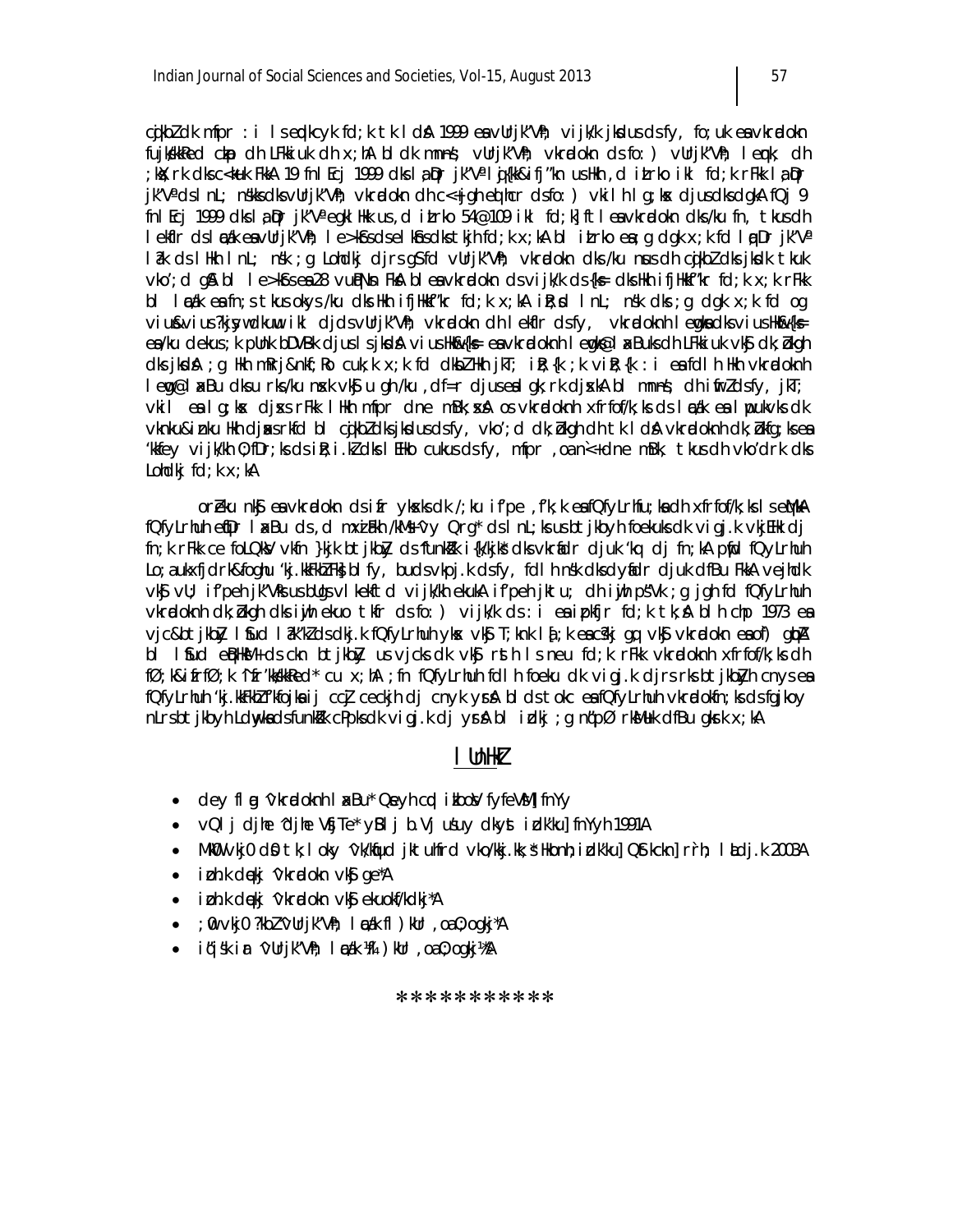# oSohdj.k dk Hkjrh; df"k, oavFk0; oLFkk ij iHko

#### LkTk; fl g∗

osolicijski; k Hikme. Myhcijski cik "kkfûnd vFki nski cih reke vkfFkicij i kekftdij jktulifrdi, oa i kludfrdi I EcU/kkadsvUrxh vUrl EcU/kkadh LFkkiuk djuk q& I Eiwklfo'o eavkfFkd I (kkj] mnkjhdj.k] cktkj&0; oLFkk, oa osohdj.k vkfn vurd miukekals vk/knjud fo'o 0; oLFkk ds fueklk dh vurd ifdzk, alfdz gå Ýk; MeCu ds vuolki& oSohdi.k; FkkFk2 en cktkjknh foRr vk\$ ikS| kfxdh dk 0; kid , dhdi.k q& bl , dhdi.k en fo'o can vkdkj Islinje vkdkj dk : i xg.k dj jgk gå ftllslåkj ds, d dkuslsnir jsdkuseade le; rFkk de ent; en ge igp I drs gn dn fo}ku rhoz vk/kfudhj.k dh ifø;k ds : i en osohdj.k dks nsikrs gn ftldk I EcU/k vk/kfud vkS| kfxd ØkfUr , oarduhdh vfo"dkjka I sq& fo'ks'k : i I srduhdh vfo"dkjka ea 'b. Vjušu' us ofod I Ecu/kka rFkk I Eidkidh rhork dks vf/kdkf/kd c<k fn; k q& oSohdj.k us cktkj, oa milkkidrk nkuka dks rhork inku dh gå byDVMfud ehfM; k ds id kj, oamixg ds ek/; e Islpuk rduhdh ds ?kj&?kj igpus Is jk"Vita dh Hkkîkkiyd I hek, WyFkighu gks x; h g& niij; ka dk vc dkbi egko ugha jg x; k g& I Ei wki fo'o, d Xykcy Xkp XGI obl Village 26 Cu X; k q &

o\$ohdj.k , d ;FkkFk2rF; g\$A fo′o lekt eabldh ifØ;k py iMh⊦g}}tksfd ∨c :drhughafn[kkb2 iMrh q& bl 0; oLFkk dk eq; mnns; dher dk I qh fu/kkj.k djuk, oabl scktkj eamrkj&p<ko dsvk/kkj i j ifjfLFkfr; kads I oFkk vundhuy cukuk gå bl 0; oLFkk dk vk'k; g\$nskkadks fo'o ds I kFk tkålluk vFkok bl h i dkj  $dk$  cuus nus; k cukus dk iz kl djuk ts k fd fo'o q&

oSohdj.k vkt ds; px dk I clspfpr fo"k; g\$ ; g, d cguyk; keh vk\$ [kayh ifØ; k g\$ ; g, d 0; kid vk§ c`gn Ikekftd ifØ;k g}bleadrydavk§ inth dsvknku&inku dk Iello; g& bllnk vk§ jkslkYMksds vuotki& oSohdi.k, dtfVyifØ;k q\$bleavkfFkdllkekftdliktu\$rd IEcWkkadsek/;e Isfo'ovR;f/kd vurl Ecfu/kr gksjgk g&

of'od vFMD; oLFM: dh, d cgr egRoiwkl ckr g\$ & mHkjrh vFMD; oLFMkvMadk fo'o cktkj ds I kFk dhdj.kA ifMr tokqj yky ung: us 1949 en dukMk dh I an en digk Fkk & Byxj niju;k dsfofilklu Hkkxknen, cgnr cMh-lá; k ea ykns xjhch vk\$ claxkyh ea jgaxsrksu rkslij{kk likko g\$vk\$ u gh vlyh 'kkfUr] vk\$ u gh iijh niju; k dsfy, l rijyr vFkD; oLFkk cu ik, xhA vxj vfodfl r nsk l riyu fcxkM rsjgs vk\$ vkfFkd #i ls/kuh nskka i j ncko cukrsjgs rks vFkD; oLFkk I rfyr ughajg I dsxhAP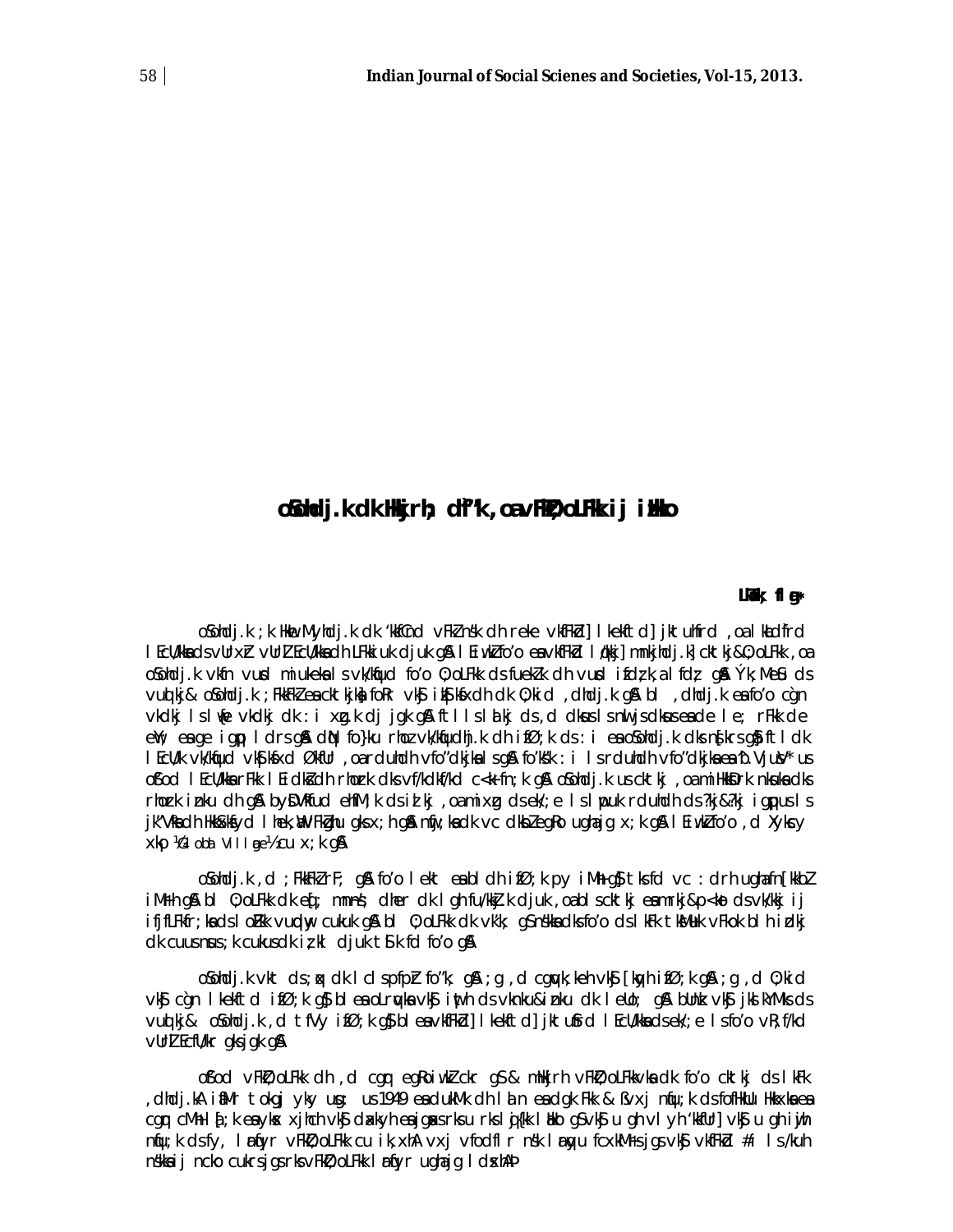fockl 'khy nskka ch cljhc nksfrgkbl vkcknh xkpka ea jgrh gå foclfl r nskka ea xkeh.k vkcknh clty vkcknh dh 10 ifr'kr I sllkh de gå fodfl r nskka dks pkfg, fd osfodk'kl hy nskka ds jk"Vh; fgrka dks i ktel kfgr djusea vuko'; d vMaxskth ughadjaD; kid bl I s xjhch dk I keuk djusea I gk; rk feyschA diN ykskadsfgrkadh j{kk dsfy, vf/kdkak ykska dh [kqkgkyh dh mi {kk ugha dh tkuh pkfg, A

xjhc nskka ea turk dks oSohdj.k ds ykHkka ds i fr vk'oLr djus ds fy, Je cqny m | kxka vk\$ I bkvka ds 0; ki kj dksmnkj cukusdk jo\$k viukuk gkskA 0; ki kj doy [kqkgkyh dk gh ughacfYd 'kkfUr fuekZk dk Hkh I k/ku g& Ikenigd : i Isgenigkfudkjd x\$knidsmRIt Li| ck\$)d I Eink vf/kdkjkni thou j{kd nokvknidsmRiknu vk\$ xjhch nij djuseal gk; d VDukykitch dsLFkkukUrj.k tSsennkadsckjseach) erki wkljo\$k viukusdh t: jr gS A

foolkl 'khy fo'o olsvusol Hkkxkae) eq[; : i IsHkkjr vk\$ phu eaifr 0; fDr vk; nqxquh gksusolh mEehn g& bllsdjk&Mayksx jhch Isfutkr ik Idsx& ifjorLu dh ;g j¶rkj vHkurinoZvk\$j mllsdghaT;knk g\$tks ;wiki envkSikfxd Økfrdsle; n:fkhx;hFkhAvciwisfo′oen0;kikjvk\$fokrdk

#### \* 'M&k Nk=] MMMjk0 e0 yk0 v0 fo0 fo0 QStkckn] m0 i0A

id kj gksjgk g\$ftllsegxkbZjkduseaenn feyrh g\$ C;kt njade jgrh gâvk\$ cMsi£kusij fuosk tkjh jgrk gA

Hkkjr t¶snsk ea 1991 ea vkfFkid Iqkkj ikjEHk fd;sFkj bl IsHkkjr dh Hkh vFkid;oLFkk ifrHkkxh cu xbA Hkkjr dk 0; kikj cktkj dsu; svoljkalsQk; nk mBk jgk g\$ vc Hkkjr ea, d thor vk\$j fodkl 'khy m|eh oxl g& Hkkjrh; ; pk rduhdh vk\$ oKkfud I LFkkuka ea i osk i kus vk\$ Hkkjr dks Kku vk/kkfjr vFkD; oLFkk cukus ea lgk; rk dj jgsg\$a Hkkjr 7 ls9 ifr'kr dh of) nj gj o"kliklr djusdh vkj c<+jgk g\$a xjhch j{kk lsuhps jgus okyka dh I { ; k ?kV jgh g\$

osolicij. k cis bil ; ak cih bu mi yf $C/k$ ; ka cih polkpkak ea gea bil ckr cih vung kh ugha cijuh pkfg, tks oSohdj.k ds dkj.k I keus vk; h g& oSohdj.k dk i ilkko vHkh niju;k ds dbl {ks=kard ugha i gpk g&, sl cur qâ ftlls, i k yxrk q\$fd vkenuh eafuth vk\$ {k+h; Lrj i j vl ekurk, anij ughaqiplg& vurd fodkl 'khy nskkaea xteh.k bykdkadksfodki dk ykłk ughafey jgk gå i kFk gh okLrfod oru ea Bgjko ds dkj.k vk\$| kfxd nsk ea logkjk oxi[kwyscktkj dksydj vk'kadr gksjgk g\$ vehj vk\$j xjhc dschp dk vrj c<+jgk g\$ lkFk gh I koltfud {k=] LokLF; vk\$j f'k{kk dsekeyseai;kIr vk\$j vPNh xqkoRrk dh I pk nuseavl eFkl jgk g\$vk\$j og xjhckadh t: jr Hkh ugha iyih dj I dk g& ftl I smueavl rksk c<+jgk g& bl dsdkj.k QW Mkyusokyh rkdra ykdra⊨ij ncko Mky jgh g\$l

djhc, d n'kd lsT; knk le; chr x; k] tc vkfFkd mnkjhdj.k] futhdj.k vkj oSohdj.k dh ifØ; k us tkj idMkaxfr mRrjkRrj c<<del>r</del>h xbZvk\$ fodkl dk it;%dkbZjk"Vªpkqsinthoknh qks;k lektoknh| fodfl r qks ;k fodki 'khy] /kuh gks ;k xjhc bi isvNurk ughajgkA Hkkjr eagh ughavfirq iujsfo'o eamnjhdj.k] cktkj vk/kkfjr vFkD; oLFkk] vkfFkd I qkkj , oa oSohdj.k ds uke ij , d ublinthoknh vFkD; oLFkk c<Fh tk jgh g\$

osohdj.k ds dbl i gywga vR; f/kd fuosk] I puk, oa i ks ks x dh dk mi; ks dosohdj.k ds t fj; s gh I liko g\$\o\$ohdj.k IsflQZvehjkadksghugh}xjhckadksHkhykHkgkrkg\$\vxjfdlhoLrqdk IkekU; cktkjeadher 10 : i; sgSrksmlhoLrqcksXykcycktkjea5 : i; sea [kjhnktkldrkg&miHkkDrkcHkh; gughan{krkfd d Ei uh dgk; dh g\$ og rksfl QZI Lrk vk\$ cf<+k eky [kjhnuk pkgrk g\$ ; g rHkh I EHko g\$ tc Xyksy cktkj miyC/k qksAbl rjg dscktkj dsqksusij qh xjhc dksykHk fey Idrk q& IkekU; cktkjkaeaoLrqfdruh qh [kjkc D; ka u gk}miHkkDrk dhetcijh gSfd ?kfV; k I keku [kjhna]bl rjg xjhc miHkkDrk ds I kFk gh mRikndka dks Hkh ykHk feyrk g\$qj nsk dks oSohdj. k dk vPNk ykHk ughafeyrk| fdUrq Hkkjr i j oSohdj. k dk vPNk i Hkko i Mk q&

## I Unik

•  $vk/kfud$  iktuhfrd fopkj/kkjk; a& Jh Ikdk'kef.k f=ikBh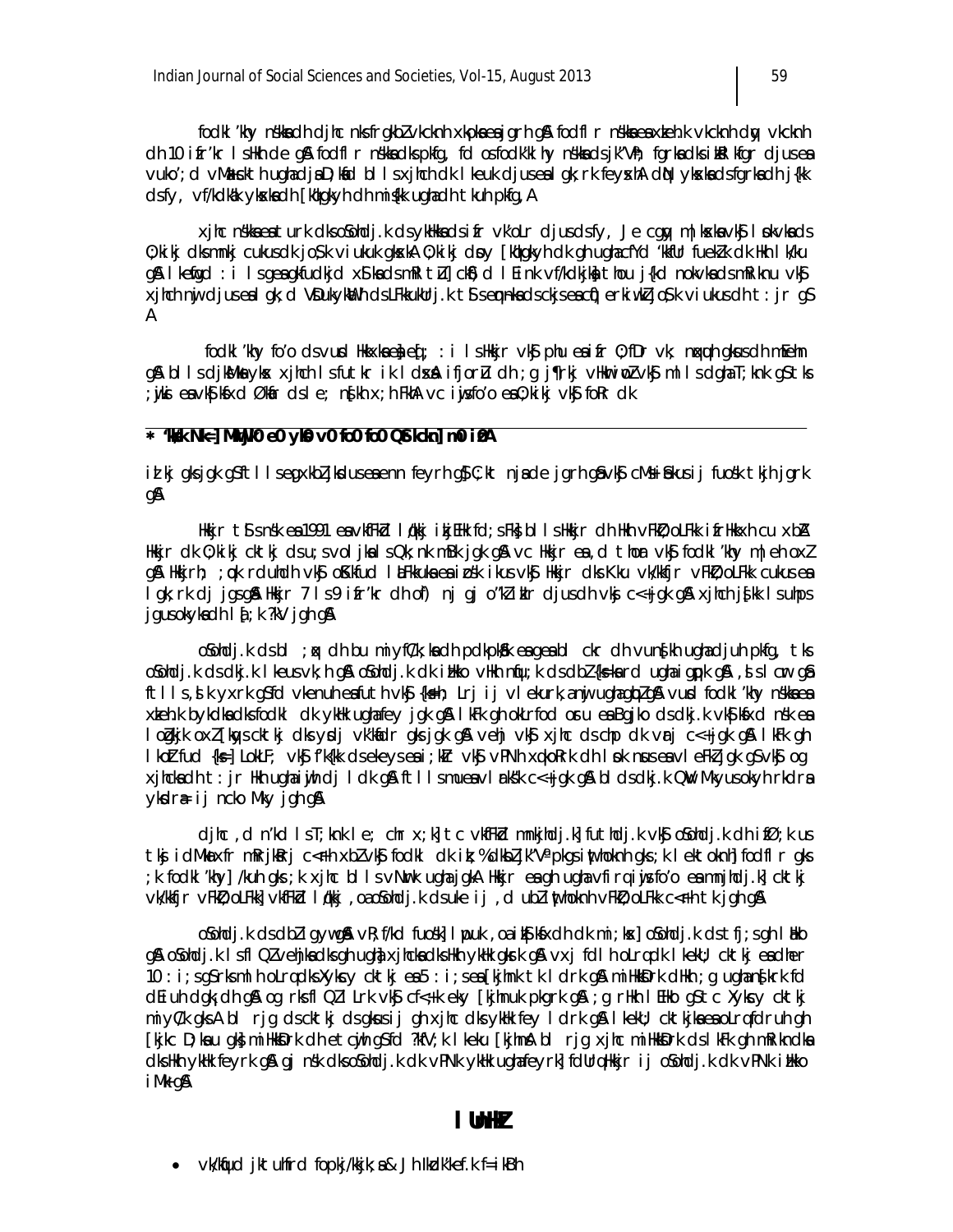- vk/kfud jktuhfrd fl ) kur & \_f"kdsk fl a
- vUrjk"Vh; jktuhfr & vkj0d0fl a
- $\bullet$  vUrjk"Vh; I EcU/k & vkj0d\$fl  $\alpha$

\*\*\*\*\*\*\*\*\*\*\*

## u; h dakuh vklhkyu vkj deyšoj dh dakfu; k

#### MKU Jifuds "Kah\*

u; h dgkuh dk okLrfod egRo bl eafufgr gSfd fdl h VWsfoJ{kfyr] vkjksir rFkk vfo"ol uh; IR; ch miyfü'k eamlus xfjek clksvl R; ughalkfcr fd; k g}oju~, d cMk l kekftd l R; , oa; FkkFkl clsvUosk. k ea viuh I kih "kfä yxk nh q& vkt dh 'u; h dqkuh'; k dh I exrk dks vius ifjos'k eal eVdj 0; fä vk\$ ifjos'k ds vuid Lrih; I Ecl/kka dh vfiki); fDr djus dk iz Ru djrh q& eY; I  $\frac{2}{N}$ ki dh bu dakfu; ka dk ik.k ekuk tkrk q& 0; fDr vius thou dh VstMh Isrks ififpr q& ij ml dk I ek/kku uqha < ikrkA ne?kkVwokrkoj.k ds chp ml dh ft thfo'kk cujh rjq djkq jqh q\$?kj ml dsfy, vfHk"kki cu x;k q\$vk\$ lekt mlsdN LokFkh2vkskadk te?kV fn[kkbliMrk q&

vkt dh dqkfu; kaea oká , oa vkUrfjd nkuka qh i {kka dks x qjkbl s i dV djus , oa mudk Li'Vhdj.k r Fkk fo"ysk.k djus dkir, ku fn [kkb] nsrk q\$ vk/kfjud; p; ea qe ykska us vius dks df=e vkoj.k ls <d fy; k q& iki&iq; ch cllk\$V;k;viuk vFk?lek|r clj pochlq\$\ clf=e thou eY;kavk\$ji)fr;kaclksviukuseavxaljq\$\ Bykt dk dgkuhdkj dHkh Igt Impuk] Igt eLrh dh ykj gen ystkdj df=e thou eYy;kn Isen[Dr dk giki djkrk gå dilin bu i gt i manukvis vig elrh ds Åij cBh gipi i ri dh foo"krkvid. }Un prukvis dk, fo"ysk.k cij ewl; I nonuk cih >yci fn [kkrk g& cilikh; il=; qx cih I Øklir I li; rk cik mn?kkVu cijrk g& city feykdi vkt dh dgkuh vkt ds thou dh cMh gh rh[kh ; FkkFkl pruk g\$p<sup>1</sup>

'u; h dgkuh\* dh eqf; fo"kkirk q\$ml dh | kalfrdrkA dilkh&dilkh rks; q i pfùk bruh eq[kj qksmBrh q\$fd iwih dgkuh gh ,d Indr intr gkrh g& Ikndfrdnk mfpr mís; Is dgkuh ea gks n's y{kd vuko";d o.kükkedrk iscp idrk g\$vk\$j ikBd dsie{k dgkuh dk Hkko vuk;ki ghirdV gksidrk g\$l indr vFke; gkusij] vkt dh dgkuh I h/kh pruk rFkk vutklifr dsxgjsLrjkadk Li "k] dj I drh g& Bbl i nfûk dsdkj.k tgk u; h dgkuh ea vf/kd l (erk vk; h q\$ ogha 0; at uk dh rhork vk\$ i likko"khyrk ea of) qipl q\$ bl dk l ef'V, oa 0; f'V fpUru Isdkbll EcU/k ughag\$p<sup>2</sup> deysoj dh dgkuh "I hand g" ulnyky cfu; sdh rhljh i Ruhgkus ij Hkh og detkj ydMh eaQa h NMhadk vyxk ughaikrh]mllsviusdkseppr ughadj ikrhA ijEijk dh IMh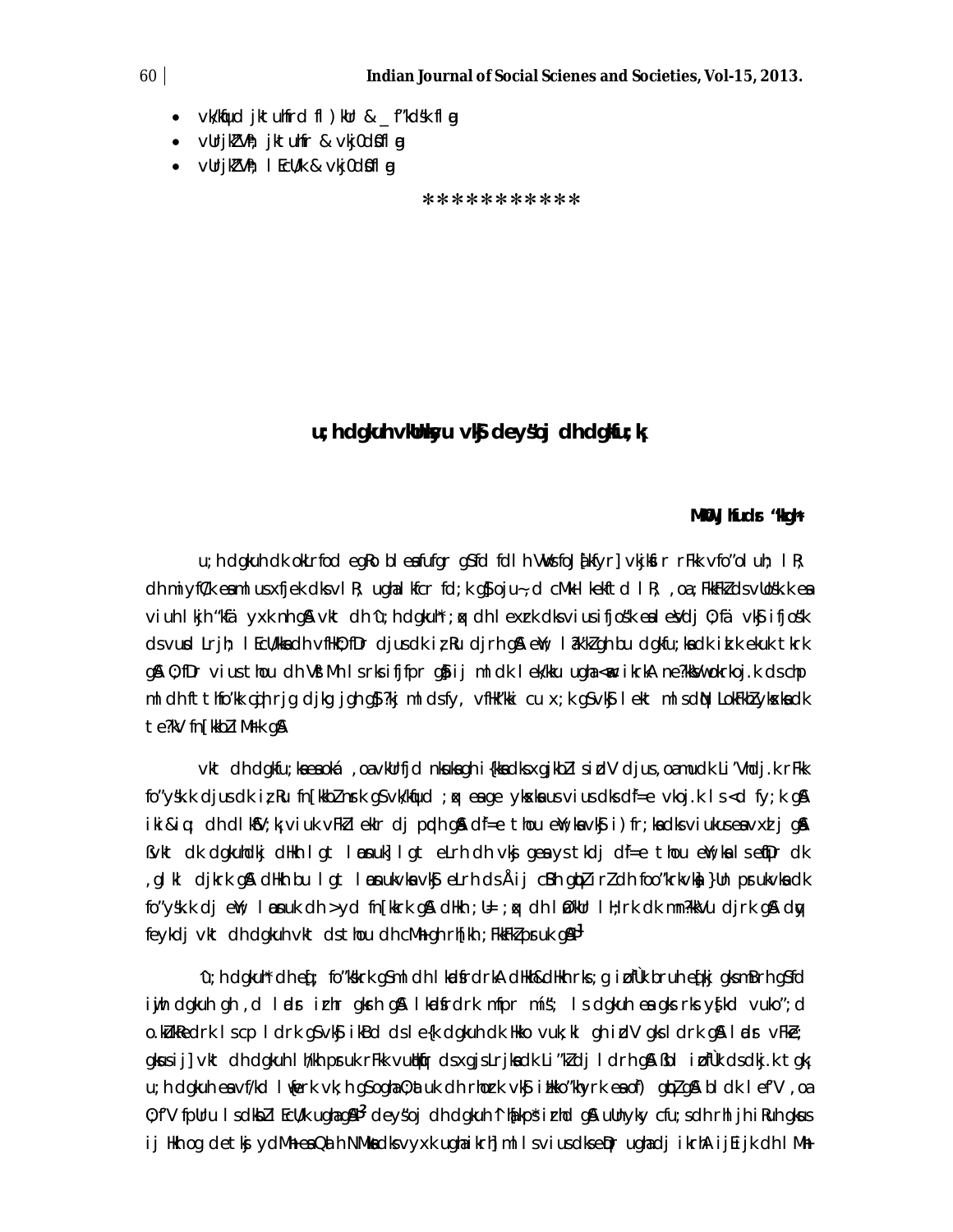ydMheaQdhikuhfdldnjd\$ngkrhq\$;qdqkuhblcksklafkrdjrhq\$Adeysoj,shqhdqkfu;kads ek'; e Isfopkjkadksl Eifk'r djrsgjiftllsdgkuh vf/kd IkFkd gkstkrhgja

u; h dgkuh\* dh olrqijd vfilk0; fä gh bl dh l Qyrk dk dkj.k g\$ dFkkdkj dqBk] fujk"kk] ijkt; ,oa ?kWu dk fp=.k djrk g}rksml dh nf'V eaiwkl rVLFkrk, oafuo\$fDrdrk jgrh g}og bllgaLo; ial) ughaekurkA ubl dgkuh ds ekuo eu ds thas milkjrs, oa dVrs I Ecli/kka dks I oli Fke js kkadr fd; k gå oreku 'u; h dgkuh' thou entufor vurfojkki }Uni InOkUr dks 0;Dr djus dk izkl djrh qn ;fn dFkkdkj vUr}D}kn vkj vürfojkkka dks viuh dgkuh ea LFkku ughanrk) rks dFkkud dksmRI ptrkghu pfj=ka dks I ikV, oa oLrijd mís; dk vkjki ughadjrk cfYd viuh dgkuh dh I kFkdrk Hkh I eklr dj nsrk g&

 $\gamma$ ; h dgkuh\* ea ck $\delta$ ) drk dk vfrjd g $\delta$  ft l ds dkj.k dgkuh ea na grk vk tkrh g $\delta$  deysoj dh

### \*i/kukpk; ! I jnkj i Vsy b. Vj clkyst] HkVoy] xkj[ki j] m0 i 0A

dgkuh eacks) drk dk vfrjid Li'V : i Isfn[kkbz] night g& "yk"k" eal Ùkk vksj foi{k ds lâk'kzeatksejrk vksj u'V gkurk q\$oq bu nkuukaealsdkblughag&ytidu turk dh ml yk"k dks;snkuukagh vius&vius<ak ls igpkuuslsbadkj cljnnrsg\$h osnkukagh mlsviusfoi{kh chlyk″k eku fy, tkusck vkx.g cljrsg\$h ^tkf[ke\*eaw d; on the ket and the wind of the set of the set of the set of the set of the set of the set of the set of the set of the set of the set of the set of the set of the set of the set of the set of the set of the set of the s os; kvkadk thou dghacgrj g\$D; kád osvius "kjhj dslgkjsn [kh&l [kh t\$sHkh gksth ysh g& dgkuh dk ; pk uk; d ^e\$ lemz dh rjg v″kkUr vk§mQurk jgrk g\$yfdu ;g le> ikus lsykpkj g\$fd D;k djavk§d\$s djA

Bigikus I lackijka vk§u; hifjfLFkfr; kackschpukjh fell indkjelsig 'k els vund VNVs I nnHkkåelschpvelsyh gkrh tkrh g}mldsekufld xBu vk}eukfoKku ead\$sfnypli ifjorù vkr&tkrsg}blsvkt dhdgkuh vf/kd okLrfod Hkiel vuxl lifel lif"y'V /kjkrykavk\$ fofo/k limanu"khy i {kkal sfpf=r djrh q&b<sup>3</sup> deysoj dh ^, d v"yhy dgkuh"] ^, d Fkh foeyk"] ^ifedk"] ^ejh ifedk"] ^jkril] ^c; ku"] ^ekl dk nfj; k\* vkfn bl h rjg dh dgkfu; k; g&; sdgkfu; k; L=h dh I kekftd fLFkfr dh dgkfu; k; g& bu dgkfu; ka ea L=h I kekftd fol a<fr; ka dk f"kdkj gkdj cuh rjg VW jgh g& ^vkRek dh vkokt\*]^rhu fnu igysdh jkr\* ukjh eu dh lvje idM+dh dgkfu; k; g& fcEckavk\$ irhdkadk iz kx oreku dgkuh dh fo"kskrk g& deys"oj dh 'uhyh >hy\* dbl Lrjkaij irhd gå igyslrj ij dlcs ds vkneh dh eklfie; r dk] ft I dh og i it; d d¢kuh ds I kFk j{kk djuk pkgrk gå nuljslrj 'uhyh >hy' dlcsdk irhd g}ftllsl EcU/k VW tkusij og ihMk dslrj ij 0; Dr djuk pkgrk g& rhljslrj ij 'uhyh >hy' ek= uhyh >hy q}ftllsog ekuoh; Imsnuk dslrj ij tMk q\$ bl irdkj 'uhyh >hy\* eadeysoj vR; Ur d¢kyrk ds I kFk irhd dk iz kx fd; k g& deysoj dh ^, k dN vk\$\*) ^tktZipe dh ukd\* vkfn bl dkfV dh egRoiwkZdgkfu; kj g&

u; h dgkuh\* dh nf'V ugha cnyh] ml dh "k\$yh ea Hkh vko"; drkuq kj cnyko vk; k g\$ Bu; h dgkuh us ftl "kSyh dk tle fn; k] og dFkk I ki{k foyhu "kSyh gS&; kfu mlsfoyhu gh ekuk tk I drk g\$tksfd dF; dsd.kea Atkldhrjg fo|eku g\$vk\$j dF; dsdnvk\$j Innf′V \fotu½ dsvuqlkj viuk ialkj xg.k djrhg\$ tkslá"y'V dFkk&[k.Mkaeal?ku vk\$ li(e gkrh tk jgh g&tksy{; dsvutko dksogu djrh gSvk\$ dgkuh dks lexrk ea itrqr cljrh g\$u¤°;g ;qx ifjorłu clk ;qx Fkk]blfy,bl ;qx ea "k\$yh cls lkFk&lkFk Hkk′kk ea Hkh ifjorlu gyuka Hkk'kk vfHk0; fDr dk ek/; e g& Hkk'kk dks ; FkkFkl vk\$ vdf=e ughagksuk pkfg, A dgkuh eatuHkk'kk dk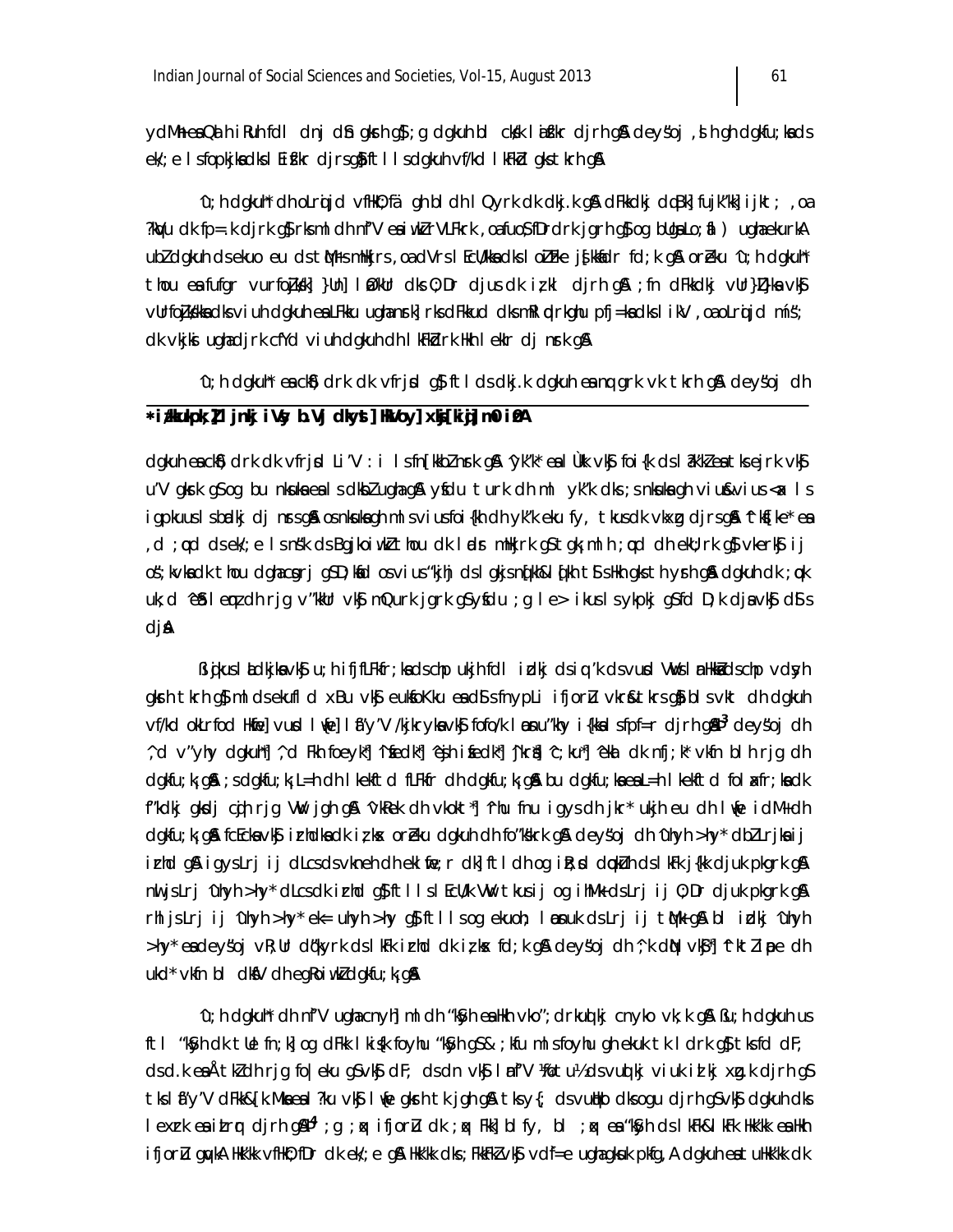iz kex bl le; clsclgkfu; kach ied[k fo″kskrk jgh g\$l tuHkk'kk clk vfHkik; xøk: Hkk'kk ughag\$bl clk vFkZbl clh  $0$ ; kidrk eafufgr q& e/; vk\$ fuEu oxh} thou dh tfVyrkvk $\frac{1}{2}$ ; FkkFkrkvka dk fp= itrr djusokyh dqkuh dk; g vko"; d igywgSfd Hkk'kk Hkh ml ds vuq i gkA

mi;  $\mathbf{p}$ r foopulsli'V gks tkrk g $s$ fd 'u; h dgkuh'dh viuh enyllkur fof"k'Vrk, i vk $\mathbf{\hat{s}}$  miyf $C/k$ ; kig $\mathbf{\hat{s}}$  tks deysoj dh dgkuh dh forkskrk g& deysoj dh dgkuh ex dFkkoLrij dFkknf'Vj ik=kx dk p; uj pfj= fp=.kj "kSyh]Hkk'kk ∨kfn lHkh nf'V;kalsu;k Hkko cks/k q\$A deysojus^ekal dk nfj;k\* dqkuh laxq dh Hkfiedk ealu;h dgkuh ds i Ecil/k eafy[kk q\$%^u; h dgkuh vkxgkå dh dgkuh ughaq\$ i pfük; kadh gks i drh g& vk\$ mi dk eny likrg\$&thoudk;FkkFkZckkAvk\$bl;FkkFkZdksydjpyusokyk.ogfojkVe/;]fuEue/;oxZvk\$"kkfkr oxlg} tksiuh thou "kfDr Isvkt dsnmkllr IndV dkstku&vutkus>sy jgk g& ml dk dlinh; ik= gS¼vius fofo/k : ikavk\$ ifjoskkaek& thou dksogu djusokyk 0; fDrA u; hdgkuh usblhfy, ml ^rhljsmithoh\* dks iukg ughanh] tks, dk, d cgr egkoiwklgksdj ineplln vk\$ id kn ds ckn ; "kiky dh I edkyhu dgkuh ealglk ?kq vk;k FkkA ftlusvius>BB vkfHktkR; clksvL= cukclj ml fojkV oxlclhu\$rdrk vk§ ekuoh;rk clksvk§ Hkh tt] fd;k Fkk & mldslkFk cykRdkj fd;k FkkA ftlusvkfFkbl : i lsfoiUu]ifjfLFkfr;kaeatdM}:f<+kaea Qalsml fojkV ekuo&lenk; dsfy, ,d 0; fDroknh ufird ladV [kMk dj fn;k Fkk------ftlusgj vkfir dks viusfy, futli LFkkuka; k Mkbik: eka ea vdsyk [kMk dj ysik pkqk Fkk-----------------------qj iq 'k dks qhu&y?kq cuk nsik pkgk Fkk------------mlslkFkbd ifjosk dsifr "kødkyqvk\$ läk; xtr djdsvdsyk dj nusdh dkf"k"k dh Fkh vk\$ {k.koknh n"kü dh ihMkoknh 0;k[;k | sqj Øwjrk] vu\$rdrk vk\$ vekuf{kdrk dsifr mlschrjkx dj nuk pkgrk FkkAÞ<sup>5</sup>

#### I UnHZ

- 1. u; h dgkuh n"kk] fn"kk] I blkkouk %Jh I gismz%i0 269
- 2. u; h dgkuh dh end I psnuk % MkOU I gisk fl Ugk
- 3. d nfu; k l ekukUrj % jktUnz; kno % i 0 36
- 4 u; h dgkuh dh Hkfredk %deysoj
- 5- ekal dk nfj; k % Wakmiedk½ % deysoj % i 0 6& 7

\*\*\*\*\*\*\*\*\*\*\*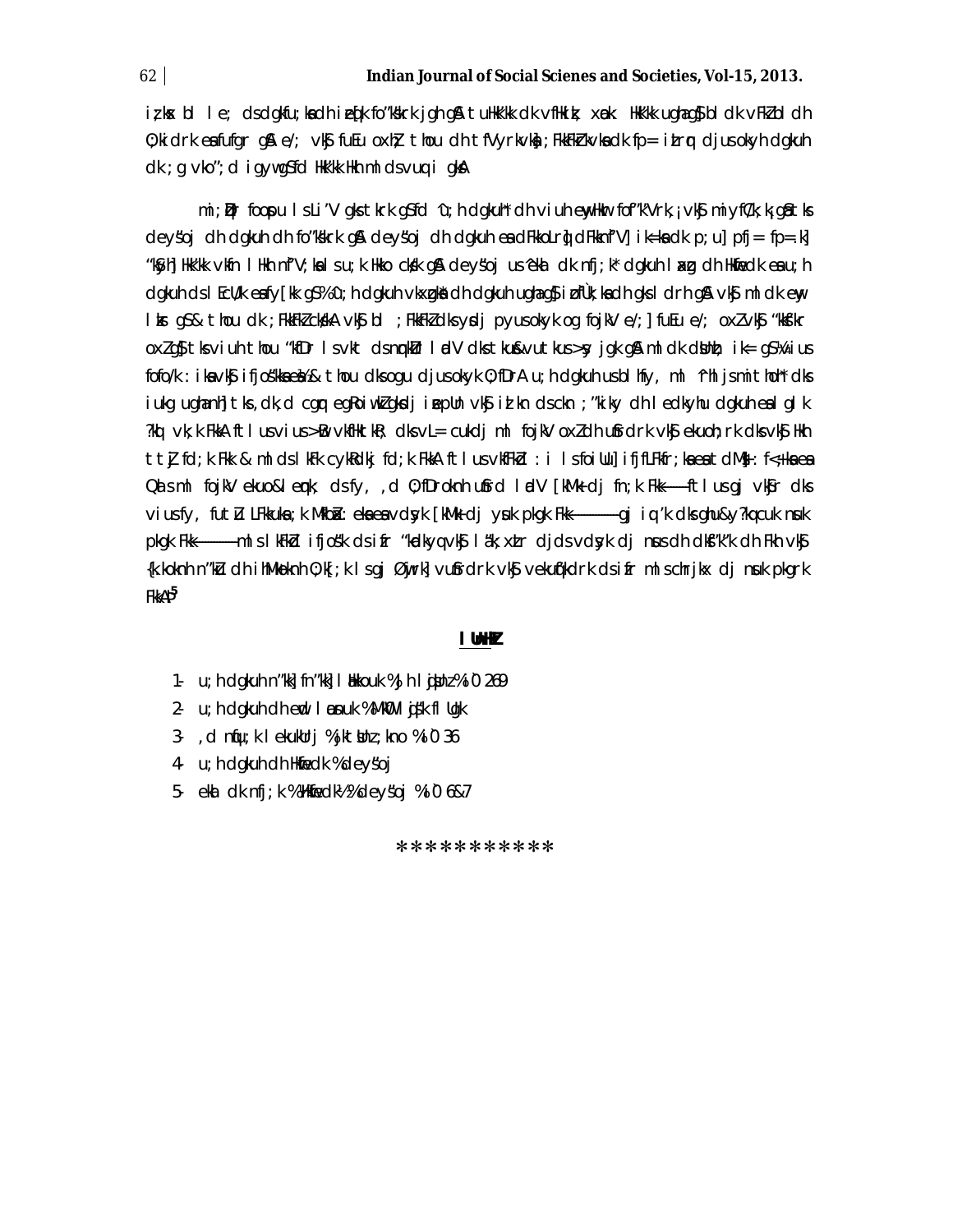# $*$ v $K$ s  $*$  dh dgku; kadk f''kYi &o $8$ 'k'V $\div$

#### fuf/k fl a\*\*

chi oh & i nh ds dgkuhdkjh e $a^*vKs^*$  dk vR; Ur egRoiwk LFkku g $a^*vKs^*$  fgUnh ds, d, i sieq[k l kfqR; clkjka q\$ftUqkus ik"pkR; iHkkoka cls ckotm Hkkjrh; ihfBclk ea vk/kquclrk cksk clk fqUnh l kfqR; clks iFke laLi "ki fn; k q\$a , cl vknj iz kokokn vk\$j u; h clfork cls os injkokk cu}nul jh vknj eukonKkfucl clFkk&lkfqR; cls of kfyd A

fgUnh&I kfgR; ea Hkkjrbing gfj"pUnz I svk/kfjucl&clky clk vkjEHk gksrk g}ml clk nul jk i ; kč \*vKs \* I s "kq gkurk g)D; kfd vk/kfjudrk dk ck/k I olifke \*vKs\*l kfgR; esifrQfyr gkurk g\$ nku.ksl kfgR; fuekZk ea ik"pkR; illko fdz ek k jas af yfdu nkuks dh pruk llkirh; ah an nu jh vkj "vKs" dk l td 0; fDrRo "id kn"dh rja cged[kh vkʃj \*fujkyk dh rjg fonksph gʃå \*llkkjrblnq]id kn vkʃj fujkyk ds vkxs dh dMh eadfo \*vKṣ\* dk de  $v$ krk g $\mathbb{A}^1$ 

Jh \*vKs \* oreku fgUnh&l kfgR; ds,d, sjpukdkj Fk; ftudk 0; fDrRo fgUnhokykadh I kekU; ijhf/k lsdN vyx&fojy fof″k'V g\$\\*vK\$\* mu fojy jpukdkjkaeavxikDr\$ g\$ftllgkusviusvk\$j viuh pruk ds vuq i vius0; fDrRo dks <kyk vk\$ ifjekft}r fd; k q\$\\*vK\$\* Hkkjro'k]dsmu xk\$okLin dfo; kadh ijEijk ea vkrsgSftlesvk/kfud dky ea\*johlnukFk VSkl\$\*dk rstke; LFkku g&

\*vK;\* foKku dsNk= jgsgSo bfrgkl dsifr Hkh mudh xgu : fp FkhA jktuhfrd fopkj&/kkjkvkadksos\* futh food dh dikVh ij ij[k dj ekuo dh xfjek dksvundny dksekMus dsi eFkid q& \*eukfoKku\* dsidk"k es mügkus ekuoh; I Ecü/kka dh tfVyrk dks ng kk&ij [kk g& \*vKs \* Kku , oa vudko &l e) vk/kqud nf'VI Eillu jpukdkj g $\lambda$  \*vKs \* dh I okt/kd eg $k$ oiwkl LFkkiuk \*\*ekuo &eli; kadk L=kr ml dk food g $\lambda^2$ 

fgUnh dFkk&IkfqR; dksokLrfod vFkZeavk/knjud cukusdk Js \*vKs\* dksfn;k tk Idrk q& mudsinuZ fgünh dsmiü; ki rFkk dgkfu; kWed; r%o.kWkked & "k\$yh eafy[kstkrsFkA ik=kadsvkUrfjd eukfoKku dh vkj y{kd dk /; ku mruk ugh jgrk FkkA \*vKs \* us?kVukvks vk\$ ik=kadsckgjh <kpsdh mi{kk djds vkUrfjd i{k dks vf/kd mHkkjkA \*dFkk&f"kYi\* dh nf'V IsHkh mudsizkx, frgkfld egR0k dsgnA ; g I gh gSfd \*vKs \* dks, d mill; kl dkj ds : i ea vf/kd tkuk tkrk g}ij mudh dgkfu; kWHkh de ykdfiz ugh g\$\ \*"k{kj\*; k \* unh ds }hi\* t\$ h gh ifl f} \*jkst\* dh Hkh g\$

\*vK;\* dk dfrRo fgUnh ds dFkk&l kfgR; dks, d u; s/kjkry ij ifrf'Br djrk g\$\ \*\*o.kLukRed ds LFkku ij fo″ysk.kkRed f″kYlk&fof/k dk izksx mudh jpuk∨kadh Icls cMh fo″kskrk q\$l muds ik= rFkk dFkkud ukxfjd thou dsmPp e/; oxl lsfy, x, g& idfr eal hfer gkusij Hkh mudh xgjkblvryuh; g& ekuo thou dh dN fof"k'V ifjfLFkfr; kadk mUgkus xgjk v/; ; u viusdFkk&l kfgR; eaitrr fd; k g&l kFk gh f"kYi vk\$ Hkk'kk eadNp I oFkk u;si¿kx Hkh fd, g\$a fgUnh dFkk & lkfgR; ea\*vKs\* dk uke vk/kqfudrk dk ifjpk; d  $q\mathbb{A}^3$ 

\*vKş\* dh dgkfu;kadsfo'k; eage dg Idrsg\$fd \*vKş\* dh dgkfu;kWvkt Hkhmruh gh iBUkh;g\$ ftruh fd viusiFke idk"ku dsle; FkhA fgUnh&dgkuh dsbfrgkl ea\*vKs\* dk LFkku liffkr g&

\*vK; \* dh vfUre dgkuh tuojh] 1959 dh qj; i i tlkkRed nf'V I s1947 dh Hkir&foHktu \* dh =kl nh IslEc} dgkfu; kadslkFk gh \*vK; \* dsdgkuhdkj : i dk iVk{ki ekuk tk ldrk g}ij 1931&1950 vof/k ds fgünh&dgkuh ds bfrgkl es\*vKs\* dk dilkh u feVus okyk LFkku g& dF; dh uohurk ds I kFk&I kFkdgkuh ds f"kYi vk\$j Hkk'kk IEcU/kh mudsizksx mudh ItZukRedrk dks,d fof"k'V ÅpkbblZ inku djrsg\$\\*vK;\*us viuhdqkfu; ka ds ckjs eafy[kk q&\*e£us iz kx fd, rks f"kYi ds Hkh fd,] Hkk'kk ds Hkh fd,] : ikdkj ds Hkh fd, jolrq&p; u dsHkh fd, ] dky dh I jpuk dksyrdj Hkhfd, yfdu "kCn&ek= dh 0; trdrk vk\$ I mpdrk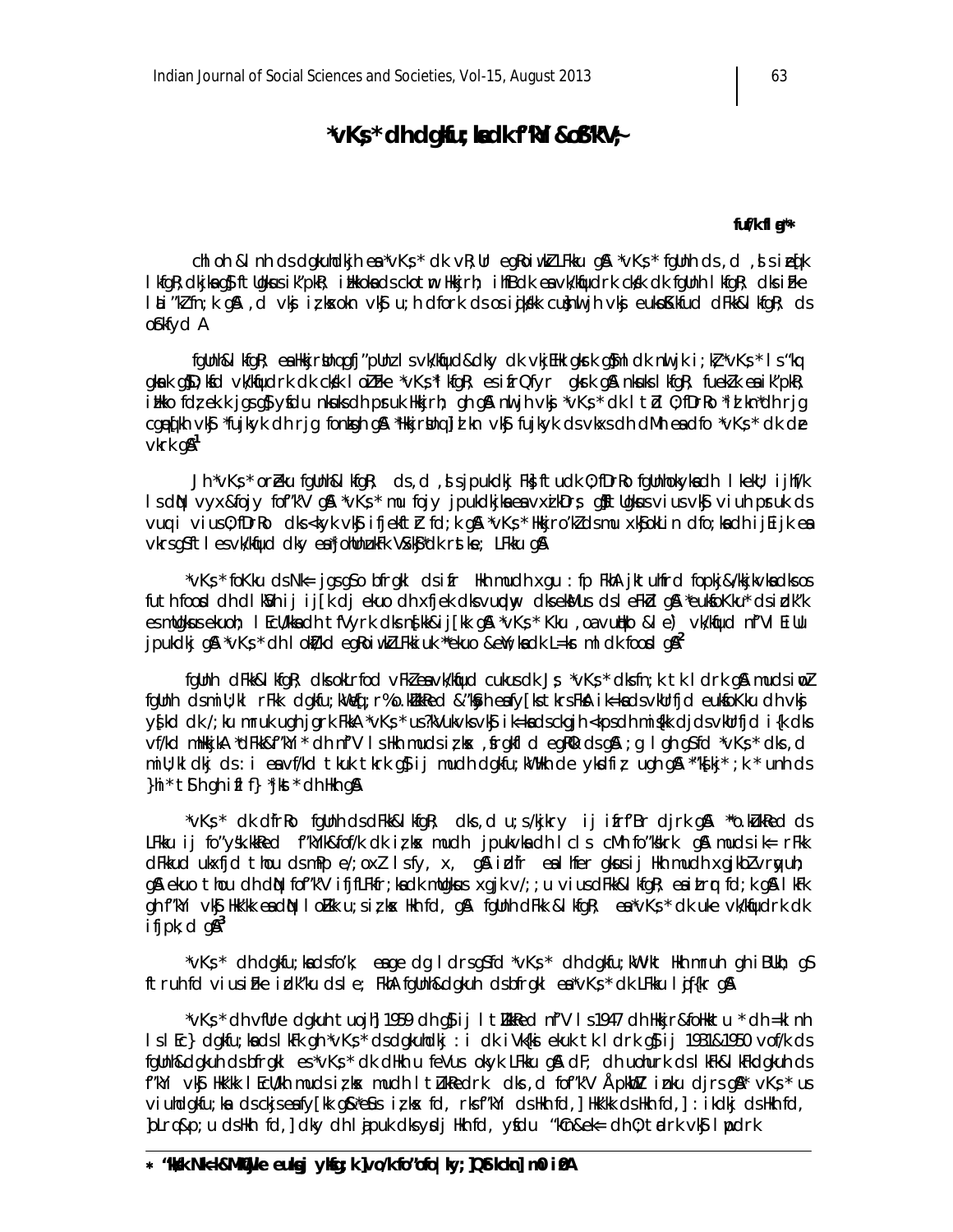dh , dillr mi{kk dilih ugh diha<sup>4</sup> [km viuh dgkfu;ka ds ckjs ea dgs tkus ij likh bl ea dikbl vR;mDr ugh g&  $d$ gkuh ds $\{ks - es$ t $\Omega$ bhz dks $NkM$  dj $Vl$ ; fdlh y $\int kdx$  us brus  $Vf/kd$  "f" $Ni$ ixr& iz $kx$ " ugh fd, g $\Omega$ 

bl I EcU/k es\*xkiky jk;\* usviuh ittrd \*dFkkdkj vK;s \* esviusoDrR; dksLi'V fd;k g\$ \*rVLFk ujvj; k dgkuh dsgh fdlh ik= dsvoykdu fcllnglsdgkuh itror djusrFkk ukVdh; I EHkkoukvka I sHkjs løkn dhifof/k dk mi; kx rksfqUnh dgkuh ensbldsigyslsghgkrk vkjgk Fkk]ftldk mi; kx \*vKs \* usHkh fd; k ]bl ds I kFk gh vkRekyki Loxr&fpUru ]vkRe&eUFku ]vkRekykpu]vkRe"kkk ]vkRekUosk.k dgkuh ds Hkhrj dgkuh vrhr dsiwikoykdu futho olradsekuohdi.k irhdllolu : id i=lxkbM dh deWhllk{kkRdkj ikBd dks I Eckf/kr djrsfdLI kxka i wkr%ukVdh;

løkn]i¢k.k]dFkk vkfn ifof/k;kadsizkx ealkh "vKs" usigv dh A ;g rksugh dak tk I drk fd lo E ;sirkx dgkuh dksihkkoh cukusealgk;d gh gq g}ij de Isde irkx dh nf′V Isrksbudk egRo gh \*vejoYyjh\* ]qkfjfr]nkgh]Nk; k]{kek]njksk vehupUn]vfyf[kr dgkuh]"kkfUr gWh Fkh]"k# ]fl xusyj]dkBjh dh ckr] fpfM;k?kj |\*ikBj dk /khjt vkfn dgkfu;kW f"kYixr i¿kx dh nf'V IsmYy{kuh; g&<sup>5</sup> "vKs" dh dykRed idM I kfqR; fo/kk ds: i ij etcur qksh q& blsik;%lc Lohdkj djrsq& izkx vk\$: i dsifr , d vPNsvk\$ I gh dykdkj dsfy, tks tlletkr vkd'klk gkuk pkfg, ]og \*vKs\* eag& vr% muds dgkuh : i , oa iz ks dh nf'V Ishkh fo"ysk.kh; q& fQj Hkh vKs : ioknh ; k dykonh ; k iz ksoknh ml vFkZea mUqs dN Ieh{kd ekuraga ; sifga; dks Kku dk , d i dkj ekursga euq; dh cqi} vknj ekul dk laldkj djus dk mil dk iz kstu Lohdki dirs g\$ LoHkor% dyk ds vk"k; dks vR; f?kd egRo nrs g\$ ijUrq vk"k; dks vFkkr- vudkok"k; dkslgh:iealEifkr djusdsfy, vkfj, ddyk&oLrqdslEifk.kdjusdsfy, :i izkx ,oaf"kYi ds ifr n{krk dksHkh vR; ko"; d ekurs q&

\*vK;\*, d Hkk'kk ihkqdfo g\$ x| vk;ji| dschp dk vUrjmlidkjugh jgk t\$lk igys dHkh FikA milginus fallnih dis Hikif'id nf'V Is foy{k.k le} cuk; k qi} blea I EHkor% niks er ugh qiA ofio/; lef} |foy{k.k dl ko|vYik{kjRo |vk"k; uplny Hkáxek| dk0; kRedrk \*vKs \* dh x | & Hkk'kk ds diN eqRoi wkZ of"k'V; q& \*vKs\* dh Hkk'kk dsvuxd : i ]vnk;)i Hkáxek; a roj q& fdl h cMsvk\$ l eFkZy{kd dh Hkk'kk dsckjsea; q dguk fd dF; dh ekx ds vundhy Hktf'kd Hktixek; a g\$ fo"ksk vFkl ugh j[krk D; k\$d ml dh l eFkrk dh ; q igyh fu"kkuh g\$ \*vKs \* egku \*Hkkkk f"kViht g\$ Hkk'kk dk fofo/k izkx mudh fo/kkvka ean{kus dks feyrk g\$ \*vKs\* usviuh dgkfu;kaeaHkk'kk dk mRd'V ovkd'k'd:i itrrfd;k g\$ mudh Hkk'kk lgt& l¢ksk II Ldrfu'B lifjfu'Br|vkydkfjd|irhdkRed|fp=kRed &Hkk'kk]dk0; kRed &Hkk'kk]fcEc/keh&Hkk'kk vkfn fofHkUu : ika eafn[kyk; h nrh q} ftligamligkus vi uh dgkfu; ka ea i trr fd; k q& \*vKs\* dh dgkfu; ka es HKK dk fofo/k : i n{lusdlsfeyrk g& 1&l qt&l cksk Hkk'kk] 2&l Ld`rfu'B&ifjfuf'Br Hkk'kk] 3&vkydkfjd Hkk'kk] 4&irhdkRed Hkk'kk] 5&fp=kRed Hkk'kk] 6&dk0; kRed Hkk'kk] 7&fcEc/keh2&Hkk'kkA

I KFk gh mudh dgkfu; kaes\*fo"ksk.kkadk foy{k.k iz kx\* ns[kus dksfeyrk g& \*yKs \* Hkk'kk esHkkokads ?kkr&ifr?kkr dks0; Dr djusdk I kef; ZHkh j[krsg&mUqkusviuh dgkfu; kaesfofo/k Hkk'kkvkadk iz ks Hkh fd; k a% \*veioYvih\* dakuh \*vKs \* dh fnYvh tw ea¼vDVmil1931½ eafv[kh x;h a% ftleavKs usladrfu'B o ifjfuf'Br Hkk'kk dk iz kos fd; k g\$ftldk, d mnkgj.k nzV0; g&\*d\$sln<g\$ bld cU/ku ! fdrusnk: .k fdrusmx! ykylk dh rjg vnE; iMk dh rjg vlg; nkokuy dh rjg mRfklr 1; scU/ku ejsfucky "kihj dks?kkV dj ml dh LQfirz vk\$ I athou dks fudky nuk pkgrs g& vk\$ eS fujk"k vk\$ e prikze\$ Lefr; ka ds ck> I s  $f \cap D$ ikykadh rjg nck quyk espojpki mldh dkeuk dsvkxs/khjsk/khjsviuk vfLrRo feVk jok q $\beta^6$ 

\*vKs \* iz kxokn ds iprid dfo q\$ og eqf; r% dfo q\$ vk\$ mudh dfo &nf'V Is muds dFkk&I kfqR; dks vifjlhe ykhk ighbk gå dgkuh gh ugh mudk mill;kl Hkh dfo&nf'V ls voyksdr gg gå \*dgkuh\* en \*vkydkfjd Hk/kk\* dk JsB iz kx ns[kusdksfeyrk g& dgh&dgh dh Hk/kk iwkh=%dk0; kRed gksx; h g&

\*vKs\* \*\*fo″ksk.kkadsfoy{k.k n{k mi;kx lsvFkbRrk dksc<krsq\$\ fo″ksk.kkalsiwjso.kZu eafp=ke;rk\*  $m$ killu qksh q $\lambda$ <sup>7</sup>

\*vKş\*usviuh dgkfu;kaesf"kYi dsu;&u;si;kx fd, g&f"kYikadh fofo/krk budh dgkfu;kaesnşkusdks\* feyrh q&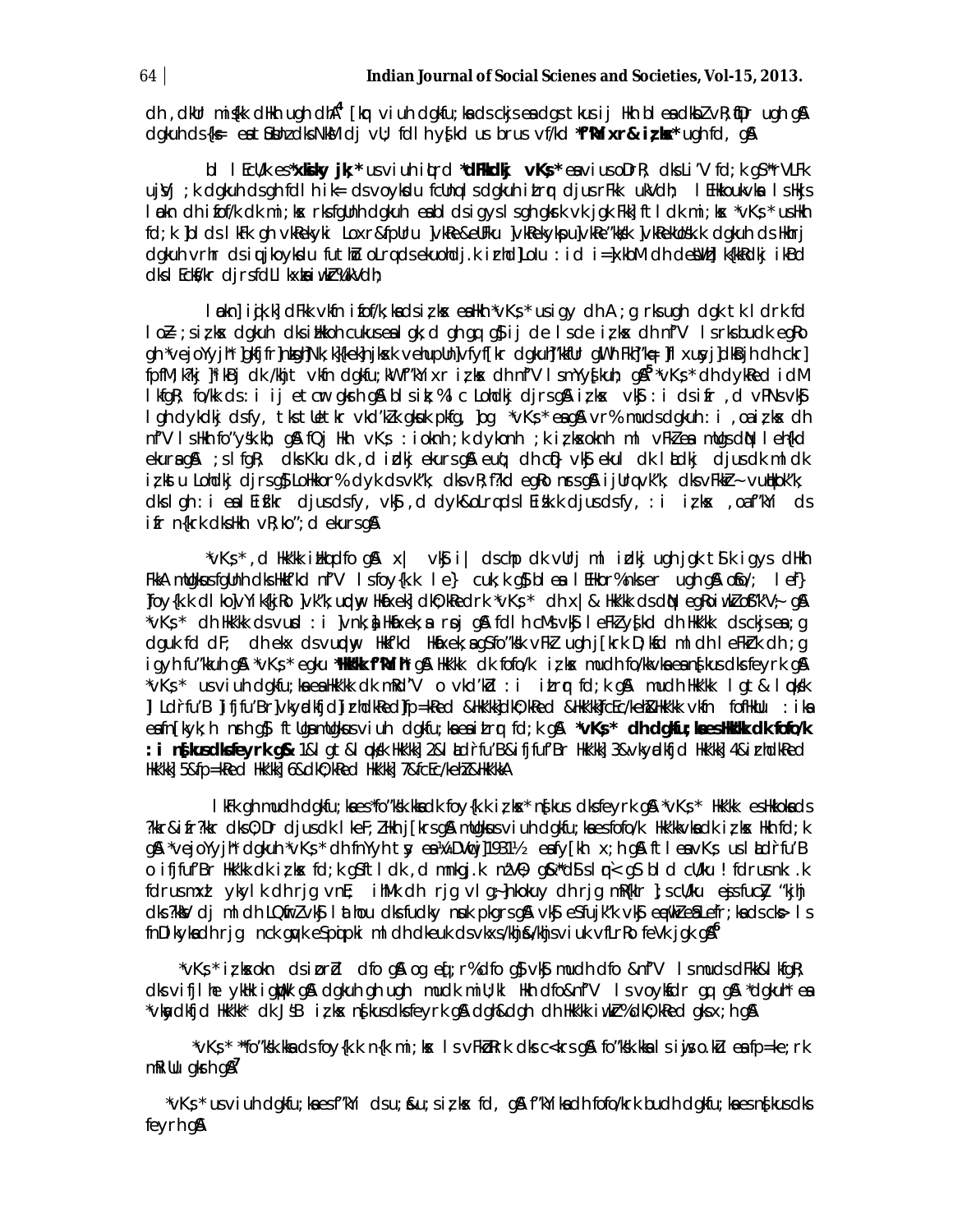"kSyh dgkuh ds itruphdjk dk ek/; e g\$ ; g nuljkadks illkkfor djus dh "kfDr dk uke g\$ bl dk l EcU/k eq[; : i l sys[kcl clsfopkjknsvk\$ Hkkoknllsg}lkFk gh ml clh vfHk0; fDr i}fr esg\$A clgkuhclkj clh cgqr cMh I Qyrk Hkkkk&"K\$yh ij gh vk/kkfjr jgrh g\$1 "K\$yh esil thork]jkpdrk |lædsrkRedrk vk\$j illkkokRedrk dk gkuk ]furkUr vko"; d gkrk gå bu fo"kkrkvkadksdgkuh eaykusdsfy, y{kd rksvkyalkfjdrk ykusdk iz kl gkrk g\$vk\$ eqqkojka vk\$ ykdk\$Dr;ka dk iz kx djuk iMrk g&

\*vKs \* usviuh dgkfu; kaesvusdidkj dh "kSy; kadki z kx fd; k g &

1&, frgkfl d "kSyh

2& vkRedFku&itku "kSyh

 $3&i = kRed$  " $k\$ 

4&I pknkRed "kSyh

5& o.kUkRed "kSyh

6& ukVdh; "k\$yh

7&fl u&rduhd I sillkkohr "k\$yh

'41 火im' nhflr

121/&Dyksti QkWks xkQh

8&Mk; ih "k\$/h

9& fefJr "kSyh

\*vKş\* dh dgkfu;kaes "k\$y;kadk fofo/k : i n{kus dksfeyrk g\$ bllgkus viuh dgkfu;kaes "k\$yh  $ds$  gj iV dk jx fc $f$ kjk g $\alpha$  ' $vKs$ ' dh  $x \mid \alpha''ks/h$  muds 0; fDrRo dk ifr: i g $\alpha$  muds 0; fDr0o dh IkS; rk]ckS}drk , oa vUre{krk x | & "kSyh ea Li'V ifjyf{kr gksrh g& muds x | dk {k= lar vk\$ fu[kjk gwk g& o.; blrg Is vurday mldh Habkek Hahifjofrh glarhigrh g& thou ds ckg; : i dks 0; Dr djuses iwkl lefk/gkusdslkFkghog,dv/;;u"khyfpUrddhekufldp;k/dksHkh0;Drdjuseaiwkr%leFk/g&l \*vK; \* ds x | & "Kyh ea, d i dkj dh \*ckf}d fuxukrk \* q\$ mudh Hkk'kk vR; Ur l e} q\$ oq Hkk'kk mruh qh lef} q\$ftruk dh v/;;u vk\$ mudk vutko bl lEcU/k es\*Ml0 jkepUnzfrokjh\* dk dFku nzV0; q&\*\*oq l∮e vk\$ Li'V fopkj&l\#ka]eukskihvk§imtrdjikdfrd [k.M&fp=ka]0;fDreu dhvUrorhZfLFkfr;kavutkods dkir {k.kka jkekpd vullko [k.Mka ekufld }ilnka ]lla?kkfrd rukok)mis{kr ]ekuork ds xfyr thou dh, foMEcukvkavk\$ foni L=h&iq'k IEcU/kkadh Ia"y'V tfVyrkvkarFkk iR; {k dsijsijks{k irh; eku thou IR; ka  $dk0$ ; Dr  $djus$  esiwkll eFklq $\AA^8$ 

\*∨K;\* dh x|&″k\$yhear,diidkj dh vUrjkIVb;  $0$ ; kflr g&; g  $0$ ; kflr ok $D$ ; clh Hkmáxek vk $\oint$ "kûn&iz kx nkuksgh nf'V;kalsyf{kr dh tk ldrh g&nsk&fonsk dslkfgR; vk\$ thou dk iR;{k vutkko gkusds dkj.k os vius dFkk^& IkfqR; es Hkkjr ds ckqj ds I UnHkhZ fo'k; ka dk p; u dj I dA bu I UnHkkZ dh I Qy vfHkO; fDr dsfy, ,d s ukeka ]dFkkvka ]fdonfUr; ka vk\$ vfHkik; ka dk izks djuk iMrk q\$ftUqs vUr]k'Vh; eqRo iklr g& \*vKş\* dh x|&"K\$yh \*I tIukRed\* g\$vk\$ \*vKş\* ds\*I tIu"khy 0; fDrRo \* ds I kFk ml dk : i Lo; a gh cnyrk $x; k$  g&

\*vKs \* us Hkkjrh; & I kfgR; clks u; s ekM] u; s vk; ke]u; h fn"kk inku clh g\$\vUosk.k clh i pfRr mucls lkfqR; clh vfojy fof"k'Vrk jqh q\$ os thou &i;Ur lkBn;kUosk.k| lR;kUosk.k| vkRekUosk.k| "kCnkUosk.k ,oa vFkkllosk.k cijrsjg A oslPps vFkka ea fpllrd lkfg R; dkj FkA dykdkj ds: i ea mudk eg Ro v{kq.k g A mllgkus dgkuh&I kfgR; dksu; sfo'k; Juohu Hkko&HkfaxekJu; h Hkk'kkJu; h "k\$yhJu; sNUn Ju; smiekuJu; h vfHkO; atuk Ju; h nf'V  $|u; k$  ek $M$  inku fd;  $k$  q $A$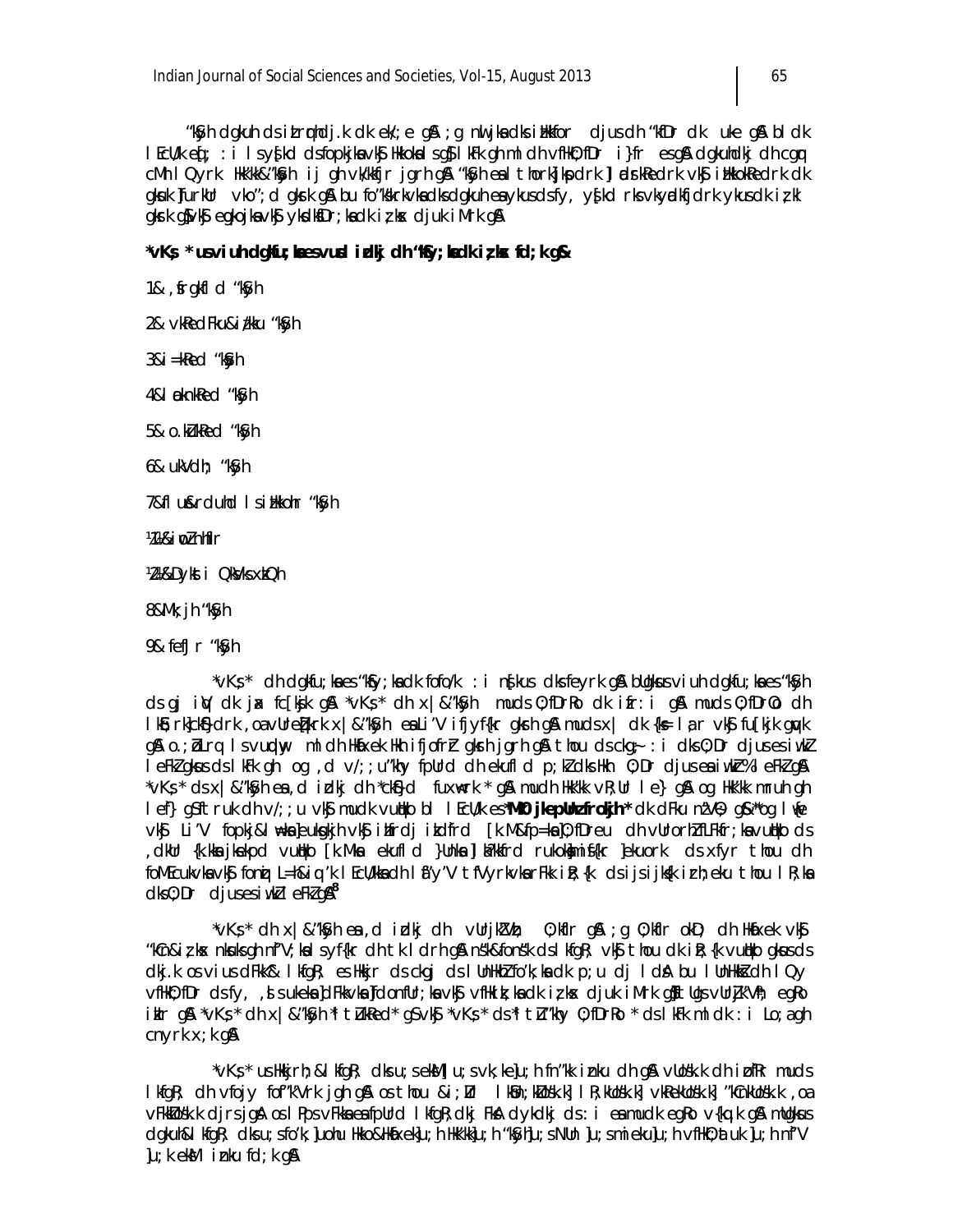#### **lUnHkZ**

1&HkkykHkkbZ iVy] \*vKs \*,d v/;;u]i0l0331¼ok.kh idk"ku u;h fnYyh½

2&Mk0 jkepUnz frokjh] fgUnh clk x } l kfgR; ]i 01 0&814 ¼o"ofo | ky; izlk"ku okjk.kl h½

3& \*vKs \* lEiwkldgkfu;k ii0l0&626 ¼jktiky ,.M d"ehjh xV fnYyh½

4& ogh i0l0&24

5& xkiky jk; \*vKs; vk\$ mudk dFkk lkfgR; \* i0l0 209 ½ok.kh izlk"ku nfj;kx at] u;h fnYyh½

6& \*vKs \* lEiwkZ dgkfu; kW i 0l0&30 ¼jktiky ,.M lUl d"ehjh x y]fnYyh½

7&Mk0pUndkUr ek0 ck anoM sdj] dFkkdkj vKs ] i 01 0 220 ¼gfj; k.kk l kfgR; vdkneh ]p.Mhx<½

8& Mk0jkepUnz frokjh] fgUnh dk x | &l kfgR; ]i0l0 &813 ¼o"o fo|ky; izlk"ku ]okjk.kl h¼A

\*\*\*\*\*\*\*\*\*\*\*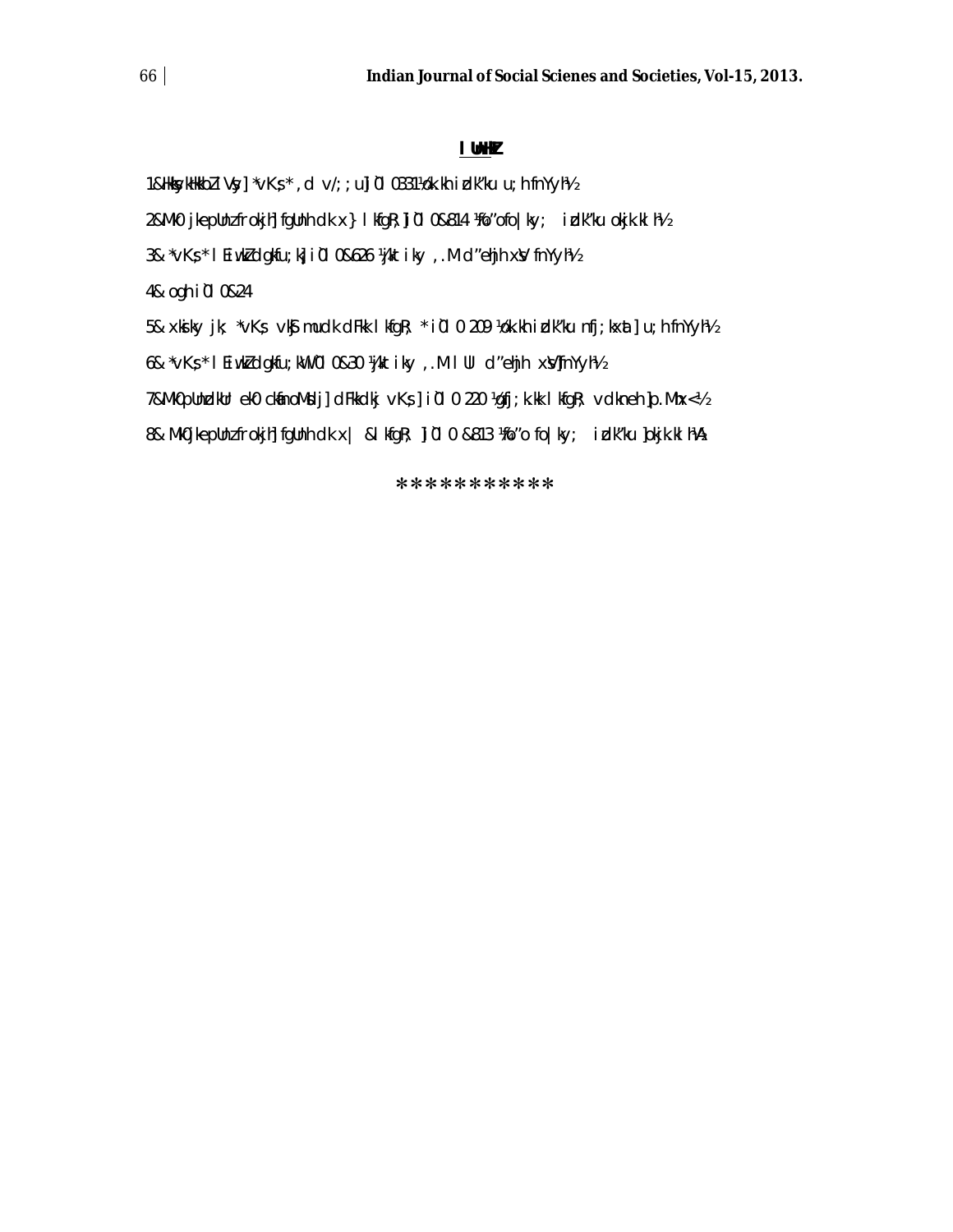# **lgk; rk ikln**, oa Lofo Rrik skr egkfo | ky; ka ds f"k kdk a ea vkRe&fo"okl dh fLF kfr dk **v/;;u**

### **i** frEk fl a\*

**"kks/k** 

*itr*r "kksk i= ea lgk;rk iklr ,oa LofoRriks'kr egkfo|ky;ka ds f"k{kdka ea vkRe&fo"okl dh fLFkfr dk v/;;u fd;k x;k g& vkRe&fo"okl dh fLFkfr dk v/;;u djus grqmRrj ins"k ds *okjk.klh e.My ds x zkeh.k ,o a "kgjh {ks= esa fLFkr lgk;rk izkIr ,o a LofoRriksf'kr egkfo|ky;ksa d s 600 vi; kid&v/; kfidkvka dks U; kn"kZ ds : i ea fy; k x; k q\$ ftlea 300 lqk;rk itlr vk) 300 LofoRrik\$'kr* egkfo|ky;kadsv/;kid&v/;kfidk,alfEefyr g}ftudk p;u lknns; ;knfPNd fof/k lsfd;k x;kA itrr *v/;;u es;q ik;k x;k fd lgk;rk itlr egkfo|ky;ks,oa LofoRrikf'kr egkfo|ky;ksdsf"k{kdksdsvkRe&fo"okl eas lkFkZd vUrj gS rFkk LofoRrik sf'kr egkfo|ky;ksa d s f"k{kdksa dh vis{kk lgk;rk izkIr egkfo|ky;ksa d s f"k{kd vf/kd vkRe&fo"okl okys g& LofoRriksfkr egkfo|ky; ka ds x keh.k {ks= ds f"k{kdka dh vi s{kk l gk;rk i klr egkfo|ky;ksa d s xzkeh.k {ks= d s f"k{kd vf/kd vkRe&fo"oklh gSaA LofoRriksf'kr egkfo|ky;ksa d s "kgjh {k s= ds f"k{kdksa dh vis{kk lgk;rk izkIr egkfo|ky;ksa ds "kgjh {k s= ds f"k{kd vf/kd vkRe&fo"oklh gSaA*

f'k{kk izkkyh dks lekt o jk"Vª ds fodkl dk ,d lok I/kd eg RoiwkZ lk/ku ekuk tkrk g\$A ;gh dkj.k g\$ fd ik; sd dky] lekt ,oa jk"Vª esifk{kk dks vR;Ur egRoi wkl, oa lEekutud LFkku fn;k tkrk jgk gS, oa lekt vius ukxfjdka dks mPp x q koRrk dh f'k{kk miyC/k djkus ds ifr iz RUk'khy jgrk g & fdlh Hkh nsk ds mfpr fodkl ds fy, mPp f'k{kk dk egRoi wkz; ksknku gksrk g\$A mPp f'k{kk ds }kjk gh ns'k dks ;k)(; iz'kkld] uhfr fu/kkid] rduhdh x qkka l s ; Q r O; fDr] vFk2 kkL=h bR;kfn iklr gkrs g & mPp f'k{kk dh lQyrk dkQh gn rd mPp f'k{kk ls lEcfU/kr f'k{k.k låEkkuka ,oa muea dk; jr f'k{kdka i j fuHkj djrh g\$A mPp f'k{k.k låEkkuka ea f'k{kdka dks eq[;r;k ,d vuqnskd dh Hkmfedk dk fuoğu djuk gksrk g&blds vUrxir f'k{k.k] funisku ,oa emY;kudu dh Hkfiedk, a vkrh gSA mPp f'k{kk ds KkuktIu esa f'k{kdksa dh Hkfiedk ,d I gk;d dh gksrh gSA og vius fo|kfFkI;ksa ds vUnj fdlh fo"k; ds Kkuktū ds fy, mfpr : fp , oa nf"Vdksk dk fodkl djrk gS rFkk lkFk gh lkFk fo|kfFkZ;ka dks KkuktIu en vkus okyh I eL;kvka dk I ek/kku Hkh djrk g& f'k{kd Nk=ka dh ÅtkI, oa KkuktIu dh vfHk{kerk dks ,d ;kstukc) rjhds l s mi;ksx djrk g\$A ftll s f'k{k.k&vf/kxe ifØ;k vf/kd Qyk&liknd gks ld\$A fo|kfFkZ;ka dks  $v$ ;;u ds nk $\mathsf{S}$ ku vusd leL;kvk adk lkeuk djuk iM  $\mathsf{R}$ rk g $\mathsf{S}$ ftleaf'k $\{\mathsf{K}$ d mfpr fun $\mathsf{S}$ ku  $\{\mathsf{K}}$ kik mudh enn djrk  $q\$  $t\$ s $0;$ olk; p;u ls lEcfU/kr leL;k, a $f$  fo"k; ka ds p;u lEcfU/kr leL;k, bR;kfnA

**lgk;rk iMer egkfo|ky; ,o a LofoÙkiks'kr egkfo|ky; %,sl s egkfo|ky; tks viuh vk/kkjHkur vko';drkvka rFkk** f'k{kdks ,oa de $\hat{p}$ kfj;ka ds o $r$ u Hkqxrku g $rq$  i jdkj ls foÙkh; lgk;rk i $\hat{k}$ Ir djrs g\$A lgk;rk i $\hat{k}$ Ir egkfo|ky; dgykrs gå lgk;rk ikir egkfo|ky;ka ds f'k{kd ,oa de bkjh ljdkj }kjk ,d ekud o sru ikir djrs gå, sl s egkfo|ky; tks viuh ewyHkur l ajpukvka rFkk f'k{kdka, oa depkfj;ka ds o ru Hkqxrku gsrq i yih rjg ls 0;fDrxr foÙkh; I alk/kuka ij fuHk] gkrs g\$A LofoRrik s"kr egkfo|ky; dgykrs g\$A LofoRrik s"kr egkfo|ky;ka dks mud s f'k{kdka rFkk deþkfj;kads oru Hkaxrku grq ljdkj}kjk fdlh izlkj dh foÙkh; I gk;rk ugha ikIr gkrh gA

itrr v/;;u ealjdkjh lgk;rk ikIr ,oa LofoÙkiks"kr mPp f'k{kk likFkkuka ds f'k{kdka dh vkRe&fo"okl dk v/;;u fd;k x;k g\$A ljdkjh lgk;rk iklr mPp f'k{kk l alFkkuka ds f'k{kdka dks vf/kd orueku feyrk g\$ mudks vf/kd ltip/kk,a itkIr gksrh g& mudh dk; Z l qj{kk vFkk Ir mudh fu; qDr LFkk;h iÑfr dh gkus ds dkj.k mlds ifr lig{kk dh Hkkouk vf/kd gksrh g\$A vr% bu lHkh rF;ksa dk mudh vkRe&fo"okl ij ldkjkRed i Hkko gks ldrk g\$A blds foijhr LofoÙkik\$"kr mPp f'k{kk l'aLFkkuka ds f'k{kdka dks de orueku feyrk g\$A muds Åij vR; f/kd dk; Z dk cks> jgrk g\$ mudh fu; iDr dh i Ñfr vLFkk; h gksh g\$ mudks l io/kk,a i wjh rjg l s ugha feyrh g\$ ftlls muds vkRe&fo"okl ij foijhr ilkko gks ldrk g\$vr% lgk;rk iklr,oa LofoÙkik s'kr egkfo|ky;ksds vkRe&fo"okl dk v/; ; u djuk f"k{kk ds {k= ea vfuok;  $l$  dk;  $l$  gks tkrk g&

**vkRe&fo"okl %** vkRe&fo"okl tSlk fd "kCn ls Li'V gSfd vkRe ij fo"okl ; k vius vki ij fo"oklA fdlh Hkh  $dk; l$  dh I Qyrk vFkok y $\{;$  dh itifIr grq 0;fDr es vkRe&fo"okl dk gkuk vko";d g\$ oLrqr% vkRe&fo"okl , d ekufld , oa vk/;kfRed "kfDr g& blls egku dk;kads lEiknu ea lgtrk ls lQyrk iblr gksrh g& fcuk vkRe&fo"okl ds fdlh Hkh dk; Z dh I Q yrk I anX/k cuh jarh g\$A, d vkRe&fo"okl I sifjiw.kZ O;fDr I dkjkRed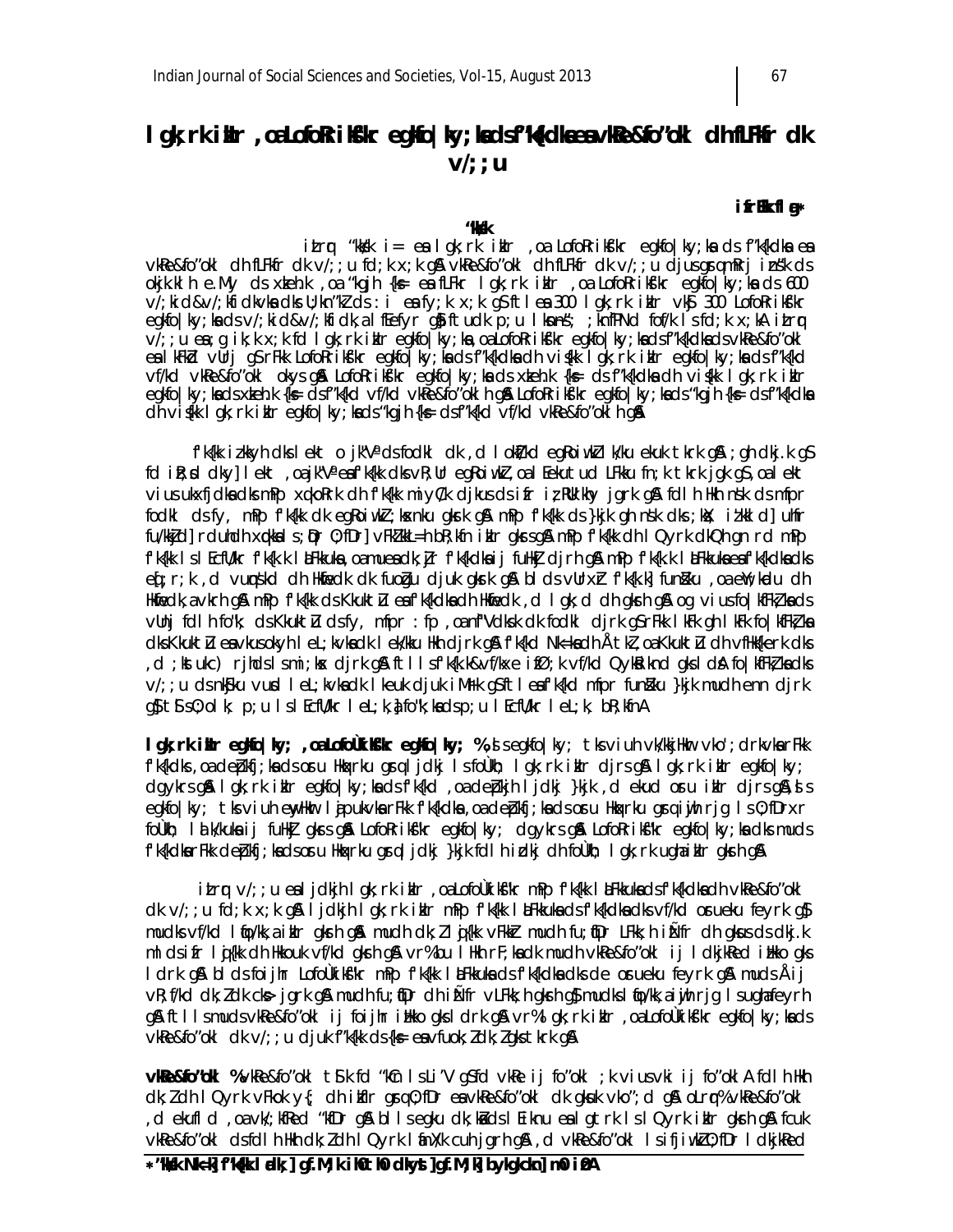fpUru"khy] fdlh Hkh dk; I dks dj ikus dk iwkI fo"oklh] vius }kjk Hkwdky ea dh x; h xyfr; ka I s I h[kus dh ;kX;rk okysvk\$ dN u;k djusgsrqiz,kljr gksrsg&N vkRe&fo″okl fdlh Hkh f″k{kd ealclscMk-xqk gksrk g& ; fn v/; kid ds vUnj vkRe&fo"okl dh deh gkrh g\$rks og I Qy f"k{kd ugha cu I drk vk\$ vius fo | kfFk} ka dk I gh funkku ughadj I drkA ftllsf"k{k.k dk; lillkfor gkskA, jh fLFkfr eal gk; rk iklr, oa LofoÙkikk'kr eakfolky; kadsf"k{kdkadsvkRe&fo"okl dk v/;; u djuk vko"; d irhr akrk q&

vfXugks=h, oa xirk ¼985½ vk; jySM] fgVV, oa fofy; El ¼992½ fMekfyu ¼993½ tktl¼994½, MoMl, oa  $QKMhZ}$  499614  $j$  in the unkluble bilded lights  $VQ$ 00714 uch , Mek; ji  $VQ$ 00914 Mk0 euh k k k y  $VQ$ 01214 til clkf=; e vk\$ fdLVhu XicfQxIhV½ X2012½ vkfn usvkRe&fo"okl IsIEcflVkr v/;; u fd;kA v/;; uka ea ea ik;k x;k fd 0; fDr dh I Qyrk&foQyrk] ml dk 0; fDrRo] ml dh I kekftd vkfFkd n"kk bR; kfn dk ml ds vkRe&fo"okl i j Li'V illkko gkrk gå bldsfoijhr 0;fDr ds vkRe&fo"okl dk illkko mldh dk; bl¢kyrk| fu'iknu vkfn ij Hkh i Mrk q&

**ifjdYiuk %l** qk; rk iklr, oa LofoRrikt'kr eqkfo|ky; ka ds vkRe&fo"okl dh fLFkfr ds v/; ; u qsqfuEufyf[kr "kul; ifjdYiuk $\vee$ kadk fuek $l$ k fd;k $x$ ;k &

- 1. lgk; rk iklr, oa LofoRrikt'kr egkfo|ky; ka dsf"k{kdka dsvkRe&fo"okl ea dkbll kFk'd vUrjugha g\$
- 2. I gk; rk i klr, oa LofoRriks'kr egkfolky; ka ds xkeh.k {ks=ds f"k{kdka ds vkRe&fo"okl ea dkbZl kFkbd vUrj  $u$ qha q $\alpha$
- 3. I gk; rk iklr, oa LofoRrikf/kr egkfo|ky; ka cls "kgjh{k= cls f"k{kclka cls vkRe&fo"okl ea clkbZl kFkicl vUrj  $u$ qha q $\alpha$

Igk; rk iMdr , oa LofoRrikfkr egkfolky; ka ds f"k(kdka ea vkRe&fo"okl dh fLFKfr % lgk; rk iMdr , oa Lofoùkikt'kr egkfo|ky; ka dsf"k{kdka dsvkRe&fo"okl dhfLFkfr dk v/;; u djus gramùkj ins'k dsokjk.kl h e.My ds xteh.k , oa "kgjh {k ≡eafLFkr I gk; rk i tlr , oa LofoÙki kf'k regkfo | ky; kads 600 v/; kid&v/; kfidkvka ds U; kn"kl ij v/;; u fd; k x; k ftlea 300 lgk; rk iklr , oa 300 LofoÙkiks'kr egkfo|ky; ka ds v/; ki d&v/; kfi dk, a I fEefyr Fk; ftudk p; u; knfPNd fof/k I sfd; k x; k FkkA p; fur U; kn"k]dsvkRe&fo"okl dsekiu gramkolija k vf kugksh }kjk fufer "vf kugksh vk Re&fo" oklifjinsh" dk iz kx fd; k x; kA ifjinsh vkRe&fo"okI ds?kVdkaIkekftd Li/kkIHkkoukRed ifjiDork| ekufld ; kk; rk| Irn[V] n<rk| vk"kkokfnrk| Lorl=rk] Lo&fo"okl ] Lo&fuf"prrk] vkxsc<usch n<rk , oaurko {kerk ck ekiu cijrh q\$ ifjl ph i j lj; wre iklrkd mPpre vkRefo"okl, oamPpre iklrkd fuEure vkRe&fo"okl dksinf"kr dirk q&

ifjl poh itkl u dsmijklr iklr inRrkadksvxof.kr I kfjf.k; kaeainf"kr fd; k x; k q&

#### $I$  *k*j.kh  $I$   $I$ <sub> $i$ </sub>  $k$  1 S

I gk; rk iklr, oa LofoÙkikf'kr egkfo|ky; ka ds f"k{kdka ds vkRe&fo"okl ds iklrkadka ds e/; eku] ekud fopyu, oaØkfUrd vuikr (C.R.) eku dh I kfj.kh

| Lkeg                                    | $1\{k\}$ | $el$ ; elu | ekud<br>fopyu | C.R.<br>Eku | i krist<br>.01<br>Lrj ij |
|-----------------------------------------|----------|------------|---------------|-------------|--------------------------|
| I gk; rk i klr egkfo   ky; ka ds f"k{kd | 300      | 13.54      | 9.56          | 18.24       | $+$                      |
| LofoÙkikf'kr egkfo   ky; kadsf"k{kd     | 300      | 29.42      | 11.66         |             |                          |

mijkDr I kfj.kh I s Li'V qSfd I qk; rk i klr eqkfo|ky; ka dsf"k{kdka dsvkRe&fo"okl dsiklrkadka dk e/; eku] Lofoùkiki'kr eakfo | ky; ka ds f"k{kdka ds ykRe&fo"ok| ds ik|rkadka ds e/; eku | s de q\$ bu nkuka | emka ds ØkfUrd vunikr dk eku .01 lkFkbdrk Lrj i j vko"; d ekuka I s vf/kd gå Li'V g\$fd I gk; rk i kulr egkfo | ky; ka , oa LofoÙki kf/kr egkfo | ky; ka ds f"k{kdka ds vkRe&fo"ok | ea | kFkd vUrj q& D; ka fd ; gk; e/; eku dh vf/kdrk de vkRe&fo"okl dks rFkk e/; eku dh U; wurk mPp vkRe&fo"okl dks 0; Dr djrk g\$ vr% dgk tk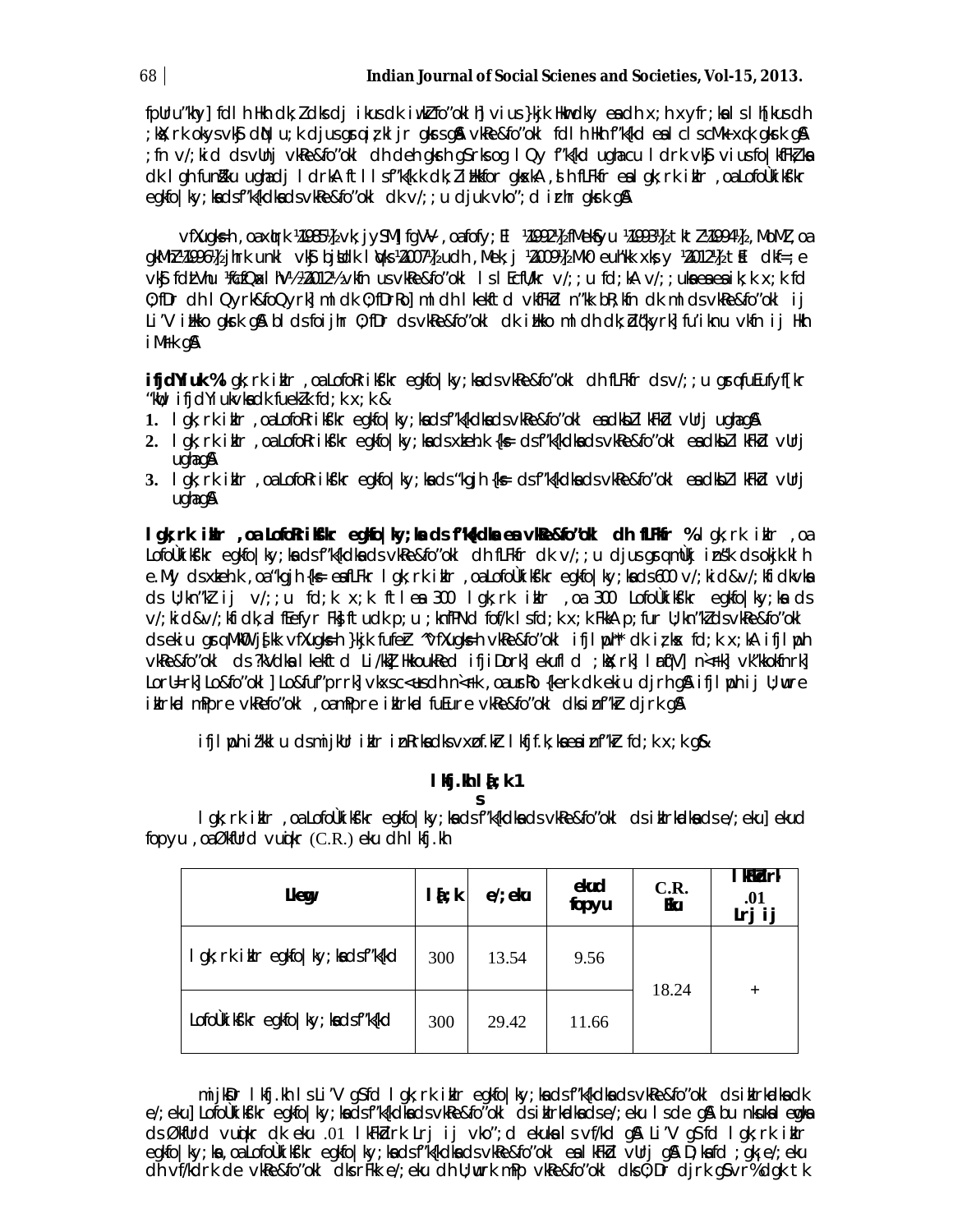ldrk gS fd LofoRriks'kr egkfo|ky;ksa ds f"k{kdksa dh vis{kk lgk;rk ikIr egkfo|ky;ksa ds f"k{kd vf/kd  $v$ k $Re&$ fo"oklokys g $\AA$ 

vr% ifjdYiuk] ^^lgk;rk ikIr ,oa LofoRriksfkr egkfo|ky;ka ds f"k{kdka ds vkRe&fo"okl ea dkbZ lkFkZd vUrj ugha g&\*\* vLohÑr dh tkrh g&

### **lkfj.kh la[;k & 2**

lgk;rk ikIr ,oa LofoÙkikf⁄kr egkfo|ky;ka ds xkeh.k {k= ds f"k{kdka ds ∨kRe&fo"okl ds ikIrkadka ds e/; eku] ekud fopyu , oa $\emptyset$ kfUrd vu $\mathfrak{g}$ kr (C.R.) eku dh I kfj.kh

| l eg                                                             | $l$ { $;$ k | $el$ ; eku | ekud<br>fopyu | C.R.<br>eku | ∣ kFkdrk<br>.01<br>Lrj i j |
|------------------------------------------------------------------|-------------|------------|---------------|-------------|----------------------------|
| I gk; rk ikir egkfo   ky; kads xkeh.k {k = ds f"k{kd             | 115         | 14.57      | 9.29          |             | $+$                        |
| LofoUki kt'kr egkfo   ky; kads x keh. k $\{k = ds\}$ f''k $\{kd$ | 115         | 30.49      | 11.01         | 11.85       |                            |

mijksDr Ikfj.kh Is Li′V g\$ fd Igk;rk ikir egkfo|ky;ka ds x keh.k {ks= ds f″k{kdka ds ∨kRe&fo″okl ds i kIrkadka dk e/; eku] LofoÙkikf'kr egkfo|ky; ka ds x keh.k {ks= ds f"k{kdka ds vkRe&fo"okl ds i kIrkadka ds e/; eku l s de gß bu nkukal emgka d sØkfUrd vuqikr dk eku .01 lkFkZdrk Lrj ij vko"; d ekukal s vf/kd g\$A Li'V g\$ fd Igk;rk ikIr egkfo|ky;ks,o a LofoÙkiks'kr egkfo|ky;ksdsxkeh.k {k= ds f"k{kdksdsvkRe&fo"okl esikFkd vUrj gSA D;k sa fd ;gk¡ e/;eku dh vf/kdrk de vkRe&fo"okl dks rFkk e/;eku dh U; wurk mPp vkRe&fo"okl dks 0; Dr djrk gS vr% dgk tk ldrk gS fd LofoRriks'kr egkfo|ky;ka ds xkeh.k {ks= ds f"k{kdka dh vis{kk lgk;rk  $i$ kIr egkfo|ky; ka ds xkeh.k {k= ds f"k{kd vf/kd vkRe&fo"okl okys g&

vr% ifjdYiuk] ^ Igk;rk ikIr ,oa LofoRriks'kr egkfo|ky;ka ds x keh.k {ks= ds f"k{kdka ds vkRe&fo"okl ea dkbZ I kFkd vUrj ugha g&\*\* vLohÑr dh tkrh q&

### **lkfj.kh la[;k & 3**

lgk;rk ikIr ,oa LofoÙkiksf'kr egkfo|ky;ka ds "kgjh {k≡ ds f"k{kdka ds ∨kRe&fo"okl ds ikIrkadka ds e/; ekul ekud fopyu , o a Økfurd vu $\mathfrak{g}$ kr (C.R.) eku dh I kfi.kh

| l eg                                                  | $\mathbf{I}$ {; k $\mathbf{I}$ | $el$ ; eku | ekud<br>fopyu | C.R.<br>eku | <b>KKALK</b><br>.01<br>lrj ij |
|-------------------------------------------------------|--------------------------------|------------|---------------|-------------|-------------------------------|
| I gk; rk i klr egkfo   ky; ka ds "kgjh {ks= ds f"k{kd | 185                            | 12.91      | 9.67          | 13.99       |                               |
| LofoÙki k\$'kr egkfo   ky; kads "kgjh {k ∈ ds f"k{kd  | 185                            | 28.76      | 11.99         |             |                               |

mijk $Dr$  Ikfj.kh Is Li'V q $S$  fd I qk; rk ikIr eqkfo|ky; ka ds "kgjh {k  $s$ = ds f"k{kdka ds vkRe&fo"okl ds i kIrkadka dk e/; eku] LofoÙki k\$'kr egkfo|ky; ka ds "kgjh {ks= ds f"k{kdka ds vkRe&fo"okl ds i kIrkadka ds e/; eku l s de g& bu nkuka I emgka d sØkfUrd vuqikr dk eku .01 lkFkZdrk Lrj ij vko"; d ekuka I s vf/kd g& Li'V g S fd Igk;rk ikIr egkfo|ky;ka ,oa LofoÙkik s'kr egkfo|ky;ka ds "kgjh {k s= ds f"k{kdka ds vkRe&fo"okl ea lkFkd vUri g& D;k a fd ; gk; e/; eku dh vf/kdrk de vkRe&fo"okl dks rFkk e/; eku dh U;wurk mPp vkRe&fo"okl dks 0; Dr djrk gS vr% dgk tk ldrk gS fd LofoRriks'kr egkfo|ky;ka ds "kgjh {ks= ds f"k{kdka dh vi s{kk lgk;rk ikIr egkfo|ky; ka ds "kgjh {k $\epsilon$  ds f"k{kd vf/kd vkRe&fo"okl okys g&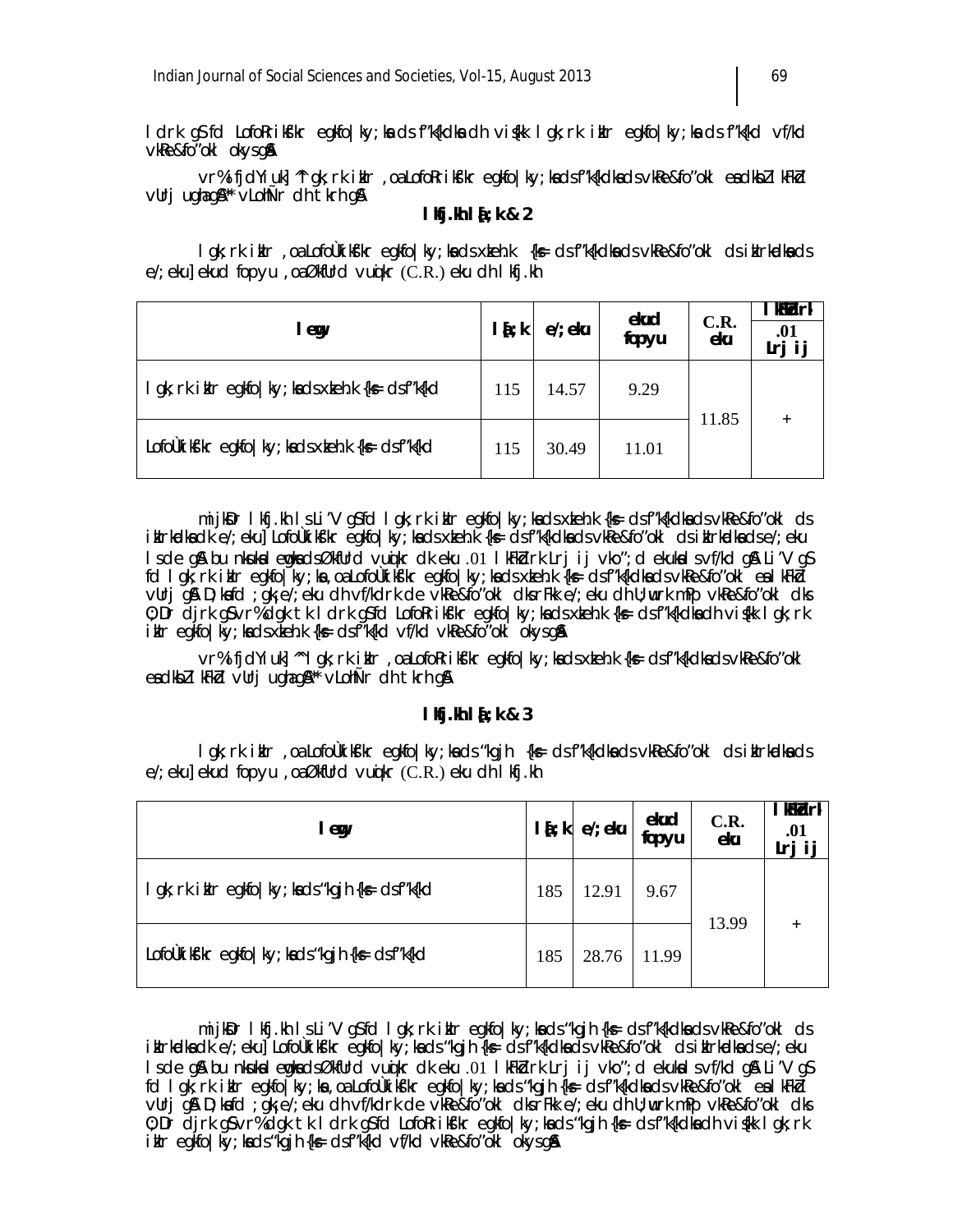vr% ifjdYiuk] ~I gk; rk iklr, oa LofoRrikf'kr egkfo | ky; ka ds "kgjh {k= ds f"k{kdka ds vkRe&fo"okl eadkbll kFkd vurjughag&\*\* vLohÑr dh tkrh g&

## fu'd'k<sup>%</sup>

- 1. I gk; rk i kir egkfo | ky; ka cisf"k{kcika cis∨kRe&fo"oki cik Lrj mPp g\$rFkk LofoÜkikf'kr egkfo | ky; ka cis f"k{kdka dk vkRe&fo"okl vkStr Lrj dk g\$vFkktr lgk; rk iklr egkfo|ky; ka dsf"k{kd] Lofolkiks'kr egkfolky; ka ds f"k{kdka dh vi{kk vf/kd vkRe&fo"okl okys ifjyf{kr gkrs g\$ ml js "kCnka ealgk; rk ikir egkfo|ky; kadsf"k{kdkadh vi{kk Lofoùkikf'kr egkfo|ky; kadsf"k{kd de vkRe&fo"okl hirhr gkrs **QA**
- 2. I gk; rk i klr egkfo | ky; ka cls f"k{kcl pkgs os fcl h Hkh {ks= cls gka ½xkeh.k vFkok "kgjh½} LofoRrikf'kr egkfolky; ka dsml h{k= dsf"k{kdka dhvi\$kk vf/kd vkRe&fo"okl okys g& nu js "kchka ea LofoRrik\$'kr egkfo | ky; kadsf"k{kd ik}; d n"kk eal gk; rk iklr egkfo | ky; kadsf"k{kdkadh vi{kk de vkRe&fo"okl h qA

lkjkakr% dgk tk ldrk g\$fd LofoÙkik\$'kr egkfo|ky;ka ds f"k{kdka ea vi{kkÑr lgk;rk iklr egkfo | ky; kadsf"k{kdkadsde vkRe&fo"okl g& bldk dkj.k LofoRrikf'kr egkfo | ky; kadsf"k{kdkadh uk\$djhdh vfuf"prrk] Hkfo'; dh fpllrk] I gk; rk ikir egkfo|ky; ka dh vi {kk de orueku] mPp vkdka[kk, ja Hkkfrdrkokn vkfn gks I drk g\$ LofoUkikf'kr egkfo|ky; ka ds f"k{kdka dh; g fLFkfr fuf"pr gh f"k{kk ds fy, "kak I ads ugha g&, d h fLFkfr eabul sf"k{kk clsmnns"; kach i kflr vl EHko ugharksl finX/k vo"; g&

Vr%ejk lopko q\$fcl ljcki, oalekt }kjk bl fn"kk eafo"ksk izkl fcl, tk,aftlls LofoÙkiks"kr egkfolky; kadsv/; kidkadsthou Lrjealn(kkj vk,] ljdkj dks, d h uhfr fu/kkj.k djuk pkfg, ftllslgk; rk ilir oa Lofoùkikfkr egkfolky; ka disfrk{kdka dh I pk "krka oru ea lekurk gka ft lls osfufrpur gkis dj vkRe&fo"okI ds IkFk f"k{k.k dk; I dj I da , oa f"k{kk ds mnns"; ka dks i klr djus ea viuk I okške ; kxnku dj  $\mathbf{A}$ 

### I thill

- ∨fXugks=h ,oa x(µrk] IYO&dkfUQMbll ,t , QD″ku iblh0M eVuły pkbYM jşfjax fcg\$o;j] 1985] ikph tjuy vkQ I kbdk&dYpjy MkbeW"ku] okY; ne 2
- $\bullet$  v#.k deki fl al fk{kk eukfokku] 1994 Vukl Hkkirh if(y'kl  $l$ , M fMLVhC; WIA
- vk; jySM vkj-Mh] fgVV , e-, , oa fofy; El tsl h] lYQ&dkfUQMWI , .M Mfl I houd % i hfjDokVht Qkj bQ\$DVo eustes V bu n ukbuVht fctus gkftll | 1992 tu&QjojhA
- , MoMI Vh·vkj· , oa gkMhI , y·] n bUVj\$DVo bQDVI vkMD bUV\$UI Vh , .M bk; jD"ku vkMD clkXu\$Vo , .M Ike\$Vd ,uDtkbVh viku IYQ&dkfUQMbl viku ijQkjebl]1996]tjuy vkQ LikVl,.M bDljIkbt I kbdkykthA, I i hxyrk| mPp f"k{kk eukfoKku| 2008| "kkjnk i urd Hkou| bykgkcknA
- $\bullet$  xks y euh'kk , M infr vxpky], dEifVo LVMh vkMD IYO dkUOhMNI vkMD flaxy pkbYM , M pkbYM foFk fl ofyx}bUVjuskuy tuły vkWD fjl ip bu lksky lkbUl ;w,l., okY;we 1/2½bl is]vxLr 2012
- tktZVhvkj]lYQ dkfUQMUI,.M csicky ijQkjeVI, d\$t¢vy bDtkfeusku vkWQ lYQ bfQlsih F;wihl 194] tjuy vkQ LikVl, M bDI jI kbt I kbdkykthA
- udh , Mek; j] fMVjekbu n I YQ dkWQhMbI vkWQ LVMbV Vhpj bu ; nt vkWQ VDukykWth bu bULVD"ku] tuly vkl UVfdl Ikbul, tolsku oky; e 6 ,u3 b"kw3 fnl Ecj 2009
- . jskk víkugks-hi elinvy Oki I YQ&dkfUQMUI buolivihi 1987 uskuy I kbdksykth dkji kiskul dpsih ?kkvi vkxjkA

\*\*\*\*\*\*\*\*\*\*\*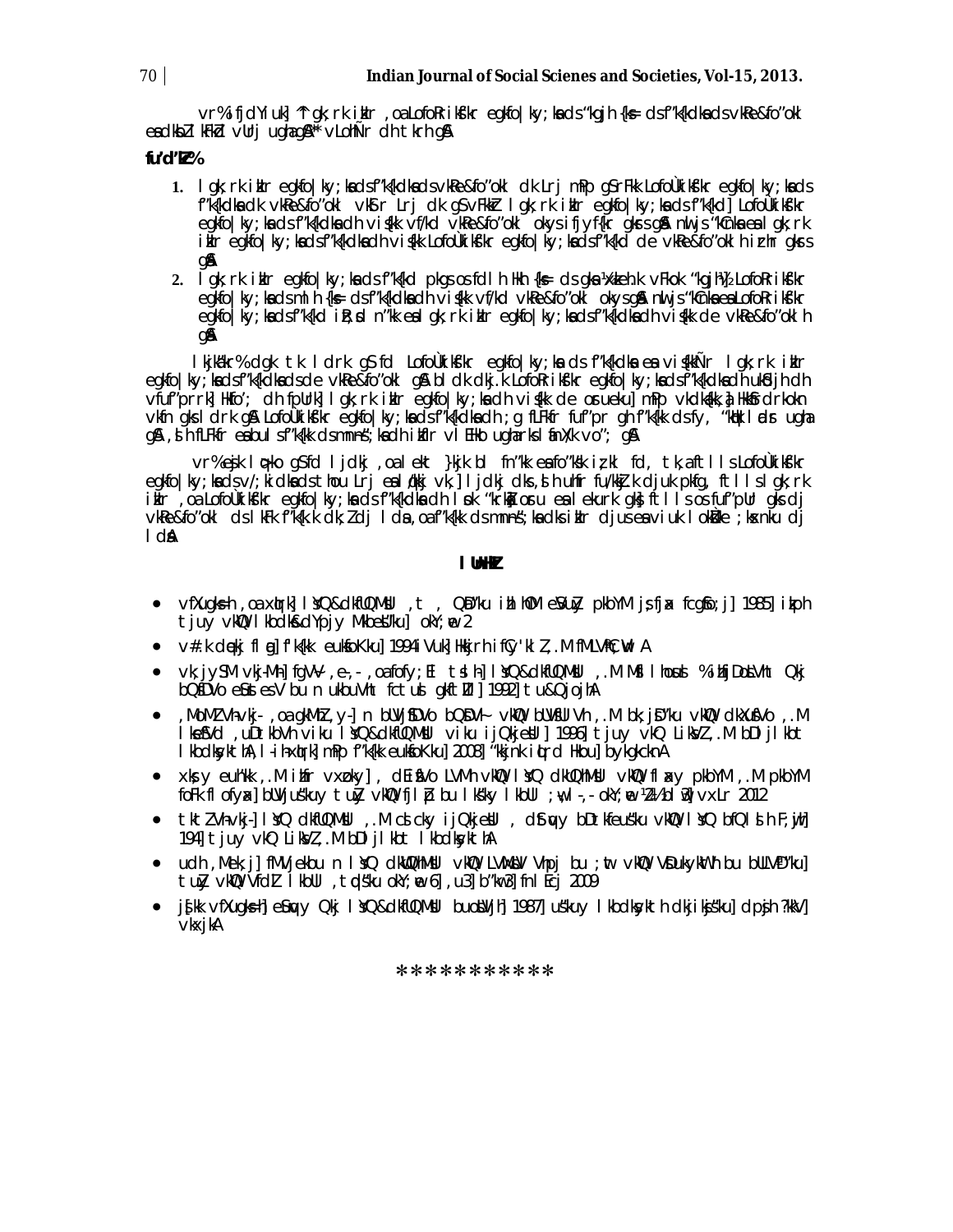# I kekitd fo Klukaea kkk %, d foe kl

#### MKU\_f"kd\$k fl g\*

#### MKOV vt; fla\*\*

vktdy fk{k.k låFkkvksdsHkhrjvk\$ckgjit;%′kkskdslæakeappkZqwkdjrhg&o"kZnjo"kZvuxd kkkk dk; I vkjihk vkj lidlu fd; s tkrsgå i jllrq vf/kdkak ekeyka ea kkkk l s læa/kr , d egRoi wkI Hkkx] 'kkk i ) fr ij dkbl/; ku ughafn; k tkrk g\$ Qyr% mueals vurd ekeyks eafo'kskr% I kekftd foKku I cakh 'kkskks ea vrghu kûnkMEcjkao mfDr;kadh Hkjekj gkrh g& blidkj 'kkkkadh ,d cMh l{;k egRoghu gkdj jg tkrh g& fu;kstu o fodkl ds i nHklea; q ckr /; ku nus; kk; q\$fd 'kkkk dheqRrk midh xqkoRrk eaq\$u fd ek=k en vr% 'kkkk Is the ykska dsfy, vko'; d qSfd os 'kkkk dh xqkoRrk cuk; sj[kusqrqlefpr 'kkkk i) fr dk izks o mi; ks dj& 'kksk dsifrew, nf"Vdksk ,d t\$k ghjgrk g\$;|fi leL;k eacnyko dslkFk i)freacnyko gkuk ykfteh g&

I kekU; Hkk"kk ea 'kkkk I s vk'k; q& Kku ch [kkstA nul js 'kCnka eà 'kksk ch's , cl fo''k; fo'ks'k cls I anHkZ ea oKkfud o 0; ofLFkr I pouk ikir djusdks Hkh dgk tk I drk gå yuj fMD'kujh ea "kkkk" 'kûn dks ifjHkkf"kr djrs gq clgk x; k g\$fcl ^Kku clh fcll h ^kk[kk eauohu rF; kaclh [kkst grq, cl l ko/kku [kkst ; k inNrkNA\* jMe&u o ekjh "kkk" dhifjHk"k djrsgq dgrsg\$fd '; g uohu Kku iklr grqfd; k tkusokyk 0; ofLFkr v/; ; u g\$\\*

okLro ea 'kkkk , d 'kkkf.kd fØ; k g\$vkkj bl fy, bl 'kCn dks rduhdh Hkko ea gh mi; kx ea yk; k tkuk pkfg, A DyhQkMZ oWh us 'kkkk dks I eL; kvka dks ifjHkkf"kr o iquIfjHkkf"kr djuk] ifjdYiuk djuk] I eL; kvka dk lek/kku l⊯kuk]vkdMksdk laxq]mudkslaxfBrdjuk o e¥;kødu djuk]fu″d″kkiij igpuk vk\$vk\$vrr% fu"d"kkidk I ko?kkuhiwd ijh{k.k djdsifjdYiuk dk okLrfod fu/kkj.k djuk cryk;k g& I ekt foKku dh bulkDykihfM; k eagh 'yf'kacjo, e0 LVhQalu us 'kkak dh ifjHkk"kk djrs dgk g\$fd 'kkak Kku ds ijh{k.k o 'ktj)clj.k graoLruykoj/kkj.kkvko irhdko dk fu/kkj.k cljuk g\$tcfd Kku]fl)kUr dsfueklk o dyk dsiłko eo lgk; d grq0; ofLFkr i) fr dk mi; ks gh 'kksk dgykrk g&l kekU; hdj.k vk\$ fl) kr fuekZk I slæ\$/kr 0; ofLFkr nf"Vdksk Hkh 'kksk dak tkrk an

**KKK dsmnns;& K**kKk dkmnns; o Kkfud rjhdslsi*t*u dkm krj ikuk g\$\ (kKk dkmnns; fNisgq vk\$ vc rd u I keus vk; s I R; dks [kkst fudkyuk q\$a ; | fi i R; sd 'kksk ds vius&vius mnns; qkrs q\$ rFkkfi d(N i eq[k mnns; kadksfuEor-cryk; k tk I drk g&

- $1$ fdl h olrq; k fo"k; I sfudVrk c<kuk; k ml dsvnj rd igpuk], st k mnns; okyk 'kksk vud akkfud ; k fueklkd 'kkk daykrk gå
- $2$ o. KNU kRed 'kksk  $\vee$ /; ; u fdl h 0; fDr]  $\vee$ oLFkk ; k ox $l$ dh fo'kskrk $\vee$ kadkscr $\vee$ kusok $\vee$ k qksrk qA

3vkykpukRed fo'ys'k k okyk 'kkkk misdgrsg\$ftiesfdih oLrqdk vU; isinzak ; k xfr dk fu/kkj.k gkrk g&

"Maśk&iji.Mk& ;g i*t*u enyHkur egRo cik g\$fcl fclu cikj.kka is cikbł0;fDr 'kk/k cijus cih inj.kk ikilr cijrk g\$A I kekU; r%bI dh fuEufyf[kr otgacrykbltk I drh g&

- 1- 'kks'k mikf/k o rRI azikh ykHk ds dkj.k I s
- 2-  $\vee$ ul  $\mathsf{y}$ >h I eL; k $\vee$ kadk I  $\mathsf{y}$ >kusdh pulk $\mathsf{y}$ h

3-  $f\emptyset$ ; kRed dk; ldjus dk I  $f$ k i kus dh ykyl k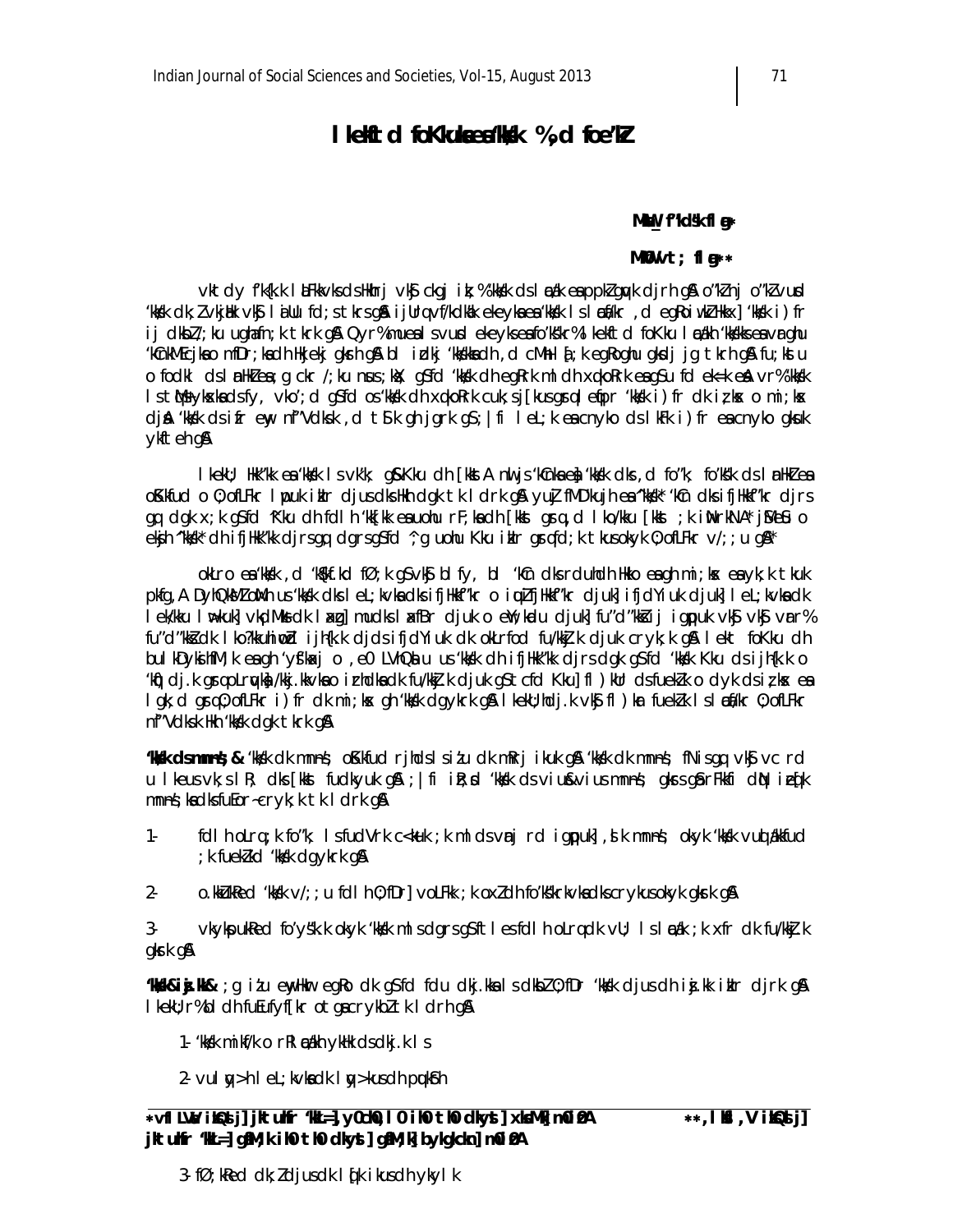- 4- lekt løk dh vfHkyk"kk] vk§
- 5- I Eeku i kflr dh vkdkakka

**KKK dsidkj& dN** iefk kkkk dsidkj fuEuor q&

1. o. Walled cuke fo'ysk. Wheel & o. kkled 'kkk eal ofk.k vkj vkdMks dks ikir djusdh vurd i) fr; k 'kkfey gla o.kükked 'kkkk dk eq[; mnns; lel;k dh oreku volfkk dksitrq djuk qksrk q& bl i) fr dh eq[; fo'kk'krk ; a a\$fd 'kkskdrkldk bldhfo"k; oLrqij dkblfu; & kuaha aksrkA og dov D; k aksjak a\$; k D; k anvkl bldk o.ku ek= dj ldrk g& tcfd fo'ys'k.kkRed i)fr ea 'kkskkFkNz inpzlsfoleku rF;kao lipukykadk izks o fo'y'sk.k djdsfo"k; dsl cak ea, d vkykpukked en kadu itrr djuk qn

2. ik; Kosed cuke eny Hoor& 'kkk'; k ik; kfsd gks I drk g\$; k eny HkrA ik; kfsd 'kkk' dk mn ns; I ekt; k fdl h vkS| kfxd ; k 0; kol kf; d 1 axBu dh fdl h rkRdkfyd I eL; k dk I ek/kku [kkstuk gkrk gS tcfd enyHkur 'kksk dk I cak eqf; r% I kekU; hdj.k vk\$fl) kUr&fuekZk I sI cak j[krk q&

**3. ek=kRed cuke xqkRed&** ek=kRed 'kkk ekyk; k jkf'k dk vkdyu djus Isl  $\epsilon$ ak j[krk q&; q ml oLrq Is læák jíkrk g§tksek=k }kjk 0; Dr dh tk l drh g\$h nuljh vkj xqkkRed 'kkyk dk læák xqk lsgksrk g\$u fd ek=k  $\mathbb{A}$ 

4. vo/kkj.kkRed cuke vublkokRed& vo/kkj.kkRed 'kk/k fdlh Bkl fopkj ;k fl)kUr Isladk j[krk q& ;q I kekU; r% nk'ktudka vk\$ fopkjdka }kjk uohu vo/kkj.kkvka dks fodfl r djus vFkok i wLFkkfir /kkj.kk dks iun, of LFkr djus graiz kx ea yk; k tkrk gå tcfd vullkokRed 'kkk ik; %fl ) kur ; k 0; o LFkk dks /; ku ea j[ks fcuk enyr%vutiko o i; b{k.k ij vk/kkfjr gkrk g&

**Hisk cike qilo&** Bilikh i iziki cih i xfr ciseny e a i NirkN qilsh q\$ I ms I nib vkRefo'oki I scsiri qilsrk q\$D;kidd g inNrkN dh vkj ystkrk q\$vk\$ inNrkN vfo″dkj dkstle nrh q&þ qMl u e\$Dl e dsmi; Dr dFku Is'kkkk; dk egRo Lor% Li "V gks tkrk g\$\ 'kksk dh c< Fh ek=k I sixfr I liko gks ikrh g\$\ 'kksk o\$Kkfud rkfdbd fpUru dks tle nrk gSvk\$ I akBu dh rdilukivknrka dksc<kok nrk g& orieku I e; ea kksk dh Hkfiedk tgk; vFki0; oLFkk ds InnHkZeavR;Ur egRoiwkZgksx;h gSoghavFkD;oLFkk Islncfk/kr iR;sd 'kkl clh; uhfr o fu.kz] clksvknku inku djus dk dk; I Hkh 'kksk dk gh g& fu; kst u o dk; kked I eL; kvks ds I ek/kku ea Hkh 'kksk dh , d vPNh Hkfiedk I s bælkjughafd; ktk ldrkAlkFkgh 'kkk dhegRrk lkekftd lækkao lel; kvkadsfuokj. kea Hkh n{khtk ldrh g& blds vykok Hkh 'kkkk ds vU; vurd egRo cryk; s tk ldrsg}it \$

- 1. mu Nk=kadsfy, tksih&, p0 Mh0 dh fMxh iklr djusgrq kkkk djuk pkgrsg& kkkk, d jkstxkj dk  $ek$ ; e Hkh qks I drk q&
- 2- 'kksk dks 0; olk; ds : i ea ysus okyka grq 'kksk vkenuh dk lk/ku gks ldrk g&
- 3- nk'kludka o fopkjdka grq 'kksk uohu fopkjka dks ykus dk I k/ku qks I drk q&
- 4- f'kf{kr 0; fDr; ka grq'kksk uohu o fØ; kRed fopkjka dk I k/ku gks I drk g} vk§
- 5- fo'ys'kdka o cif) thfo; kagrq'kksk vo/kkj.kkvkadslkekl; hdj.k dk tfj; k gksl drk g&

**ʻMakk&ifØ;k&** ʻkkok ifØ;k ds∨Urxh: ʻkkok dslopk: laiknu anrajdk;kšdk ,d ∨koʻ;d o fu/kkījr Øe qkork q\$\ ile; cd 'kksk cksfof/kor~lilu cljus grg lkekl; r%fuEufyf[kr ifØ; k cks viukuk iMfk g&

- 1- 'kks'k I eL; k dk fu/kkj.kA
- $2 0$ ; kid I kfqR; I o $k$ k.kA
- 3- ifjdYiuk dk fodkl djukA
- 4- 'kks'k; kst uk dk fueklikA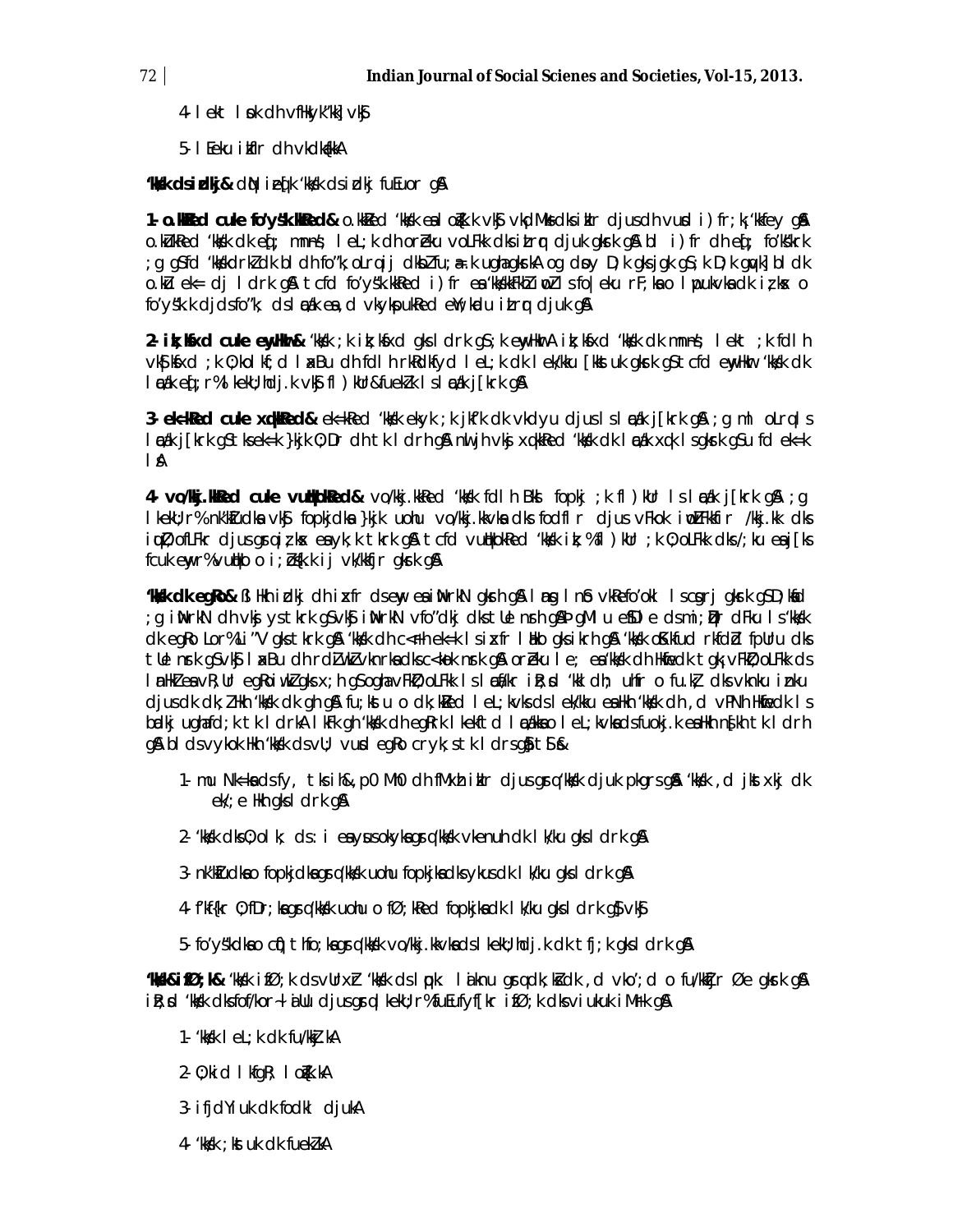- 5- ifrfuf/k ; kst uk dk fu/kkj.kA
- 6- vkdMksdk I axg djukA
- 7-  $dk; l$ ; kst uk dk f $\emptyset$ ; kllo; uA
- 8- vkdMks dk fo'ys'k.kA
- 9- ifjdYiuk dk ijh{k.kA
- 10- I kekU; hdj.k vk $\S$  0; k[; k djuk] vk $\S$
- 11- fjik Vlo ifj.kke dk itrrhdj.kA

vPNs'Mok dsie [k y{k.k& | kekl); r%, d vPNs'kkk eafuEufyf[kr y{k.k gkusvko'; d g&

- 1. vPNs 'kkkk dks Øec) o 0; of LFkr gkuk pkfg, A
- 2- vPNs 'kkkk dks rdi wkl gkuk pkfg, A
- 3- vutiko tij; gkuk Hkh vPNs kkik dk, die tik y {k.k g\$
- 4. i u<sup>%</sup> 'kks'k fd; s tkus; kk: gkuk Hkh vPNs 'kks'k dk, d vU; y{k.k g A

# I Unlik

- 1. I h0 vkj0 clkBkjh% fj1 pleSkMksykMth% eSkM4 , M VDuhDIA
- 2. MKO vkj0 i h0 HkVukxj] MkO ehuk{kh HkVukxj& f'k{kk vuq akkuA

\*\*\*\*\*\*\*\*\*\*\*

# oréku le; eaxVfuji (k vklhkyu dh i kl fixdrk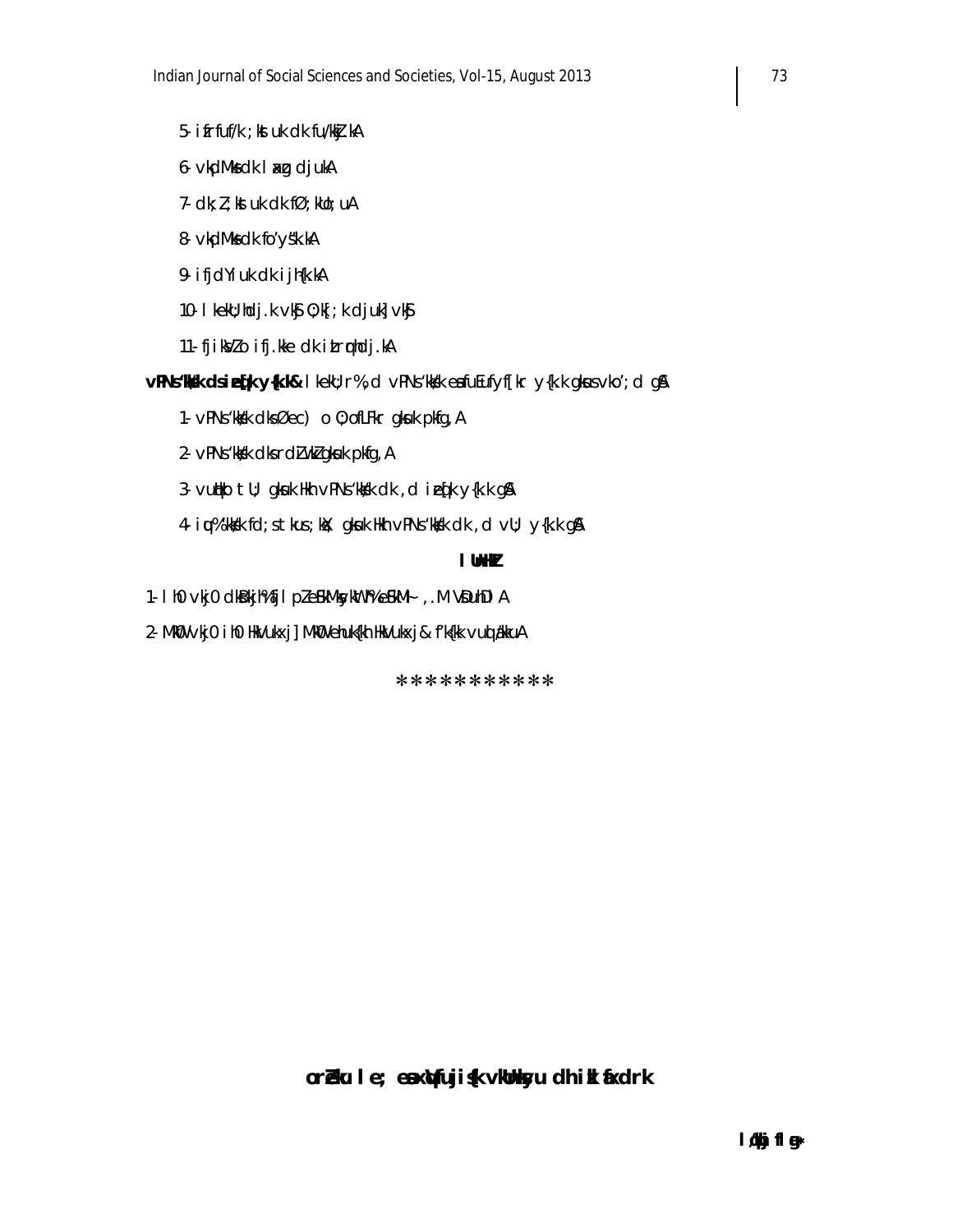xWfuji{krk dh uhfr vUrjk"Vh; jktuhfr eaHkir dk ,d eqRoiwk7;kxnku q& mifuoskoknh 'kkl u ls epr gkus ds ckn rhl jh ntju; k ds vf/kdkåk nskka usf}rh; fo'o; p) ds ckn xw[fujiskrk dh uhfr viuk; h rFkk vi uh Lora==k ch j{kk cls k k k k k k fo'o 'kkar ea eq koi wkl ; k x nku fn; k b b u nskka cls k eus eq ; puks h d ,d h fonsk uhfr viukus dh Fkh]tksbudh uovftr Lorærk dh j{kk djsrFkk budsfodkl dkslfjuf'pr dj l dá láki eabu nskkadsle{k rhu izdkj dh pukár;kamifLFkr Fkha&ifke]'khr ;ò) rFkk egk'kfDr;kadh láud xWcmh dschp viuh jktuhfrd Lora-rk]{ks=h; v[kMrk o likHkrk dk lijf{kr j[kuk] nuljk] vius rhoz vkfFkd fodkl dkl fuf'pr djuk rFkkl rhl jkl viust\$sijr# jk"Vkadh Lok/khurk dk lfuf'pr djukA

f}rh; fo'o ;  $\hat{v}$  clsckn fo'o nks fojkskh xwka ea ca/x; k FkkA, d if peh inthoknh nskka clk xw Fkk ftldk urRo vefjdk dsgkFk ea Fkk]rFkk nu jk lkE;oknh nskka dk xiv Fkk ftldk urRo lkfo; r lâk dsgkFk ea FikiA nikuka usøe k% ukVka o okji ki DV uked i Sud i axBu hikh cuk j[ksFikA nikukadse/; i Sud xiWcUnh] 'kL=ka dh nkM+rFkk nqipkj fujUrj c<+jgsFksrFkk ,sh fLFkfr dksvrjkVVh; jktuhfr ea'khr ; g) dsuke Istkuk tkrk g& 'khr ; n) fo'o 'kkar dsfy; s, d [krjk Fkk rFkk , sl h fLFkfr ea bu n skka dsfy, viuk Lora= vfLrRo cuk; s j[kuk dfBu Fkk A mufuoskoknh 'kkl u ds dkj.k rhljh niju;k ds nsk vkfFkd fodkl dh dbll eL;kvkals tw jgsFksA fuEu vkfFkd vk/kkj] xjhch] Hk[kejh] raxh rFkk rduhdh dk vHkko o c\$kstxkjh t\$ h l eL; kvkads l ek/kku grabu nskka dks 'kkáriwk' ekgkSy rFkk Igk; rk dh vko'; drk FkhA egk kfDr; ka ds I âk"k' ea 'kkfey qksdj bl y{; dksgkflyughafd; ktkldrkFkkA

; |fi f}rh; fo'o ;ò) clsckn mifuoskokn clslekflr clh ifØ;k vkjWk qkspqdh Fkh]yfclu vÝhclk rFkk fk; k ds dbl nsk rc Hkh mifuoskokn dsfkdki FkA bu nskka ea 0; klr mifuoskoknh 'kkšk.k rFkk HknHkko dk vr, fd; s fcuk, d U; k; ; pr fo'o dh LFkkiuk fd; k tkuk I liko ugha FkkA bu nskka dh turk bl 'kksk. k ds fo: )  $\vee$ knksyu dj jgh FkhA  $\vee$ r% mifuoskokn dk  $\vee$ r rhl jh n(ju; k ds nskka dh ikFkfedrk cu  $x$ ; kA

mDr puktr; kadk I keuk djusdsfy; sbu nškkaus, d u; h uhfr viukbl ft I s $x$ lvfuji skrk dh uhfr ds uke Is tkuk tkrk g\$A tc Ikenigd : i Isbl uhfr dksrhljh nnju;k dsnskka }kjk viuk;k x;k]rksbls xiyfuji{k vkinksyu dgk tkusyxkA xiyfuji{k vkinksyu dh vxipkbZrhl jh niju;k ds rhu cMs nskka ds usrkvka Hkkjr dstokgjyky ug: ] fel zdsduły ukfl j] rFkk ; wkłkykfo; k dsurk ek'kły VhVksusdh FkhA fQj Hkh xWfuji{krk dksofokfid Li "Vrk inku djuk rfkk ml dh vkjfilkd igy djuserilkkjr dh Hkfiedk vxzkh fkhA

bi ich ich richtyhu ?kisvwo of od ififLFkfr; kads vkykd earhijh níju; k ds nskka}kik xwfujiskrk dh unifr dk vud j.k I okt/kd mi; pr fonskh unifr FkhA xWfujiskrk dk rkRi; Z xWka I s vyx jquk vFkok rVLFkrk ughag\$cfYcl o\$n\$'kd ekeykaeaxqk&nk'k dsvk'kkj Lor# nf"Vdksk dksviukuk g\$A 'khr; @rFkk egk'kfDr; kadh xiVcinh ds pyrs piid Lora= fonsk ulifr dk ∨uqikyu I liko ugha Fiki] vr% xiVka I svyx jgus dh ulifr xiVfuji {k vknkyu dh I Qyrk dh , d i wlkrl cu xbl A rVLFkrk rFkk xWfuji (krk e $\text{eq}:$  vrj ; g gSfd rVLFkrk tgka fookn dh fLFkfr ea vyxkookn] fuf"Ø; rk vFkok I eku nijh dh ?kkrd g} ogha xilafuji {kr , sh fLFkfr ea viuh ekli; rkvkads vk/kkji j lgh&xyr dk vkdyu dj lgh dk i{k yus dh uhfr g\$A ; g fuf"Ø; rk u gkdj , d IfØ; unfr q& 9 fn I Ecj] 1958 dks ykoll likk ea ung: us dak Fkk] fd ; g , d udkjkRed unfr ughag& ; g , d I dkjkked unifr g\$ I fut pr unifr g\$ rFkk epsfo'okl g\$fd ; g , d xR; kRed unifr g\$ I \$ud xM; ka I snj jgus dh uhfr bl dk, d vak ek= g}; g l a wkl uhfr ughag&; g do y vius l oktre fu.kł ds vuolkj dke djus r Fkk ftuesge fo'okl djrsg\$mu fl)kUrksdksvkxsc<kusdhuhfrg\$

ifl) fo}ku ekogu Iqnj jktu rFkk vliknkojk; clsvuqlkj xlyfuji{krk clh rhu fo'kškrk;ag&k iFke] I fud xBcakuka Is nij jguk] nij jk] vius mûke fu.kt̄ds vuq kj̄dk; i djuk] rFkk rhl jk] I Hkh nskka ds I kFk e Shiwk I rak cukus dk iz kl djuk Alu-1961 en izlkfkr b; jegd vkQ oYM vQs II ynnu en Nis vius ys kl 'n Ldki Qklj U;WfyTe\* eaifl ) fo}ku tktł okjtuctj us6 læWkr /kkj.kvklj t¶svyxkookn]vifrc)rk] rVLFkrk] rVLFkhdj.k], di{kokn vkg vl ayXurk dk vFklLi"V djrsgqsxWfuji{krk dksbu I cl sfHkUu ekuk q& muds vuolkij xWfujis(krkk dk Ikj rRog) nkuka egk'kfDR;ka ds I UnHkZ ea uhfr dh LorU=rk cuk;s j[kukA vyxkookn ustgkaofod ekeykaeade Isde Hkkx yusdh ckrfufgrgfoghavifrc)rk fdlh Hkh 'kkfDrxW dslkFk u tMusdh ckr djrhg& rVLFkrk ;o) dsle; ;o)jr nkuuka i{kka isvyx jgusdh uhfr dk leFkuu dirh q& rVLFkhdik fLoVtjyM dh Hkkar I no rVLFk jqusdh uhfr q& di{kokn dk rkRi; I fcuk fdl h vU; i {k dh i jokg fd;sfcuk viuh uhfr;karFkk vkn'kkaij fVdsjguk g}itcfd vyxkokn dh uhfr lhkh lâk"kkals vyx jqusij tkj nrh q&; qkW; q Hkh crk nrk vko'; d q\$fd xWfuji{k vkmkyu dks dfri; l eh{kdka us rhl js xW ch likk nh g}tksfcl mfpr ughag\$ olrnr%xWfuji{krk xWcnh clsfojk/k ch /kkj.kk ij vk/kkfjr g\$ oklro × esxWfuji{krk]I \$ud xWcnh o rukoksIsnji jgdj fo'o 'kkir dh LFkkiuk dh I dkjkRed igy g&

; |fi xWfuji{k ∨kmkyu dh 0;ofLFkr 'kq ∨kr 1961 eaqbl yfdu xWfuji{krk dk bfrqkl mllsHkh igikuk q& bldsfodkl ealikkjr dh ilkfiedk lokt/kd eqRoiwk/q& ilkkjr uslclsiqysia ung: dsurRo eal xWifuji{krk dhuhfr dksviuk;k rFkk bldh Ikenfqd Lohdk;hk člksc<kok fn;kA,fk;kblnskkadse/; ,drk dks c<kus ds fy; s Hkkjr us 1947 en fnYyh en i Fke, f'k; kbl I Eeyu dk vk; kst u fd; kA bulkus'k; k dh Lok/khurk ds iłu ij Hkkjr usnuljs,fk;kbll Eesyu chk vk;kstu 1949 ensfcl;kA 1954 en,fk;k&vÝhchk chscksknij l Eesyu en budschp, drk dk vkokqu fd;k x;kA xWfujiśkrk dsfodkl eaeqRoiwkliMko 14&28 viây] 1955 dk ckMax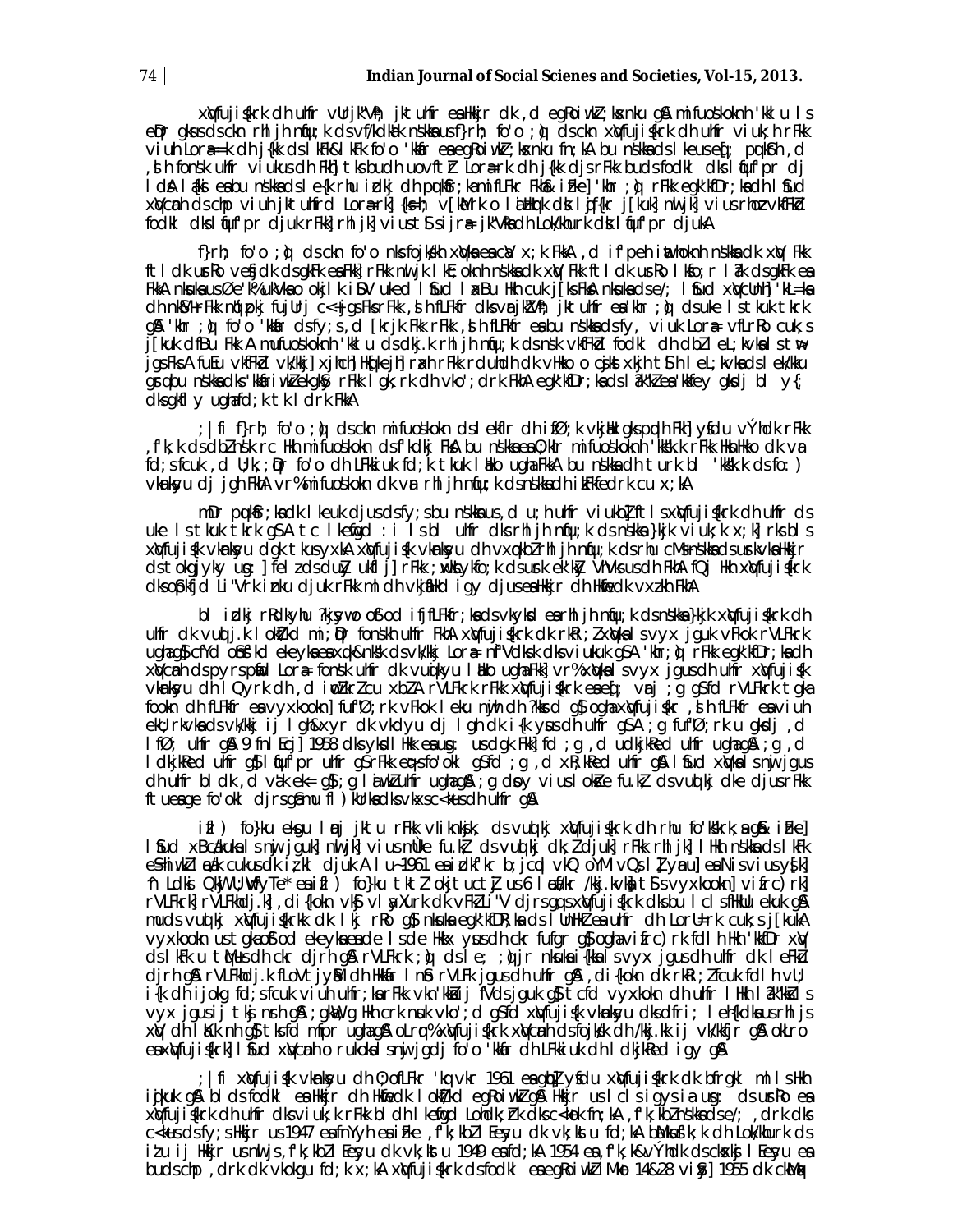lfesyu q\$l bl lfesyu ear,f'k;k o vÝhdk ds 29 n.skkarus Hkkx fy;k rFkk vkilhr,drk o lq;ksx ds nl fl) karks dks Lohdkj fd; kA; sfl) kUr q& la Dr jk"V° dsfl) karks rFkk 0; fDr; ka dsekfyd vf/kdkjka dk l Eeku] l Hkh jk"Vlach låHkrk rFkk {ks=h; ∨[kbMrk clk l Eeku] fo'o clh l Hkh tkfr;ka∨k\$j k"Vlaclse/; l ekurk]jk"Vlacls vkrfjd ekeyka en vgLr{ki] i R; d jk"V" dk vi uh j{kk dk ekfyd vf/kdkj i klr gkuk] egk kfDr; ka }kjk fufer<br>I fud xWka I sny jguk] nu jsnsk dsfo: ) 'kfDr dh /kedh ; k i z kx u djuk] vrjk!Vh; fooknka dk 'kkfiriwk! I ek/kku] vkilh ykilk rFkk I g; kx dksc<kok nuk] rFkk vius vrikt/h; nkf; Rokadk fuokā djuk A

ckMqx I Eesyu cls mijkblr 1957 ea bu nskka cls clkfgjk I Eesyu ea Hkh výhclk vk§, f'k;k cls nskka clh drk dkukjk fn;kx;k A felzdh jkt/kkuh dkfgjk estw. 1961 esxWfuji{k vknksyu dh r\$kjh dsfy, cBd, qipi fti ea 21 n shka ushkix fy;kA bi i Eesyu ea xwfujisk v km ksyu dhi n L;rk dhi kp 'krksidks Lohdkj fd;k x;kA ;sikp 'kr}q&jk"V"}kjk Lor⊕ fonsk uhfr dk ikyu] mifuoskokn dk fojkkk] fdl h I fud xW dk I nL; u gkuk] fdl hilkh egk kfDr dsl kFk f}i{kh; I fud le>kfru djuk] rFkk vius nsk entdl hvU; nsk dksl fud VMMIk LFkkfir djusdh vunefr u nukA vkerk§ij xWfuji{k leyu esu; slnL; ksdsinsk dsle; bu 'krkš dkslnL;ka}kjk iwjk fd;stkusdh mEehn dhitkrh q&bl i BHkme ea 1961 ea xWfujisk nskkadk igyk fk[kj l Eesyu ; wkkiykfo; k ch jkt/kkuh csyxM eaqyk]ftlea25 n\$kkausHkkx fy; kA xWfuji{k vknksyu clsfl ) krksch Lohdk; hk dk iek.k ; q q\$fd vkt bl vkmksyu en 120 lnL; n\$k q\$rFkk 20 n\$kkadks i; b\$kd dk ntkliklr gA

1991 en Ikfo; r I åk dsfo?kVu rFkk 'khr; i) dh I ekflr dsmijkar dbill eh{kdka dk dquk q\$fd oreku ifjosk eaxw¦fuji{k ∨knksyu ∨k\$pR;ghu gksx;k g&;g ckr lp g\$fcl xw|fuji{k ∨knksyu ch mRifùk 1960 cls n'kd ea egk'kfDr; ka ds nks I fud xivka ea folikkftr 'khr; i) ds i fjosk ea gipl Fkh A yfdu gea ; gugha likwyuk pkfg, fd xWfuji{k vknkyu dk míš; dpy xWkalsvyx jqusdh uhfr rd I hfer ughag& oLrq%bl dk vFkZ xWcmh Isnij jadj IHkh ei(kaeaviuh ekU; rkvkadsvk/kkj ij Loræfonsk uhfr dk ikyu djuk a& fo'o 'kkar dh LFkkiuk Hkh xWfuji{k vkmksyu dk , d ekfyd mís; jqk q& ; fn bl vkmksyu dksml ds l qh vFkkaleale>k tk; s rks tc rd fo'o ds 'kkir dks [krjk cuk jgxk] jk"Vka ea vl ekurk cuh jqxh rFkk jk"Vka dh Lora uhfr ds le{k puktfr; kaekstm jgakh rc rd xwtfuji{k vknksyu dk vfLrRo cuk jgsk A

# I UnHkZ

- vUrjk"Vi); jktulifr] Mkill vkj0 d\$ f| @] feJk V\$Ma< dki kj\$ku] okjk.k| hA  $\bullet$
- MkO vkj0 dΩ tk;loky| vk/kqud jktuhfrd vko/kkj.kk;) Hkonh; idk'ku| Q\$tkckn| rrh; ladj.k 2003A
- ; @ vkj0 ?kbl vUrjk"Vh; I cak&fl ) kUr ,oa0;oqkjA  $\bullet$
- $\bullet$  iqisk ir vurik"Vt; ledk&fl ) kur , oa 0; oqkiA

\*\*\*\*\*\*\*\*\*\*\*

# nfyr foe"kdsl UnHea"e&vNw qm

## dekih vulfedk\*

vNr ds: i eal ekt eanfyr ykskadk vfLrRol Hkir dslekt dh pje fodfr dk ?kkrd q& Hkirh; lekt dsbl oxidksmudh mYy{kuh; l{;k|nsk0;kih QSyko vk\$ mi;ksxh dk;dqkyrk dsckotm dc vk\$ d\$ s n\$k dh e{; k/kkjk I s vyx dj mllga nfyr] vlR; t] vo.k/ vFkok ipe o.k/ ds : i ea nkl rkiwk/ thou thus ds fy,  $cV$ ; fd; k  $x$ ; k] bl ds ckjs ea fuf"pr : i Is d $N$  dg ikuk dfBu g $\beta$  fdUrq nfyr dh mRif $N$ k gky dk fo′k; ughag) bl dh tMsvrhr eagh g\$vr%fo′.kqibkkdjusviusfucU/k ^e\$vN∎r gn^eanfyr oxl dsmnhkollkekftd "kksk.k vk\$lkekftd ifr'Bk iklr djusdslåk'k/vkfn dslUnhkZeaviusofokfid foe"kZ dk mYy{k dkyØekuol kj fd; k g\$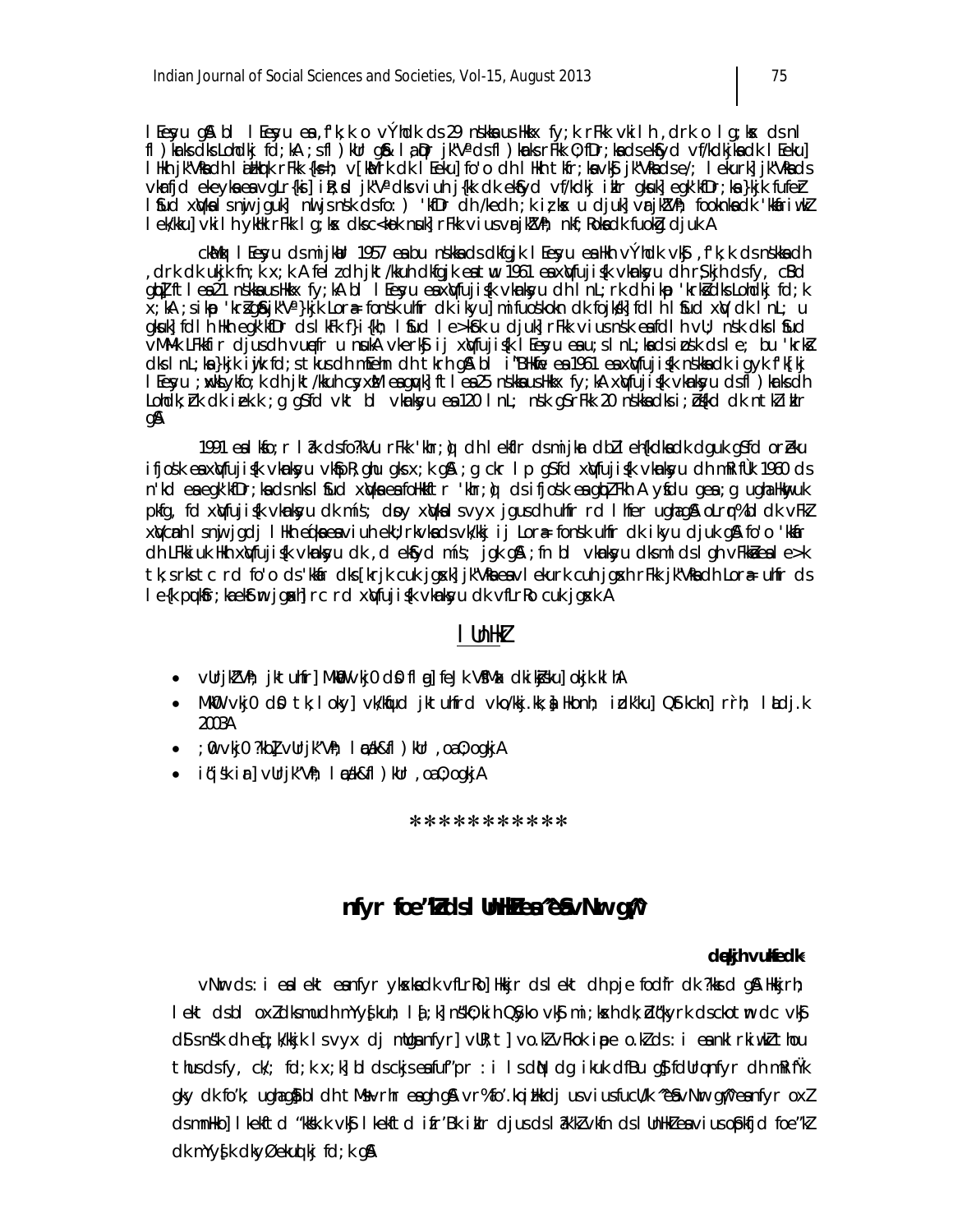nsk ds bfrgkl ds "ka vkrh fnuka ea vNur dk dgha uke ugha FkkA eku tknMka dh I H; rk dh I e; & I hek eailth cikbl vNur ugha FikiA mil cisckn vkbl i Irflakq cih vk; il H; rkj ftlea vNur cih mikifr u qikcij oxlds cuus ds l adr feyrs g& bl I EcU/k ea y{kd us fy[kk g&

"vk; kš vk\$ vuk; kš ea tks yMkb; k; gksth Fkh|muds dkj.k oxl cuus yxs FkA yMkblds dkj.k, doxldh bTTkr c<rh Fkh vk\$ muljs dh ?kVrh FkhA yMkbZ us qh vkneh dks NkVk cuk; kA bl NkVisu ds dkj. k vkxs pydjejk ¼/Nurdk½ tUe guykA ij vHkh dkbZvNurughaFkkA^<sup>1</sup>

"kq ealcykx feydj jgrsFk}yfdu t\$&t\$svk;k}dh "kfDrc<=hx;h]mudk jkT; QSyrkx;k]  $nkl$  ka clh  $l$   $j$ ; k c <  $r$ h  $x$ ; h] o  $l$  sk o  $l$  s  $v$  i u sk i k; s clk fopk i  $l$ hkh c <  $r$ k  $x$ ; kA "kq ea; q  $l$ hkn $l$ hkko  $v$ k;  $l$   $v$ k $j$   $n$ kl ds: i enjaki yfdu ykxspydj tc yk; kiendeblk. M Q\$yk rks; g Hkn xgjk akdj yNur enjyV x; kA

nqu; k Hkj ea tkfr; ka vkg oxkdea >xMs qq ij vUr ea os I c , d qks x; }ijUrq Hkkjr ea , d k ugha qks I dk| bl I EcU/k eafo'.kq th dqrsq& ^^---------------- [kkstusij bldscgr dkj.k fey tkrsg\$, slk yxrk g& nii jiadlis feylidj vius I els yus dik Lollikio vik; 21 ll; rk ea ugha FikiA tis buds chp ea vik; k], d tifr cudj ghjg I d $M^2$ 

HknHkko dh Hkkouk tc , d ckj "kq gks tkrh g}rks og : dus dk uke ugha yshA vk; kš us I al kj Hkj i j viuk illko MkykA mudh mnkjrk dh itkal k Hkh dh tkrh g& ijUrq ;g Hkh I p g\$fd mUgkws I kekftd ifrcU/kka dks dBkj djuk| o.kkš ds ∨f/kdkjka dks Li′V : i IsmYy∮kuh; Hkn djuk| ckā.kka dks Hkmo ds : i ea LFkkfir cljuk vk\$ "kòbaij clBkşifrcU/k yxkuk "kq fcl;kA nfyr oxich mRifr oLrr%lekt ealfo/kkvka vký ví/kdkjkadksfoHkktu eaHkn dksyrdj ckã.kka}kjk dh xbľ D;kíd igysl ekt eafoHkktu dk vk/kkj xqk vký delgkrk Fkk] fdUrq cká kka us viuh LodUnhdj.k, oa cfgdj.k dhifØ;k vius ykHk ds fy, "kq dh vk\$ mudh n{kk&n{kh niljso.kk}usHkh ,slk fd;k vk\$ bl izlkj nfyr o.k]dk tle quykA

bi dsckn og ;ok vk;k fti eal n⊭kadh jpuk ghpA NurNkr dk Hkn i n⊭ dky eaiDdk guyk vk\$ Lefr;ka ds dky rd cgr dMk gks x;kA fo ki eujo;ki ] ofl B vki LrEc] xkfre];kKoYD; vkfn \_\_f'k;ka usftu l #kavk\$ Lefr;kadh jpuk dh g}muesnfyr dh ppklvkrh g&vlk;]vlk;t]vlk;kol k;hvk\$ckávkfn mlighads uke FkA y{kd dsvu(kj& ^`; kKoYD; \_f'k vlR; tkadsnksHkkx djrsq\$ i qysHkkx eamPPk vlR; t] nwljsealkr ∨UR;kolk;h tkfr;k;q&n;sqh Iclsuhph q&;sq&n pk0Mky]Loip]Nrk]l⊯]onfqcl]ekx/k vký vkokxo] Äps vlík; tis eaftudh ppki i Hkh Lefr; ka ea vk; h g& pekj] /kkch ]dbVi]en] fHkYYk] uV vký dktyd vkfn g $\mathbb{A}^{\sim 3}$ 

## \* "Nsk NI=k] fglinh folkkx] nh0n0m0 xkj [ki g fo"ofo | ky; ] xkj [ki g m0 i 0A

Lefr dky ea NurNkr dh Hkkouk cgur xgjh gkspudh FkhA vUrj dh "kù) rk vk\$ I kekftd , d&: irk dks xKSk LFkku fn;k tkusyxk FkkA jkek;.k vk\$ egkHkkjr dky eafdlh vNir ;k nfyr dk irk ughapyrk] yfdu o k&llkn dks tkfr llkn dk : i i klr gkus yxk FkkA

 $cls$   $vks$  tsu /ke/ds  $v$ kxeu 1s, d h fopkj/kkjk dk tlle quyk ft l Is NuvkNur dh Hkkouk diN nc 1h x; h Fkh] yficlu i jei jk cjkcj cuh jgh vk\$ bu /kek&i cls i ru cls "kq gkrsgh NurNkr chh Hkkouk vk\$ Hkh rst gks  $x$ ; hA

bi dsikFk qh ikFk vNuriu dh mRifŸk dsvk\$ dbldkj.k Hkh FkA t\$&tkfr dsfu; ekadk mYYkaku]dN fo"ksk is'ks Lohdkj djuk] vuk; I/kekidks Lohdkj djuk] ekil vkfn [kkukA "kke"kkL=h usfy[kk q\$fd ^ck\$) vk\$j tû /keldk o\$kX; i/kkuer vk\$ dPNkpk;lgh bldsdkj.k g& Åpso.kldsykxkausthofgalk NkMk]"ko}kaus ugha NkMhA bl hfy, budsgkFk dk vllu [kkuk euk gwkA<sup>~4</sup>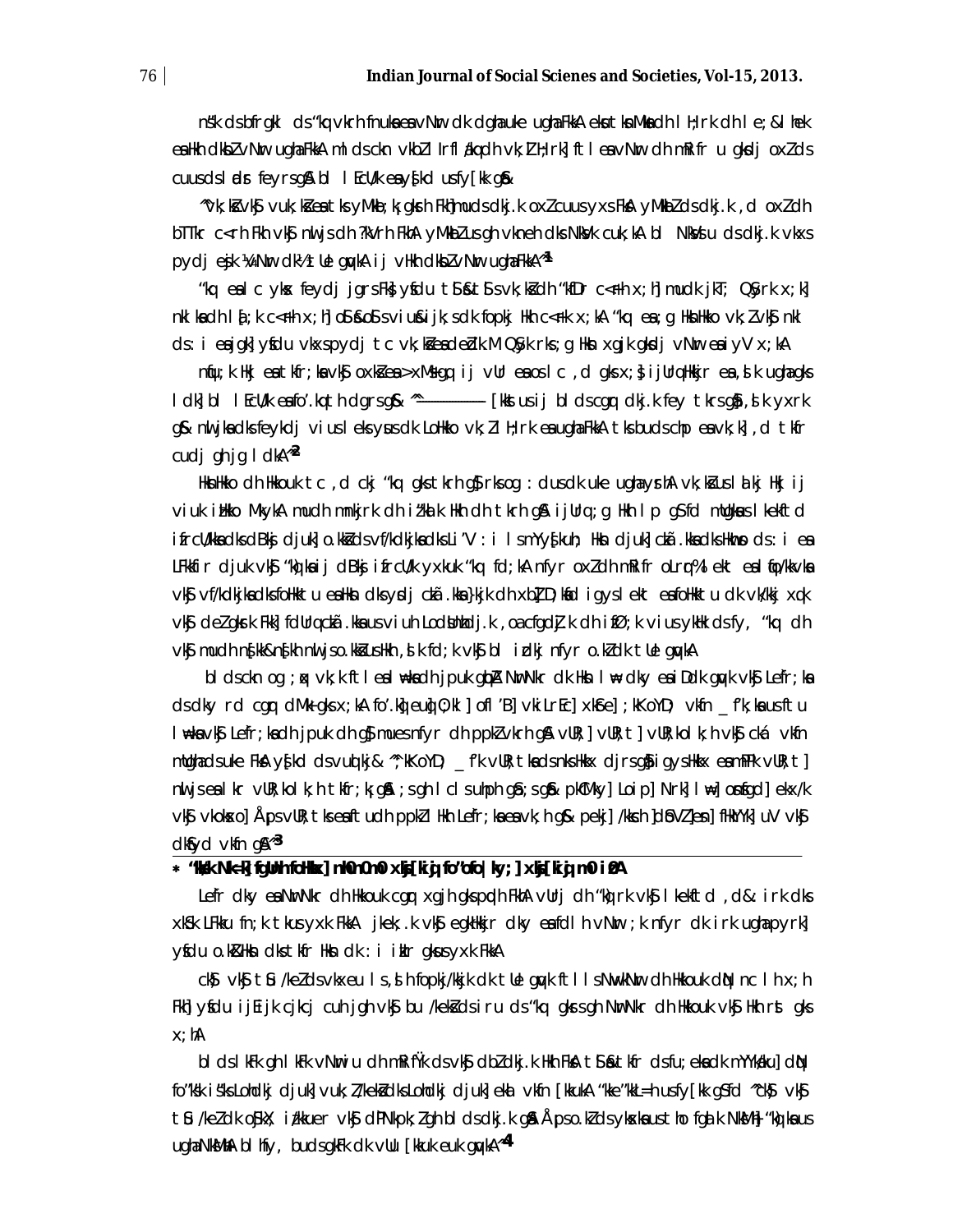MkWl ∨EcMelj ∨N∎riu elh iFkk elh cgqr igikuk ughaekura\ muels∨uqikj ;g 400 b7l oh els∨kl &ikl follhle; ifnk gobzvkn; block odkj.k Fkk chā.k vkn; ckn;) /kezolk lak/ka mllsigysifo=rk vkn; vifo=rk cih Hıkkouk FkhA ;g Hıkkouk ilkisilalki earigh g}î ysfciurtkfr;kadk ∨Nuriu fgünuykadh gh fo″kskrk g\$tks tle&tleklrj rd pyrh jgrh g&

bfrgkl dsml nkjeatcfonskhluk, igekjsnsk eaviuhlikk LFkkfir djuh "kq dhFkhAmlle; Hkh nfyrkachh oghafLFkfr jghà tks i jEijk Ispyrh vk jgh FkhA clkfynkl]ck.k]n.Mh vkfn usviuh jpukvka eanfyrkadh vkj ckj&ckj ladrfd;k q& ;q ladruQjr dk ladr q&

txrxq "koolikpk; lus^cook lR; | txr feF; k^ dsfl)kUr ds}kik v}\$ er dk ifriknu fd; k vk\$ mligkus pk. Mky dis viuk xq ekuka jkekupk; I us bl er ds fo: ) niklokn dk er i trur fd; ka esk LF kuht vký vyc: uh tý sfonskh; kf=; ka ushkh hkkjr ea i pfyr o.kkj dh 0; oLFkk dk o.ku fd; k g&

lłkkjrh; lekt ea Äp&uhp ch ekU;rk,a llłkh lektksea ipfyr jgh]fclUrq tUe ij vk/kkfjr tkfr 0; oLFkk Hkkjrh; fqUnwlekt dh viuh fo″kskrk FkhA cqd {; d nfyrk) ofiprka vk\$ vkfnokfl ; kads fy, fqUnw lekt dh ijEijkxr tkfr iFkk "kksk.kdkjh] neudkjh vk\$ vekuoh; lkfcr qbZ vk\$ Hkkjr en bLyke vk\$ bilkb; r /ke/dh vkj vkdf/kir gkusyxal fo'.kq th usbl h vkj læls cljrsgq fy[kk g& ^much ¼gUnwka dh½ pkVkals; gk; dh I kekftd 0; oLFkk eanjkjsiM+x; hA bLyke u; k /kelFkkA I Hkh euq; kadksog I eku ekurk FkkA fl)kUr e $a$ ugh) 0; ogkj e $\hat{a}$  mlusgelskhfyrkaližuQjr ugh dhA dgk] ~bLyke dcw, dj yk}re gekjscjkcj gkstk∨ksxa^<sup>os</sup>

vr%Hkkjr enbLyke /ke/dsid kfjr gkrsgh ; g ox/khfyr½ bLyke vk\$ bd kb; r /ke/dh vki vkdf/kr gkus yxkA y{kd us bl h vkj ladr djrsgq fy[kk g&^mudh !fgUnayka dh½ pkVks ls;gk;dh lkekftd 0; oLFkk eanjkj iM+x;hA bLyke u;k /ke/FkkA IHkh euq;kadksog Ieku ekurk FkkA fl)kUr eaughal0;ogkj e& mlus¼nfyrksl½uQjrughadhAdgk] ~bLkyke dcw, djyk}rę gekjscjkcj gkstkvkxkA~3

bl yke us bl yke /ke/viukus okys ykska dks vknj fn; k] Hkys gh ed yeku gks tkus ij fd; k gk} ij mllga l Eeku ikir gıykA bi dk ifj.kke ;g gıyk fd fgünyuka ea Hkh pruk tkxh vk\$ diN ykska us l c euq;ka dks cjkcj ekuus dh ckr dghal, ji svund ykne vkxsvk; sftligkaus v Nuriu i j pknV dh vk\$j bul ku dksbul ku ds ukrsl;kj cljusch lh[k nhA pBkU;]clchj]jfonkl]ukenno]rndkjke]ukucl]lwj]rnylhj lgtksvk\$j /kjuh ,sls gh vuidkuid I lirkaus, d Loj ea tkfr&i kfr vk\$ vNiri u dh fulink dhA vkt Hkh mudh ok kh pkjka vk\$ I s  $x$ nt; keku g $\&$ ^mŸke ∨kŷ pkMky ?kj] tgk; nhid mft; kjA

rty I h u; sir x d; I Hth the d I kjAA<sup>n6</sup> Very I h nkbu<sup>y</sup>

bu I rks ealkh nks izlkj dh fopkj/kkjk, i izlk"k eavk; hj , d og tks tkfr&ikfr dk fojksk djrh Fkh vk\$ lc euq; ka dks , d ekurh FkhA nuljh /kkjk eaosyks< Fks tkso.kk $U$ e /ke/dk leFk/u djrsgq lekurk dh ckr dgrs FkA igyh /kkjk excip]muds vuq k; h] fuxi[.k; k; l Ur] dchj vk\$ nknwvkfn g& nu jh /kkjk exos cká.k vkpk;lqq tkso.kkUe /keldksÅij mBkusdh dkf"k"k entkfr&iFkk dksvk§iqV dj x;}fo|kifr vk§ rnylhnkl blh/kkjk ea∨krsg\$a bllgknuslekurk dhckr rksdghag}iyfdu o.kkUe /keZdh lhek eajgdjghA bl hfy, ml le; Hkh nfyrkadksekuork dk og in ughafey Idk]tkslo.kkddksiklr FkkA

190ha "krkînh ea , d ds ckn , d , j s egki q 'k i îsk ft Ugkua I dkij vkUnkyu vkjEHk djds vNurs) kj dk ukjk yxk;kA cã lekt ds iprbl jktk jkeekgu jk;] vk;llekt ds latkkid Lokeh n;kuUn] Lokeh jkeď.k i jegal] foordkuUn] fFk; kal kQhdy I kal k; Vh vk\$i kFkUk I ekt cls urk] I Hkh us , cl Loj I s v Nurkads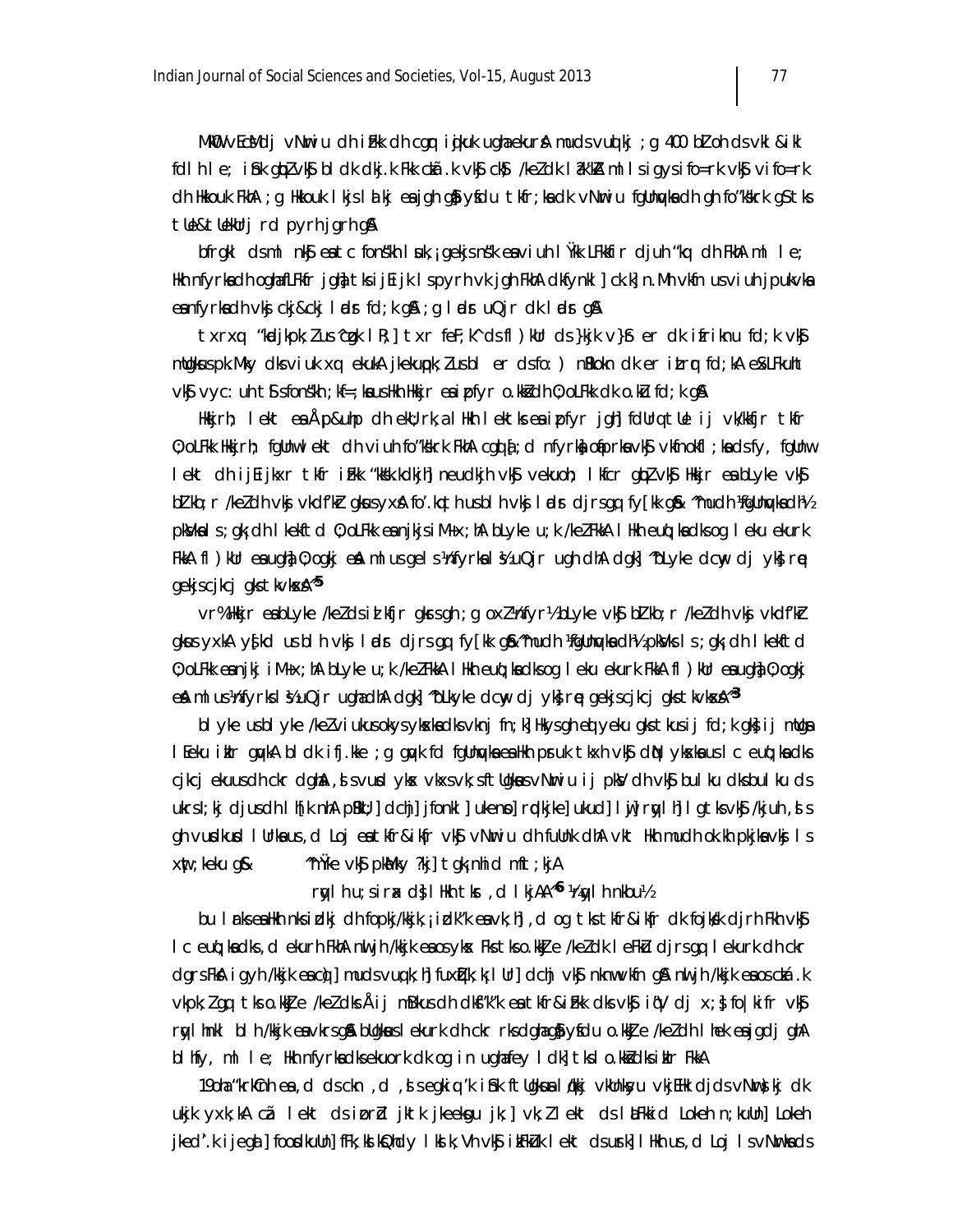IkFk bulkfu; r dk 0; ogkj djusdh vihy dhA I Ur T; kfrjko Qnysusrksbu tkfr; kadscPPkkadsfy, Ldny rd [kkyA

20ohal nh ds "kq vkrh nk\$ eansk eajktuhfrd pruk tkxh vk\$ xkdkh th us Hkkjr dks Lor& djkus ds lkFk gh lkFk nfyrk§kj ∨k\$ vLi";rk mUewyu dk izkl Hkh fd;kA mUgkwsLi′V "kCnkaeadgk fd ^gj 0;fDr dksbl níju; k en vkusdsckn leku ví/kdkj feyuspkfq, A tkir]/kelj x fdlh vk/kkj i jeug; &eug; en Hkn ughadj ldrkA blfy, lekt dk dkM∂; g,Sfd og ikt;xd 0;fDr dksmldh ∨iuh {kerk ds∨uqlkj fodkl djusdk vk\$ Lor<sub>i</sub>e jgusdk volj inku dja<sup>n7</sup>

blfy, mugkus ckj&ckj osjkLrs crk; sftu ij pydj bl vU; k; dks nuj fd; k tk ldrk g& mugkus I koltfud "kkyk, jeánj vký jkLrs vNurka dsfy, [kky nus dks dgkA mudh /kkfeld fLFkfr dks mPPko.kl ds fgllnykads I eku ekukA

egkRek xWkh dhiqy ij lu~1932 en 27 flrEcj ls 2 vDVncj rd nsk en 'vLi"; rk fuokj.k llrkg^ euk; k x; kA mulgkaus viuk ifl ) vaxsth I klrkfgd ^; a bá. M; k^ ds LFkku ij ^gfjtu^ vk\$ ^fgUnh uothou^ ds LFkku ij 'qfjtu I pd^ i = fudkyA og 'vNưr'] 'vLi"; 1 'vUR; t^ vkfn "kCnkadks viekutud I e>rsFkA mudslFkku ij mllgkus^gfjtu^ "kCn dk izkx fd;kA bl Ismudh ekufl d fLFkfr dk irk vo"; yx tkrk gA

o'ki 1933&34 ea xk/kh us nfyrks}kj ds fy; s nsk0; kih nk\$k fd; k rFkk bl grg pnk, d= fd; kA egkRek xk/kh us gfj tuka dks vius vkJe ea j[kk vk\$ mudh I sk dh] mllgkus vLi"; ka vk\$ nfyrka dh I eL; kvka dks "kkfUriwk7 ,oa o%kkfud <ax Isgy djusdkirkl fd;kA osgfjtukadsefinjinsk IEcU/kh ∨kUnksyu dk I eFkLu dj jk'Vh; Lrj i j vLi"rk dsfo: ) dkuwu cukuk Hkh pkgrsFkA

"xkalkh th clh;q bPNk iyih qba I ao/kku ifj'kn us29 vi $\delta$ y]1947 clksljnkj iVsy }kjk is'k fcl;sx;s vli"; rk dks feVkus ds itrko dks lohdkj dj fy; kA ml ds ckn Hkkjr ds I fio/kku ea vud fipr tkfr; kji vuolinipr vkine tkir;karfkk vU; fi NMsoxkidk "k\$kf.kd rfkk vkifkid nf'V IsmRFkku djusvk\$ mudh ijEijkxr Ikekftd v;kX;rkvkadks nuj djusdsmnns"; Isvko";d Iuj{kk rFkk Iaj{k.k inku djusdh 0; oLFkk clh  $x$ ;  $hA^{\wedge 8}$ 

bl fo/kku ds cukus okyka ea nfyr ox $l$  dk Hkh , d  $0$ ; fDr Fkk MkOU Hkhejko vECkMdj] tks vk/kqud ; qx ds euq Fk) vNur ifjokj en tle ynus ds dkj.k I kekftd HknHkko] vieku o frjLdkj dh tks i MMk MkWD vEcMdj us >syh| o\$ h ihMk fdlh vU; dksuqha >syrh iMk FkhA bl dkj.k lkekftd vU;k; dsfo: ) l?nk'k[ fo″ksk ds : i eanfyrkadsm)kj dsfy; sl akkdiuk Mko vEcMdjusvius thou dk mnns; cuk; kA

xkikh vk\$ vEcMdj nkseqkekuo qh uqha nksfopkjk/kkjkvkadsifrfuf/k Hkh q& ftUqkusHkkjrh; fpUru dks viuk eq $R$ oiwk $l$  vonku fn; k q $R$  os Lor $\ast$ rk in $l$ o ml ds i "pkr-ds nfyr foe "kl ds dth $u$  e $a$  q $R$ ; | fi l ekt fpUru dh nf'V I snkukanksNkj qå fdUrqnkukadschp dk fookn egt vdknfe; r ughagå mudserHkn dk vUri muds nf'Vdkskka dk FkkA tqka xkdkh dk ikFkfed mnns"; vaxth gdver dsfo: ) I ak'kZ Fkk ftl dsfy, osfofikUu Hkijrh; Iemk;kadschp ,drk dk;e djuk pkgrsFkA ogh vEcMdj dsfy, Hkijrh; Iekt dh vekuoh; rk fonskh "kkl u Ishkh T; knk hknnh FkhA ftudk [kkRek fcfV"k jkt ds [kkRealsT; knk egRoiwk/FkkA bl hfy, tgka xkalkh us lo.kko&vo.kkošdschp [kkbłdks ikVus dk dk;łfd;k ogh vEcMdj lo.kko&vo.kkošdks LFkk;h "k=qekurs Fkk; Iu~ 1933 ena mulgknus enfinji psk: IEcu/kh fo/ks;d dk fojksk: djrs.qq dgk: Fkk] ~^vNur tkfr; k; viuh mllufr dsfy, Åph ukidfj; k; vkj; thou&fuokig ds nul js l k/ku ikuk vko"; d ekurh qj} lkekftd thou ea; fn os Äpk LFkku ik tk; arksdVVj fgUnykadk jo\$k mudsifr cny tk; xkA^\*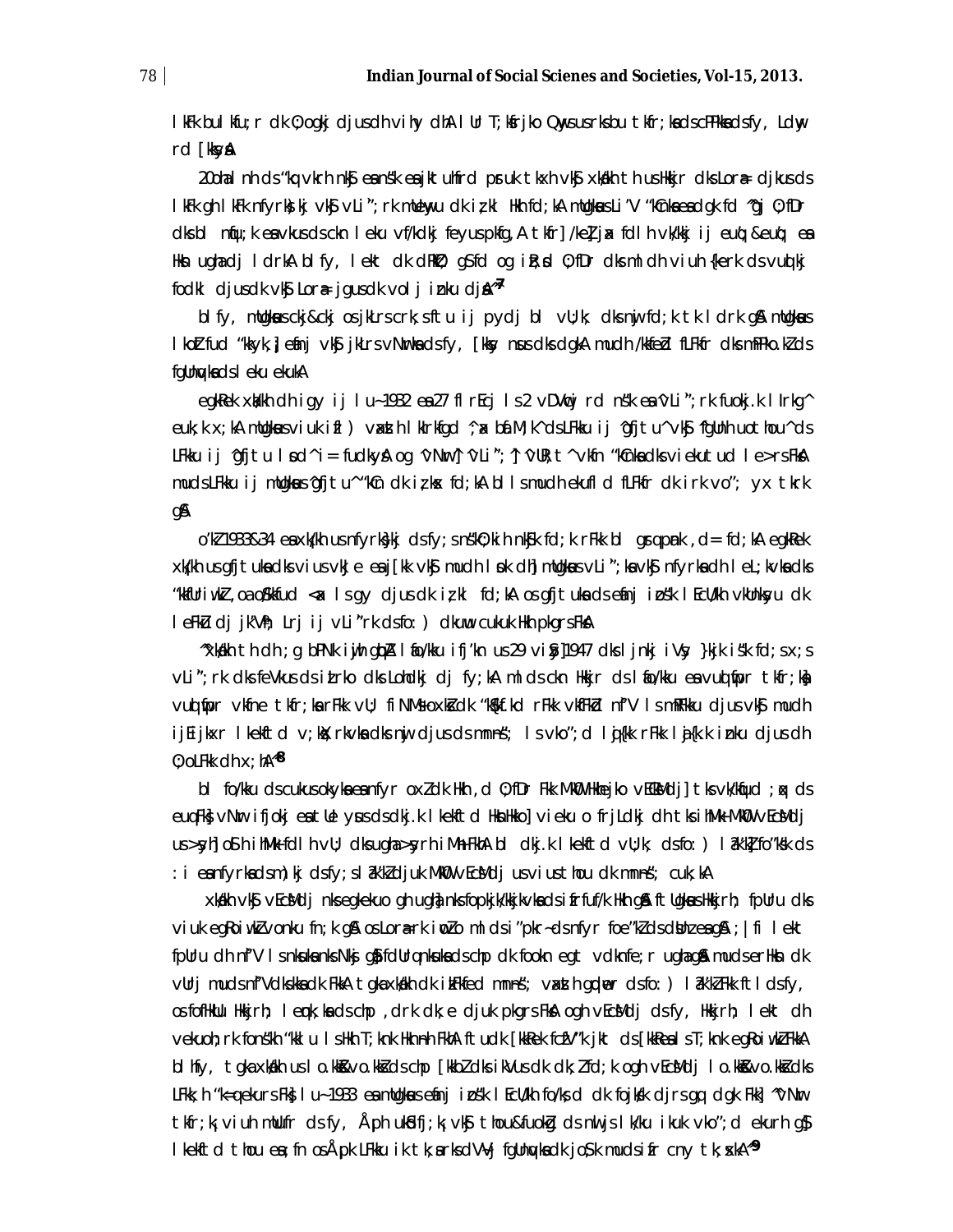olr r% nfyr lel; k ds gy ds fy, jkT; dkuw fueklk dks ydj nkuka ds fpUru ls vk; s egkoiwkl lopkoka ij /;ku fn;k x;kA ftldsvUrx}r Hkkjr ljdkj qfjtu lnd lâk] Hkkjrh; nfyr lnd lâk] Hkkjrh; nfyr Ind Iâk]błoj"kj.k gfjtu vkJe]fgUnh Hkakh Ind Iekt]VkVk Iekt foKku InLFkk] lošVł vkWQ bf.M;k lkd kbVh]xkdkh Lekjd fuf/k]foukck }kjk ifjpkfyr Hkmku ;K];slc qfjtukadsifr I o.kk }kjk vf/kdkj fnykustkusdsmnns; I sLFkkfir fd; k x; kA

bl lilkh ifjfLFkfr;kadsQyLo:i nfyrkadh vkfFkd fLFkfr eat:j løkkj qwk]f"k{kk ,oaLokLF; I pkvka dk ykłk ikh feyk) i j mudh I kekftd g\$I ; r ea dkbl cMk xqkkRed cnyko ugha vk; kA gk} /kkfebl fØ; kdyki ka ea mllga I ekurk rksfeyh] i j ykd 0; ogkj ea musd I kFk HknHkko tkjh jgkA

olrr% fo'.kq illkkdj usbl lel; k ds lek/kku ds fy, ykskals, d euq; tkfr cuusdh ckr dghag& "bi dk; De ds ihNs tks Hkouk g\$ml dh e\$ dnz djrk gju yfdu vLi"; rk dk vUr fti idkj dkuwu is ugha gks Idrk] m Ih indkj Io.kk/sidh b I Hkkouk Is Hkh ugha gks IdrkA og I Eiwk/gksxk vk/ke″kn[) Is o.k&0; oLFkk vk\$tkfr&ikfr dsuk"k l}Hkakhefpr l}bl rRo dksthou eamrkuuslsfd euq; eatkfr; ka ugha qs eut; d tkfr qs  $^{\prime\prime}$  0

#### I Unlik

- 1. fo'.kqi<code>i</code>kkdj dslEiwkIfucU/k||kkx&1||ikkr idk"ku||iFke Ikdj.k& 1994||i0&159
- 2- ogh i 0& 160
- 3 ogh i 0& 161&162
- 4 ogh i0& 166&167
- 5- ogh i 0& 172
- 6 ogh i 0& 174
- 7- ogh i 0& 182
- 8- ogh i 0& 213&314
- 9- ogh i 0&218
- 10- ogh i 0& 219

\*\*\*\*\*\*\*\*\*\*\*

# $d''$ ehj dsdK $0$ ; "KHL = h; vkpk;  $l$  vk $\beta$  mudk; kxnku

#### MKU jirk frokjim

litdr okM-e; dksd"ehj dk mYyşkuh; ;kxnku itlr quyk g& vf/kdkak litdr&lkfgR; dh jpuk d″ehjeagh gbūg\$ eq[; : i Isdk0;"kkL= rFkk "k\$n"kū IslEcfU/kr xWFkkadhjpuk ;ghagbā Hkkeg] okeu] mnHknV] : nM] vkuUno/ku] HkVVuk; d] vfHkuox(tr] {keVn} eEeV] dYg.k] : ; d vkfn vurd ck0; "kkfL=;ka us cl"ehj ea tUe fy;k ∨k\$ ∨ius o\$nq; rFkk lkjLor lk/kuk ls Hkijr cls lkFk&lkFk lEiwkZ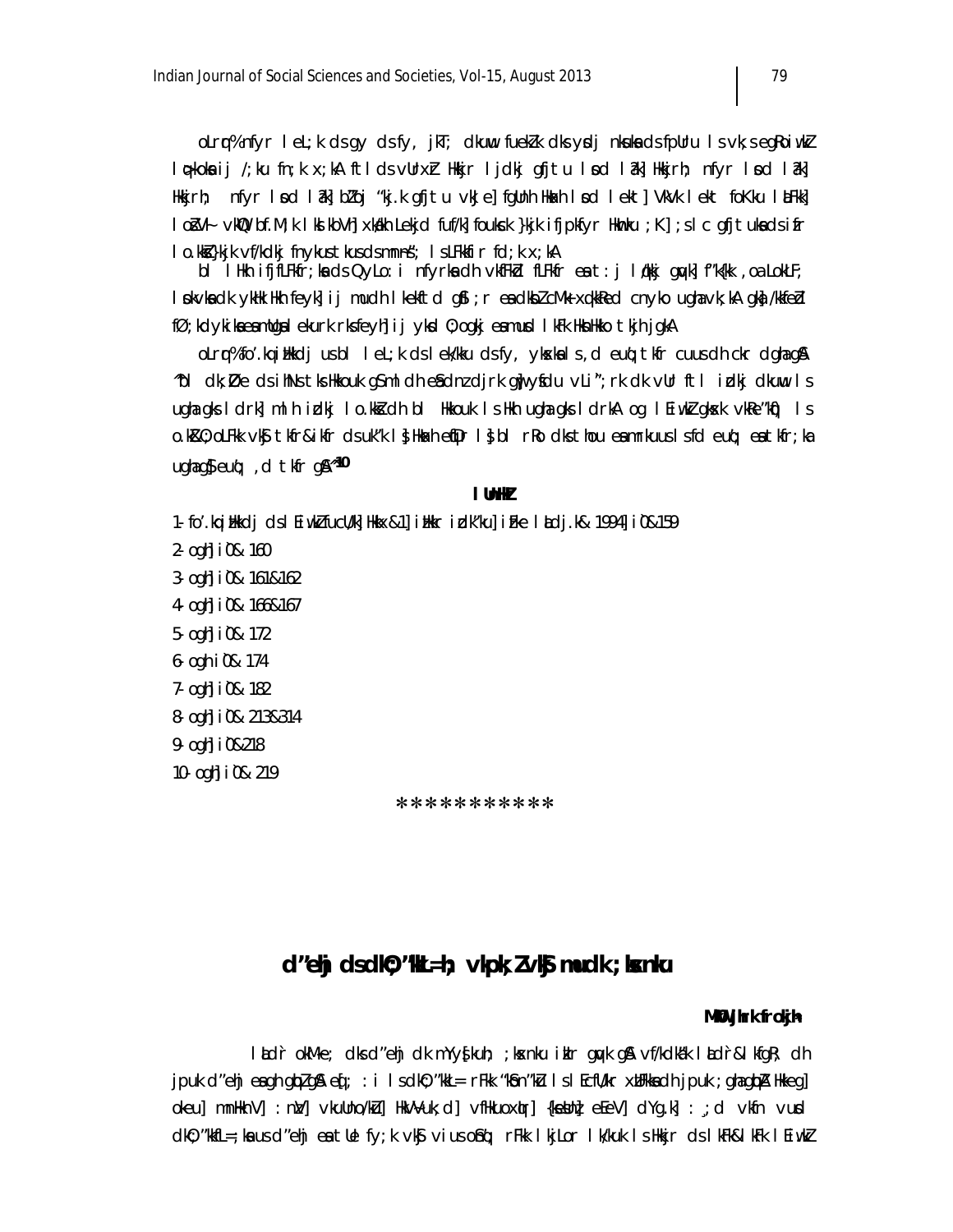foro dkspekdr fd; kA drehj {ks= lstMsqq vkpk; kidk dk0; rkkL= envkt rd tks; ksknku jogk q} mldk foopu itrr g&

**Hikeq %** Hikeq dk Ie; 500&700 bD dse/; dk vHkh rd iklr q\$ftIdk uke q\$**dk0;kyadkj**A Hikeq ds d″ehjh gkuus ea erHkn g\$A diN, bfrgkldkj bllga d″ehjh ekurs g\$rks diN, bllga ck\$, dgrs g\$A llald`r dk0; "kkL= dk bfrgkl dsy{k ih0oh0 dk.ksusbUgavud iek.kkadsvk/kkj ij ofind dgk g\$l vkpk; IHkeg us dk0; jpuk en dfiko "kfDr rFkk ikf.MR; nkukne dks vk/kkj crk;k g\$4 ;g mudk ek\$yd fpUru g\$4 Hkkeg rkfdbd vk/kkj ij vius vfilkik; dks0; Dr djrsg&h bl h fl)kUr dksnf′Vxr j[krsgq mUqkwusdk0; kyndkj dh jpuk dhA vkpk; I Hkleg dir dk0; kyndkj xUFk , d xEHkhj rFkk mRd'V jpuk g\$ xUFk jpuk es vkpk; I Hkleg dh diN vi uh ekisyd ekli; rk, agiA likkeg dk ekurk gSfd diki; ea xw:+ "kCnka dh ; kst uk gkus I sfo}kuka dk i dkblmidkjughagkrkA vr%bllscpuk pkfg,Adk0; fueklk,dopkfjdifØ;kgArRdky?kfVrgkus okyh ughagya cikû; ea "kojrk ciksfo"ksk LFkku n:rsgaacikû; kyncikj xilFk ea N% ifjPN:n gya **iFke ifjPN:n** ean dk0; dk iz kstu] mRre dfo dh izkal k] fuEu dfo dh fullnk] dk0; dk y{k.k] i£rr djrsgq fofilkllu vk/kkjka ij dk0; dk foHkktu fd;k x;k g}îftueax| rFkk i| g\$A Hkk′kk ds∨k/kkj ij oxhidj.k]fo′k;oLrq∨kfn ds vk/kkj ij dk0; dk foHktu fd;k x;k g**& f}rh; ifjPNn** eaxqk] vyndkjkfn dk foopu fd;k x;k g**& r`rh; ifjPNs** ealth ine jilor i; kikor lekfgr vullo; mRifkko; o vkfn dk foopu fd; k x; k g **a prikl ifjPNs** ea dk0; ds nkskka dk o.ku fd; k  $x$ ; k q& **ipe ifjPNs** ea ifrKk ghu] grgghu] nVkUrghu dk foopu djrsgq U;k; dsilikko dk o.ku fd;k x;k g\$rFkk Hkkeg }kjk ;g Hkh funit"kr fd;k x;k g\$fd dfo dks fofo/k "kkL=kadk Kkrk gkuuk pkfg,A **'kB ifjPNsa** eavikf.kuh; izkskadk funk"k djrsgq Hkkeg ;g dguk pkgrs g\$fd dk0; dh jpuk djus okys fo}kuka dks0; kdj.k dk vPNk Kku iklr djuk pkfg, A vr% dk0; "kkL= ds i prid vkpk; i Hikeg ekfyd fopkjd Fka buds ckn ds vkpk; ki n. Mh] mnHkV] okeukfn i j Hikeg dk i Hiko fn[kkb] i Mrk g\$rFkk m) j.k Lo: i Hkkeg dh dkfjdk, a ckn ds vkpk; ki us vi us xllFkka ea Hkh mn/kr dh g\$l Hkkeg fooj.k dsuke I svkpk; I mnHkV usdk0; kyndkj i j Vhdk xtlFk fy [kk g&l

minhav ‰ Hkvvknhkv d″ehj dsfuokih Fka ;sjktk t;kihM dh jktihkk dsihkkifr Fka budk ifrfnu dk oru, d yk[k nhukj FkkA dYg.k dh jktrjáx.kh eabl dk o.ku gwk g\$&

## fo}ku nhukjy{ksk i k; gadroru%

HkVVkHomopHkVLrL; HkfeHkrl%I Hkifr%A &jktrjix.kh 4@495

mnHkV dk I e; 80harFkk uoha"krkCnh dsvkl ikl dk ekuk tkrk g&budk dk0; kyøkjl kjl &g egRoiwkZ xUFk g\$\; g N%oxk}eafolikDr g\$\bl ea41 vyclkjkadh foopuk dh x; h g\$\vkpk; ZmnlikV usdiN u; svyclkjka

# \*ofj'B ipDrk I adr foHkx], 0ih0, u0 ih0th0dkyst] cLrh m0i0A

dh mnHkkouk dh q\$ ftudk fu: i .k Hkkeg usughafd; k FkkA bueaių: DrkonkHkkl | I adj | Nsdkuqikl vkfn g& bi ds vfrfjDr mn\\V us ; ed] miek] : id] mki{kko; o vkfn vyrdkjkadk foopu ughafd;k gA vyrdkj "kkl= ij mn\\V dk vR; f/kd ilkko q $\delta$  ckn ds vkpk; kius Hkh muds erka dk mYy $\oint$ k fd; k q $\delta$ 

okeu %k jhfr I Eink; clsiprid vkpk; lokeu I kroharFkk vkBoha"krkCnh clk ekuk tkrk g& okeu cl"ehj cls jktk t;kihM clsjktclfo FknA buclk ifl ) xblFk **clk0;kyadkjl\#** gnA bl xblFk ea:5 ∨f/kclj.k rFkk 12 ∨/;k; g\$\ vius bl xblk ea bUgkuus mRrjjkepfjr] g′kþfjr] ve: "krcl] j?kopa"k] cloekjlblko] ePNclfVcl rFkk fcljkrktùµh; e∼vkfn xllFkkadsmnkgj.k il\_rqr fcl;sg& vkpk;lokeu us**clk0;kyadkjlw**e ;g xllFk vynclkj xllFk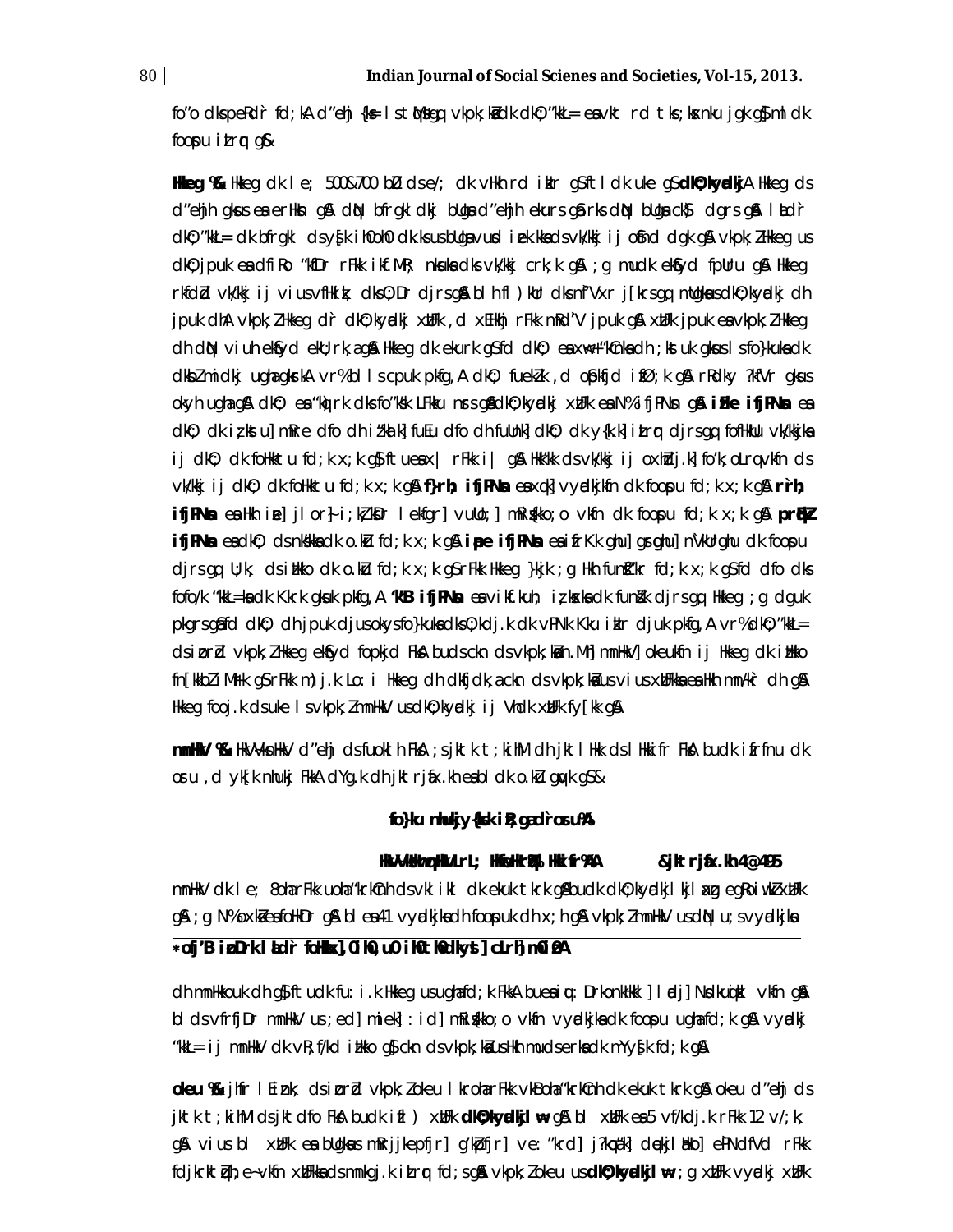q\$rFkk ;q l\#="k\$yh earfy[kk x;k qp\$ bl xblFk eardk0;iz,kstuijh{kk dk0; ds vax dk0; ds Hksn] vf/kdkjhfopki] jhfr] ininkFkhksk dk foopu] okD; okD; kFkhksk dk fu: i.k] xqkyxdkjHknfu: i.k] "kCn xqk dk fu: i.k] vFkixqk dk fu: i.k] "kCnkyndki] miek fu: i.k] "kCn"kn") vkfn fo'k; kadk foLrkj Isfoopu fd; k q& vkpk; lokeu jktk t; kfnk; ds I Hkifr Fk; , d k dYq k ds jktrjfx kh eamYyfk feyrk q&

## eukjFk%"k[knRr"pVd%lflVkekarFkkA

#### oHoq‰do;LrL; okeuk|kpefU=.k%AA &'ktrjfox.ld 4@4971/2

okeu usjifrjikek dl0; L; dgdj jhfr dksdk0; dh vkRek ds: i eamiLFkkfir fd; kA jhfr ds I EcU/k endgrsgifd fof"k'V injpukghjhfrgji fof"kVk injpuk jlfr%&Vdl0; kydkjl #&1-2-7½

fo"ksk in dhifjllkk'kk djrs qq fy [krs q\$& **14o"kskkosqkkRek dk0; kyodkjl # 14-2-81**/2 vFkkr~xqk oh fo"ksk ojå okeu usjinfr cisrhu Hkn fci;sojå ojnHknil xkmålh rFkk i kupkyhA ojnHkhizeal Hkh xqk jarsojå;s"kCn ds xqk q& ofinikhizdh i i'kalk djrsqq vkpk; i okeu dgrsq\$fd ofinikhiz jhfr nkskkals jfgr] xqkkals; iDr rFkk oh. kk ds Loj ds leku d. k $f$ i $\zeta$  gk $f$ h g $\lambda$ 

## vLi'Vk nkkek=kH%l exxqkxtEQrkA

## foi ¥phLoji kakki; k oshkhihirfiji; rsh & kokho; kyadkji w 1-2-11 ch of r½

okeu us xkMh rFkk ikpkyh jhfr ds Lo: i dk Hkh fu: i.k fd;k g} fdUrq fo″ksk : i IsmUga o\$nHkhZxkg÷g\$A osclgrsg\$vFk}&qk IEifRr Hkh o\$nHkhZeajgusclsclkj.k ;g jhfr o\$nHkhZuke Istkuhtkhrhg\$A

## & 1/dk0; kyadkj l # 1-2-221/2

ftleavkstl~vksjdkfllrxqkfoleku jgrsgjiog xksMhihfrgji

#### vkt%dkfUrerh xkMh; kA & Vollo; ky odki 1 # 1-2-121/2

ek/kg Z rFkk I odenkj x g kka I s ; D r jhfr clk u ke i k po k y h g &

ek/kg 1 k& dek; ki Uuk ikpo kyh & Vollo; ky odkj l # 1-2-131/2

bl ds vfrfj $Dr$  okeu us xqkka r $F$ kk vyxdkjka dk Hkn fu: fir djrs qq lk $Bn$ ;  $l'$ kk $l = ds$  {k= ea  $\vee$ iuk eg $\hbox{loiwl}$ ; k $\hbox{snku}$  i $\hbox{Lrr}$ r fd; k g $\hbox{\AA}$ 

:  $\mathsf{m}\mathcal{V}$  %  $\mathsf{d}$ "ehj d $\mathsf{s}$  I kfqR;"kkL= e $\mathsf{s}$  vkpk;  $l$  :  $\mathsf{m}\mathcal{V}$  dk uke  $\lceil$ ; kfry $\mathsf{C}/k$  q& budk **dk0; kyalkj** uked vycikj"kkL=h; xilFk feyrkg&;g xilFk vk;kNlin ea jfpr g& vkpk;l:ni/usoKkfud <a lsvycikjkadk oxhidj.k cijus dki z kl fd; k q\$k nl oha "krkinh ds ckn ds vkpk; kajus vi us xblFk eamnkqj.k Lo: i vkpk; Z : n)/ ds dk0; kyndki dks mn/kr fd; k q\$ dk0; kyndki ds vfrfjDr : n)/} kik **Jixkifryd** uked jpuk iklr gkrh g& ble a budk uke : n.HkVV vk;k g& dN fo}kuka dk ekuuk g\$fd ;s n.kuka ,d gh 0;fDr g& dk0; kyndkj dkfjdk rFkk mnkgj.k esty[kk x; k q\$ bl est6 v/; k; q\$ bl ij ufelk/kq}kjk jfpr Vhdk dk0; kyndkj dh Vhdk g\$ bl dk idk"ku dbl LFkkuka I sgnyk g&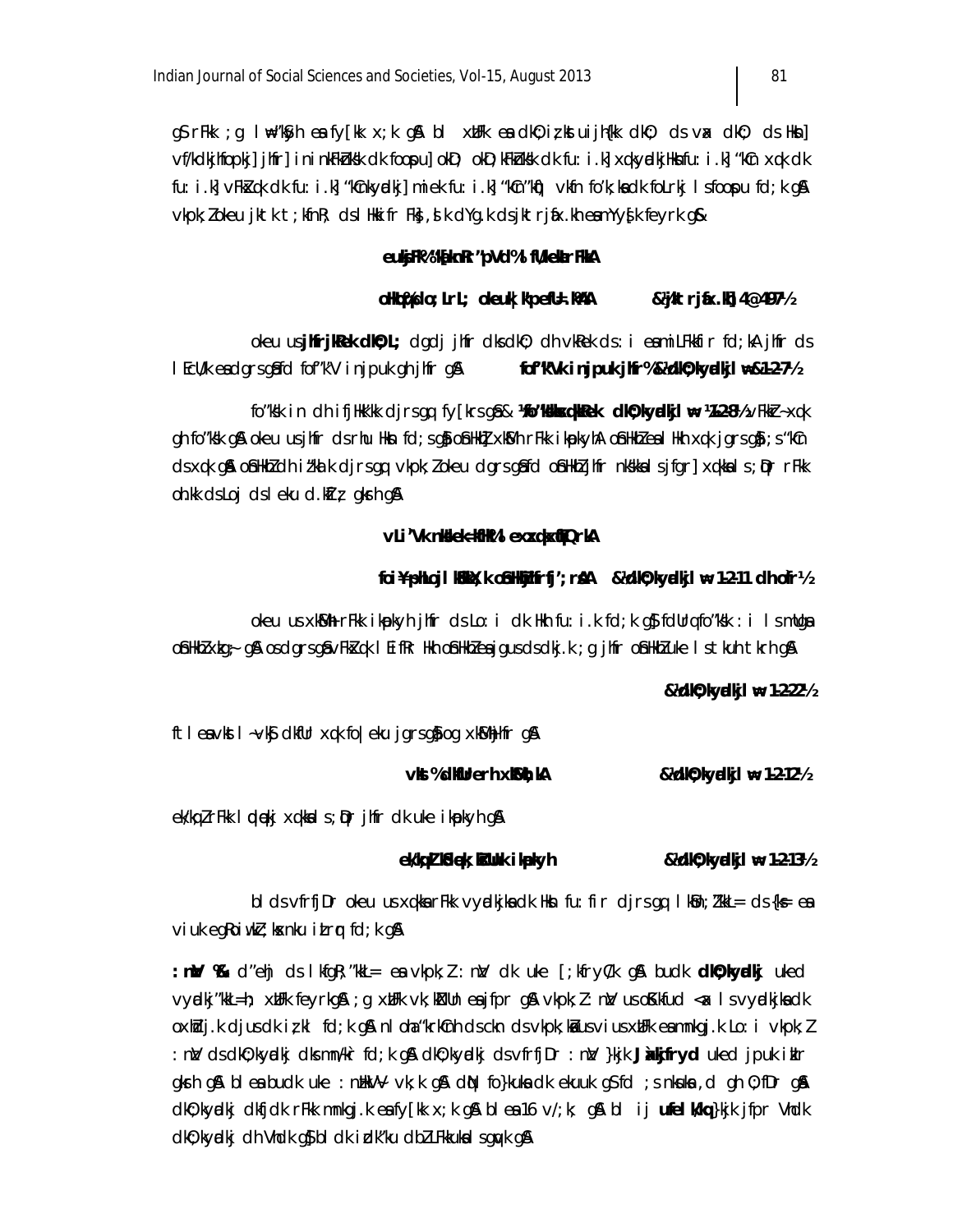dk0; kyrdkj xblFk okeu }kjk xk\$hx.ksk ds exxykpj.k IsvkjEHk qkrrk q\$ rRi"pkr~dk0; ds iz kstu] dk0; ds gsrq dh ppk/gq h g\$ nu js  $v$ /; k; ex "kCnks ds Hknks dk funik djrs gq jhfr] ofRr] okD; ds  $y(k, k)$  okD; cls Hkn] "kCnkyadkj clk fu: i.k fcl; k  $x$ ; k g&

rrh;  $v/; k$ ; ea; ed vydki dk fu: i.k qwk q& pr $f(k)$  v/; k; ea "yskkydki dk foopu qwk g\$\ ikposv/;k; esvkpk;lokeu usfp=dk0; dsfo^k; escrk;k g\$\ NBkav/;k; dk0; dsnk\$kkslslEcflVkr g\$\ Ikroav/;k; eavFkZdk y{k.k crkrs.gq okpd "kCnkadk Hkn it.rmr fd;k g\$\ IkFk gh okLro]vk\$E;] vfr"k; | "ysk vkfn vyrdkjkadk o.ku fd; k q& vkBoav/; k; eavkSE; xr vyrdkjkadk o.ku q& uoav/; k; ea vfr "k; kked vyrdkjka dk o.ku gå nl oa v/; k; ea "yskked vyrdkjka dk foopu fd; k gå X; kjgoa v/; k; ea vFklnkskka cik o klu fci;k x;k g\$ bi cisi kFk gh uk;ci&ukf;cik Hkn rFkk Jakkj ji kfn cik fu:i .k v/;k; 12 Is 15 eafd; k x; k g & "kkUr jl dks i x ku~jl dg dj l Eckt/kr fd; k g &

#### ugi dir%i ş kuA & **Xdlio**; ky**al**kj] 15@17<sup>1</sup>/2

vkpk; lefeV: niv I scgr i ilkfor FkA bligkus: niv dh cgr I h ekl; rkvka dks Lohdkj fd; kA

**vlullno/kū ‰** vkpk; *l* vkullno/kū /ofu fl ) klr ds i fr'Bkid vkpk; *l* jgs g& vkpk; *l* vkullno/kū }kjk jfpr /oU; kykd I Ldr dk0; "kkL= dk egRoiwkZ xUFk ekuk tkrk g& dk0; "kkL= ea/oU; kykd dk ogh LFkku g\$ tks 0; kdj.k "kkL= eaikf.kuh dh v'Bk/; k; h dk q\$vk\$ onkUr ea"kkM-djHkk'; dkA vkuUno/kU jktk vofUroeU ds jkT; dky ds I e; ds ekus tkrs g\$ dYg.k us viuh **jktrjfax.kh** eamn#kr fd;k g\$ epprkd.k] f"koLokeh] vkullno/kU rFkk jRukdj d″ehj ds jktk vofUroeLu ds "kkludky ea fo|eku Fk& Whatrjinx.kh&dYg.k&5@34½bl idkj bu iek.kkadsvk/kkj ij vkpk;lvkuUno/kudk le; uoha"krkCnhdk  $mRri)$  ekuk tkrk q&

vkullno/kū us/oll; kykd dhipuk dkfjdk rFkk ofRr eadh q&; q xilFk pkj m|kr eafolikkftr q& lkfqR; "kkL= ea /oU; kykd= ds fy, vU; dbl ukeka dk izkx feyrk q\$t\$&dk0; kykd] lqn; kykd] I gn; kgn; kykid vfilkuoxilir us/oll; kykid xliFk dsfy, I gn; kykid rFkk dki); kykid bu nks ukeka dk i z kix  $fd; k$  g&

/oll; kykd ds vfrfjDr fo'keck.kyhyk] vtiupfjr rFkk noh"krd uked xilFk vkullno/ku ds feyrs gå notikrd en not dt Lritr itrur dt x;t gå; g fp=dk0; dk lltnj mnkgj.k gå; lfi  $v$ kullno/k $\mu$  fp=dk0; dh fullnk djrsq\$ fQj Hkh mllgk $\mu$ sfp=dk0; dh jpuk djdsfo}kukadschp viuh dk0; jpuk dh fuigkrk dks LFkkfir fd; kA

vkullno/ku, d mRd'V dktV ds dk0; "kkL= ds Kkrk] i t&nk"kIud] rkfdd rFkk JsB dfo FkA I hadir ds i hadir Hkk'kk i j Hkh budk vf/kdkj FkkA fo'keck.kyhyk i hadir Hkk'kk enfyffkr xhlFk g\$

/oll; kykıd ij vfilkuoxlur dlı **ykouVhdk** ikir q&; q Illilıh Vlıdkvka ea eqRoiwikZ Vlıdk q& vfilkuoxim, degku-nk"ktud vk\$ y{kd ds: i ea ifl) g& /oll; kykd ij ykpuVhdk fy[kdj mllgkws I kfgR; txr dks, d "kfDr inku dh] vU; Fkk /oU; kykkd dsjgL; dksle> ikuk vklku ughagkrkA vkpk; l vkullno/ku us/ofu dks dk0; dh vkRek dgk g&

 $d\omega$ ; L; knek /ofu%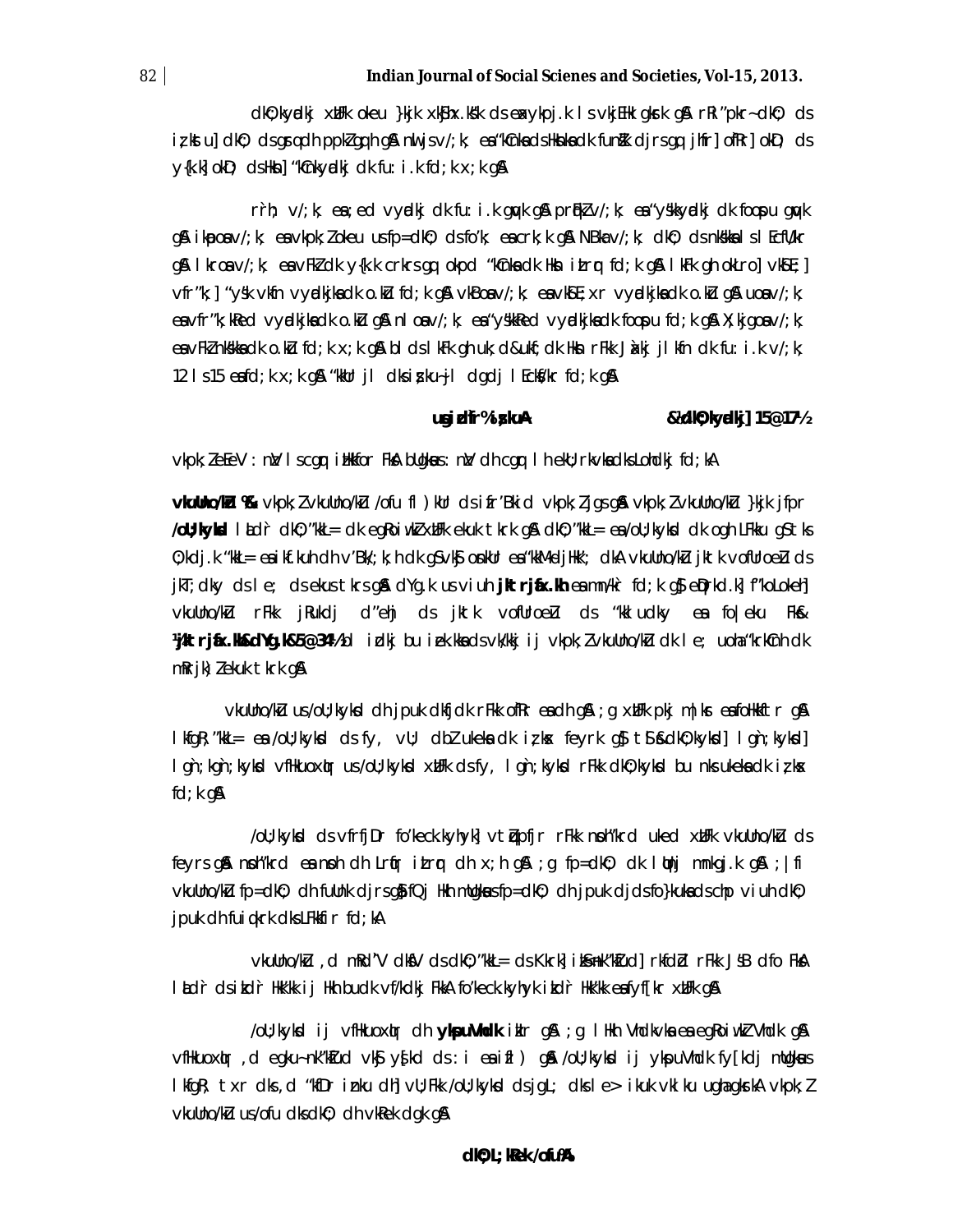eddyhWy %& eddyhkVV dYyV dsię FkA budsxq dk uke ifrgkjlhnikt FkkA vfhloWhofRrekrdk eddyhkVV dh jpuk gå ; g dkfjdkofRr exfy[kh x; h gå bl ex15 dkfjdk, agå eply/HkVV 0; kdj.k] rd/'kkL=] ehekal k  $rF$ kk I kfqR; "kkL=  $ds$ ee $K$  fo }ku~Fk $\&$ 

bligkus vius xlifk en okD; inh; dekfjylkVVj egklik'; rfkk /ofu vkfn dk mYy{k fd; k g\$ bl l s g vueku yxrk q\$fd bl xWFk dk jpukdky uoha"krkCnh dsiFke pj.k eajqk qkskA eEeV usHkh vius; xtifk eavfilk/kk rFkk y{k.kk dk foopu djrsle; eplyylikVV dsxtiFk dksvk/kkj cuk;k q&

HKVVuk; d % d"ehi vkpk; llkVVuk; d dk l e; /oll; kykddki vkullno/ku ds i "pkr~rFkk vfHkuoxlur ds e/; dk ekuk tkrk g& HkVVuk; d usHkjrefju dsjllw= dh 0;k[; k dh g} ftl dk mYy{k vkpk; leEeV us vius **dl0; idk't** uked xtlFk dsproklnYykl eafd; k q&

## "u rkVLF;su ukRexrRosu jl%irh;rsukRi|rsukfH0;T;rsvfi rqdk0;sukV;spkfHvkrksf}rh;su folikofn i Wkj.kicij.kReuk likoci Roj; ki jsk liki); eku%LFki; h i Rokazi i zik"kuline; i fionfoJkflir i rRosi likistsi Hd ; rsbfr HWVuk; d%\*\* **Vollo; idk'N eleV] prikmYykl ½**

HkVVuk; dus **vfHvlk** 0; kikj ds lkFk **HkodRo**rFkk **HkstdRo**uked nks vk§ 0; kikj ekus q& HkVVuk; d dserku¢ kj **HkodRo i** sfollkkokfn dk l k/kkj.khdj.k gk**ci i HkstdRo** uked 0; kikj l sjl kuljkfir gkrh g& HkVVuk;d dk **g`n;nizk** uked ,dek= xWFk q\$ fdUrq vkt ;g miy(/k ughag& HkVVuk;d ,d /ofufojkkh vkpk; 1 gå bligkus/oli; kykd dsfl ) klirkadk [k. Mu fd; k gå

HKWYrKGr%R HkVYrkGrdk Ie; nloha"krkCnh g\$A HkVYrkGrvfHkuoxlµrdsxq FkoA bldk mYyg{k ∨fHkuoxlµr  $us$  vi uh **ykpuVhdk** eafd; k q &

#### ; n@reLenqW; k; HKVVrKGsu&uk; clL; clo%JkG\$Nekuk=koLrr%\; **1600; kykd] ykpu] i0 131/2**

HkVVrkfr us ek(k inku dkjd gkusdsdkj.k "kkUr jl dksHkh ekuk g\$A HkVVrkfr dk , d gh xilFk ikir q\$ftldk uke q\$**dk0;dk6qdA** bl xilFk ij vfHkuoxilur usfooj.k uked Vhdk fy[kh q\$A  $dN$ ;  $dN$   $d\mathbf{F}$  and  $dN$ ;  $dN$   $d\mathbf{F}$  and  $dN$   $d\mathbf{F}$  and  $d\mathbf{F}$  by nkuka qh fo $'$ k; ka dk fo $''$ kn foopu djrs qq fo $''$ ksk : i Is jl ij vf/kd izkark Mkyk  $x$ ; k g\$

 $d$ ttrd %& dt $r$ d uoha "krk $cnh$  ds ckn ds vkpk;  $l$  g& budk I kfgR; "kkL= ea i eq[k LFkku g& oØk $Dr$  I Eink; dslatfikid ds: i ea [;kfrikilr q& oØkoDrthfor budk , dek= xblFk q& bl xblFk dsrhu Hikix q& dkfjdk] ofRr rFkk mnkgj.kA ;g xbFk pkj mlleskkaeafy[kk x;k g\$l xbFk clk vkjElk f"ko"kfDr clseavy "ykcl Isgkrk gA

#### $txf = r$ ; of px; fp=delo/ $W$ ; ue A

#### f"koa"kfDrifjLiUnek=kidj.kaue%AA

vkpk; I ditrd us dki); ex "kûn dih oØrk rFkk vFki dih oØrk dih fLFkfr diksykdkilitrj ekuk gi& oØk\$Drthfor xUFk ds iFke mUesk en: dk0; iz kstu] dk0; y{k.k] oØk\$Dr dk Lo: i] oØrk ds Hkn vkfn dk fu: i.k fd;k q& f}rh; mUesk eao.kfoU;kl oØrk] i;k}oØrk] fo"ksk.koØrk] mipkjoØrk] : f<o\$p«;oØrk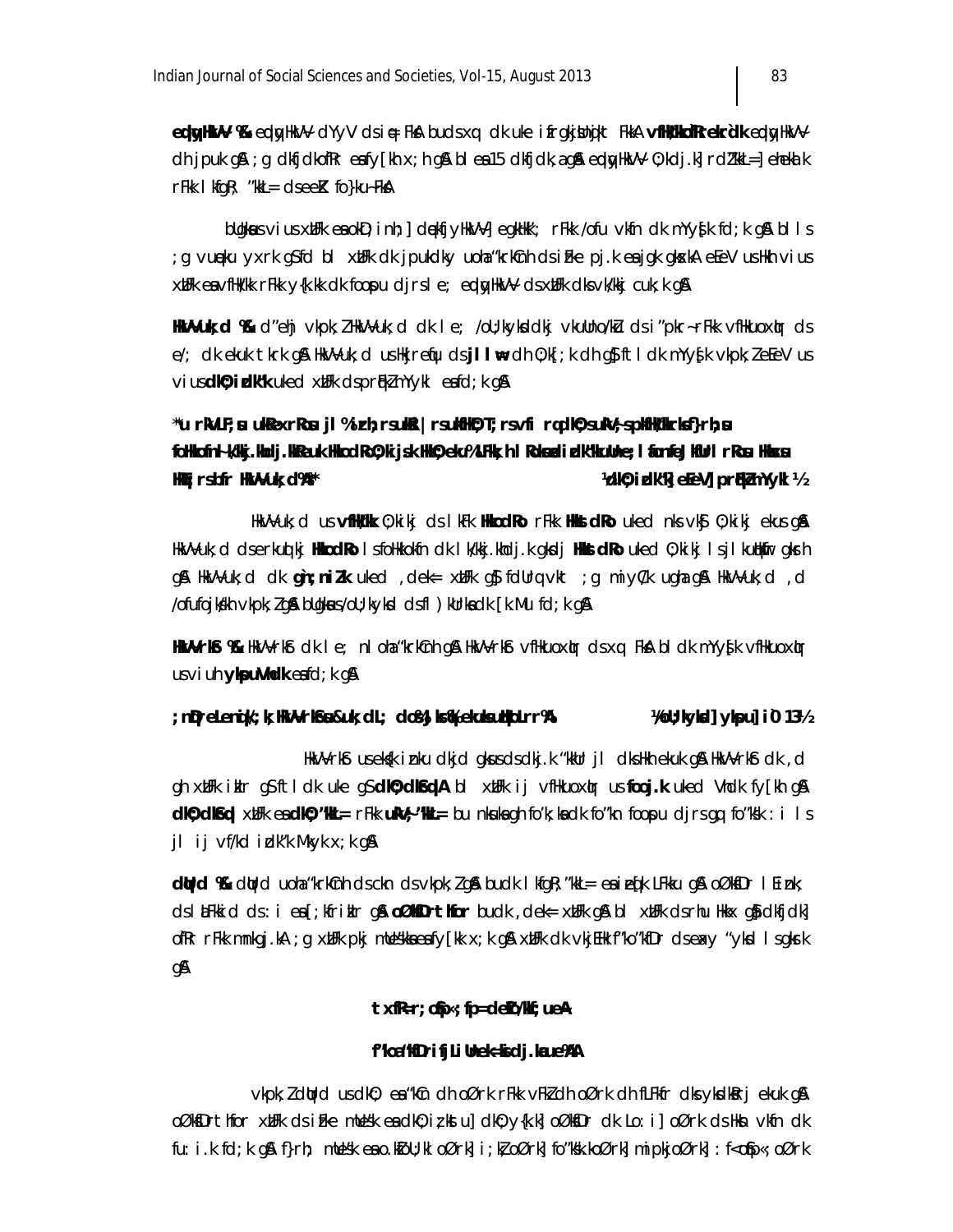$v$ kfn ds fo'k; ea fopkj fd; k qå rrh; mllesk ea oØrk foopu ds I kFk&I kFk nhid] : i d]  $v$ fr"; kfDr  $v$ kfn vychikadslo: i dk fu: i k fd; k g& prijk mllesk ea i cll/koØrk rFkk i clj. koØrk dk fu: i k fd; k g&

dight din nf'V eno Ørk dio, did lo Lo qon mulgious o ØksDr dis gh dio; did thou r Fiki m I dh vkRek dgk g& t\$ & ik.k dsfcuk "kjhj 0; FkZ gS vk\$ LiUnu dsfcuk thou] ml h irdkj oØrk: i dfo 0; kikj dsfouk fo}kukadh mfDr fu'ik.k gks tkrh g&

### "kihjathorsus LQtjrsus thoreA

#### fouk futhbrla; su old; a; Kir foif"prkeAA **%000**r 1@17 ½

**vfHauoxhr %** vfHkuoxhr dk"ehj"kSn"ku ds vkpk; I FkA vkullno/ku ds ckn d"ehjh I kfgR; kpk; ka ea vkpk; I vfilkuoxiur cik uke cMsqh vknj cisl kFk fy;k tkrk q& vfilkuoxiur ci″ehj cisfo}kuka eafo″ksk ifr′Bk iklr jgå villkuoxir dsi mit dllukst mikrj insk dsjgusokys Fkj fdllrabudk tlle d"ehj en gluka vkpk; l vfilkuoxiur dk I kfgR; vkg n"ku i j, d I eku vf/kdkj FkkA vHkh rd budh 41 jpuk, a i klr gkrh ga ft l ea 3 I kfqR; I s I Ecfl/kr q\$ "ksk I Hkh "k\$n"ku ds xtlFk q&

I kfgR; "kkL= ea vkidk igyk xblFk **/oll; kykdykpu** iklr gkrk g&; g vkullno/kU ds **/oll; kykd** ij fy[kh x;h **ykpu** uke dh Vhdk q\$\nuhijk xulFk **vfHkuoHkjrh** q\$tksfd ∨kpk;lHkjreqiu ds**ukV;″kkl=** ij fy[kh gq h Vhdk g& bl eaukV; "kkL= dh l jy rFkk l efpr foLrr 0; k[; k dh x; h g& rhl jk xUFk e Sknwr ds leku , d nurdk0; ij fy[kh x;h Vhdk g}tksfd viklr g&bl idkj ykpu Vhdk rFkk vfHkuoHkkjrh  $v$ kpk;  $l$  vfHkuoxitr dh I kfqR; "kkL= dks nh x; h, d veY; HkV q&

vfilkuoxlir vkthou cgepkjh jgsrFkk og f"ko dsikDr Fka "kôn"ku ij rU=kykd]rU=1 kj] ijekFkJ kj]ekfyuhfot;]okfrZl]bľojil};flkKkfoef"kIn|bľojil};flkKkfoofrfoef"kIn vkfn xWFkkacIh jpuk cIhA vfilkuoxiur dk ekuuk Fikk fd i R; filkKkn"ku dk I Ecli/k dov eug; ek= I sg} fd I h /ke/ I Ei nk; vkfn dk ml ij dkblikko ughag&

;L; dL;fpTtUrkijfr uk= tkR;k|i{kk dkfpr~bfr I okiidkfjRoeQireA  $\text{WDP}$  in the  $\text{W}$  and  $\text{W}$  and  $\text{W}$ 

**xhrkFkilaxg** uke Isxhrk ij Hkh , cl Vhclk fy[kh g\$1 vfHkuoxk|r usHk\$joLrks=] ijekFk}opk] ØeLrks=] norkpølrks-1 jgl; i pnf"kdk vkfn Lrks-dh j puk dhA

efgeHMV %& efgeHkVV X; kjgoha "krkCnh cls/ofufojkkh vkpk; Zg& buck, dek= xbFk 0; fDrfood g& bl xbFk eamligkus/ofu dk vliriikko vueku eafd; k gjitti dk myysk milgkus xillik ds vkj Elik eagh fd; k gj&

#### vuekusUrHkbal oL; 6 /ou%idk'kf; reA

#### 0; fDrfoodadg rsizk; efgek i jkaokpeAA  $%$  fDr0 1@1 $%$

0; fDrfood earhu foe"kl q i i Fke foe"kl dk uke /ofuy{k.kk{ki q & f }rh; foe"kl dk uke "kCnkukspR; fopkj  $q$  & bleaeq  $\gamma$ : i Isdk0; nkkkadkscrkrsqq vukt $p$ k $\gamma$ ; dshknkadk fu: i.k fd; k  $\times$ ; k q & rnh; foe "klea/ofu dk vueku estofikulu mnkgj.kks }kjk vurlikkb fn[kk;k x;k g\$ rRok\$Drdksk uked efgelikVV dh,d vk\$ jpuk g\$ fdllrq og miy $\mathcal{C}/k$  ughag $\mathbf{\Omega}$  0; fDrfood0; k[; ku uked : ; d }kjk jfpr 0; fDrfood ij, d Vhdk g\$tks day f}rh; foe"k] dse/; rd gh fy[kh x;h g& nu jh Vhdk e/ko| mulfoofr g& ;g e/ko| mu "kkL=h }kjk fojfpr g&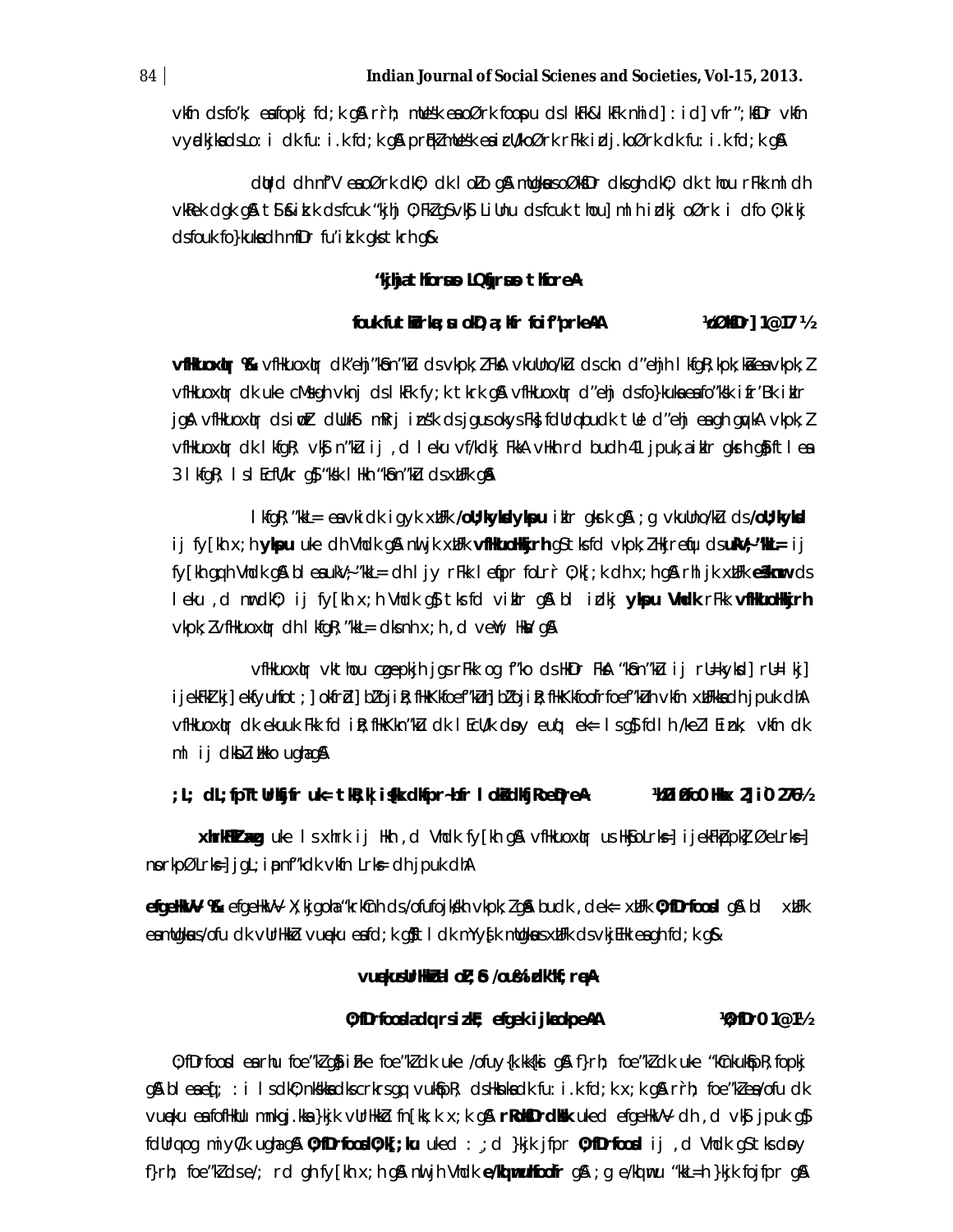{kebkhz%k d″ehj ns″k ea izlk″kblnzuked lqifl) ckge.k dsrhu i∉ gq]ftuea,d dk uke {keblnzFkkA {keblnzdk le; X;kjgoha "krkCnh clk e/; Hkkx fu/kkTjr gkrk g\$l vfHkuoxlµr rFkk xaxcl vkpk;*l* {kekJnz cls xq Fk\$l vkSpR; fopkjppkZ{keshz ch lqifl) jpuk g&; | fi vkSpR; cls I EcU/k eavkpk; Z{keshz I sinoZHkh fopkj gkrk jgk] fdUrqfl)kUr : i ea ifrf'Br cljus dk Js {ketha dks tkrk q& bl idkj {ketha vk\$pR; fl)kUr ds ifr'Bkid vkpk; I gå ft I dk i friknu mllgkus vkåpk; fopkjppkI uked vius xlifk ea fd; k gå bl xlifk ds vlir ea mllgkus  $\vee$ iuk r $F$ kk  $\vee$ ius o ak dkifjp; Hkh fn; k q &

#### vkl hr~idk"kkhzbfr idk"k%dk"ehjn\$ksf=n"k"ojJh"A

#### **Web**pr; fopkjppk<sup>2</sup> 40&44½

{kebinz dsfirk izlk"kbinz blinz dli likkilir dkflir okysfk); muds?kj ij fujlirj l = pyrk jgrk fkk vk\$ ckge.kka dksmPp vkl u fn;k tkrk FkkA mllgkusLo;EHkwdsfofp= efllnj ea kkM'kekrdkvka dk pØ cuok;k Fkk rFkk xk}Hkfie]d'.kexpelrFkk Hkoukadk nku djrsgq le; vkusij ogha "kjhj&R;kx Hkh fd;kA mudsi∉ {kekhn euhf'k; kadsf"k'; FkA mllgkausdk0; &fuekLk eav{k; dhfrlvftr dh FkhA {keUnu usdk0; ds27 vackaeathounk; d vk\$pR; clh IRrk fo|eku jgrhg}, slk foopu cljrsgq mu 27 vaxkacklo.ku fcl;k g\$losbl irdkj Isg\$k in] okD;] icl/kkFkl xqk| vyclkj] jl | fØ; k| drkl vkfn dkjd| itko vkfnafyx| , dopu vkfn| fo″kk.k| ikfn mil xl pdkjkin fuikr] dky] nsk] dw] fu; eor] rko] I ko] vfikik; ] Lolikko] I kj | azg] i frilikk] voLFkk] fopkj] ukedj.k] vk"khokhA

efeV %& efeV dk le; X; kjgoha "krkCnh ds e/; ekuk tkrk g\$ efeV enyr% d"ehjh g\$ buds tlle dk dkbl iek.k miyC/k ughag\$fdUrq**dk0;idk^k** dsVhdkdkj Hkhel µdsvuqlkj eEeV d″ehjoklh t\$V dsi∉ FkA eEeV dk, dek= xUFk **dKO; idk'k** lkfgR; "kkL= dk f"kjkef.k xUFk g\$ bl xUFk useEeV dks lkfgR; txr eatks [; kfr inku dh]og ∨U; fdl h xilFk dksrFkk xilFkdrkldksughafey ik;h g\$A vkt iijsfo″o eal kfgR; "kkL= dsxilFkkaea v/; ; u] v/; kiu dk vk/kkj **dk0; idk<sup>o</sup>k** g& dk0; idk<sup>o</sup>k ea/ofu fl ) kUr vk\$j vf/kd iqV : i eaitrqr gqvk g& bl vk/kkj ij eEeV dks/ofuit.Fkkiuijekpk; Zdgk tkrk g\$ dk0; idk″k dh jpuk eEeV usvdsysughadh g\$ dk0; idk"k dksiwjk djusexfdlh vU; dfo dk Hkh I g; kx g& eEeV usifjdj vyndkj rd dk0; idk"k dh jpuk dh qi mi ds vkxs vYyV uked dfo us iyik fd; ka bi dk mYyfk dk0; i dk"k dh jktkud vkuUndr 0; k[; k e a gayk g&

#### dr%JheEeVkpk; b; %ifjdjkof/k%

#### i cWk% i fij r ks"kkks fo/kk; kYyVI fij . kkAA

dk0; i dk"k earhu Hkkx g}i dkfjdk] ofRr rFkk mnkgj.kA mnkgj.k dfo }kjk vud xbFkkal sfy; k x; k g\$\ck0; izlk"k 10 mYykl eafy[kk x; k g\$\iFke mYykl eack0; iz kstu]ck0; gs\*j|ck0; y{k.k]ck0; Hksn vkfn  $dk$  foopu q& f}rh; mYykl ea "kCnkFkl Lo: i dk foopu fd; k  $x$ ; k q& bl ds lkFk vfHkfgrkllo; okn] vfllorkfHk/kkuokn] y{k.kk rFkk ml dsHknkfn dk o.ku feyrk g& rrh; mYykl eavkFkh0; at uk dk foopu gwk g& prikl mYykl es/ofu rFkk ml ds Hkn] jl Lo: i] HkVVyks/V] HkVVuk; d Jh"kdid rFkk vfHkuoxiur }kjk Hkjr ds jll⊯ ch 0;k[;k itrnr ch x;h g\$A blclslkFk gh jlkaclk fu:i.k rFkk /ofu clsHknkaclk Hkh foopu fcl;k x;k g\$\ ippe mYykl eaxqkhHkur0;Xt; clsHkm rFkk 0;atuk clk foopu fcl;k x;k g\$\ 4k'B mYykl ea4kCnkFktp= clk fu: i.k quyk q\$l IkroamYykl eadk0; dsnkskkadk foLrkj Isfoopu fd;k x;k q\$l vkBoamYykl eadk0; xqkka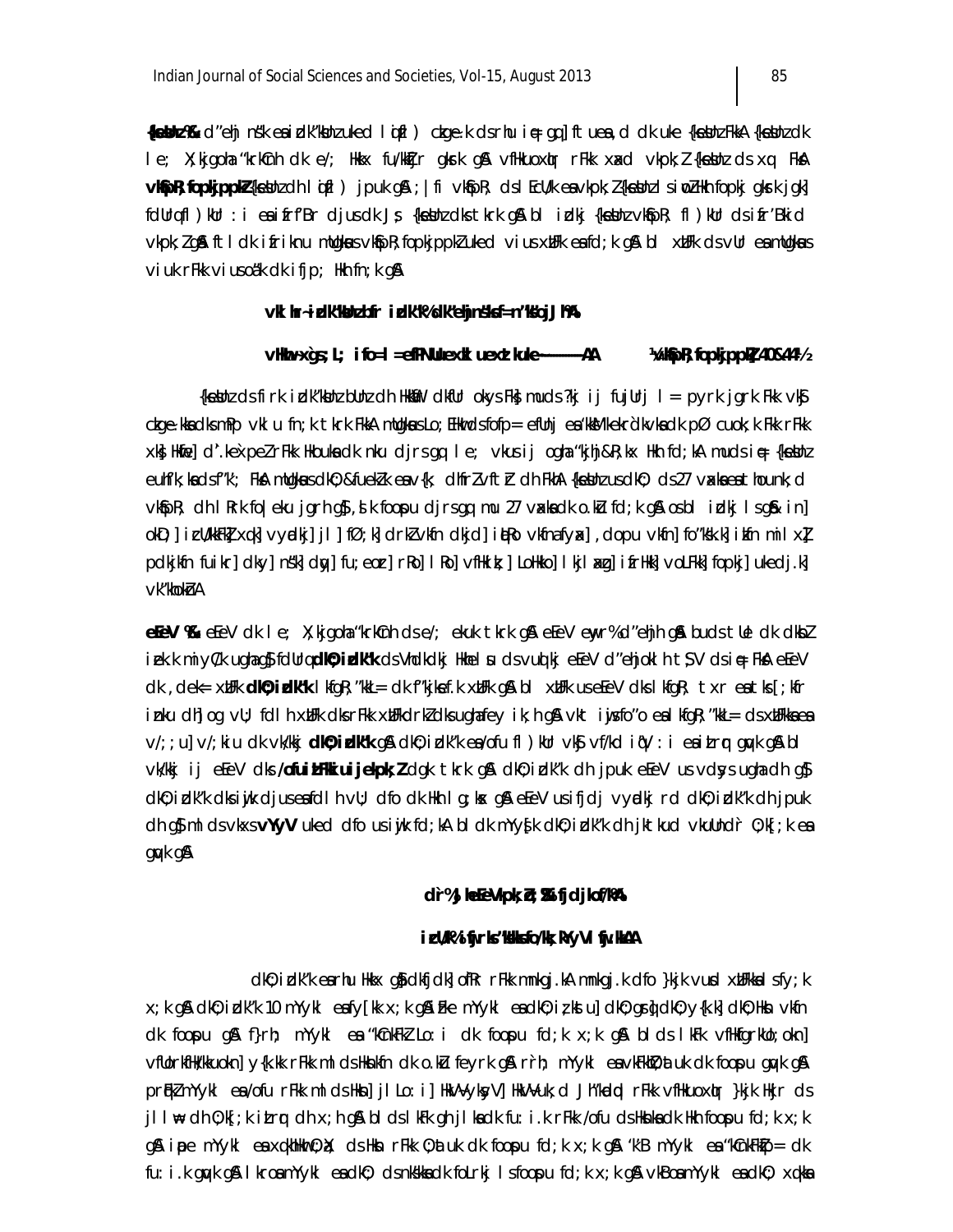dk fu: i k guyk gå uoe mYykl ea "kûnkyndkj rFkk n "ke mYykl ea vFkkyndkj dk foopu guyk gå dk0; i dk"k dh yxHkx vHkh rd 75 Vhdk, a fy[kh tk ppdh gi} ftlead"ehj fuoklh vkuUnjktkud ds}kjk fun"ku uked Vhdk fy[kh x; h q&

#, ; d  $\mathcal{R}$  #, ; d dk nut jk uke #pd FkkA #, ; d d"ehj ds fuokI h Fk; buds firk dk uke fryd FkkA ; s  $\n **uhyd.Bpfjr**\n ds y{kd e{kd ds x# Fk& e{kd cdk d dk le; 120ha "krkfnh g$ D; kf d; s jktk t; fl g dslHkkea}$ fo eku FkA  $\#$ ; d dh jpuk **vyalkjl oLo** ifl ) g& bl ds vfrfjDr 12 xHFkkadh I puk iklr gkrh g\$ftueadN xUFk idkf"kr qårFkk din viklr qå idkf"kr rFkk iklr xUFkka dh Ipph ea vydkjlolo] I qn; yhyk] dk0; idk"kl ads] I kfgR; ehek#kk rFkk 0; fDrfood0; k[; ku vkfn g& vyadkjl oLo exvyadkjkxdk fu: i .k fd; k x; k g& ; g xllFk l \=] ofRr rFkk mnkgj.k eafyf[kr g& #,; d usLo; anksu; s∨yndkjkafofp= rFkk fodYi clk fu: i .k fd; k gå vydkjl oLo ij t; jFk dh vyddkjfoef"kLuh uked Vhdk iklr gksh gå

#### \*\*\*\*\*\*\*\*\*\*\*

# शङ्करादवैते शिवादवैते च प्राप्यमाणः परमात्मना सह जगत्सम्बन्धः :

# एका लघ्वी तुलना

## क्. संस्कृता मिश्रा\*

भारतीयदर्शने आत्मैव परमात्मा इति तत्वज्ञानमेव मोक्षः नान्यत्किञ्चिदिति चिन्तनं वैशदयेन व्याप्तं दृश्यते | वेदान्तदृष्टिमूलासूपनिषत्स् मुक्तेरीदृशं रूपं विवेच्यते | यथा श्वेताश्वतरोपनिषद्युपमया सम्यक् बोधितमस्ति यत्-यथा तिलेभ्यस्तैलं दध्ना च घृ तंनिस्सरति तथैव हि सोऽपि स्वात्मनैव लभ्यते |ै वस्तुतः घृ तंनवनीतं वा तु दधन्येव निहितं तिष्ठति, कुतोऽपि बहिस्तो नायाति | किन्तु प्रकटे दधिरूपे तन्नैव दृश्यते | सुष्ठुतयामथनाद्यनन्तरं तत्तु दध्न एव प्रकटीभूय तिष्ठति दधि च क्वचिद विलीयते | तथैव जीवात्मा अपि तात्विके रूपे परमात्मा एवास्ति | ज्ञानाभावे नैतत् सत्यं प्रकाशते परं ज्ञानलाभानन्तरं सत्यमेतत् प्राकट्यमागच्छति । शैवे चादवैते दर्शनेऽपि आत्मनः परमात्मनश्च एष एव संबन्धः स्वीकृतोस्ति । परमात्मा शिव एव सड्क्च्य संसारे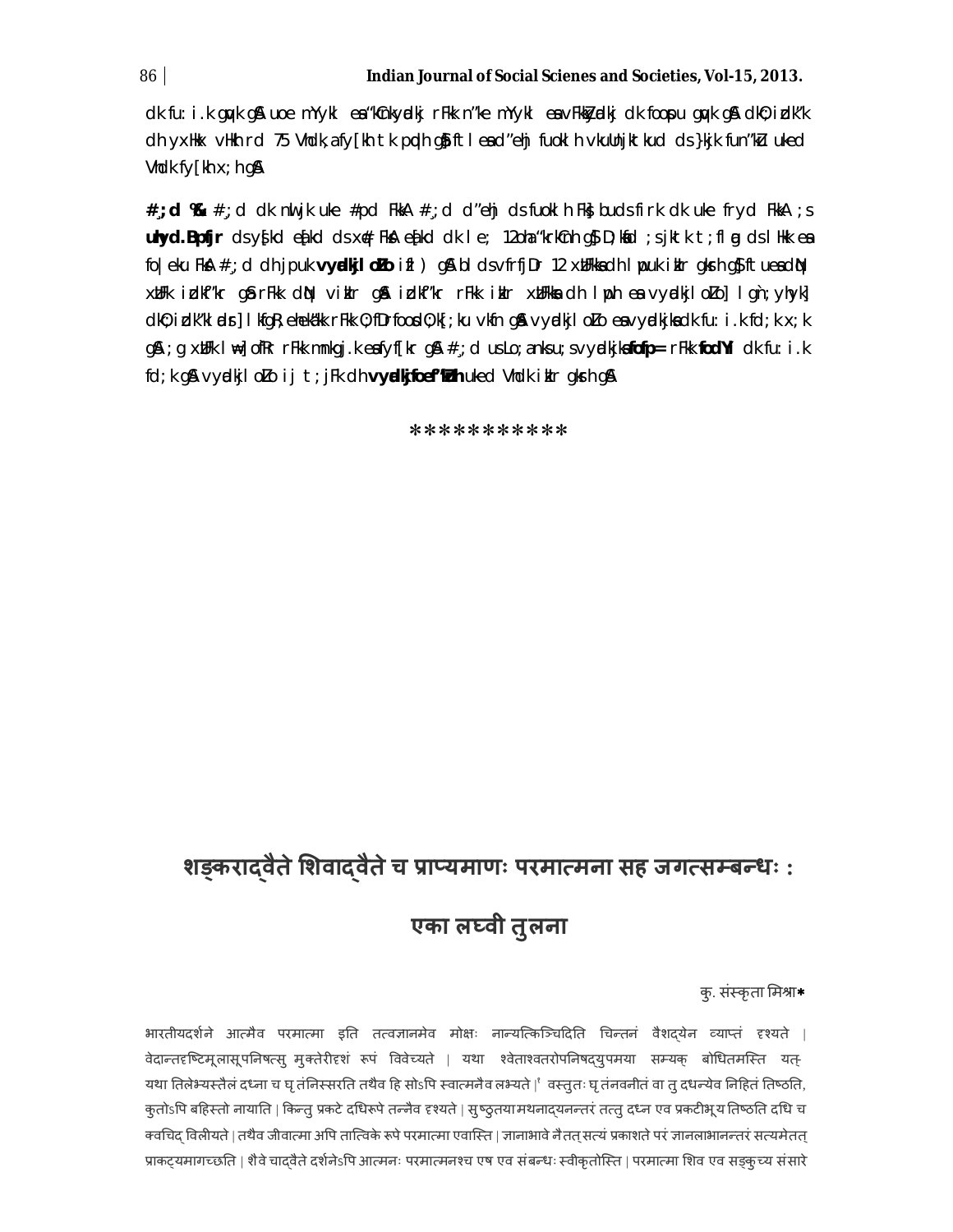चेतनाचेतनरूपेषु आतिष्ठते | सम्पूर्णे खल्वस्मिन् दर्शने आत्मन एव शिवत्वं 'शिवोऽहं' समुद्घोषेण साधितम् | 'स्वानुभव एव साक्षी' इत्यादिभिः वाक्यैः परमतत्वस्य स्वात्मन्यनुभूयमानत्वमेव प्रतिपादितं विदयते | सर्वमिदं विस्तीर्णं जगत् तस्य परमशिवस्यैव स्वेच्छ्या जातं खलु उन्मीलनम् | तस्मिन्नेवावस्थितं तस्यैव इच्छासङ्कल्पेनविस्तारंगृहणाति |<sup>२</sup>अत्राहं अस्यैव चिन्तनदवयस्य-तावच्छड्करादवैतस्य शिवादवयदर्शनस्य चानु सारं परमतत्वचिन्तनं विदधामि |

शिवादवयदर्शनेपि कश्चिदीदृश एव विचारो लभ्यते | प्रत्यभिज्ञादर्शनं स्वनाम्नोनुसारंतु सर्वमेव अस्मिन्नाधारे व्याकरोति यत् मुक्तिस्तु न किमपि नवीनमवाप्तं वस्तु अपितु विस्मृ तस्यैवपुनः लब्धिरस्ति |आत्मा हि नान्यः कश्चित् परं शिव एव | $^3$ 

वस्तुतः केवलमेक एव ईश्वरः सत्यः | शङ्करादवैते असौ 'ब्रहम'-इत्यभिधानेन, शिवे चादवैते 'शिव'-नाम्ना कथितः | यस्तु सकलेस्मिन् जगति व्याप्तः | किन्तु शैवादवयदर्शने शङ्करादवैतात् कश्चित् भेदो लभ्यते परमात्मना सह जगतः सम्बन्धे | शङ्कराचार्यः ओपनिषदानि वचनान्युदाहत्यसंसारं सदसदनिर्वचनीयस्य मिथ्यात्वस्य कौटावानयति |<sup>4</sup> तस्यानुसारं जगदिदं अध्यासो- भ्रम एवास्ति, किन्तु न त्वाकाशकुसुमवदसत्यमपि तु असौ अध्यासस्य लक्षणमित्यं ददाति- पूर्वस्याधारस्य अनुभवो यदा परवर्तिनि अवभासते असावेवाध्यास उच्यते ।<sup>5</sup> अस्याशयोयं यद् वयं पूर्वजन्मस्वनुभूतानां नानाविषयाणामारोपं ब्रह्मणि कुर्मस्तस्मादेव शुद्धा सता नावबुद्ध्यते| अन्या चैषा अनुभूयमानासंसाररूपिणी सत्ता वस्तुतः परमा सत्ता नास्ति | यतो हि यत् सत् तत्तु न् कस्मिन्नपि काले तिरोभावं यातुं शक्नोति | परन्तु ज्ञाते स्वरूपे तु जगत्तिरोहितं भवति | तस्मात्तत् 'सत्यं' नैवास्ति | किन्तु खल्विदं तु वन्ध्यासुतवदननुभूयमानमपिनास्ति तस्मादसत्यमपि वक्तुं न शक्यते | अतस्तु तत् सतो असतश्च व्यतिरिक्तं 'मिथ्या' इति विशिष्टपदेन संबोधितम्| अस्य मिथ्यात्वमवबुद्ध्य नित्यस्यात्मनो ब्रहमभावेनैकत्वानु भावएव मु क्तिरस्ति|

किन्तु शैवदर्शनं तु जगदपि शिवचैतन्यशक्तिरूपं मत्वा तदपि सदेव इति स्वीकुरुते |<sup>6</sup> शिवस्य पराशक्तिः 'चितिः' जगद् द्भवस्यकारणम्  $\vert^7$  अस्या प्रसार एव जगतः उन्मेषः, प्रसारसङ्कोचश्च एव जगतो निमेषः  $\vert^8$ विश्वमेतत् शिवस्यैवाभिव्यक्तिः | प्रलये शिवास्यान्त एव सङ्कुचितमिदं सृ ष्टौ जगति विस्त्तृ तंजायते | कर्ता शिव एव स्वस्येच्छास्वातन्त्र्येण पञ्चकृत्यानि कुर्वाणो राजते | एतत् सकलं जगत् शिवस्यैव रूपम् | यदास्येच्छा बभूव 'विश्वमुन्मीलयानीति' तदासौ स्वान्तःस्थं जगत् विस्तार्य प्रकाशयामास | तस्मादिदं भिन्नं दृश्यमानमपि वस्तुतः तस्मादभिन्नमेव | यथा दर्पणे प्रतिबिम्बः दर्पणादभिन्न एव | एतदु न्मीलनं किमपि नवं सृ जनंनास्ति अपितु पूर्वस्थायैवप्राकट्यप्रदानमात्रमेव  $|^9$ 

अयं शिव एव वस्तुतः त्रिमयादिः भूत्वा रूपेषु विस्तीर्णः विश्वरूपमास्थाय तिष्ठति |<sup>10</sup> तस्मादिदं जगत् सत्यमेव यथा स्वयं महेश्वरः |

असौ हि स्वेच्छया अहं इति रूपादिदमहं चेति रूपयोः भासते|

एतदधीत्य दवे उभयदर्शनयोर्मध्येअन्तररूपे दवे तथ्ये सम्मुखमायातः कर्तृत्वसंपन्नता रूपपरिवर्तनं च | उभयमपि शिवादवयदर्शने लभ्यते

## \*संस्कृतालयः, संस्कृतनगरम्, निकट ताडीखाना, सीतापुर मार्गः लखनऊAAAk

किन्तु शङ्करादवैते नहि | शङ्करस्तु स्वं परमतत्वं परमार्थिके स्तरे अकर्तारं साधयन् संकल्पादिव्यक्तित्वविशेषाताभिः दूरे एव स्थापयति|<sup>१</sup> 'अनन्तश्चात्मा विश्वरूपो हयकर्ता' इति औपनिषदं वचनं व्याकुर्वाणः शङ्करो ब्रवीति यत् परमात्मा हि पूर्णानन्दरूपो आदयन्तरहितः यतो ह्यसौ कर्ता नास्ति | श्वेताश्वेताश्वतरोपनिषदि प्रथमाध्यायभाष्ये विवेचनं कुर्वाणोसौ कथयति यत् स एवानन्तो विश्वरूप आत्मा अत एवाकर्ता कर्तृ त्वादिसंसारधर्म रहितः निर्विकारत्वेन तिष्ठति |

किन्तु शैवं चिन्तनं तस्य सड़कल्पस्वातन्त्र्य एव तस्य परमं महिमानं पश्यति | ईश्वरप्रत्यभिज्ञाख्ये प्रसिद्धे शिवादवयदर्शनग्रन्थे आरम्भ एव ईश्वरस्येच्छा 'अहम्' इति भावात् इदं (जगत्)- इत्यस्याविर्भावाय बभूव | शुद्धः चिन्मयस्वभावः परमेश्वर एव स्वस्मिन् पूर्णे रूपे तिष्ठन् स्वस्वातन्त्र्यमहिम्नैव बहिरुल्ल्सितुम् इयेष | ततश्च स महेश्वरः स्वामिच्छाशक्तिं विभज्य दविधा- अहम् इदं चेति रूपयोः अतिष्ठत् | तत्र 'इदम्' इति संसारस्योन्मेषस्थितिं सूचयति |वस्तुतः शङ्करादवैतं शैवमदवैतं च जगतः तात्विकरूपे परमात्मानमेव स्वीकुरुतः | किन्तु जगता सह तस्य सम्बन्धविषये केषु चित् बिन्दु षुकश्चिद् भेदः अवाप्यते | मम मतेन 'मिथ्या'- शब्दस्य शाङ्करीयः प्रयोगो हि एकस्मिन् विशिष्टेर्थस्ति | अन्येषां दर्शनानां तन्निराकरणं किञ्चिदयुक्तमेव प्रतीयते | यदयपि जगतः शिवरूपत्वं तस्य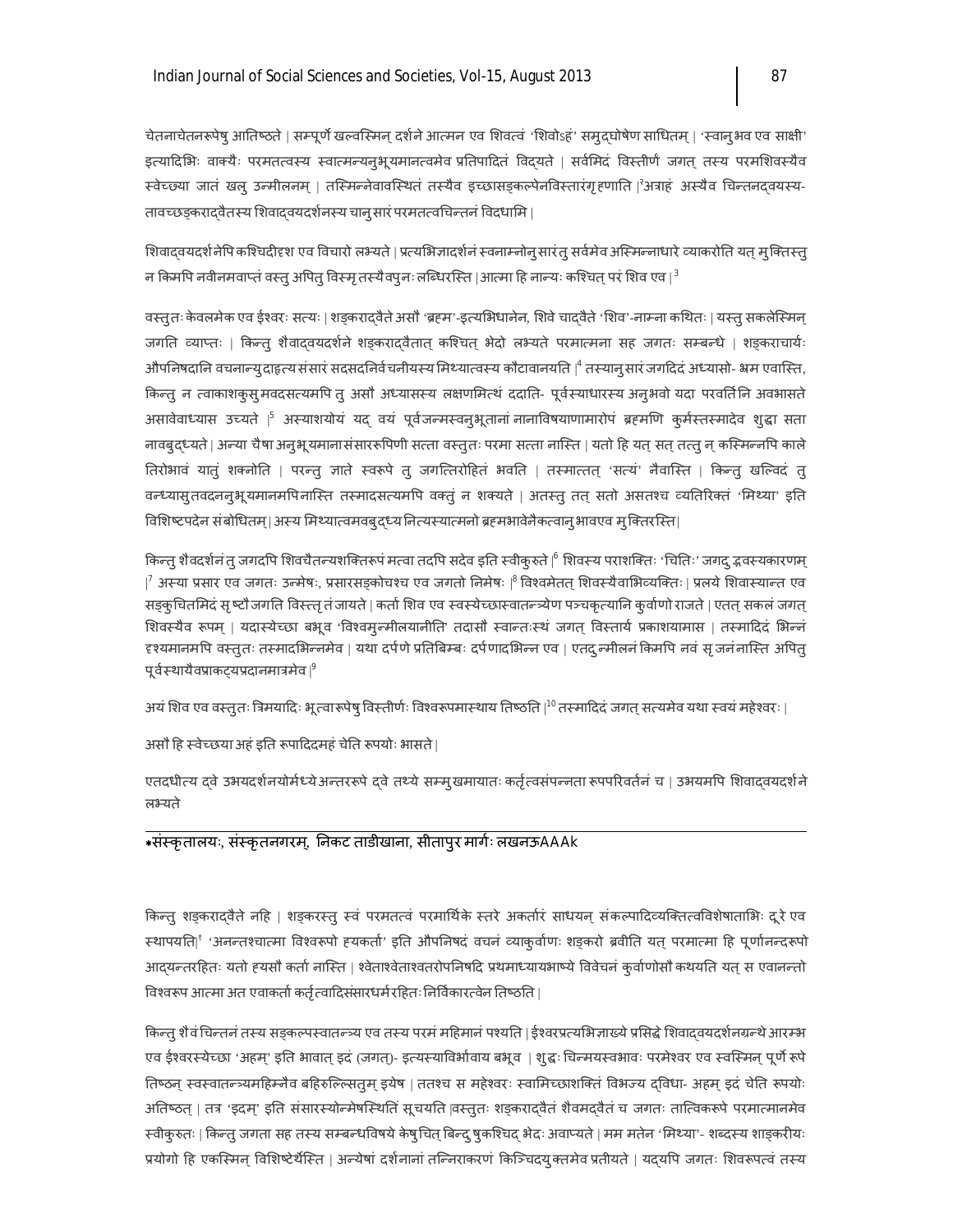शिवसमं च सत्यत्वं जगतो मानं वर्धयति कर्मणि च रतिं वर्धयति किन्तु तर्किके रूपे ईश्वरे तात्विकपरिवर्तनस्य स्वीकारः, तस्मिन् इच्छायाश्च स्थितिः काञ्चित् प्रश्नानपि समुपस्थापयति | विस्तारभयात् तच्चर्चात्र न विधीयते |

# I UnH<sub>N</sub>

१- तिलेषु तैलं दधिनीव सर्पिः..... सत्येनैनं तपसा योन् पश्यति | (श्वेताश्वतरोपनिषदि प्रथमेध्याये)

२- स्वेच्छया... उपादानादयनपेक्षया...विश्वम्.... उन्मीलयति | (प्रत्यभिज्ञाहृदये)

3- निर्णीतदृशा चिदात्मा शिवभट्टारक एव एक आत्मा (प्रत्यभिज्ञाहृदये)

4- ब्रहम सत्यं जगन्मिथ्या जीवो ब्रहमैव नापरः |

- 5- ब्रहमसू त्रभाष्यारम्भे अध्यासविचारः ।
- 6- चितिः स्वतन्त्रा विश्वसिद्धिहेतः |
- 7- अस्यां हि प्रसरन्त्यां जगदु न्मिषतिसन्तिष्ठते च, निवृ त्तप्रसरायांच निमिषति | (प्रत्यभिज्ञाहृदये प्रथमसूत्रभाष्ये)
- 8- प्राक् निर्णीतं विश्वं दर्पणे नगरवत् अभिन्नंपि भिन्नमिव उन्मीलयति | (प्रत्यभि ज्ञाहृदये)

9- उन्मीलनम च अवस्थितस्यैव प्रकटीकरणम। (तत्रैव)

10- स एको दविरूपस्त्रिमयः... (तत्रैव)

\*\*\*\*\*\*\*\*\*\*\*

# Hikjr eapukoh jktuhfr , oaernku 0; ogkj

## MME vth feJ\*

Hkkjr eald nh; "kklu 0; oLFkk dksviuk; k x; k q& fo"o dsvf/kdka"k ns"kka ea ifrfuf/k enyd tura= dks viuk; k x; k g\$ftleaturk ifrfuf/k; kadsek/; e ls "kkl u djrh g& turk dh I gHkfxrk puko dsek/; e ls gkrh g&l a nh; "kki u eapuko gh ugh cfYd fu; rdkfyd vk\$ fu'i{k puko egRoiwklg& puko dsek/; e i sgh "kkfUriwkZ<ax IslÜkk ifjorZu gksrk g& Hkkjr eavc rd 15 pulko gkspupsg& pind Hkkjr niju;k dk IclscMk ykdræ gSblfy, Hkijr eagq spukokadksittkrædkitks dgktkrkg&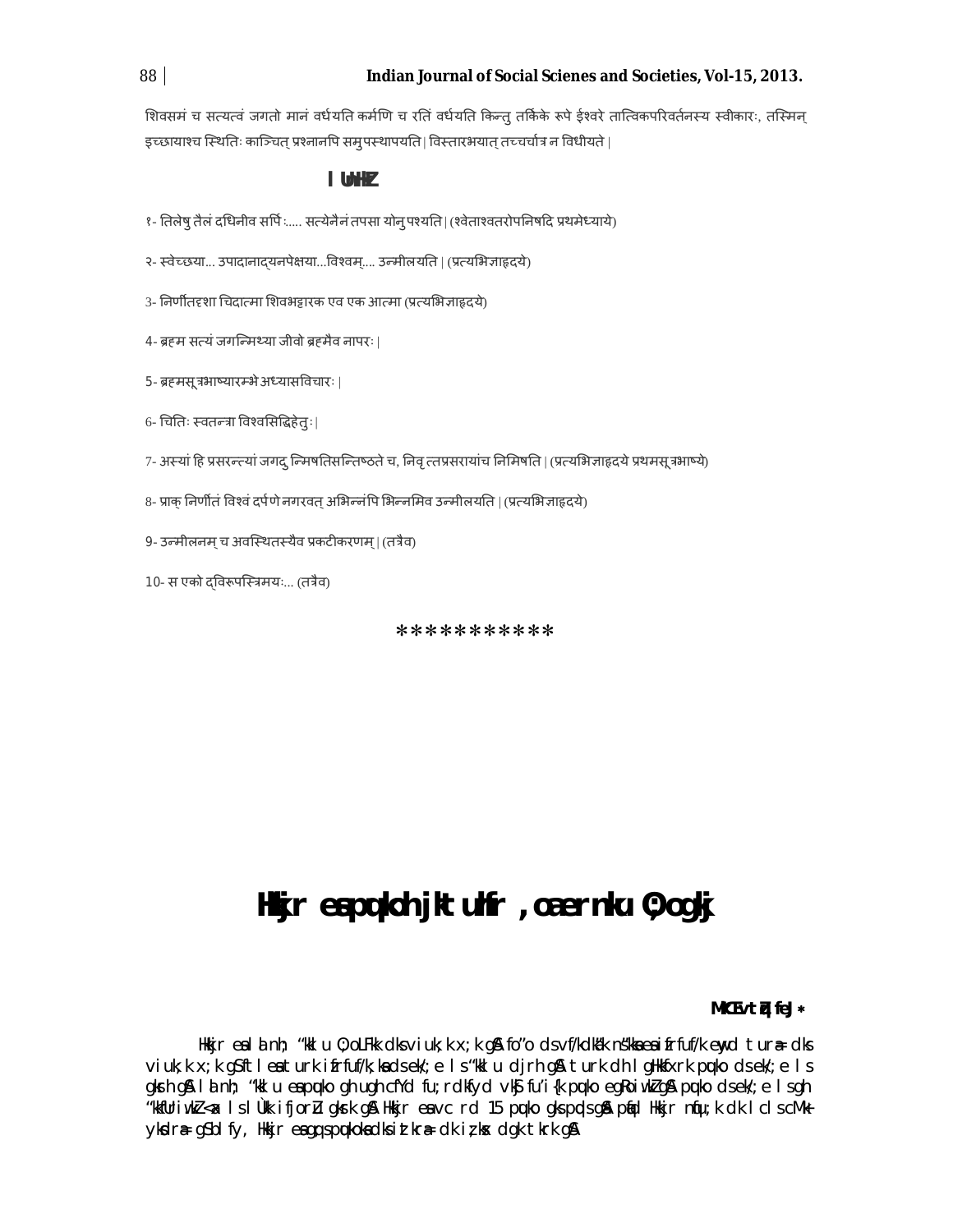d viokn dks NkMelj Hkkjr ea"kkfUriwkZ <ax Ispuko dsek/;e IslÜkk ifjorLu gksx;kA yfdu, vcrd gqspukokadsvk/kkjijfuf"pr:ilsughdgktkldrkfdernkrkfdlvk/kkjijokVnsjgkg& D; k puko ennksij vk/kkfjr g\$; k HkkoukvkaijA ernkrk igyslsl fuf"pr dj fy; k g\$; k rRdky fdl h dsi{k eafu.kł yrk g& dbłckj ernkrk igyslsfy; sx; sfu.kł dksrkRdkfyd ifjfLFkfr; kadsvk/kkj ij Hkkoukośk ea cny nrk gå I cdkscjkcj dk erkf/kdkj gkfl y gkusdsckn Hkh ernkrk viuseW; dksugh I e>rk gå tc dkbl ekfQ; k; k ftIsog iIm ugh djrk puko thr tkrk g\$rksviusdksog dknlrk g\$fd geusokNu nndjcqr cMh xyrh dhA ftl nsk ea, d frgkblernkrk vf"kf{kr gksogk; ; g dYiuk djuk fd ernkrk puµkoh ?kksk.kk i = ds vk/kkj i joks/ nsxk] cběkuh q\$ osí si<&fy[ka yks< Hkh puko ?kksk.kk i= i j /; ku ugha nsrs q\$ Hkkjrh; ernkrkvkadk 0; ogkj fdl h , drRo }kjk ughacfYd dbl rRokajktuhfrd] I kekftd] /kkfebl] vkfFkb bR; kfn I s fu/kktjr gksrk g\$tksfuEu g&

- $1.$ tkfr
- $2 \sqrt{kel}$  vk $\frac{s}{k}$  1 kEinkf; drk
- $3 -$ Hkk'kk
- 4 fLFkj I jdkj
- 5er u nuk
- oreku I jdkj dh dk; l'kyh 6-
- $7$ ernku LFky dh rkRdkfyd ?kVuk
- 8dfi"ekblurko
- 9 $nyh; fu'Bk$
- $10$  $ik; k''$ kh d $k$  0; fDr $Ro$
- $11$ iR; k"kh I s I EcU/k
- $12$ putoh ?kksk.kk  $i = rF$ kk putoh empis

tKr %Hkirh; jktuhfr eaernkrk dksilkkfor djusokyk I clsegRoiwk rRo tkfr g&'mlds  $1$ ihNsernkrk dh ; q I kp qkrh q\$fd mudh tkfr dk mEehnokj qh mudh tkfr dsmRFkku dsfy; } dY; k.k ds fy;sizkl djxkA tkfr dsi{k ;k foi{k eafdrusqh rdZD;kau fn;stk;;} puko eafVdV tkfr dsvk/kkj ij  $\ln$ ; k tkrk q $\beta$  ipkj tkfr ds vk/kkj ij fd; k tkrk q $\beta^2$  dbhz ds puko eallkys qh tkfr dk illkko de qks yfdu jkT; kads puko eatkfr fu.kk, d Hkfedk vnk djrh g& mCifE] fcgkj] iatkc] djy] dukVd vkfn jkT; ka eatkfr dh cgr vf/kd Hkifedk gkrh già din nyka dk rks tle gh tkfr ds vk/kkj i j givk già nyh; fu'Bk Hkh tkfr ds vkxsihNsNW tk jgh g\$A ;g Ikpuk xyr g\$fd Hkkjrh; jktuhfr eatkfr dh Hkfiedk dN n″kdkadh nu g\$A Hkkjr eatkfrokn dh tMscgr xgjh gå<sup>3</sup> f"k{kk vk\$ "kgjhdj.k dsdkj.k I kekftd Lrj ij tkfr dk iHkko de gksjgk g\$ijUrqjktu\$rd Lrj ij illkko c<+jgk g\$ e.My deh"ku dhfjik!/Zykxwgkusdsckn jktuhfr eatkfr dh Hkfiedk car egRoiwkigks xbig\$4 blh Hkfiedk dsdkj.k dkad dksLi'V tuknsk iklr djusendfBukbigksjgh gå dkad dsijlijkxr okVj] tkfr dh jktuhfr djusokysnykadsikl pysx;sgå

/keZvk§ IkEinkf; drk %Hkijr ea fgUnju eqllye] fl D[k] b] kb] ikjl h vkfn /kek} ds ekuus okys  $2$ ykx jgrsgå fcfV"k I jdkj us/kfebl Hkkouk dksHkMelkdj \*QW Mkyksvkj jkt djkš dh uhfr viukba fo"ksk dj fgUnwvk\$ eq yekukaearuko cuk jgk ftldh vare ij.kfr Hkkjr&ikfdLrku cVpkjsds: i eagbA bl foHkktu \*folkkxk/;{k] jkt{l"kk{] f"koifr ih[th[ clkyt] "kgjrx<] fl ) kFkl1xj] m0 i0A

lsleL;k lekir ughaghpA fgünw∨k§ eqi yekukadschp uQjr eafo″ksk ifjorłu ∨ktknh dsckn Hkh ugha∨k;kA vius jktuhfrd Qk; ns ds fy, jktuhfrd ny turk dh /kfed Hkkoukvka dks HkMelkrs jgA Hkky&Hkkys ernkrk bldk f"kdkj gqå cgr lsjktufrd vkf xf&jktufrd læBu /keldsvk/kkj ij puko yMrsgå

etilye ytıx] fgünwegki Hiki] vdkytı ny] f"kol uki] fØflP; u MekØfVd i kVtil I t/ki&l tv/ks/kelds vk/kkj i j lükk iklr cijuk pkgrh g\$ chŒt&EihŒ ,cl jktu\$rcl ny cls: i ea/keZfuji{k vkpj.k clh ckr cljrh g\$ijUrq fofHkUu fgUnwlaxBukalslEcU/k dsvk/kkjij fgUnnoknhikVhZds:i ealFkkfir gå /keZtkMusdk dke djrk g\$ yfdu vkt /ke/rkMusclk dke dj jgk g\$ Hkkjr /keIuji{k jk'Vªg\$ I Hkh /kekidh I ekurk dks Lohdkj fd; k x; k gs ysidu puuko dsle; jktuhfrd ny /kkfebl Hkkoukvkadk Hkjijmi;kx djrsg&n viusdks/kelfujis(k dgus okysny Hkh puko dsle; lk/kqvk\$ eYykvkalslkB&xkB djrsq\$ dkblefinj tkdj rksdkbleftLn tkdj ernkrkvkadksviuh vkj vkd'V djusdki; kl djrk gå dbln"kdkslspyk vk jgk v; ks; k fookn \*/keldsuke ij okV dh jktuhfr\* ds dkj.k gh ppklea g& dkad }kjk , d rjQ eq yekuka dks [kqk djus ds fy; s "kkgckuka iclj.keaU;k;ky; clsfu.k} clksiyV fn;k x;k]nuljhvkgi fgUnuvkaclks[kq'k cljusclsfy, efinj clk rkyk [knyok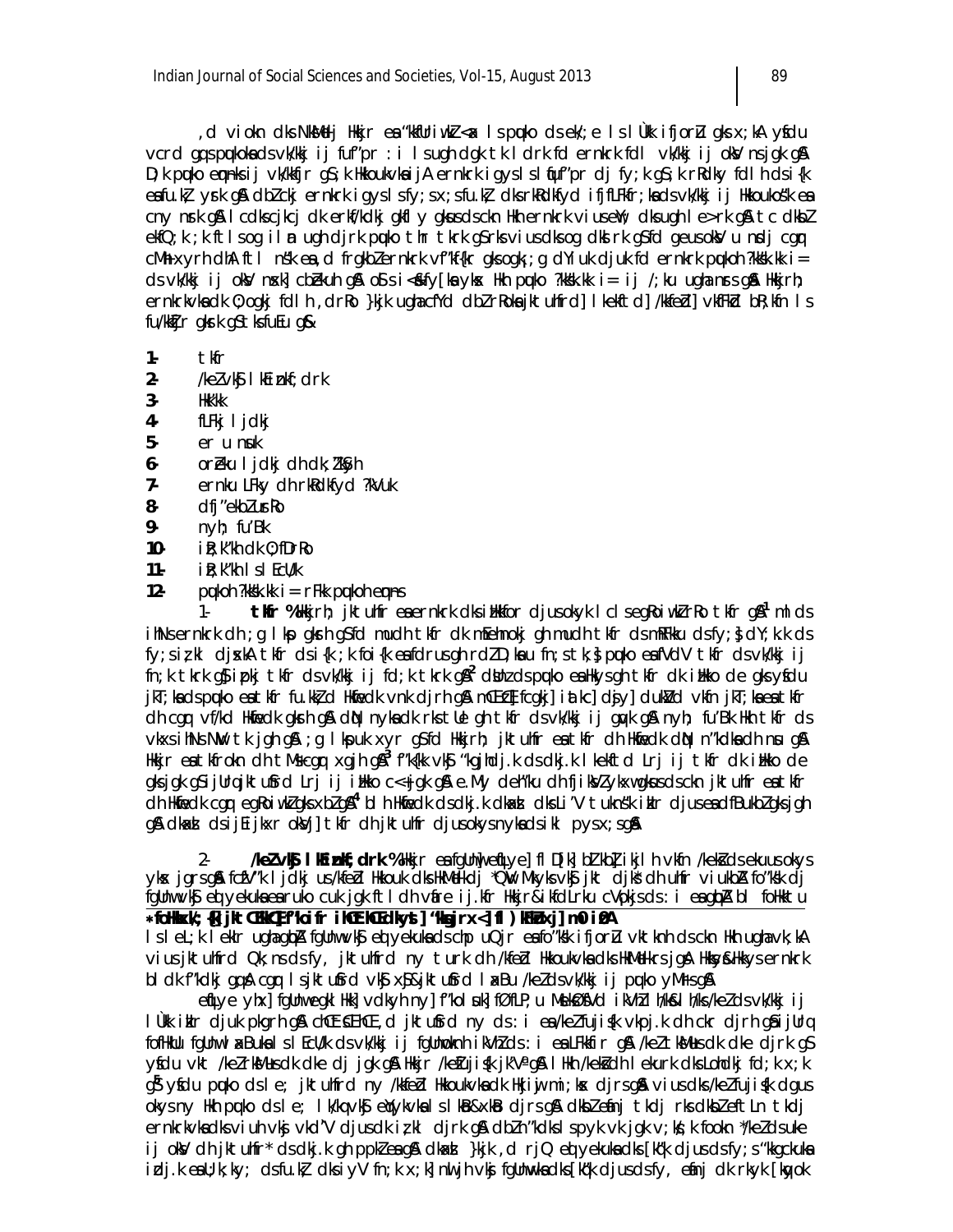$\ln(k \times k)^6$  U; k; ky; }kik Qki h dh I tk ik; s vkrødoknh dks yEcs I e; rd jksds j [kk  $x$ ; k] fofiklu epka }kik ckj&ckj ljdkjij; g vkjkj yxk fd ljdkj eflye okVks dh ykyp ea, lk dj jgh gA

fi Nys d $\mathbb N$  puko es fo "ksk : i I s m $\mathbb H$  for es efitye ern krkvks dk ; q : > ku ns kus dks feyk q\$ fd chCtCihC clksgikusdsfy; sdHkh I ik rksdHkh clik dksokV nrsg& vFkkr-os\*VfDudy okfVax\* dirsg& mudk mnns; ftl ny dksoky nsjgsgåmldksftrkuk ughacfyd chet Eihe dksgjkuk gå

HKK KK %Hkkjr eadbZ Hkk'kk cksyhtkrh g& Hkk'kk vfHk0; fDr ds I kFk I EidZ vk\$ uk&jh I s tMk g&  $2 -$ Hkkjr ea Hkk'kk dk fo'k; ikphu q& xk/kh th us fqUnh dks jk'VHkk'kk cukus dk iz kl fd; k yfdu I fio/kku cukrs I e; bis jkt Hkk'k cuk; k x; k q& Hkk'kk dis ysdj i fo/kku earh[kk okn&fookn quykA ckn eald n eaHkh fookn qqvkA 1956 eshkk'kk dsvk/kkj ij jkT;ksdk iuuxBu qqvkA fqUnh fojkkk dsuke ij MhCE, eCEdSE usl Ukk ikilr fd;kA vkt Hkk'kk dsuke ij f"kolsuk vk\$ eulsjktuhfr dj jgh g\$ Hkk'kk dslkFk yksksdk HkkokukRed I EcU/k gksrk g\$ blfy, Hkk'kk dsvk/kkj ij yksk ernku djrsg&

Hkk'kk dh I eL; k urkvka }kjk i înk dh xbl I eL; k q& tc ns'k vktkn quyk qekjh jk'Vh; Hkkouk; amQku ij FkhAml le; ¼ fio/kku cukrsle;½;fn fglJnh clksjk'V° Hkk'kk cuk fn;k x;k gkork rksHkk'kk clh leL;k ugh ifik gkrhA un: dk vasth ds ifr yxko ds dkj.k I fo/kku cukrs le; fgUnh dks jktHkk'kk cuk; k x; kA 1951 es Ýsd, Fiksuh dsfuth fo/ks dijusg: uslan dks tks vk"oklu fn; k og fgUnh ij diBkjk?kkr FkkA Lo; a, Fikksuh us dgk efisitruk ekak Fkk un: usmllsvf/kd fn; kA<sup>7</sup> 1963 en xgea-h yky cgkni "kkL=h usjktHkk'k fo/ksd isk fd; k bl dk mnns; un: ds vk"okl u dks injk djuk FkkA og ml ck/kk dks leklr djuk pkgrs Fksftlls 1965 dsckn vaxth dk bLreky cn gkstkrkA ml le; /kebhj "kkL=h usdgk Fkk fd ; g ug: dh os h gh Hkwy gsts s d"ehj ekeysij mügkustuer laxg dk vk"oklu fn;k FkkA<sup>8</sup> bldsikl gkusdsckn fgünh vk\$ vaxsth f}Hkkf'kr fl ) kur Lohdkj fd; k x; kA ml h dsckn I snšk ea Hkk'kk dh jktuhfr tedj gkus yxhA fga kRed vkunksyu ga A bl h vk/kkj ij MhC, eCdC usviuh jktuhfr pedkbA fgUnh vkj vaxth dk ; g fookn vkt {ks=h; nykadks{ks=h; Hkk'kk dsvk/kkj ij jktuhfr djusdk ek&k fn; k g&

fLFkj ljdkj %1977 dsimulrd dkad blh uke ij okV ekarh FkhA 1977 eaturk dksyxk  $3$ fd turk ikVhlfLFkj ljdkj nsldrh gå ijUrgbldsvle; ekt dsckn iu%fLFkjrk dsuke ij ij dkad dks oky ekacus dk ekîdk feykA, u EMME, E dk Hkh; q eq Roi wki pukoh em nk FkkA

er u nuk %ernku 0; ogkj ds I EcU/k ea egkoiwk rF; ernkrkvka dh mnkl hurk] er u nuk] 4puko dk ofg'dkj djuk gå din pukoka dks NkMelj ernku dk ifr"kr 50 ls de jgk gå din gh Hkkxka ea ernkrkvkadscger }kjk ernku fd;k tkrk gå vkt vke ernkrkvkaea;g fopkj ipfyr gksx;k g\$fd \*dkm ui gks geadk gkfu\*A dkbZHkh I jdkj cusge ij D;k QdZiMrk g&, šik I jdkj dsNykoadsdkj.k] turk dh I eL; kvka dsfujkdj.k ughadjus dsdkj.k gksjgk g\$

dN yksks dk ekuuk q\$fd tks yks jktuhfr ea: fp yrs q\$ I ekt dh tkudkjh j[krs q\$ tkx: d jqrs g\$ osernku vf/kd djrsg\$<sup>9</sup> y\$du vkt "kgjkaeai<&fy[ksykx jktuhfr dh ckr cgr djrsg\$y\$du vl fo/kk ds dkj.k ernku ughadjrå

 $5$ orèlu l jdkj dh dk; l'Kyh % orèku l jdkj ds dk; blky ds vk/kkj ij ernkrk ernku djrs gå tksilikkfor gkrsgåosljdkj dsi{k earFkk tksilikkfor ughagkrsosljdkj dsfoi{k eaernku djrsgå bls ,Wh bUdecUIh QDVj\* dgk tkrk g&bldk vk″k; g\$fd ernkrk lÙkk:< ny dsfoi{k eaviuk er 0;Dr cljska) ; q irdfr jkT; Lrj ij T; knsfn[kkbZiMrh q& ijUrq, u@EMh@E, @ clh nkrkjk okilh ij ;@Eih@E, @ clh nrckjk okilli "khyk nhf{kr] uhfr"k dękį dh nçkjk okilli ujunzekni f"kojkt fla pk&ku] jeu fla dk yxkrkj rhljh cki vkuk bl rF; dks udkirh g&

 $6$ ernku LFky dh rkRdkfyd ?KVuk %dHkh&dHkh ernku ds, d nks fnu igys dh ?kVuk; k ernku dsfnu dh ?kVuk; k ernku LFky dh dkbl?kVuk ernkrk dksikklfor djrh g& ernkrk igysl sfy; sx; s fu.kł dkscny nrk g& ?kVuk dsi{k ; k foi{k dsvk/kkj ij ernku djrk g& t\$sernkrk ikVhłA dksokV nuk pkgrk g\$yfdu puko dsfnu ikVhlB dscMsurk dh gR; k gkstk; rksernkrk I gkutkir dsuke ij B dksokV nxkA blhrjg Isernkrk ikVhZA dksokV nusdsfy; sfu"p; djfy; k qSyfdu ernku LFky ij ikVhZA ds fdl h urk ; k dk; blukk ds }kjk tku&vutkus ea dkbl vHknrk gks xbl ; k n@kWuk gks xbl rks ernkrk fu.kl; cny nsk vkj i kVhl B dksokV nskA

 $7.$ dfj"ekblurko %ernkrk urkvkadh "k\$yh I } 0; fDrRo I scgr i ilktfor gkrk g\$ dN urkvkadk , i k 0; fDrRogkrkgSfd mudsHkk'k.k I wusdsfy; } mudker tkuusdsfy; s turk 0; xzjgrhg&ernkrk ml urk ds uke ij ml ikVhldks okV nrs q\$ Hkys qh ikVhldh uhfr; ks I s v I ger qkA dfj"ekblurkvka ds dkj.k qh turk dh HkhM+pukoh I HkkvkaeabdVBk gksh g& vVy th dk Hkk'k.k I uus dsfy; sfojkkh Hkh mRI pl jgrs Fksvk\$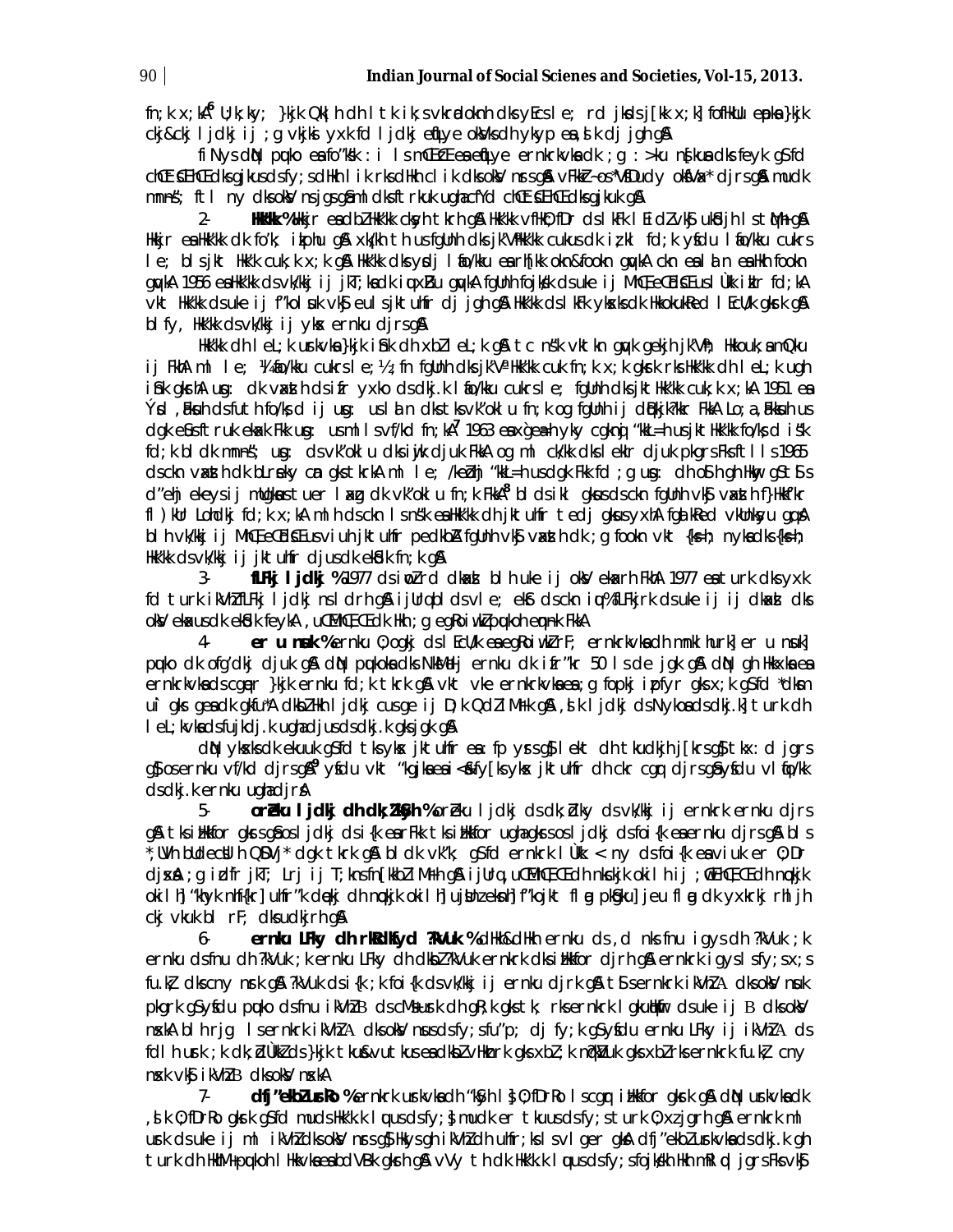dgrs Fks fd ; g I gh vkneh gå yfdu xyr i kVhlea Qa s gå bánjk xkakh] tokgj yky ung: ] jktho xkakh dk 0; fDrRo dfj"ekblFkkA insk Lrj ij tks{ks=h; ny g\$og urkvkadsdfj"ekbl0; fDrRo dsvk/kkj ij fVdsg\$A t\$s clik dksek; korh dsuke ij okl/feyrk q\$ blh rjq MhC, eCd Edksd: .kk fuf/k], CEMhC, eCd Edkst; yfyrk] l ik dkseyk; e dsuke ijA

8n vh: fu'Bk % ik: sd 0: fDr dh viuh n vh: fu'Bk q& : a fu'Bk dbl dki.kka Is akrh q& 0: fDr ml h ny dksokV nrk q\$ftl ds ifr ml dh fu'Bk qkrh q& 0; fDr dh fu'Bk ifjokj dh fu'Bk Isvyx qksl drh gå ijUrqvkt dy nyh; fu'Bk eadeh vk jgh g}ykx rkRdkfyd ifjfLFkfr; kalsfu'Bk cnyrsjgrsgå

ik; k"Wh dk 0; fDrRo % ik; k"Wh dk 0; fDrRo ernkrk dks oks/ nsus; k u nsus ds fy; s l cl s vf/kd vkdfkr djrk qå dllkh&dllkh i R; k"kh dk 0; fDrRo bruk i Hkko"kkyh qkrk q\$fd ykx viuh nyh; fu'Bk dksllkh rkM+nrs g& ftu ernkrvka dh dkblnyh; fu'Bk ugh gkrh g\$muds fy; s i R; k"kh dk 0; fDrRo gh egRoi wkl gkrk g& ik; % ik; k"kh dh bekunkjh I jyrk] turk I s?kgyuk feyuk ernkrk dksvkdf'kir djrk g&

yfdu ernkrk dh bl i pfùk earsth I scnyko fn [kkbl i M+jqk q& mEehnokj dk /ku cy Hkh ernkrk dks vkdfkkrdjrkg); g Lokkkfod kkh g\$ftldsikl jgusdsfy; s?kj ugh] ru <dusdsdiMk ugh og mEehnokj }kjk ck,Vs tkusokys: i;k] cliMk} jk″ku ;k vU; oLruµkalsvkclf'kir gks tkrk g& vc xke i/kku clspuko rcl ea is s dk i ilkko fn [kkbl i M+jqk q&

ftl ik; k"kh dsikl is k vf/kd gkrk gsog vU; kadh viskk etcr fLFkfr eagkrk ga ijUrqbl dk vFkZ g ughagSfd fl Qli\$sdscy ij puko thrk tk I drk g& vkt ernkrk i\$k Hkh ysyrk gSvk\$j okV Hkh nuljs; dks ns nrk gå din ernkrk dh; g Hkh ekufl drk gkrh g\$fd ncx ik; k"kh] dke djokus ds fy; smi; pr gå; gh otg gSfd ekfQ; k vk\$ Bidinkj Hkh vc puko thr tk jgsg\$tksdN n"kdkaimlinidsihNsjgrsFkA

ik; k"kh IslEcU/k %fn ik; k"kh ernkrk dk fj"rnkj ; k nuj dk fj"rnkj q\$rksernkrk mlsgh  $10$ oky nrk q&; fn ik; k"kh ifjfpr dk ifjfpr q\$rksHkh mlsoky nrk q}Hkysqh ml dh fu'Bk fdlh vU; ny ds ifr akA

fdlh i dkj dk l EcU/k u gkusij Hkh efgyk efgyk dkj i g'k i g'k dkj ukstoku ukstoku dkj o') o') dksit;% okV nsrk q\$\dkad ds;qx eqklfpo jkqqy xk/kn] Hkktik dsujUnzeksnh ;qxlvkadksvkdf'kir djusdk izkl dj jgsg&

**pulloh ?kkk.kk i = rFkk pulloh enns %fdl** h ny ds if r fu'Bk eaml ny ds dk;  $\overline{D}$ e uhfr; k  $11$ egkoiwklgksth gå puko ds volj ij ny }kjk pukoh ?kksk.kk i= tkjh fd;k tkrk g\$ftlls Li'V gkst g\$fd ml ny dh uhfr; k D; k q} fopkj /kkjk D; k q} ; fn ml ny dks l Ùkk dk vol j feysk rks ml dh i kFkfedrk D; k gk $x$ h] og fdu dk; Øeka vk $\frac{1}{2}$  uhfr; ka dk fØ; kllo; u dj $x$ hA it; % l Ùkk: < ny vius?kksk.kk i= eafd; sx; s  $ok:$  ns dks i uk djus dk iz kl djrk g $\mathbf{\Omega}$ 

pukoh enns jk'Vh; i itnf"kd vkj LFkkfud gks I drs gå x jhch HkVkpkj ikst xkj dks gj n y vius?kksk. kk i = ea "kkfey djrk q\$yfdu ntkkX;o"k;q vkt rd ieqfk pukoh emnk uqhacu ik;kA; | fi fcqkj ea viokn Lo: i fodkl | fnYyh ea HkVkpkj puko dk ennk cukA fo/kkul Hkk rFkk ykdl Hkk puko dsfy; s ernku 0; ogkj vyx&vyx gkrk g& dHkh&dHkh ifjIheu dsdkj.k ernku 0; ogkj, d lk jgusij Hkh ifj.kke vyx gksldrk g\$ 2009 ea; fLihCE, CE clh okilh Is; g Li'V gks tkrk g\$fcl turk fl Qlegakkbllsljckj clsifrchy ugh tkrh g& vUuk gtkjsdsvknksyu dsckn, slk yx jgk gSfd HktVkpkj puko dk iefk ennk gksldrk g& ftldh >yd fnYyh fo/kkul Hk puko eafn[kkbl i MkA Hkkjrh; ykdrll= dh I Qyrk dsfy; s; g vko"; d gSfd ernkrk jktulifrd nykadsdi(Vy pky dk f"kdkj u gkdj foodl Eer fu.k) yrsggsernku dja

## I thin

- 1. : MKYQ us dqk  $M$ kkjr d½ u; sjktuhfrd rædsifji $\zeta$ ; ds vUrx $r$  tkfr Hkkjrh; lekt dk, d dUnh; rko q}; | fi blustura=h; jktuhfr dseW; kavk\$ mik; karFkk Ik/kukadksxq.k fd; k q&B mn?kr], I Œ, eŒ I bh] Hkkirh; iktuhfrd 0; oLFkk] I wHk idk"ku] y[kuÅ] 2002] iŒ 339
- 2- bpukoka dk I kjk xf.kr tkfr 0; oLFkk i j vk/kkfjr q& ; s puko pkqs i pk; rks ds qka pkqa ykdl Hkk ; k fo/kku I Hkkvkadsik; d {k= eaik; k"kh [kMsdjrsle; ikVhl; q n{krh q\$fd ml eaftl tkfr dsokVj cqd {; d q& mlh tkfr ds 0; fDr dks i R; k"kh cuk; k tk; rkfd mls viuh tkfr ds okV fey I da vk§ og puko thr  $A$ Ab I

Ykkør# dk fl ) kUr i{k] HkkypUn}xkkokeh] Lor# Hkkjr dsiPpkl o'k&1] I Eiknd] HkkypUnzxkkokeh] iŒ 58